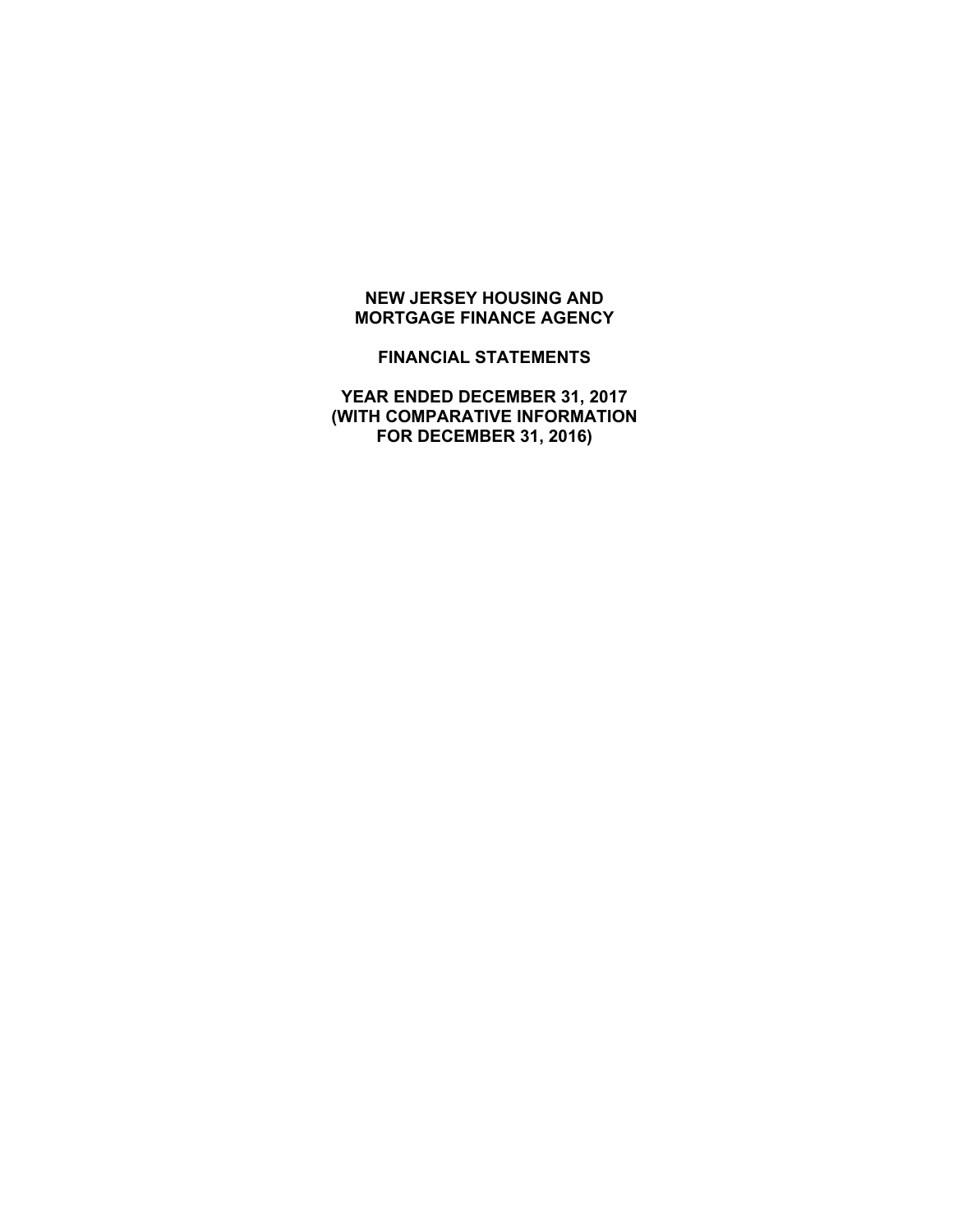## **NEW JERSEY HOUSING AND MORTGAGE FINANCE AGENCY TABLE OF CONTENTS YEARS ENDED DECEMBER 31, 2017**

| <b>INDEPENDENT AUDITORS' REPORT</b>                                                                       | $\mathbf 1$      |
|-----------------------------------------------------------------------------------------------------------|------------------|
| <b>REQUIRED SUPPLEMENTARY INFORMATION</b><br><b>MANAGEMENT'S DISCUSSION AND ANALYSIS (MD&amp;A)</b>       | $\boldsymbol{4}$ |
| <b>BASIC FINANCIAL STATEMENTS</b>                                                                         |                  |
| <b>STATEMENT OF NET POSITION</b>                                                                          | 14               |
| STATEMENT OF REVENUES, EXPENSES AND CHANGES IN NET POSITION                                               | 16               |
| <b>STATEMENT OF CASH FLOWS</b>                                                                            | 17               |
| <b>NOTES TO FINANCIAL STATEMENTS</b>                                                                      | 19               |
| <b>REQUIRED SUPPLEMENTARY INFORMATION</b>                                                                 |                  |
| <b>SCHEDULE OF FUNDING PROGRESS - OPEB</b>                                                                | 59               |
| <b>SCHEDULE OF AGENCY'S PROPORTIONATE SHARE OF</b><br><b>NET PENSION LIABILITY</b>                        | 60               |
| <b>SCHEDULE OF AGENCY'S CONTRIBUTIONS</b>                                                                 | 61               |
| <b>SUPPLEMENTARY INFORMATION</b>                                                                          |                  |
| SCHEDULE OF NET POSITION - SINGLE-FAMILY HOUSING PROGRAM                                                  | 62               |
| SCHEDULE OF REVENUES, EXPENSES AND CHANGES IN FUND<br><b>NET POSITION - SINGLE-FAMILY HOUSING PROGRAM</b> | 63               |
| SCHEDULE OF NET POSITION - MULTI-FAMILY HOUSING PROGRAM                                                   | 64               |
| SCHEDULE OF REVENUES, EXPENSES AND CHANGES IN FUND<br><b>NET POSITION - MULTI-FAMILY HOUSING PROGRAM</b>  | 65               |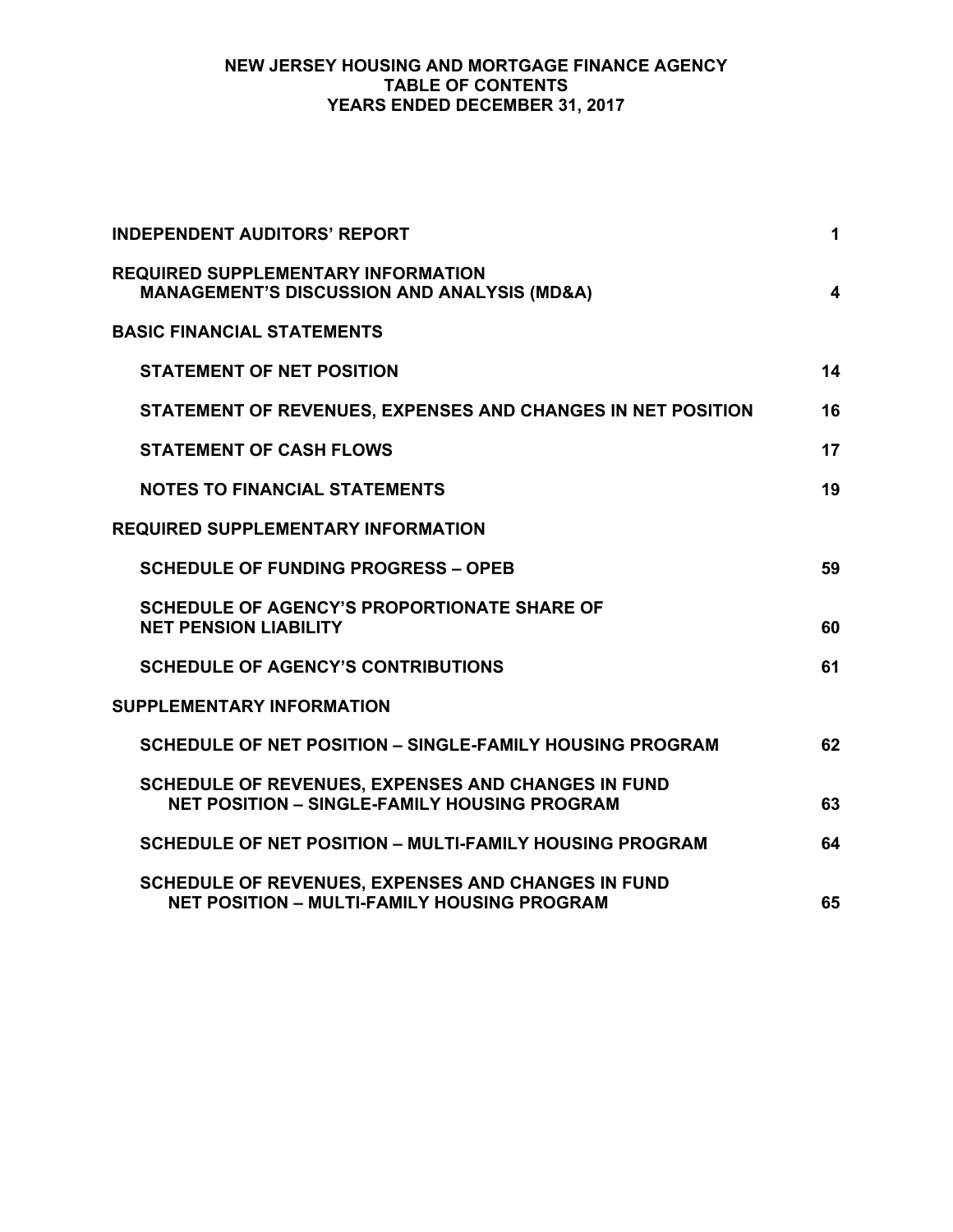

CliftonLarsonAllen LLP CLAconnect.com

# **INDEPENDENT AUDITORS' REPORT**

Board of Directors New Jersey Housing and Mortgage Finance Agency Trenton, New Jersey

# **Report on the Financial Statements**

We have audited the accompanying financial statements of the business-type activities and each major fund of the New Jersey Housing and Mortgage Finance Agency (the Agency), as of and for the year ended December 31, 2017, and the related notes to the financial statements, which collectively comprise the Agency's basic financial statements as listed in the table of contents.

# *Management's Responsibility for the Financial Statements*

Management is responsible for the preparation and fair presentation of these financial statements in accordance with accounting principles generally accepted in the United States of America; this includes the design, implementation, and maintenance of internal control relevant to the preparation and fair presentation of financial statements that are free from material misstatement, whether due to fraud or error.

# *Auditors' Responsibility*

Our responsibility is to express opinions on these financial statements based on our audit. We conducted our audit in accordance with auditing standards generally accepted in the United States of America and the standards applicable to financial audits contained in *Government Auditing Standards*, issued by the Comptroller General of the United States. Those standards require that we plan and perform the audit to obtain reasonable assurance about whether the financial statements are free from material misstatement.

An audit involves performing procedures to obtain audit evidence about the amounts and disclosures in the financial statements. The procedures selected depend on the auditors' judgment, including the assessment of the risks of material misstatement of the financial statements, whether due to fraud or error. In making those risk assessments, the auditor considers internal control relevant to the entity's preparation and fair presentation of the financial statements in order to design audit procedures that are appropriate in the circumstances, but not for the purpose of expressing an opinion on the effectiveness of the entity's internal control. Accordingly, we express no such opinion. An audit also includes evaluating the appropriateness of accounting policies used and the reasonableness of significant accounting estimates made by management, as well as evaluating the overall presentation of the financial statements.

We believe that the audit evidence we have obtained is sufficient and appropriate to provide a basis for our audit opinions.

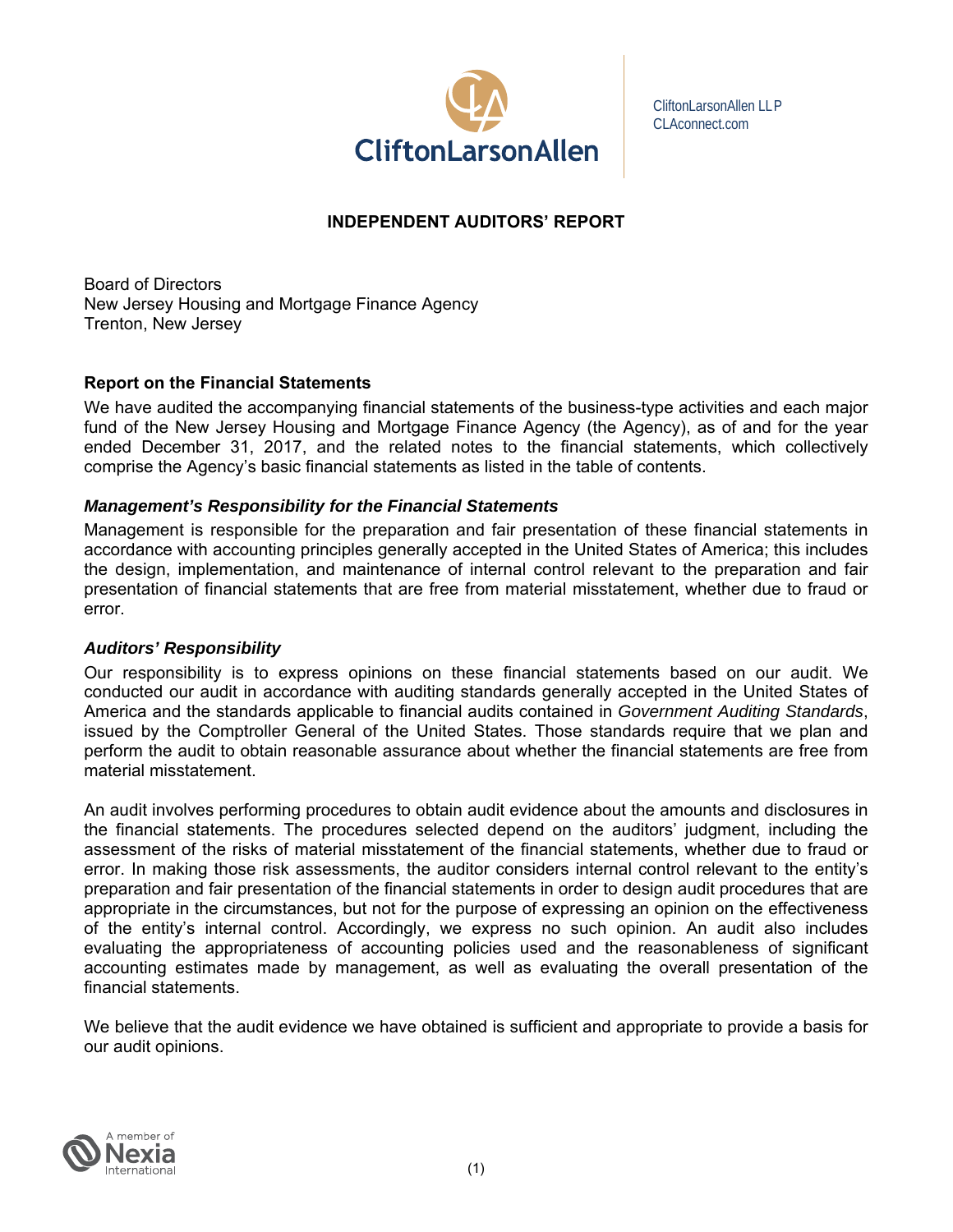# *Opinions*

In our opinion, the financial statements referred to above present fairly, in all material respects, the respective financial position of the business-type activities and each major fund of the Agency as of December 31, 2017, and the respective changes in financial position and cash flows thereof for the year then ended in accordance with accounting principles generally accepted in the United States of America.

# *Other Matters*

# *Required Supplementary Information*

Accounting principles generally accepted in the United States of America require that the Management's Discussion and Analysis on pages 4-12, the Schedule of Funding Progress, Schedule of Agency's Proportionate Share of Net Pension Liability and Schedule of Agency's Contributions on pages 58-60 be presented to supplement the basic financial statements. Such information, although not a part of the basic financial statements, is required by the Governmental Accounting Standards Board who considers it to be an essential part of financial reporting for placing the basic financial statements in an appropriate operational, economic, or historical context. We have applied certain limited procedures to the required supplementary information in accordance with auditing standards generally accepted in the United States of America, which consisted of inquiries of management about the methods of preparing the information and comparing the information for consistency with management's responses to our inquiries, the basic financial statements, and other knowledge we obtained during our audit of the basic financial statements. We do not express an opinion or provide any assurance on the information because the limited procedures do not provide us with sufficient evidence to express an opinion or provide any assurance.

# *Other Information*

Our audit was conducted for the purpose of forming an opinion on the financial statements that collectively comprise the Agency's basic financial statements. The Schedules of Net Position and Revenues, Expenses, and Changes in Fund Net Position for the Single Family and Multi-Family Housing Programs (the Schedules) on pages 61-64 are presented for purposes of additional analysis and are not a required part of the basic financial statements.

The Schedules are the responsibility of management and were derived from and relate directly to the underlying accounting and other records used to prepare the basic financial statements. Such information has been subjected to the auditing procedures applied in the audit of the basic financial statements and certain additional procedures, including comparing and reconciling such information directly to the underlying accounting and other records used to prepare the basic financial statements or to the basic financial statements themselves, and other additional procedures in accordance with auditing standards generally accepted in the United States of America. In our opinion, the Schedules are fairly stated, in all material respects, in relation to the basic financial statements as a whole.

# *Report on Summarized Comparative Information*

We have previously audited the Agency's 2016 basic financial statements, and we expressed unmodified audit opinions on those audited financial statements in our report dated May 19, 2017. In our opinion, the summarized comparative information presented herein as of and for the year ended December 31, 2016 is consistent in all material respects, with the audited financial statements from which it has been derived.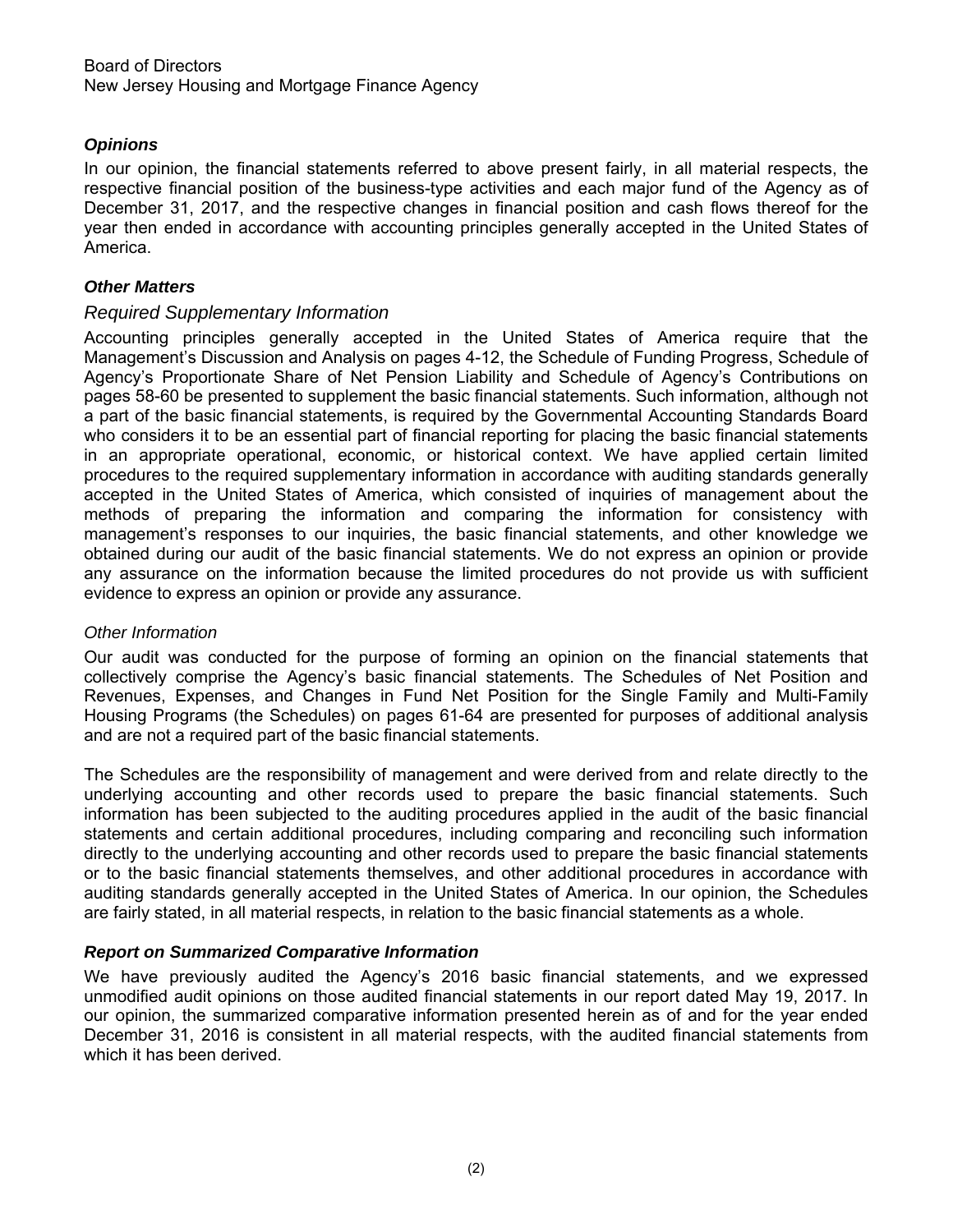Board of Directors New Jersey Housing and Mortgage Finance Agency

# **Other Reporting Required by** *Government Auditing Standards*

In accordance with *Government Auditing Standards*, we have also issued our report dated May 14, 2018 on our consideration of the Agency's internal control over financial reporting and on our tests of its compliance with certain provisions of laws, regulations, contracts and grant agreements and other matters. The purpose of that report is solely to describe the scope of our testing of internal control over financial reporting and compliance and the results of that testing, and not to provide an opinion on the effectiveness of the Agency's internal control over financial reporting or on compliance. That report is an integral part of an audit performed in accordance with *Government Auditing Standards* in considering the Agency's internal control over financial report ing and compliance.

Viifton Larson Allen LLP

**CliftonLarsonAllen LLP** 

Baltimore, Maryland May 14, 2018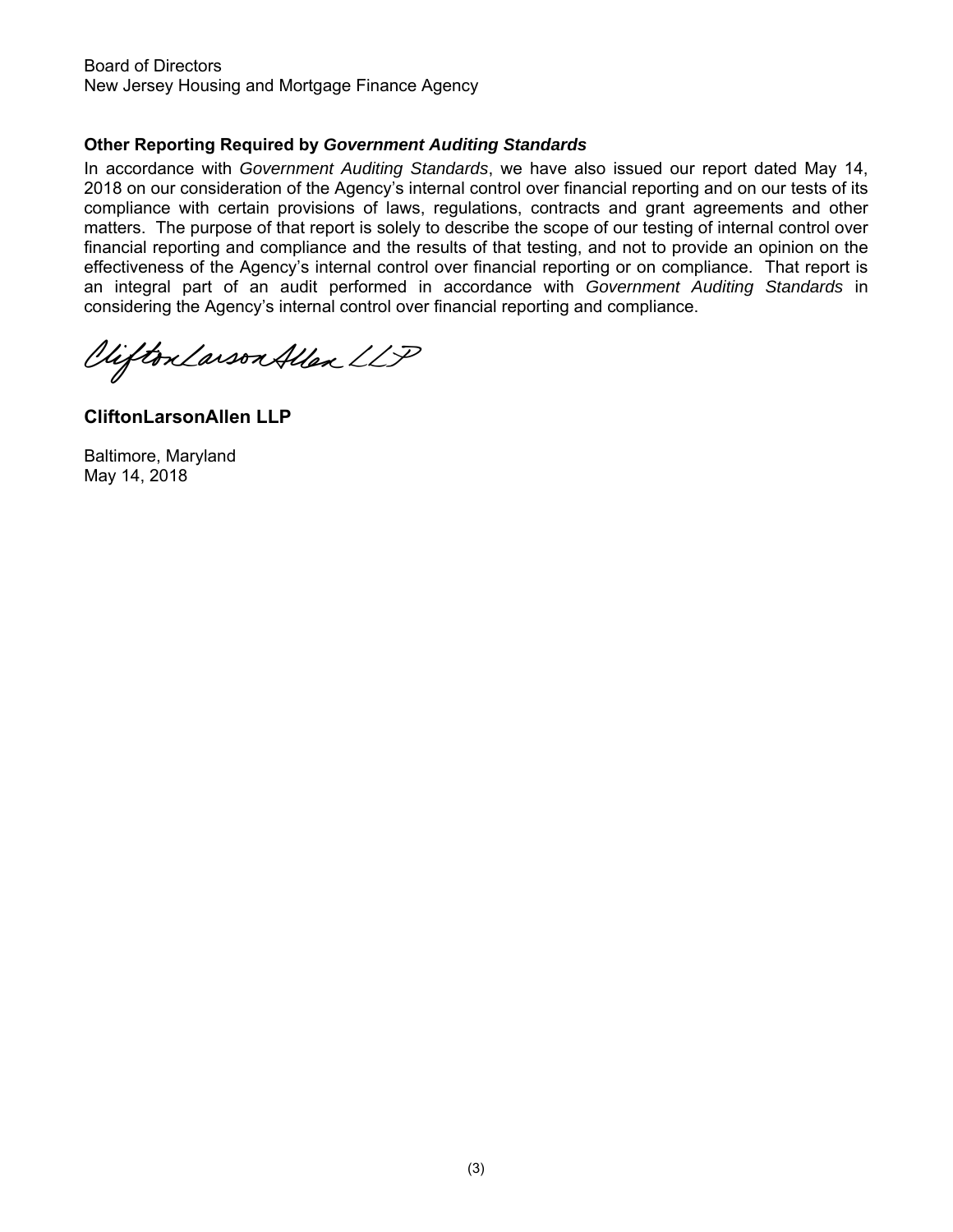## **Introduction to the Financial Report**

This financial report consists of five parts: Management's Discussion and Analysis, Financial Statements, Notes to the Financial Statements, Required Supplementary Information and Supplementary Information. The New Jersey Housing and Mortgage Finance Agency (NJHMFA or Agency), as referred to throughout the Management's Discussion and Analysis, is for financial reporting purposes, the primary government.

## **The Financial Statements include**

The Statement of Net Position which provides information about the nature and amounts of investments in resources (assets) deferred outflows of resources, obligations to Agency creditors (liabilities) and deferred inflows of resources.

The Statement of Revenues, Expenses and Changes in Net Position which accounts for all of the current year's revenue and expenses, measures the success of the Agency's operations over the past year and can be used to determine how the Agency has funded its costs.

The Statement of Cash Flows which provides information about the Agency's cash receipts, cash payments, and net changes in cash resulting from operations, investing, and financing activities.

#### **The Notes to the Financial Statements provide**

Information that is essential to understanding the basic financial statements, such as the Agency's accounting methods and policies.

Details of contractual obligations, future commitments and contingencies of the Agency.

Information about any other events or developing situations that could materially affect the Agency's financial position.

#### **Required Supplementary Information**

This presents the information regarding the Agency's progress in funding its obligation to provide postemployment benefits other than pensions to its employees.

#### **Supplementary Information**

This provides presentations of the Agency's financial information in accordance with the requirements of the various Bond Resolutions.

#### **Management's Discussion and Analysis**

This section of the Agency's financial statements, the Management's Discussion and Analysis (MD&A), presents an overview of the Agency's financial performance for the years ended December 31, 2017 and 2016. It provides an assessment of how the Agency's position has improved or deteriorated and identifies the factors that, in management's view, significantly affected the Agency's overall financial position.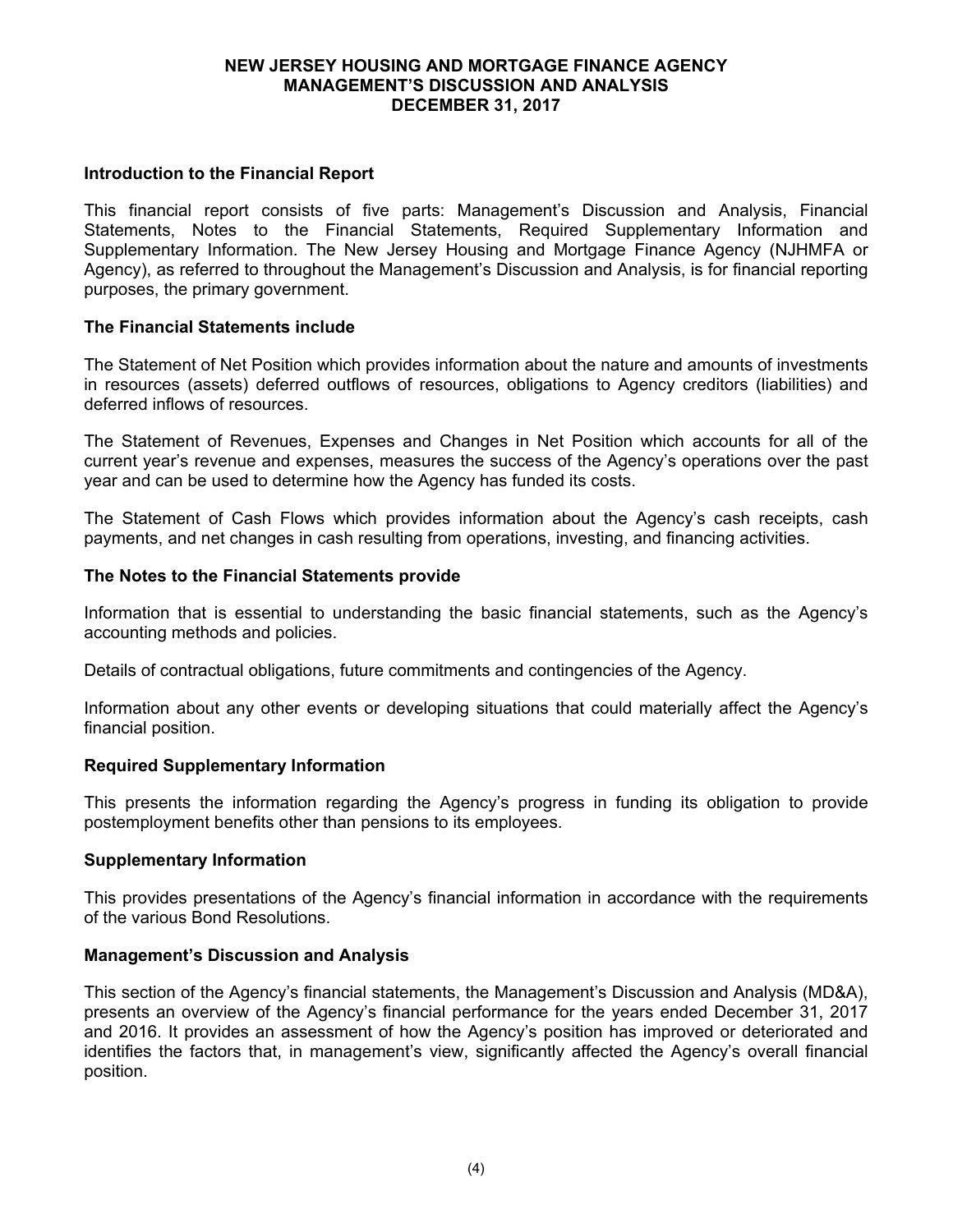# **The Agency's Business**

The Agency was created to provide a strong unified advocate for housing production, financing and improvement. The Agency is established under, but is not a part of, the Department of Community Affairs, and is constituted as a body politic and corporate and an instrumentality of the State exercising public and essential governmental functions. Included in the Agency's powers is the ability, *inter alia*, to provide to housing sponsors, through eligible loans or otherwise, financing, refinancing or financial assistance for fully completed, as well as partially completed projects; to issue negotiable bonds and to secure the payment thereof; and to make and enter into and enforce all contracts and agreements necessary, convenient or desirable to the performance of its duties and the execution of its powers.

# **Overall Financial Highlights – Year Ended December 31, 2017**

The Agency's overall net position increased by 5.1% from 2016 to 2017. The multifamily portfolio continued to perform well and the single family portfolio had lower reserves and a slight decrease in the loss on Real Estate Owned (REO) as foreclosures steadily flowed through the court system and a modest recovery of housing values began in certain areas of the State. The General Fund also performed well with recoveries of bad debt, conduit fee income, the increase in single family loan production through the mortgage backed securities Ginnie Mae platform, and the decrease in Other Post-Employment Benefits (OPEB) liability and the Pension liability. This helped to offset the \$18.5 million contribution to the State for housing related initiatives.

In January, 2017 the Agency renewed the Revolving Line of Credit with Wells Fargo, NA. The credit limit was amended to \$10 million.

In 2012, the Agency acquired title to Whitlock Mills via a deed in lieu of foreclosure. The Agency solicited offers to purchase Whitlock from qualified owner-operators in the 4<sup>th</sup> quarter of 2015 pursuant to a Request for Offer to Purchase (RFOTP). On March 21, 2017 the Agency entered into a contract with RPM Development, LLC to purchase and is negotiating the terms and conditions and securing the necessary financing to complete the sale in 2018. At December 31, 2017, the property is recorded as real estate owned with a net value of \$30.4 million in the Multi-Family Housing Revenue Bond Resolution and \$12.8 million in the General Fund.

In May 2017, the Agency issued \$90.4 million of publicly-offered tax-exempt and taxable Multi-Family Revenue Bonds ("MFRB") to finance 8 new money rental housing developments containing a total of 1,006 multifamily units. In addition, this financing included a \$59.8 million tax-exempt and taxable refunding component which refunded \$27.6 million of fixed rate bonds and \$32.2 million of variable rate bonds ("VRDN's"). The VRDN-related interest rate swaps were fully callable at Par and were terminated at no cost to the Agency on November 1, 2016 or May 1, 2017. The refunding is expected to generate approximately \$4.1 million in net present value (NPV) savings (12.7% of the bonds) to the Resolution.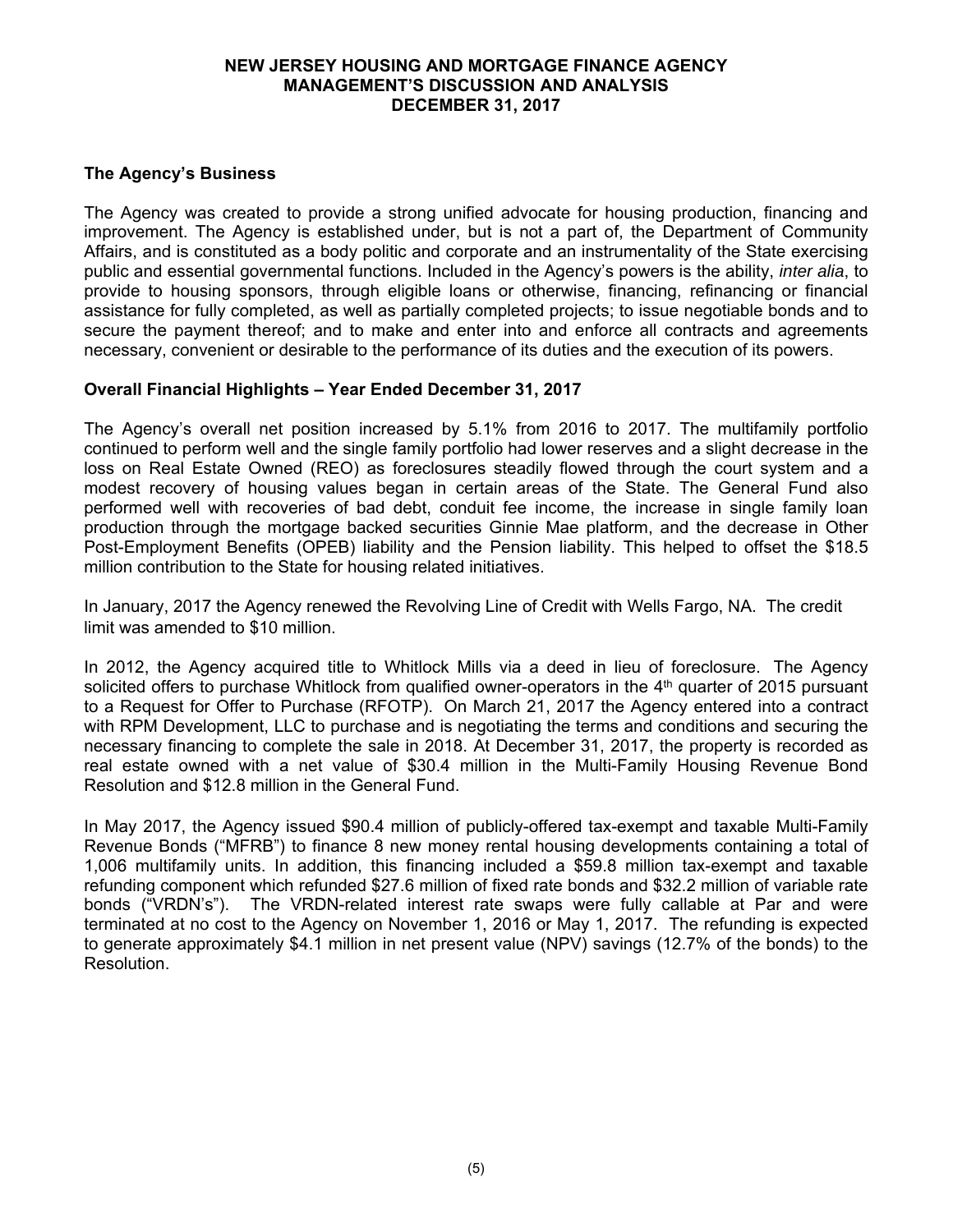Under the Superstorm Sandy Community Development Block Grant-Disaster Recovery (CDBG-DR) Action Plan, the New Jersey Housing and Mortgage Finance Agency (NJHMFA) received a total allocation of \$739 million in CDBG-DR funds as a sub-recipient to implement three (3) affordable housing programs designed to support the needs of renters and prospective homeowners in the nine counties hardest hit by the storm. The Fund for Restoration of Multifamily Housing (FRM) was allocated \$654 million. The Sandy Special Needs Housing Fund (SSNHF) was allocated \$60 million, and the Sandy Homebuyer Assistance Program (SHAP) was allocated \$25 million. All programs are closed to new applicants. In 2017, the NJHMFA committed \$71 million in FRM funds to create 424 rental apartments, and fund six pre-development loans. Additionally, \$9 million was committed to create 66 beds for special needs consumers.

Single Family bond fund loan production declined as 16 loans were funded from the Single Family Housing Revenue Bond Resolution in 2017 compared to 36 loans in 2016. In order to offer competitive rates and increase single family loan production, the Agency implemented a mortgage backed securities (MBS) platform as an approved Government National Mortgage Association (Ginnie Mae) issuer of Ginnie Mae I and II single family MBS. In 2017, the Agency securitized 592 loans for \$100 million with Ginnie Mae II MBS.

In 2017, the Agency funded 1,432 HomeKeeper and HomeSaver homeowner assistance loans under the U.S. Department of Treasury Hardest Hit Funds program. Additionally, the Agency closed 614 HomeSeeker Down Payment Assistance loans, each as a second loan behind an Agency first mortgage loan. These are recorded as program income and program expense in the Agency's General Fund.

The Agency's Other Post-Employment Benefits (OPEB) net OPEB obligation decreased by approximately \$3.1 million. The Annual Required Contribution (ARC) was \$77.5 million in 2017 compared to \$80.5 million in 2016.The primary reasons for the decrease are a reflection of the most recent mortality table developed by the Society of Actuaries and a change in the spousal coverage election assumption to reflect recent experience. In addition, this valuation reflects a change in actuarial standards to vary health costs by age rather than use the premium rates paid by the Agency and an update to the most recent assumptions adopted by the New Jersey Public Employees' Retirement System, adjusted to reflect the benefits provided by the Agency.

In order to further reduce the net unfunded OPEB liability, in December 2017 the Agency entered into an Other Post-Employment Benefits (OPEB) 155 Trust Agreement. This irrevocable trust was established for the Agency to make contributions to fund the OPEB obligation. No contributions were made in 2017.

The Agency's Net Pension Liability decreased by approximately \$21 million for 2017. This is primarily due to the changes in actuarial assumptions and economic assumptions.

The Agency closed 22 conduit bond issues totaling \$314.8 million in 2017. In addition, the program has a pipeline in excess of \$365 million.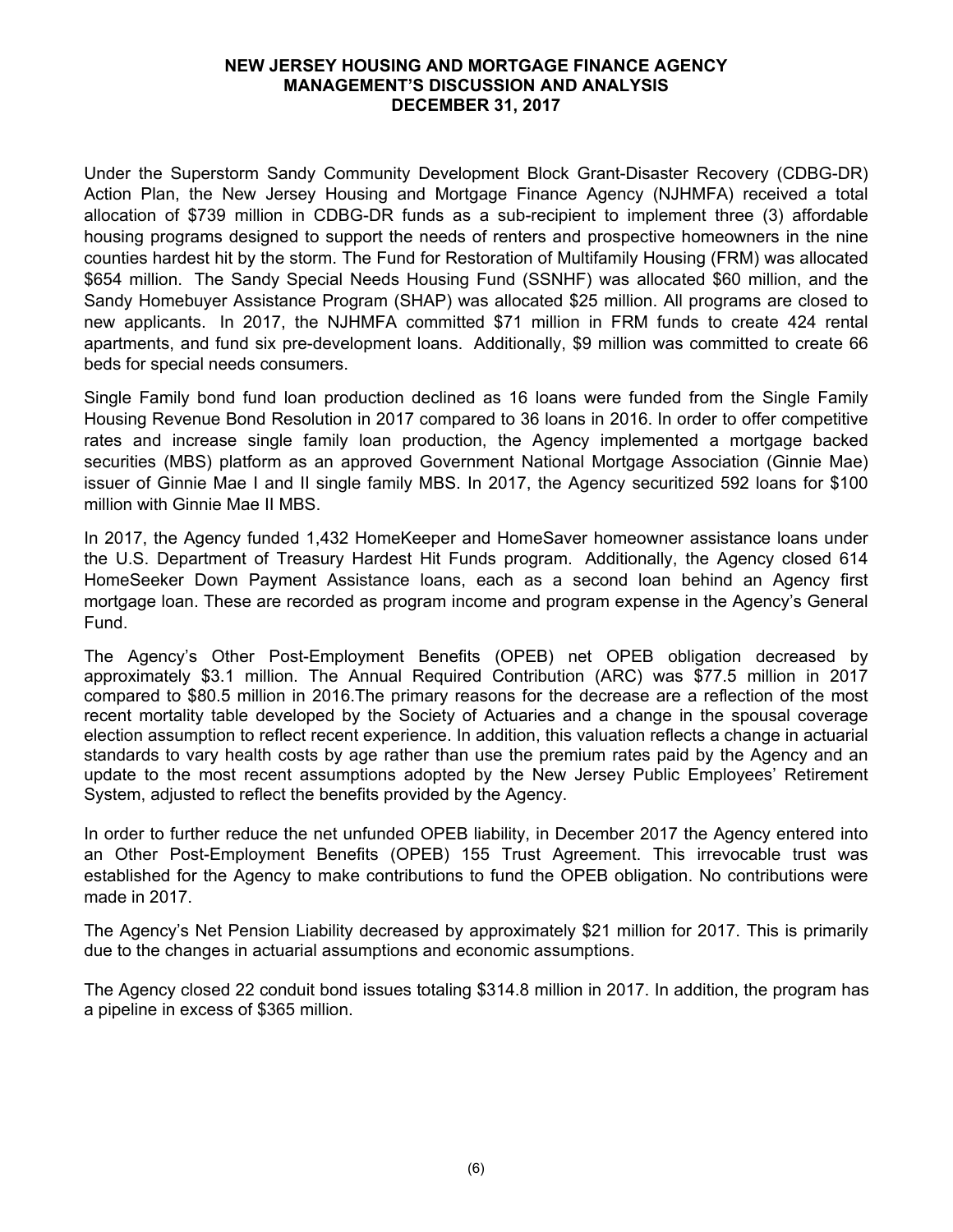The Agency has liquidity facilities in place with multiple providers in order to provide liquidity support for payment of its variable rate bonds in the event they cannot be remarketed. As of January 1, 2017, the Agency had total variable rate bonds outstanding in the amount of \$282.2 million (excluding bond maturities scheduled to occur in 2017) whose related liquidity facilities were scheduled to expire in 2017. The Agency successfully resolved its entire 2017 liquidity expiration exposure of \$282.2 million by taking the following actions:

- August 2017 Extended a MF liquidity facility totaling \$116 million with current provider (Bank of America, N.A.).
- August 2017 Extended three SF liquidity facilities totaling \$96.9 million with current provider (RBC).
- September 2017 Extended a SF liquidity facility totaling \$69.2 million with current provider (Bank of America, N.A.).

The following ratings actions occurred in 2017:

- January 2017 Standard & Poor's Rating Services (S&P) affirmed its AA- rating (stable outlook) on the Agency's Multi-Family Revenue Bonds (MF 2005) Resolution.
- September 2017 Standard & Poor's Rating Services (S&P) affirmed its AA rating (stable outlook) on the Agency's Multi-Family Housing Revenue Bonds (MF 1995) Resolution.
- October 2017 Moody's Investors Service (Moody's) affirmed its Aa3 rating (outlook revised from negative to stable) on the Agency's Single Family Housing Revenue Bonds (HRB) Resolution.
- In 2017 there were no ratings actions on the Agency's issuer credit rating (ICR) or Single Family Home Mortgage Bonds (HMB) Resolution. Moody's Investor Services rating on the Agency's Single Family Home Mortgage Bonds (HMB) Resolution remains at Aa2 (stable outlook).

# **Overview of the Financial Statements**

The Agency is a self-supporting entity and follows enterprise fund reporting. An enterprise fund reports activity that is financed with debt that is secured solely by a pledge of the net revenue from that activity as well as activity that is not supported by taxes or similar revenues. NJHMFA's financial statements are presented using the economic resources measurement focus and the accrual basis of accounting. The accrual basis of accounting matches revenues and expenses to the time period in which they are earned or attributable, respectively, which may differ from the period in which the associated cash is received or expended.

Enterprise fund statements offer short-term and long-term financial information about the Agency's activities. While detailed sub-fund information is not presented in the Agency's financial statements, separate accounts are maintained for each bond issue and component unit, as well as the Agency's general operating fund, known as the General Fund. These sub-funds permit NJHMFA to control and manage money for particular purposes and to determine that the Agency is properly using specific resources.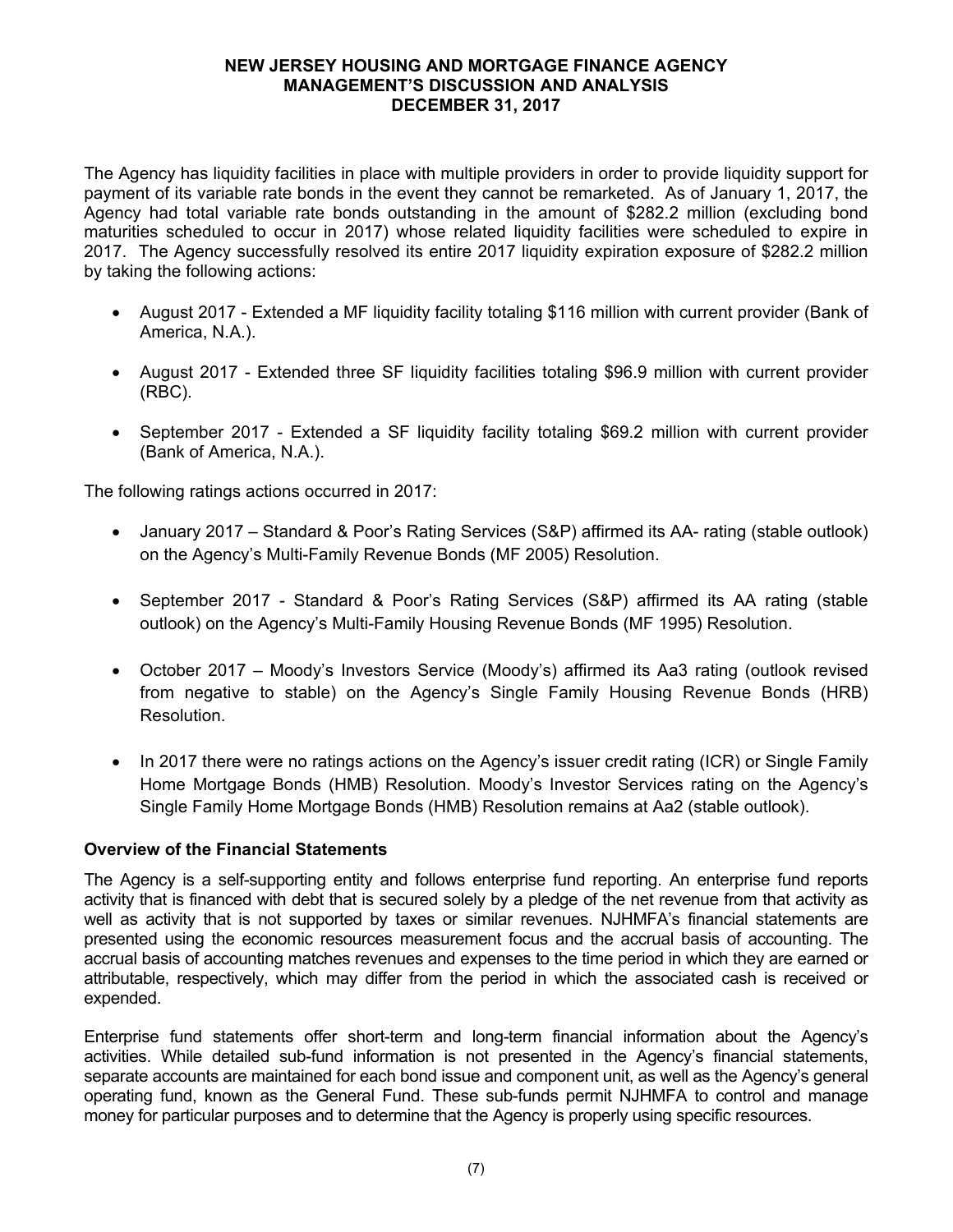# **Financial Analysis**

The following sections will discuss the Agency's financial results for 2017 compared to 2016. Additionally, an examination of major economic factors that have contributed to the Agency's operations is provided. It should be noted that for purposes of this MD&A, summaries of the financial statements and the various exhibits presented are in conformity with the Agency's financial statements, which are presented in accordance with accounting principles generally accepted in the United States. All dollar amounts are in thousands.

# **NJHMFA's Condensed Statement of Net Position**

The Statement of Net Position presents the Agency's assets, deferred outflows of resources, liabilities, deferred inflows of resources and net position as of December 31, 2017. The following table represents the comparison of net position as of December 31, 2017 and 2016. The change between December 31, 2017 and December 31, 2016 should be read in conjunction with the financial statements.

# **Condensed Statement of Net Position**

*(In Thousands)* 

|                                  |                 |                 | % Change  |
|----------------------------------|-----------------|-----------------|-----------|
|                                  | 2017            | 2016            | 2017/2016 |
| <b>Current and Other Assets</b>  | \$<br>1,223,771 | \$<br>1,118,454 | 9.4%      |
| <b>Other Noncurrent Assets</b>   | 2,355,064       | 2,499,874       | $-5.8\%$  |
| <b>Capital Assets</b>            | 6,998           | 7,471           | $-6.3%$   |
| <b>Total Assets</b>              | 3,585,833       | 3,625,799       | $-1.1%$   |
| Deferred Outflows                | 69,287          | 90,308          | $-23.3%$  |
| <b>Current Liabilities</b>       | 372,384         | 386,065         | $-3.5%$   |
| Long-term Liabilities            | 2,323,495       | 2,428,324       | $-4.3%$   |
| <b>Total Liabilities</b>         | 2,695,879       | 2,814,389       | $-4.2%$   |
| Deferred Inflows                 | 18,387          | 3,293           | 458.4%    |
| Net Position:                    |                 |                 |           |
| Net Investment in Capital Assets | 6,998           | 7,471           | $-6.3%$   |
| Restricted                       | 464,688         | 437,852         | 6.1%      |
| Unrestricted                     | 469,168         | 453,102         | 3.5%      |
| <b>Total Net Position</b>        | 940,854<br>\$   | \$<br>898,425   | 4.7%      |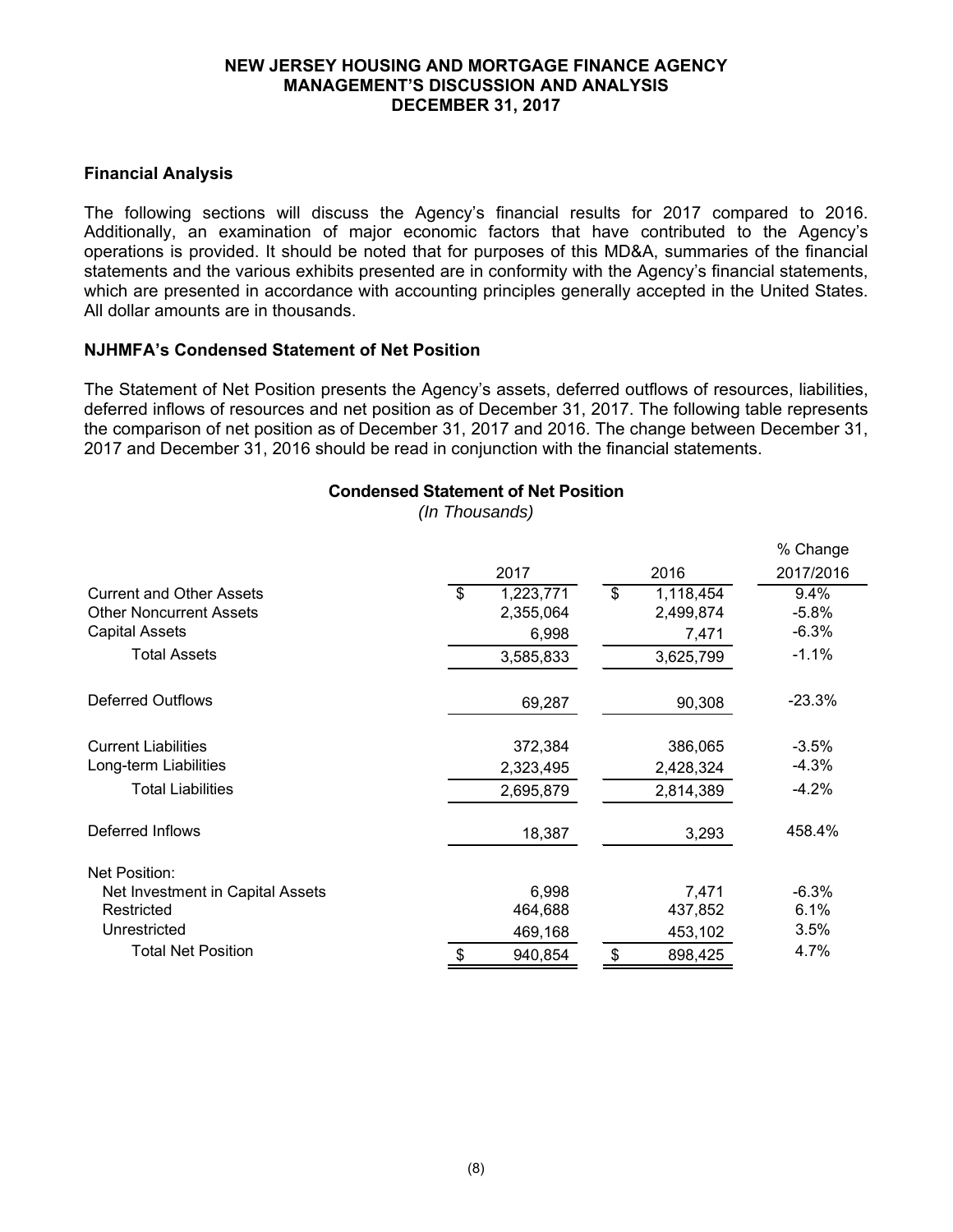The Agency's total assets remained relatively flat between 2016 and 2017 although some larger changes occurred within various categories resulting from the following factors:

- Cash, cash equivalents and investments increased by \$79.0 million primarily due to the increase of undisbursed proceeds from loans financed under the 2017 series of the MFRB Resolution.
- Mortgage and supplemental loans receivable decreased by \$113.0 million, primarily due to the decrease in single family loan production coupled with delinquent loans progressing through the foreclosure process and natural loan run-off.
- Other current assets decreased by \$8.2 million due to a decrease in foreclosure claims receivable.
- Other noncurrent liabilities increased by \$1.3 million due to the valuation of mortgage servicing rights.

The Agency's overall 3.5% decrease in total liabilities resulted from the following factors:

- Bonds and accrued interest payable decreased by \$74.1 million due to regularly scheduled payments of \$106.6 million and early redemptions of \$159.2 million. This was offset by the issuance of \$191.7 million bonds payable.
- Funds held in trust for mortgagors decreased by \$55.1 million due to increased production of programs administered by the Agency, such as Supportive Housing Connection and Police and Firemen's Retirement System Mortgage Program.
- Unearned revenue increased by \$46.6 million due to the increase of Federal Hardest Hit Funds available to the Agency.
- Pension liability decreased by \$21.2 million due to changes in actuarial assumptions used to determine the net pension liability.

Derivative instruments (hedging derivative value + off market loan balances) decreased by \$11.9 million due to a multitude of factors. Individual swaps are affected by changes in Libor and/or SIFMA rates. In 2017, both Libor rates and SIFMA rates rose over the course of the year, and experienced a dramatic rise near year end. The remaining life of a swap also impacts the value as it must accrete to \$0 by the maturity date. In addition to these factors which affect the directional change in a swap's value, the magnitude of the change is affected by other factors including the size, remaining life and the maturity date. Each swap is analyzed individually with any changes in fair value reported. See Note 18 for further analysis about specific derivative instruments held by the SFHRB, MFHRB and MFRB Resolutions.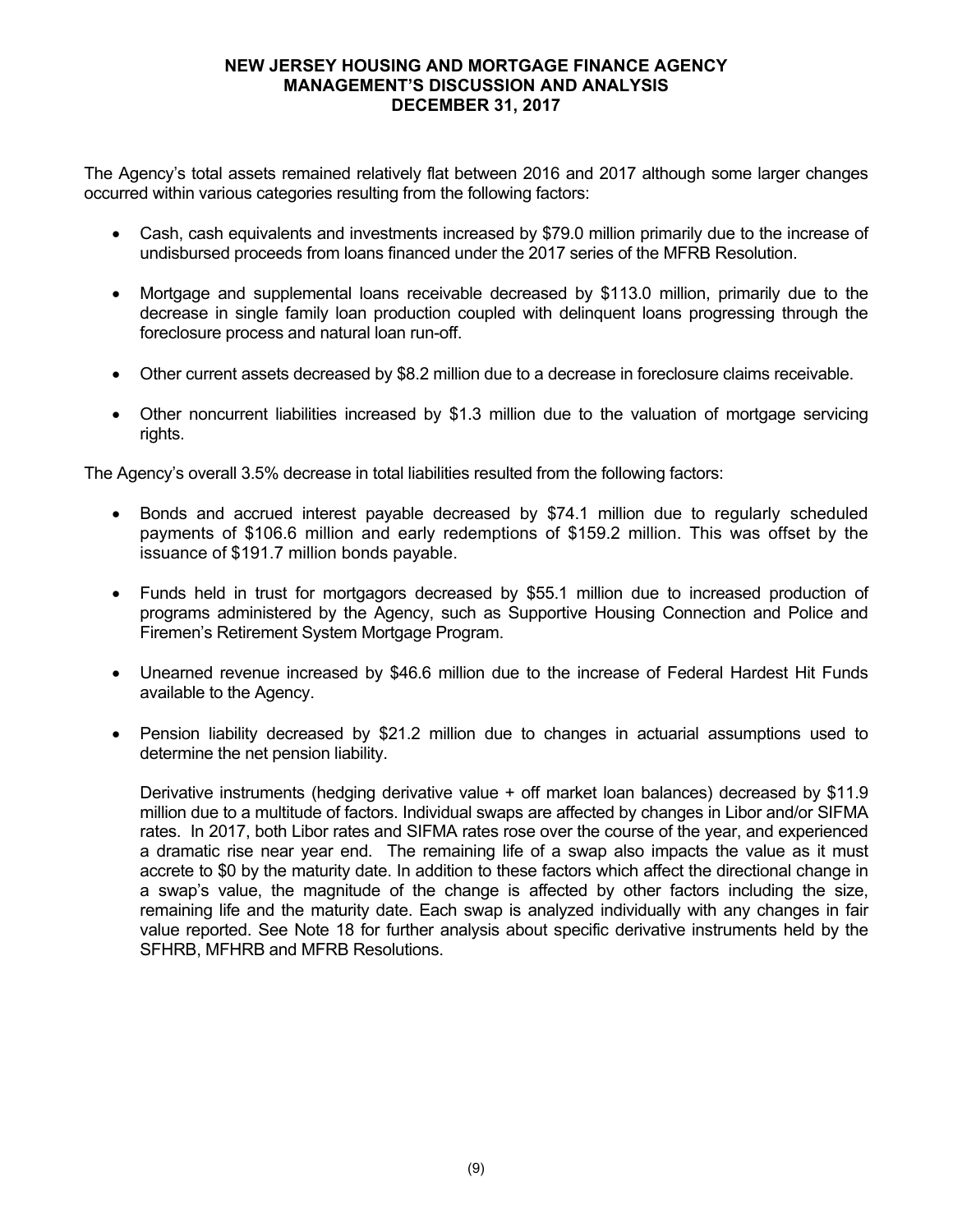## **NJHMFA's Condensed Statements of Revenues, Expenses and Changes in Net Position**

The Statements of Revenues, Expenses and Changes in Net Position reports revenues recognized and expenses incurred for the years ended December 31, 2017 and 2016. The table below summarizes the Agency's revenues and expenses for the years ended December 31, 2017 and 2016. It should be read in conjunction with the financial statements.

# **Condensed Statements of Revenues, Expenses and Changes in Net Position for the Years Ended December 31, 2017 and 2016**

*(In Thousands)* 

|                                                 |               |               | % Change    |
|-------------------------------------------------|---------------|---------------|-------------|
|                                                 | 2017          | 2016          | 2017 / 2016 |
| <b>Operating Revenues:</b>                      |               |               |             |
| Interest Income on Mortgage Loans               | \$<br>97,878  | \$<br>102,719 | $-4.7\%$    |
| Fees and Charges                                | 46,095        | 44,293        | 4.1%        |
| Program Income                                  | 54,064        | 14,474        | 273.5%      |
| Grant Income                                    | 107,036       | 96,632        | 10.8%       |
| Recovery of Bad Debt and Mortgage Modifications | 37,102        | 57,351        | $-35.3%$    |
| Gain on Derivative                              | 260           | 234           | 11.1%       |
| Other                                           | 11,313        | 18,217        | $-37.9%$    |
| <b>Total Operating Revenues</b>                 | 353,748       | 333,920       | 5.9%        |
| <b>Operating Expenses</b>                       | 303,875       | 279,434       | 8.7%        |
| Operating Income (Loss)                         | 49,873        | 54,486        | $-8.5\%$    |
| Non-operating Revenues (Expenses), Net          | 11,056        | 9,134         | 21.0%       |
| <b>Transfers</b>                                | (18,500)      |               | $-100.0\%$  |
| <b>Increase in Net Position</b>                 | 42,429        | 63,620        | $-33.3%$    |
| Net Position - Beginning of Year                | 898,425       | 834,805       | 7.6%        |
| <b>Net Position - End of Year</b>               | \$<br>940,854 | \$<br>898,425 | 4.7%        |

The 5.9% increase in operating income is due to the following factors:

- Interest income on mortgages receivable decreased by \$4.8 million due to the decrease in production in the single family bond resolutions, delinquencies and normal portfolio runoff.
- Program income increased by \$39.6 million due to increased production in the various Hardest Hit Fund programs as a result of increased Federal funding.
- Grant income increased by \$10.4 million due to the increase in multifamily Funds for Restoration (CDBG) disbursements.
- Recovery of bad debt decreased by \$20.2 million due to the change in mortgage reserve valuation method which resulted in recoveries on previous allowances being recognized in 2016.
- Other income decreased by \$6.9 million due to the one-time receipt of funds held under the General Housing Loan Bond Resolution which matured in 2016.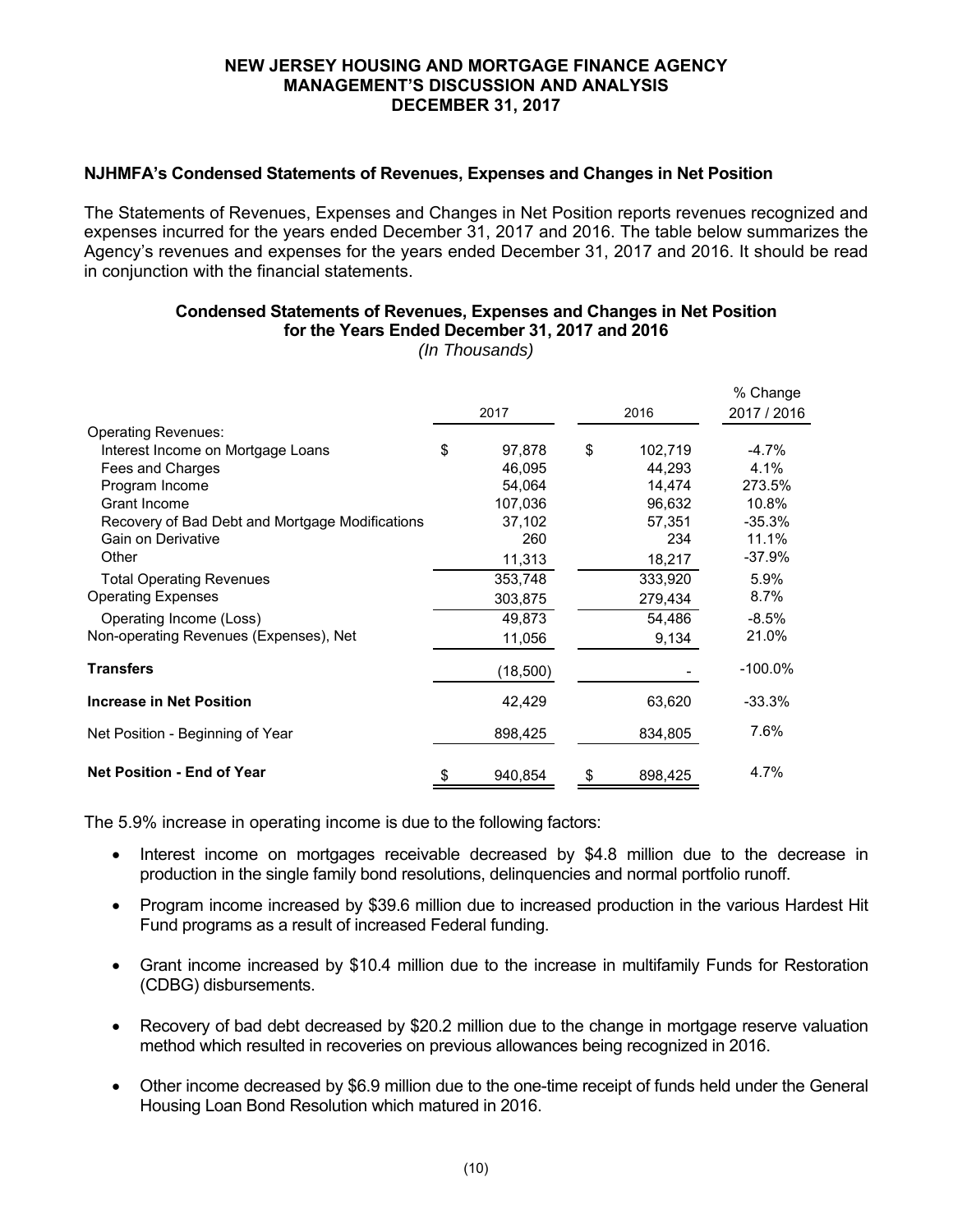# **Summary of Operating Expenses for the Years Ended December 31, 2017 and 2016**

*(In Thousands)* 

 $\frac{1}{2}$  Change

|                                            |      |         |     |         | % onange  |
|--------------------------------------------|------|---------|-----|---------|-----------|
|                                            | 2017 |         |     | 2016    | 2017/2016 |
| <b>Operating Expenses:</b>                 |      |         |     |         |           |
| Interest and Amortization                  | \$   | 76.048  | \$  | 81,500  | $-6.7\%$  |
| Insurance Costs                            |      | 911     |     | 1.548   | $-41.1%$  |
| Servicing Fees and Other                   |      | 9,042   |     | 9,744   | $-7.2\%$  |
| Salaries and Related Benefits              |      | 22,914  |     | 30,863  | $-25.8%$  |
| Professional Services and Financing Costs  |      | 9.018   |     | 4.345   | 107.5%    |
| <b>General and Administrative Expenses</b> |      | 8,290   |     | 6,517   | 27.2%     |
| <b>Grant Expense</b>                       |      | 107,230 |     | 100.488 | $6.7\%$   |
| Program Expense                            |      | 47,422  |     | 11,954  | 296.7%    |
| Pension Expense                            |      | 6,143   |     | 12.505  | $-50.9%$  |
| Loss on Sale of Real Estate Owned          |      | 8,475   |     | 9,151   | $-7.4\%$  |
| Provision for Loan Losses                  |      | 8,382   |     | 10,819  | $-22.5%$  |
| <b>Total Operating Expenses</b>            | \$   | 303,875 | \$. | 279,434 | 8.7%      |
|                                            |      |         |     |         |           |

Total operating expenses increased by 8.7%. The following significant fluctuations occurred within operating expenses:

- Interest expense decreased by \$5.5 million due to the early redemption of bonds and low interest rates on variable rate debt.
- Salaries and related benefits decreased by \$7.9 million primarily from the decrease in the OPEB expense.
- Professional services and financing costs increased by \$4.7 million primarily from the increased single family loan production under the MBS platform in the general fund.
- Grant expense increased by \$6.7 million primarily due to an increase in multifamily Funds for Restoration (CDBG) disbursement.
- Program expense increased by \$35.5 million due to increased production in the various Hardest Hit Fund programs as a result of increased Federal funding.
- Pension expense decreased by \$6.4 million due to the change in actuarial and economic assumptions used to calculate the pension liability
- Provision for loan losses decreased by \$2.4 million due a decreased number of single family loans and no additional significant reserves were required on any multifamily loans.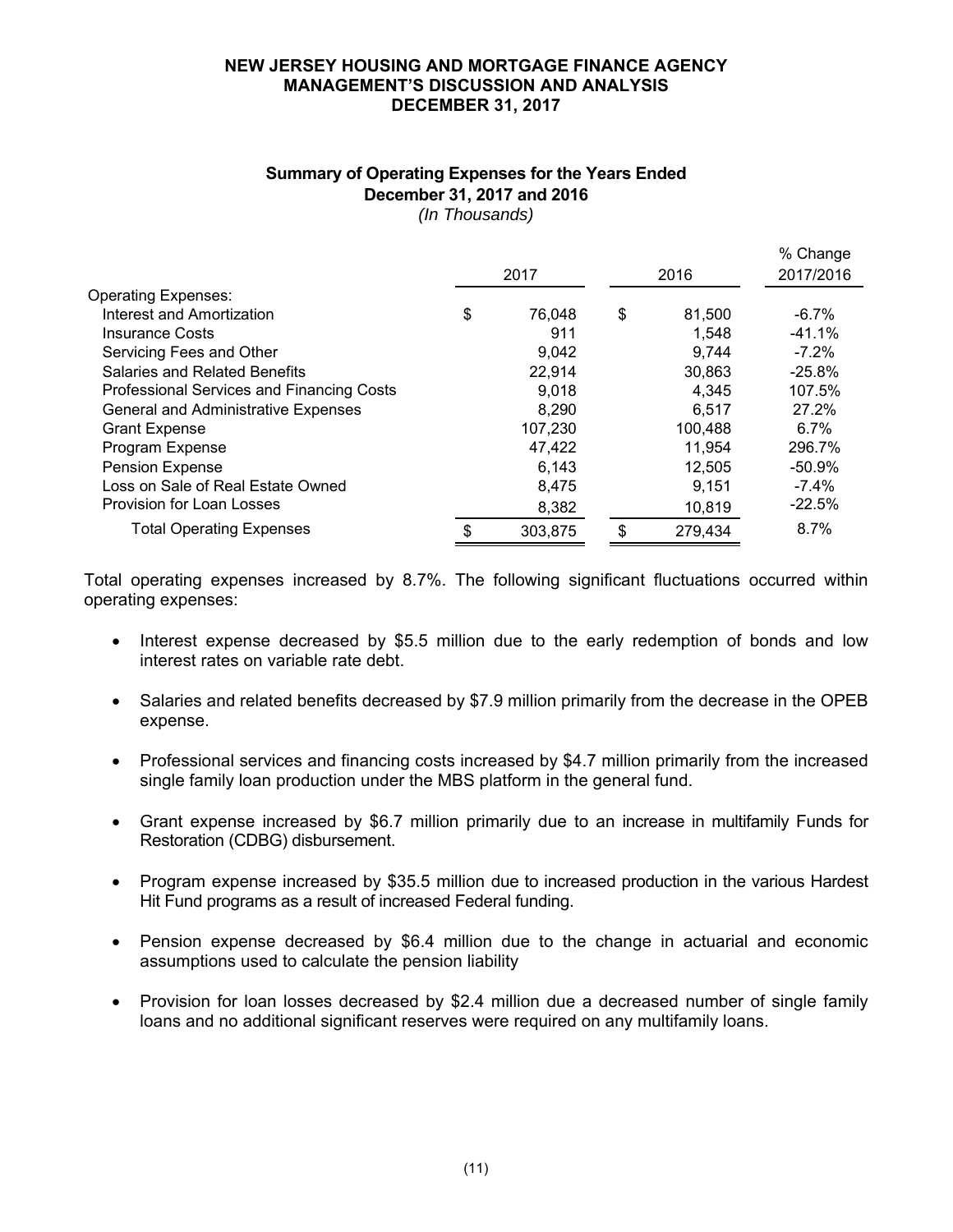# **Debt Administration**

At December 31, 2017, the Agency had \$1.8 billion of bond principal outstanding, net of deferral on refunding, discount and premium, a decrease of 3.9% over the prior year. The following table summarizes the Agency's bonds payable outstanding at December 31, 2017 and 2016, and the changes in bonds payable. Dollars are in thousands.

|                    |           |           | % Change  |
|--------------------|-----------|-----------|-----------|
|                    | 2017      | 2016      | 2017/2016 |
| Bonds Payable, Net | 1,820,721 | 1,894,781 | $-3.9%$   |

Additional information about the Agency's debt is presented in Note 8 of the financial statements.

## **Single Family Programs**

The Agency provides a variety of residential mortgage financing programs that primarily serve low to moderate and middle-income first time homebuyers and homebuyers purchasing in certain designated urban areas. Traditionally, the programs were funded with Mortgage Revenue Bond proceeds, however due to market conditions, no bonds were issued in 2017 and the Agency continued funding loans via the mortgage backed securities platform (MBS).

## **Multi-Family Programs**

In May 2017, the Agency issued \$90.44 million of publicly-offered tax-exempt and taxable Multi-Family Revenue Bonds ("MFRB") to finance 8 new money rental housing developments containing a total of 1,006 multifamily units. In addition, this financing included a \$59.82 million tax-exempt and taxable refunding component which refunded \$27.595 million of fixed rate bonds and \$32.225 million of variable rate bonds ("VRDN's"). The VRDN-related interest rate swaps were fully callable at Par and were terminated at no cost to the Agency on November 1, 2016 or May 1, 2017. The refunding is expected to generate approximately \$4.1 million in net present value (NPV) savings (12.7% of the bonds) to the Resolution.

#### **Economic Factors**

The Agency is a self-supporting entity and is not funded by the general taxing authority of the State of New Jersey. As the State's leader in affordable housing, certain market/economic factors can have an impact on the Agency's operations.

- As the Federal Reserve continues to raise interest rates, the Agency's traditional cost of funds in the mortgage revenue bond (MRB) market is beginning to normalize. This market change is expected to provide opportunities for the Agency to re-enter the MRB market. The Agency continues to operate its mortgage backed security (MBS) funding program, which allows the Agency to sell whole loans for securitization into Ginnie Mae mortgage backed securities.
- **Trends in foreclosure processing** New Jersey is a judicial state and as such all foreclosures must be processed through the court system. The backlog of foreclosure cases that existed for several years has now been cleared. The foreclosure process can take between 18-24 months to complete. The shortened timeframe is beneficial to the Agency in managing the REO portfolio.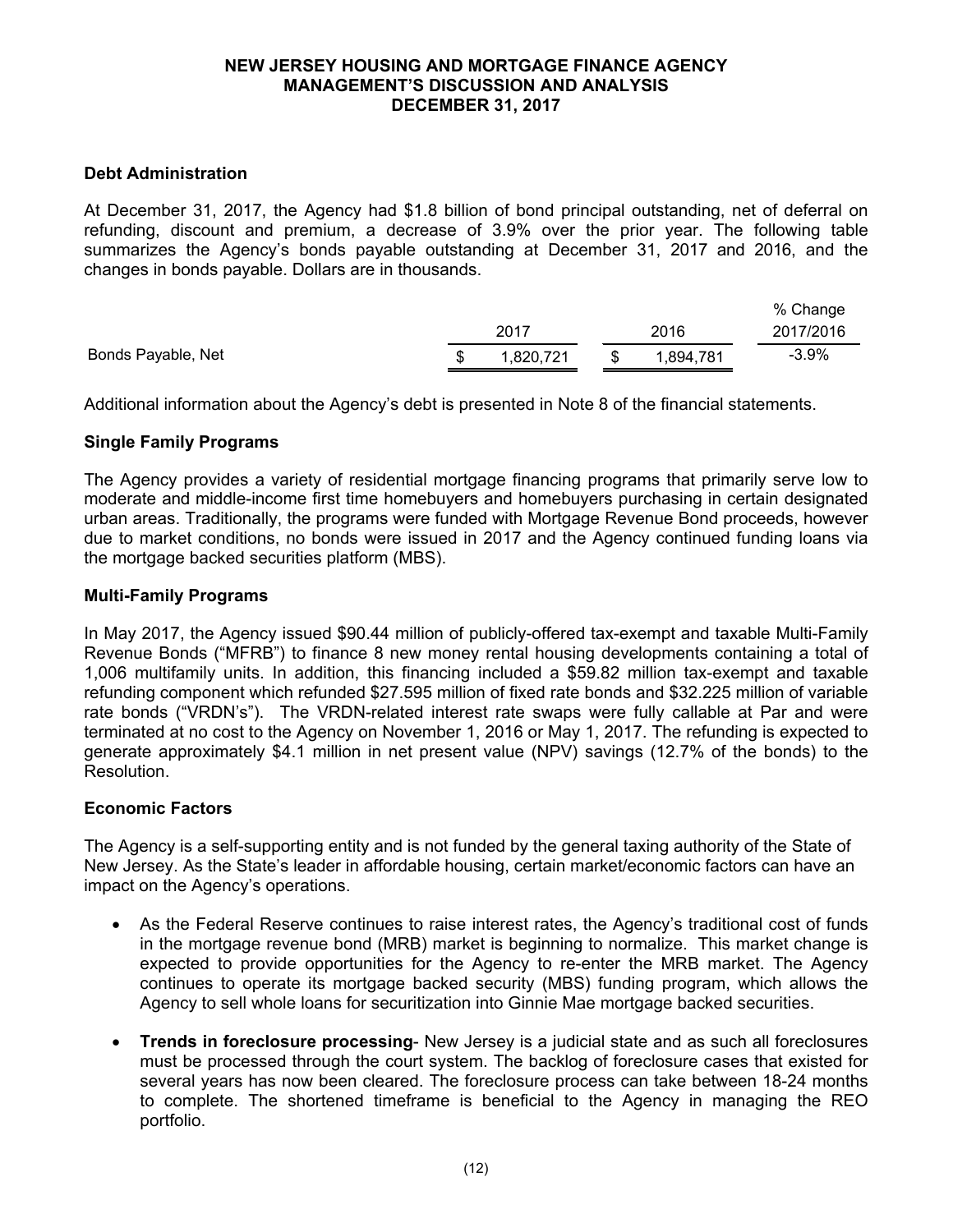- **Trends in home prices** The Agency's REO losses for 2017 were similar to 2016. New Jersey has seen home sales rise in 2017 by 7.93% over 2016 volumes. Additionally, average home sales prices increased in 2017 by 1.17% over 2016. New Jersey has one of the highest foreclosure rates in the country, which limited home price growth year over year.
- **Continued Effect of Superstorm Sandy** The recovery from Superstorm Sandy continues to influence our multifamily production. Community Development Block Grant Funds (CDBG) provided a much needed subsidy for the development of multifamily housing in the hardest hit counties served by the Agency.
- **Trends in the Agency's credit ratings** The cost of capital available to the Agency decreases as credit ratings trend upward. In 2017, Moody's Investor Service (Moody's) revised the outlook on the Single Family Housing Revenue Bonds from negative to standard. All other ratings by Moody's and Standard and Poor's Rating Services (S&P) were affirmed or no action taken on all current ratings on the Agency and its other bond resolutions.

# **Contacting The Agency's Financial Management**

This financial report is designed to provide a general overview of the Agency's business, financial position, and fiscal accountability for the funds it generates and receives. If you have questions about any information in this report, contact the Finance Division of the New Jersey Housing and Mortgage Finance Agency.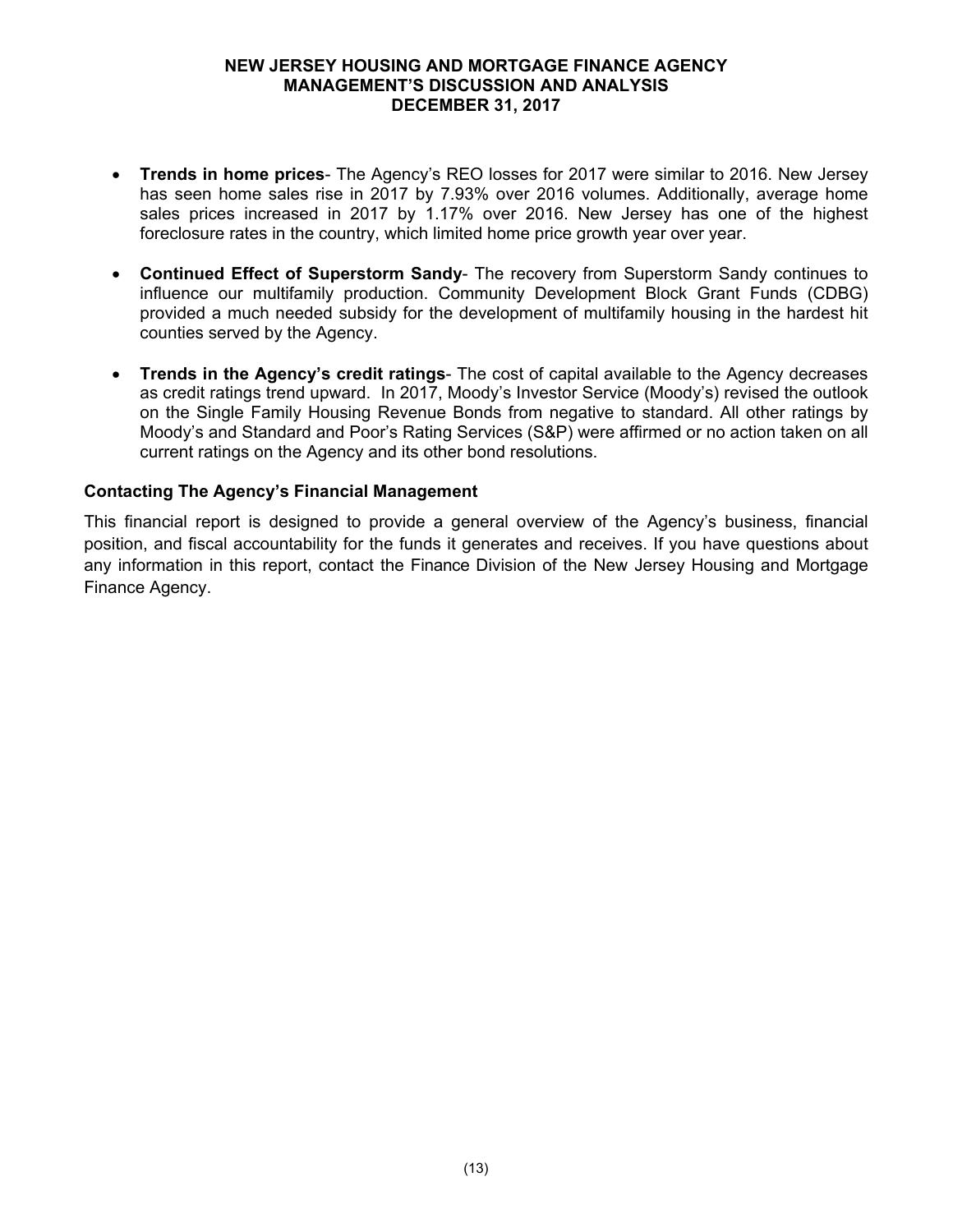## **NEW JERSEY HOUSING AND MORTGAGE FINANCE AGENCY STATEMENT OF NET POSITION DECEMBER 31, 2017 (WITH COMPARATIVE SUMMARIZED FINANCIAL INFORMATION AS OF DECEMBER 31, 2016)**  *(IN THOUSANDS)*

|                                                    |                            |                      |               | <b>Primary Government</b> |                                  |              |                                 |  |
|----------------------------------------------------|----------------------------|----------------------|---------------|---------------------------|----------------------------------|--------------|---------------------------------|--|
|                                                    | Bonds and Obligation Funds |                      |               |                           |                                  |              |                                 |  |
|                                                    | Single-Family              | Multi-Family         |               |                           |                                  |              | <b>Business-Type Activities</b> |  |
|                                                    | Mortgage                   | Housing              | General       |                           | Interfund                        |              |                                 |  |
|                                                    | Component                  | Component            | Fund          | Subtotal                  | Eliminations                     | 2017         | 2016                            |  |
| <b>CURRENT ASSETS</b>                              |                            |                      |               |                           |                                  |              |                                 |  |
| Cash and Cash Equivalents                          | \$                         | \$<br>$\blacksquare$ | -\$<br>66,419 | \$<br>66,419              | - \$<br>$\overline{\phantom{a}}$ | \$<br>66,419 | \$<br>78,939                    |  |
| Restricted Cash and Cash Equivalents               | 85,503                     | 386,625              | 468,378       | 940,506                   |                                  | 940,506      | 844,077                         |  |
| Investments                                        |                            |                      | 20,742        | 20,742                    |                                  | 20,742       | 13,217                          |  |
| <b>Restricted Investments</b>                      |                            |                      | 420           | 420                       |                                  | 420          |                                 |  |
| Accrued Interest Receivable on Investments         | 212                        | 382                  | 1,701         | 2,295                     |                                  | 2,295        | 2,165                           |  |
| Mortgage Loans Receivable, Net                     | 24,466                     | 108,208              | 27,625        | 160,299                   |                                  | 160,299      | 137,184                         |  |
| Supplemental Mortgages and Other Loans, Net        |                            |                      | 1,181         | 1,181                     |                                  | 1,181        | 2,389                           |  |
| Fees and Other Charges Receivable                  |                            |                      | 2,075         | 2,075                     |                                  | 2,075        | 2,293                           |  |
| Due from Loan Servicers                            | 1,897                      |                      | 18            | 1,915                     |                                  | 1,915        | 2,101                           |  |
| Interfund Allocation                               |                            |                      | 3,239         | 3,239                     | (3,239)                          |              |                                 |  |
| <b>Other Current Assets</b>                        | 23,513                     | 19                   | 4,387         | 27,919                    |                                  | 27,919       | 36,089                          |  |
| <b>Total Current Assets</b>                        | 135,591                    | 495,234              | 596,185       | 1,227,010                 | (3, 239)                         | 1,223,771    | 1,118,454                       |  |
| <b>NONCURRENT ASSETS</b>                           |                            |                      |               |                           |                                  |              |                                 |  |
| Investments                                        |                            |                      | 219,500       | 219,500                   |                                  | 219,500      | 223,879                         |  |
| <b>Restricted Investments</b>                      | 19,866                     | 48,378               | 16,270        | 84,514                    |                                  | 84,514       | 92,975                          |  |
| Mortgage Loans Receivable, Net                     | 711,514                    | 808,193              | 184,322       | 1,704,029                 | $\overline{a}$                   | 1,704,029    | 1,822,376                       |  |
| Debt Service Arrears Receivable, Net               | 6,903                      | 7,911                | 51            | 14,865                    | $\overline{a}$                   | 14,865       | 33,302                          |  |
| Supplemental Mortgages and Other Loans, Net        | 110                        | 17,431               | 260,707       | 278,248                   |                                  | 278,248      | 276,396                         |  |
| <b>Real Estate Owned</b>                           | 9,150                      | 30,385               | 12,967        | 52.502                    |                                  | 52,502       | 50,819                          |  |
| Capital Assets, Net                                |                            |                      | 6,998         | 6,998                     |                                  | 6,998        | 7,471                           |  |
| <b>Other Noncurrent Assets</b>                     |                            |                      | 1,406         | 1,406                     |                                  | 1,406        | 127                             |  |
| <b>Total Noncurrent Assets</b>                     | 747,543                    | 912,298              | 702,221       | 2,362,062                 | $\overline{a}$                   | 2,362,062    | 2,507,345                       |  |
| <b>Total Assets</b>                                | 883,134                    | 1,407,532            | 1,298,406     | 3,589,072                 | (3,239)                          | 3,585,833    | 3,625,799                       |  |
| DEFERRED OUTFLOWS OF RESOURCES                     |                            |                      |               |                           |                                  |              |                                 |  |
| Pension Expense                                    |                            |                      | 20,189        | 20,189                    |                                  | 20,189       | 29,531                          |  |
| Acc. Decrease in Fair Value of Hedging Derivatives | 3,970                      | 45,128               |               | 49,098                    |                                  | 49,098       | 60,777                          |  |
| <b>Total Deferred Outflows of Resources</b>        | 3,970                      | 45,128               | 20,189        | 69,287                    | $\overline{a}$                   | 69,287       | 90,308                          |  |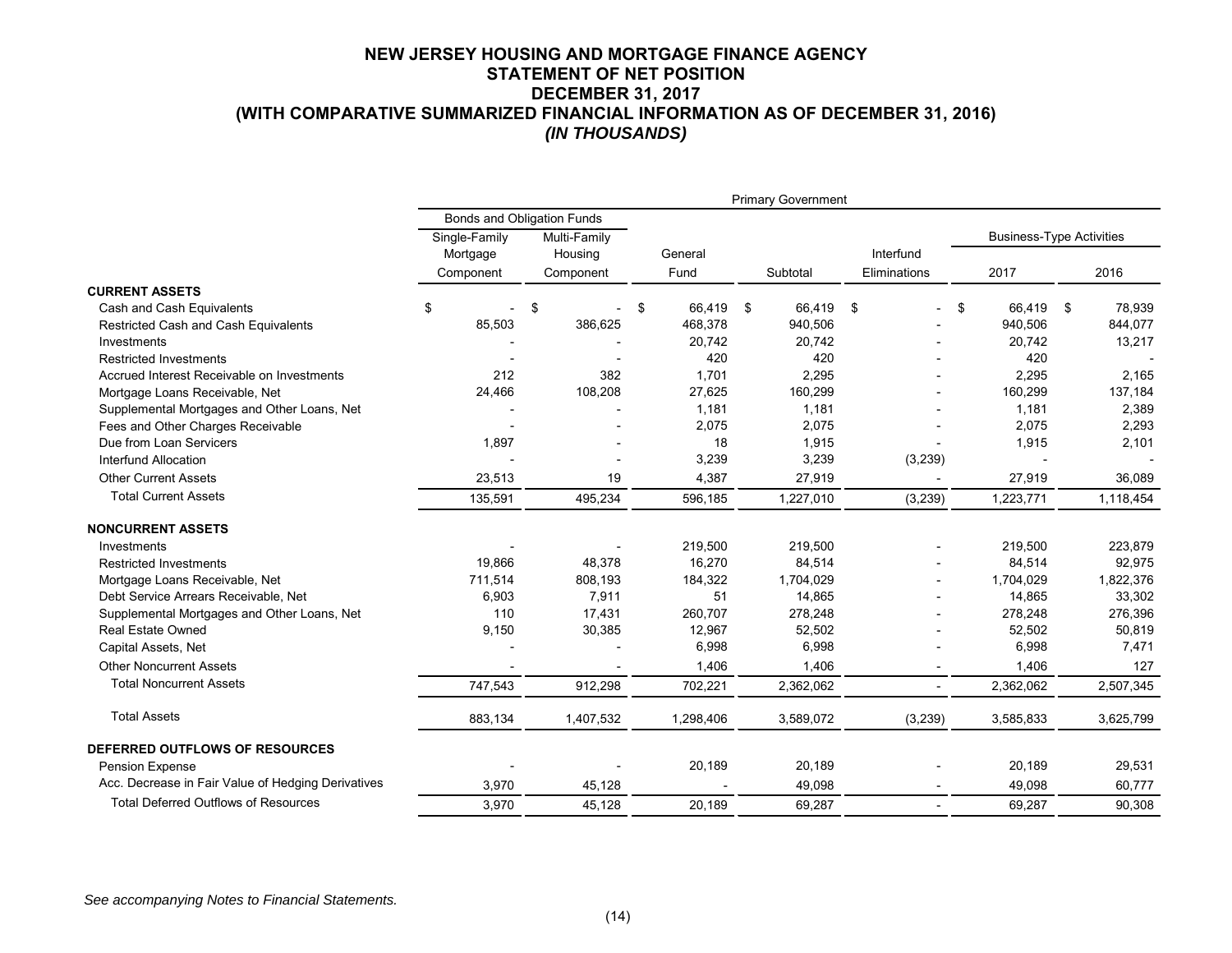#### **NEW JERSEY HOUSING AND MORTGAGE FINANCE AGENCY STATEMENT OF NET POSITION (CONTINUED) DECEMBER 31, 2017 (WITH COMPARATIVE SUMMARIZED FINANCIAL INFORMATION AS OF DECEMBER 31, 2016)**  *(IN THOUSANDS)*

|                                                  |               |                            |                      | <b>Primary Government</b> |                |               |                                 |
|--------------------------------------------------|---------------|----------------------------|----------------------|---------------------------|----------------|---------------|---------------------------------|
|                                                  |               | Bonds and Obligation Funds |                      |                           |                |               |                                 |
|                                                  | Single-Family | Multi-Family               |                      |                           |                |               | <b>Business-Type Activities</b> |
|                                                  | Mortgage      | Housing                    | General              |                           | Interfund      |               |                                 |
|                                                  | Component     | Component                  | Fund                 | Subtotal                  | Eliminations   | 2017          | 2016                            |
| <b>CURRENT LIABILITIES</b>                       |               |                            |                      |                           |                |               |                                 |
| Bonds and Obligations, Net                       | \$<br>19,125  | \$<br>75,825               | \$<br>$\blacksquare$ | 94,950<br>\$              | -\$            | \$<br>94,950  | \$<br>110,525                   |
| Accrued Interest Payable on Bonds & Obligations  | 6,749         | 7,050                      |                      | 13,799                    |                | 13,799        | 15,028                          |
| Subsidy Payments Received in Advance             |               |                            | 4,055                | 4,055                     |                | 4,055         | 4.724                           |
| Advances from State of NJ for Bond/Hsng Assist   |               |                            | 11,235               | 11,235                    |                | 11,235        | 11,597                          |
| <b>Other Current Liabilities</b>                 | 862           | 66                         | 7,715                | 8,643                     |                | 8,643         | 8,733                           |
| <b>Interfund Allocation</b>                      |               | 3,239                      |                      | 3,239                     | (3,239)        |               |                                 |
| Mortgagor Escrow Deposits                        |               |                            | 239,702              | 239,702                   |                | 239,702       | 235,458                         |
| <b>Total Current Liabilities</b>                 | 26.736        | 86.180                     | 262.707              | 375,623                   | (3,239)        | 372,384       | 386.065                         |
| <b>NONCURRENT LIABILITIES</b>                    |               |                            |                      |                           |                |               |                                 |
| Bonds and Obligations, Net                       | 740,185       | 985,586                    |                      | 1,725,771                 |                | 1,725,771     | 1,784,256                       |
| Minimum Escrow Requirement                       |               | 6,281                      | 798                  | 7,079                     |                | 7,079         | 7,503                           |
| Funds Held in Trust for Mortgagors               |               | 3.108                      | 307,717              | 310,825                   |                | 310,825       | 365,984                         |
| <b>Other Non-current Liabilities</b>             |               | 1,906                      | 5,311                | 7,217                     |                | 7,217         | 8,301                           |
| <b>OPEB Liability</b>                            |               |                            | 75,846               | 75,846                    |                | 75,846        | 78,942                          |
| Net Pension Liability                            |               |                            | 66,132               | 66,132                    |                | 66,132        | 87,342                          |
| Derivative Instrument                            | 3,970         | 45,128                     |                      | 49,098                    |                | 49,098        | 61,038                          |
| <b>Unearned Revenue</b>                          |               |                            | 81,527               | 81,527                    |                | 81,527        | 34,958                          |
| <b>Total Noncurrent Liabilities</b>              | 744.155       | 1,042,009                  | 537.331              | 2,323,495                 |                | 2,323,495     | 2,428,324                       |
| <b>Total Liabilities</b>                         | 770,891       | 1,128,189                  | 800,038              | 2,699,118                 | (3, 239)       | 2,695,879     | 2,814,389                       |
| <b>DEFERRED INFLOWS OF RESOURCES</b>             |               |                            |                      |                           |                |               |                                 |
| Pension Expense                                  |               |                            | 17,834               | 17,834                    |                | 17,834        | 2,620                           |
| <b>Commitment Fees</b>                           | 553           |                            |                      | 553                       |                | 553           | 673                             |
| <b>Total Deferred Inflows of Resources</b>       | 553           | $\overline{\phantom{a}}$   | 17,834               | 18,387                    |                | 18,387        | 3,293                           |
| <b>NET POSITION</b>                              |               |                            |                      |                           |                |               |                                 |
| Net Investment in Capital Assets                 |               |                            | 6,998                | 6,998                     |                | 6,998         | 7,471                           |
| Restricted Under Bond and Obligation Resolutions | 115,660       | 324,471                    |                      | 440,131                   |                | 440,131       | 412,485                         |
| Restricted for Special Needs Housing             |               |                            | 24,557               | 24,557                    |                | 24,557        | 25,367                          |
| Unrestricted                                     |               |                            | 469,168              | 469,168                   |                | 469,168       | 453,102                         |
| <b>Total Net Position</b>                        | 115,660<br>\$ | \$<br>324,471              | \$<br>500,723        | 940,854<br>- \$           | - \$<br>$\sim$ | \$<br>940,854 | \$<br>898,425                   |

*See accompanying Notes to Financial Statements.*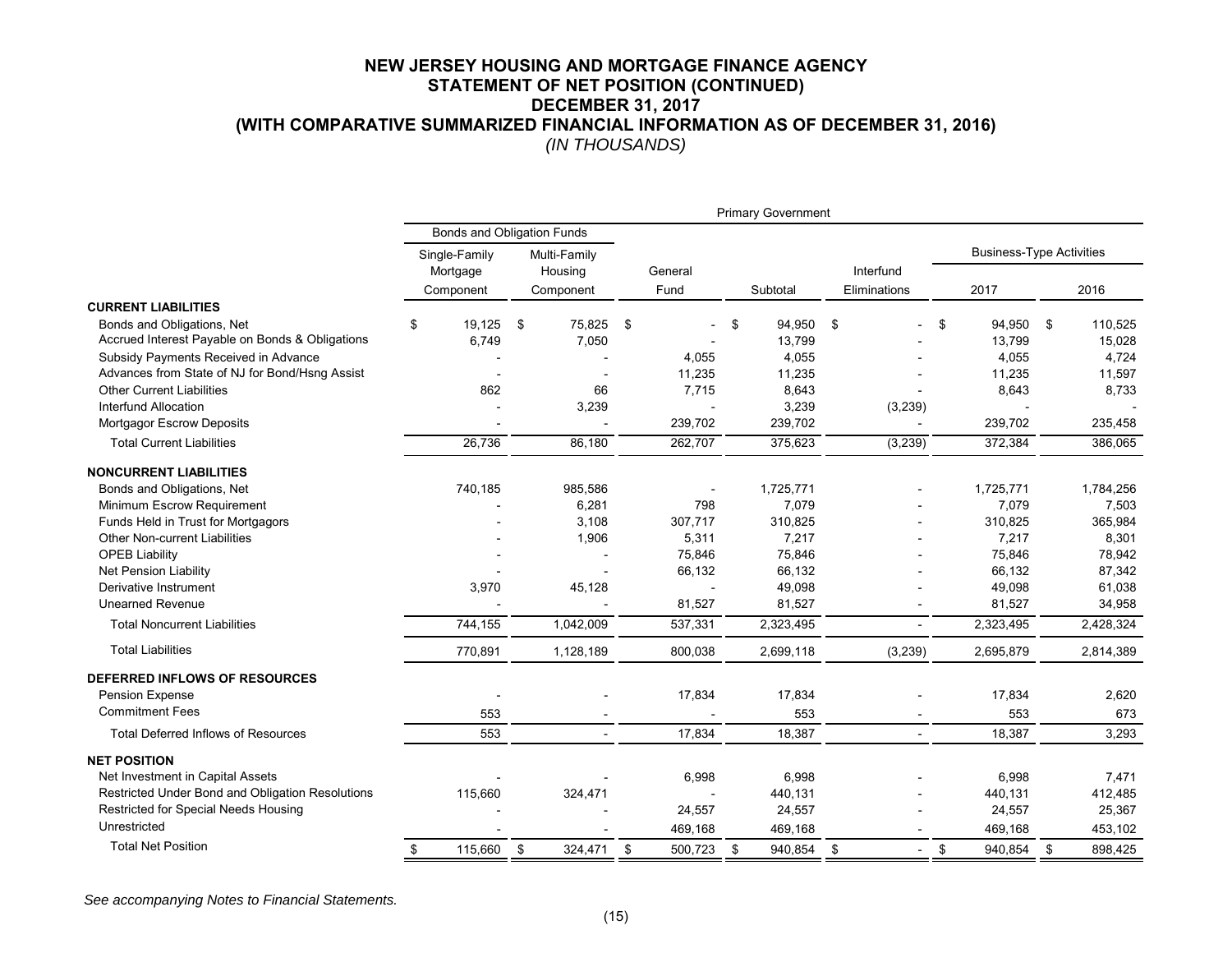#### **NEW JERSEY HOUSING AND MORTGAGE FINANCE AGENCY STATEMENT OF REVENUES, EXPENSES AND CHANGES IN NET POSITION YEAR ENDED DECEMBER 31, 2017 (WITH COMPARATIVE SUMMARIZED FINANCIAL INFORMATION FOR THE YEAR ENDED DECEMBER 31, 2016)**  *(IN THOUSANDS)*

|                                                         |                            |                      | <b>Primary Government</b>   |               |                                 |  |
|---------------------------------------------------------|----------------------------|----------------------|-----------------------------|---------------|---------------------------------|--|
|                                                         | Bonds and Obligation Funds |                      |                             |               |                                 |  |
|                                                         | Single-Family              | Multi-Family         |                             |               | <b>Business-Type Activities</b> |  |
|                                                         | Mortgage<br>Component      | Housing<br>Component | General<br>Fund             | 2017          | 2016                            |  |
| <b>OPERATING REVENUES</b>                               |                            |                      |                             |               |                                 |  |
| Interest Income on Mortgage Loans                       | \$<br>38,152               | \$<br>52,322         | $\mathbf{\hat{s}}$<br>7,404 | 97,878<br>\$  | \$<br>102,719                   |  |
| Fees and Charges                                        |                            | 7,949                | 38,146                      | 46,095        | 44,293                          |  |
| Program Income                                          |                            |                      | 54,064                      | 54,064        | 14,474                          |  |
| Grant Income                                            |                            |                      | 107,036                     | 107,036       | 96,632                          |  |
| Recovery on Mortgage Modifications                      | 5,252                      |                      |                             | 5,252         | 3,951                           |  |
| Recovery of Bad Debt                                    | 6,308                      | 11,691               | 13,851                      | 31,850        | 53,400                          |  |
| Gain on Derivative                                      |                            | 260                  |                             | 260           | 234                             |  |
| Other Income - Net                                      | 87                         | 1,103                | 10,123                      | 11,313        | 18,217                          |  |
| <b>Total Operating Revenues</b>                         | 49,799                     | 73,325               | 230,624                     | 353,748       | 333,920                         |  |
| <b>OPERATING EXPENSES</b>                               |                            |                      |                             |               |                                 |  |
| Interest and Amortization of Bond Premium and Discounts | 30,999                     | 44,681               | 368                         | 76,048        | 81,500                          |  |
| <b>Insurance Costs</b>                                  |                            | 71                   | 840                         | 911           | 1,548                           |  |
| Servicing Fees and Other                                | 2,355                      | 270                  | 6,417                       | 9,042         | 9,744                           |  |
| Salaries and Related Benefits                           |                            | 4,586                | 18,328                      | 22,914        | 30,863                          |  |
| Professional Services and Financing Costs               | 171                        | 1,665                | 7,182                       | 9,018         | 4,345                           |  |
| General and Administrative Expenses                     |                            | 917                  | 7,373                       | 8,290         | 6,517                           |  |
| <b>Grant Expense</b>                                    |                            |                      | 107,230                     | 107,230       | 100,488                         |  |
| Program Expense                                         |                            |                      | 47,422                      | 47,422        | 11,954                          |  |
| Pension Expense                                         |                            |                      | 6,143                       | 6,143         | 12,505                          |  |
| Loss on Sale of Real Estate Owned                       | 8,445                      |                      | 30                          | 8,475         | 9,151                           |  |
| Provision for Loan Losses                               | 6,447                      | 1,211                | 724                         | 8,382         | 10,819                          |  |
| <b>Total Operating Expenses</b>                         | 48,417                     | 53.401               | 202,057                     | 303,875       | 279,434                         |  |
| Operating Income                                        | 1,382                      | 19,924               | 28,567                      | 49,873        | 54,486                          |  |
| <b>NONOPERATING REVENUES</b>                            |                            |                      |                             |               |                                 |  |
| Investment Income                                       | 1,616                      | 4,688                | 4,752                       | 11,056        | 9,134                           |  |
| Income Before Transfers                                 | 2,998                      | 24,612               | 33,319                      | 60,929        | 63,620                          |  |
| <b>TRANSFERS TO STATE</b>                               |                            |                      | (18,500)                    | (18,500)      |                                 |  |
| <b>TRANSFERS</b>                                        |                            | 36                   | (36)                        |               |                                 |  |
| <b>INCREASE IN NET POSITION</b>                         | 2,998                      | 24,648               | 14,783                      | 42,429        | 63,620                          |  |
| Net Position - Beginning of Year                        | 112,662                    | 299,823              | 485,940                     | 898,425       | 834,805                         |  |
| <b>NET POSITION - END OF YEAR</b>                       | 115,660<br>\$              | -\$<br>324,471       | \$<br>500,723               | 940,854<br>\$ | 898,425<br>- \$                 |  |

*See accompanying Notes to Financial Statements.*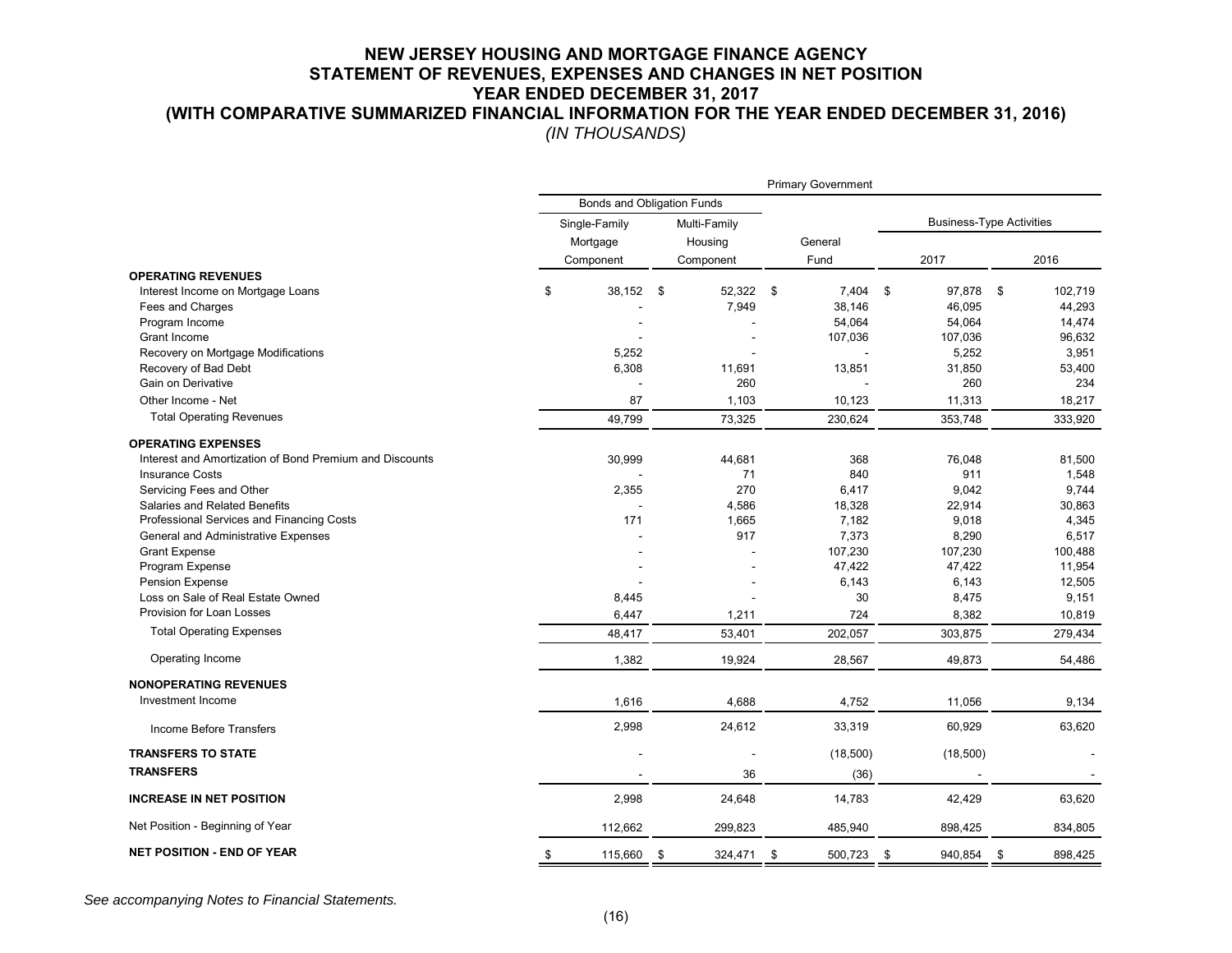#### **NEW JERSEY HOUSING AND MORTGAGE FINANCE AGENCY STATEMENT OF CASH FLOWS YEAR ENDED DECEMBER 31, 2017 (WITH COMPARATIVE SUMMARIZED FINANCIAL INFORMATION FOR THE YEAR ENDED DECEMBER 31, 2016)**  *(IN THOUSANDS)*

|                                                                  | <b>Primary Government</b> |                                   |    |            |    |            |                                 |            |    |            |
|------------------------------------------------------------------|---------------------------|-----------------------------------|----|------------|----|------------|---------------------------------|------------|----|------------|
|                                                                  |                           | <b>Bonds and Obligation Funds</b> |    |            |    |            |                                 |            |    |            |
|                                                                  |                           | Single-Family<br>Multi-Family     |    |            |    |            | <b>Business-Type Activities</b> |            |    |            |
|                                                                  |                           | Mortgage                          |    | Housing    |    | General    |                                 |            |    |            |
|                                                                  |                           | Component                         |    | Component  |    | Fund       |                                 | 2017       |    | 2016       |
| <b>CASH FLOWS FROM OPERATING ACTIVITIES</b>                      |                           |                                   |    |            |    |            |                                 |            |    |            |
| Receipts from Interest on Mortgages and Loans                    | \$                        | 43.404 \$                         |    | 52,322 \$  |    | 7,404      | \$                              | 103.130 \$ |    | 106.670    |
| Receipts from Fees, Charges and Other                            |                           | 87                                |    | 9,249      |    | 255,125    |                                 | 264,461    |    | 163,624    |
| Receipts from Principal Payments on Mortgage Receivables         |                           | 113,347                           |    | 135,216    |    | 11.705     |                                 | 260.268    |    | 220.608    |
| Receipts (Payments) for Funds Held in Trust                      |                           |                                   |    |            |    | (50, 519)  |                                 | (50, 519)  |    | 33,523     |
| Payments to Employees                                            |                           |                                   |    | (4,586)    |    | (24, 221)  |                                 | (28, 807)  |    | (28,966)   |
| Payments to Vendors                                              |                           | (4, 293)                          |    | (19, 547)  |    | (161, 338) |                                 | (185, 178) |    | (136, 559) |
| Payments to Mortgage Purchases and Advances                      |                           | (2,584)                           |    | (105, 918) |    | (15, 146)  |                                 | (123, 648) |    | (147, 110) |
| Payments for Interest and Amortization of Bond Premium/Discounts |                           | (32, 454)                         |    | (44, 992)  |    | (368)      |                                 | (77, 814)  |    | (83, 442)  |
| (Payments) Receipts for Other                                    |                           |                                   |    | (757)      |    |            |                                 | (757)      |    | (8, 120)   |
| Net Cash Provided (Used) by Operating Activities                 |                           | 117,507                           |    | 20,987     |    | 22,642     |                                 | 161,136    |    | 120.228    |
| <b>CASH FLOWS FROM NONCAPITAL FINANCING ACTIVITIES</b>           |                           |                                   |    |            |    |            |                                 |            |    |            |
| Receipts from Proceeds of Sale of Bonds and Obligations          |                           |                                   |    | 191,705    |    |            |                                 | 191,705    |    | 146,862    |
| Payments for Retirement of Bonds                                 |                           | (125, 985)                        |    | (139, 624) |    |            |                                 | (265, 609) |    | (242, 986) |
| <b>Transfers and Others</b>                                      |                           |                                   |    | 36         |    | (18, 536)  |                                 | (18,500)   |    | (6)        |
| Net Cash Provided (Used) by Noncapital Financing Activities      |                           | (125, 985)                        |    | 52,117     |    | (18, 536)  |                                 | (92, 404)  |    | (96, 130)  |
| <b>CASH FLOWS FROM CAPITAL FINANCING ACTIVITIES</b>              |                           |                                   |    |            |    |            |                                 |            |    |            |
| <b>Additions to Capital Assets</b>                               |                           |                                   |    |            |    | (644)      |                                 | (644)      |    | (283)      |
| Net Cash Used by Capital Financing Activities                    |                           |                                   |    |            |    | (644)      |                                 | (644)      |    | (283)      |
| <b>CASH FLOWS FROM INVESTING ACTIVITIES</b>                      |                           |                                   |    |            |    |            |                                 |            |    |            |
| Purchases of Investments                                         |                           | (53, 305)                         |    | (25, 074)  |    | (2,761)    |                                 | (81, 140)  |    | (67, 736)  |
| Sales/Maturities of Investments                                  |                           | 63,334                            |    | 22,701     |    |            |                                 | 86,035     |    | 75,940     |
| Earnings on Investments                                          |                           | 1,673                             |    | 4,741      |    | 4,512      |                                 | 10,926     |    | 8,972      |
| Net Cash Provided by Investing Activities                        |                           | 11,702                            |    | 2,368      |    | 1,751      |                                 | 15,821     |    | 17,176     |
| <b>INCREASE IN CASH AND CASH EQUIVALENTS</b>                     |                           | 3,224                             |    | 75,472     |    | 5,213      |                                 | 83,909     |    | 40,991     |
| Cash and Cash Equivalents - Beginning of Year                    |                           | 82,279                            |    | 311,153    |    | 529,584    |                                 | 923,016    |    | 882,025    |
| CASH AND CASH EQUIVALENTS - END OF YEAR                          | \$                        | 85,503                            | \$ | 386,625    | \$ | 534,797    | \$                              | 1,006,925  | \$ | 923,016    |
|                                                                  |                           |                                   |    |            |    |            |                                 |            |    |            |

*See accompanying Notes to Financial Statements.*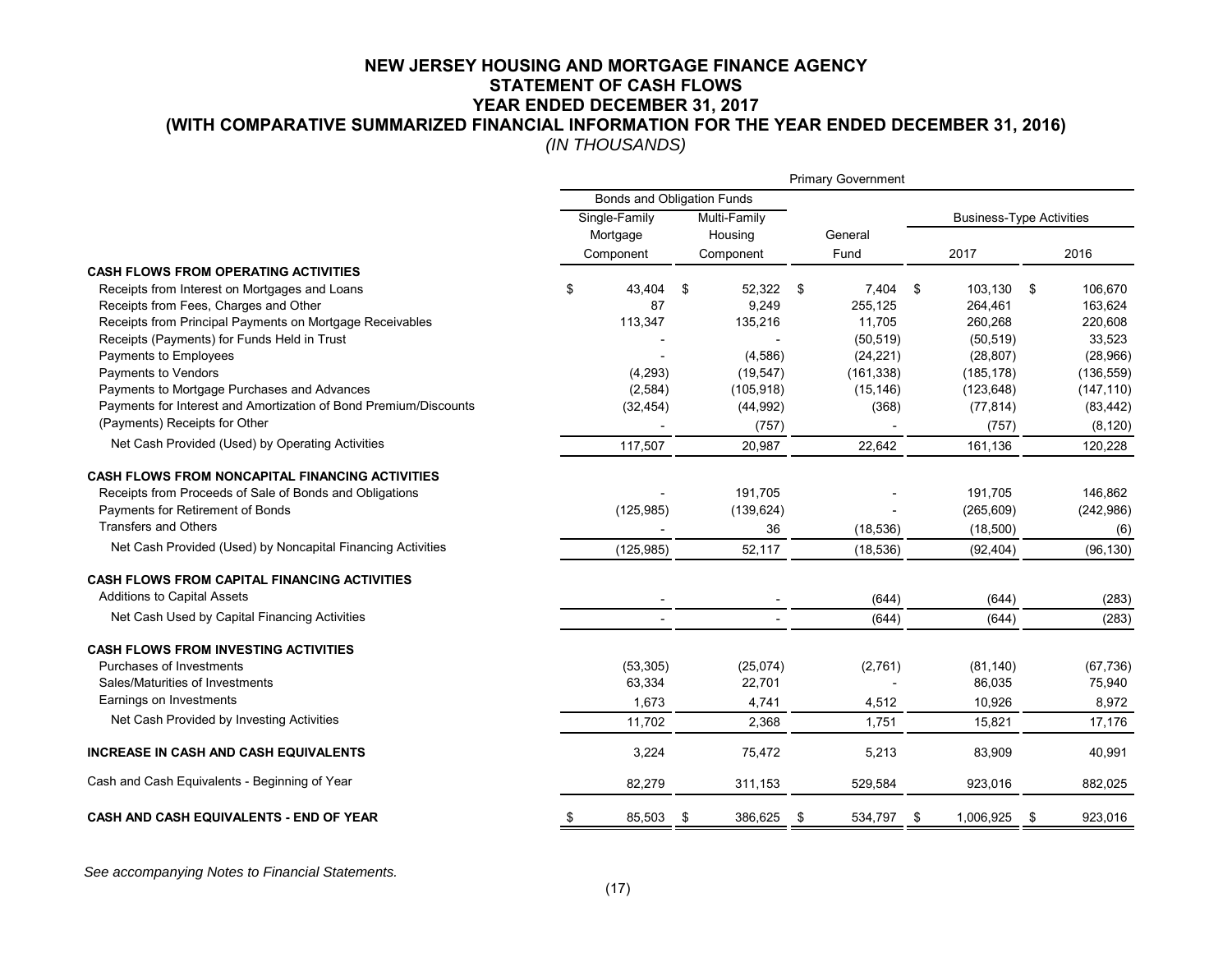#### ERROR! UNKNOWN DOCUMENT PROPERTY NAME. **STATEMENT OF CASH FLOWS (CONTINUED) YEAR ENDED DECEMBER 31, 2017 (WITH COMPARATIVE SUMMARIZED FINANCIAL INFORMATION FOR THE YEAR ENDED DECEMBER 31, 2016)**  *(IN THOUSANDS)*

|                                                                                                     | <b>Primary Government</b> |                                   |                  |               |                                 |  |  |
|-----------------------------------------------------------------------------------------------------|---------------------------|-----------------------------------|------------------|---------------|---------------------------------|--|--|
|                                                                                                     |                           | <b>Bonds and Obligation Funds</b> |                  |               |                                 |  |  |
|                                                                                                     | Single-Family             | Multi-Family                      |                  |               | <b>Business-Type Activities</b> |  |  |
|                                                                                                     | Mortgage                  | Housing                           | General          |               |                                 |  |  |
|                                                                                                     | Component                 | Component                         | Fund             | 2017          | 2016                            |  |  |
| <b>RECONCILIATION OF OPERATING INCOME TO NET CASH</b><br>PROVIDED BY (USED) BY OPERATING ACTIVITIES |                           |                                   |                  |               |                                 |  |  |
| Operating Income                                                                                    | \$<br>1,382               | $^{\circ}$<br>19,924              | -\$<br>28,567 \$ | 49,873        | \$<br>54,613                    |  |  |
| Adjustments to Reconcile Operating Income to Net Cash                                               |                           |                                   |                  |               |                                 |  |  |
| Provided (Used) by Operating Activities:                                                            |                           |                                   |                  |               |                                 |  |  |
| <b>Depreciation Expense</b>                                                                         |                           |                                   | 1.117            | 1,117         | 1,112                           |  |  |
| Loss on Real Estate Owned                                                                           | 8,445                     |                                   | 30               | 8,475         | 8,897                           |  |  |
| Provision for Loan Losses                                                                           | 6,447                     | 1,211                             | 724              | 8,382         | 10,819                          |  |  |
| Amortization of Premium and Discounts                                                               | (170)                     | 14                                |                  | (156)         | (766)                           |  |  |
| Effects of Changes in Operating Assets and Liabilities:                                             |                           |                                   |                  |               |                                 |  |  |
| Mortgage Loans Receivable, Net                                                                      | 103,639                   | 17,607                            | (15, 146)        | 106,100       | 52,110                          |  |  |
| Fees and Other Charges Receivable                                                                   |                           |                                   | 218              | 218           | (632)                           |  |  |
| Due from Loan Servicers and Insurers                                                                | 196                       |                                   | (10)             | 186           | 643                             |  |  |
| Deferred Outflow of Resources                                                                       |                           |                                   |                  |               |                                 |  |  |
| <b>Other Assets</b>                                                                                 | 9,033                     | $\overline{7}$                    | (2, 149)         | 6,891         | 1,386                           |  |  |
| <b>Real Estate Owned</b>                                                                            | (9, 449)                  |                                   | (2, 166)         | (11, 615)     | (32,093)                        |  |  |
| <b>Commitment Fees</b>                                                                              | (120)                     |                                   |                  | (120)         |                                 |  |  |
| <b>Interfund Allocation</b>                                                                         |                           | (15, 671)                         | 15,671           |               | 3                               |  |  |
| Accrued Interest Payable on Bonds                                                                   | (1, 165)                  | (64)                              |                  | (1,229)       | (813)                           |  |  |
| Advance from the State of New Jersey                                                                | $\blacksquare$            |                                   | (362)            | (362)         | (4,905)                         |  |  |
| Funds Held in Trust for Mortgagor                                                                   |                           | (427)                             | (54, 732)        | (55, 159)     | 20,328                          |  |  |
| Minimum Escrow Requirement                                                                          |                           | (393)                             | (31)             | (424)         | (66)                            |  |  |
| Mortgagor Escrow Deposits                                                                           |                           |                                   | 4,244            | 4,244         | 4,383                           |  |  |
| Subsidy Payments Received in Advance                                                                |                           |                                   | (669)            | (669)         | 102                             |  |  |
| <b>Unearned Revenue</b>                                                                             |                           |                                   | 46,569           | 46,569        | (10, 407)                       |  |  |
| Net Pension Liability                                                                               |                           |                                   | 3,346            | 3,346         | 9,964                           |  |  |
| <b>OPEB Liability</b>                                                                               |                           |                                   | (3,096)          | (3,096)       | 4,438                           |  |  |
| <b>Other Liabilities</b>                                                                            | (731)                     | (1,221)                           | 517              | (1, 435)      | 1,112                           |  |  |
| Net Cash Provided (Used) by Operating Activities                                                    | 117,507<br>\$             | 20,987<br>\$                      | 22,642<br>\$     | 161,136<br>\$ | 120,228<br>\$                   |  |  |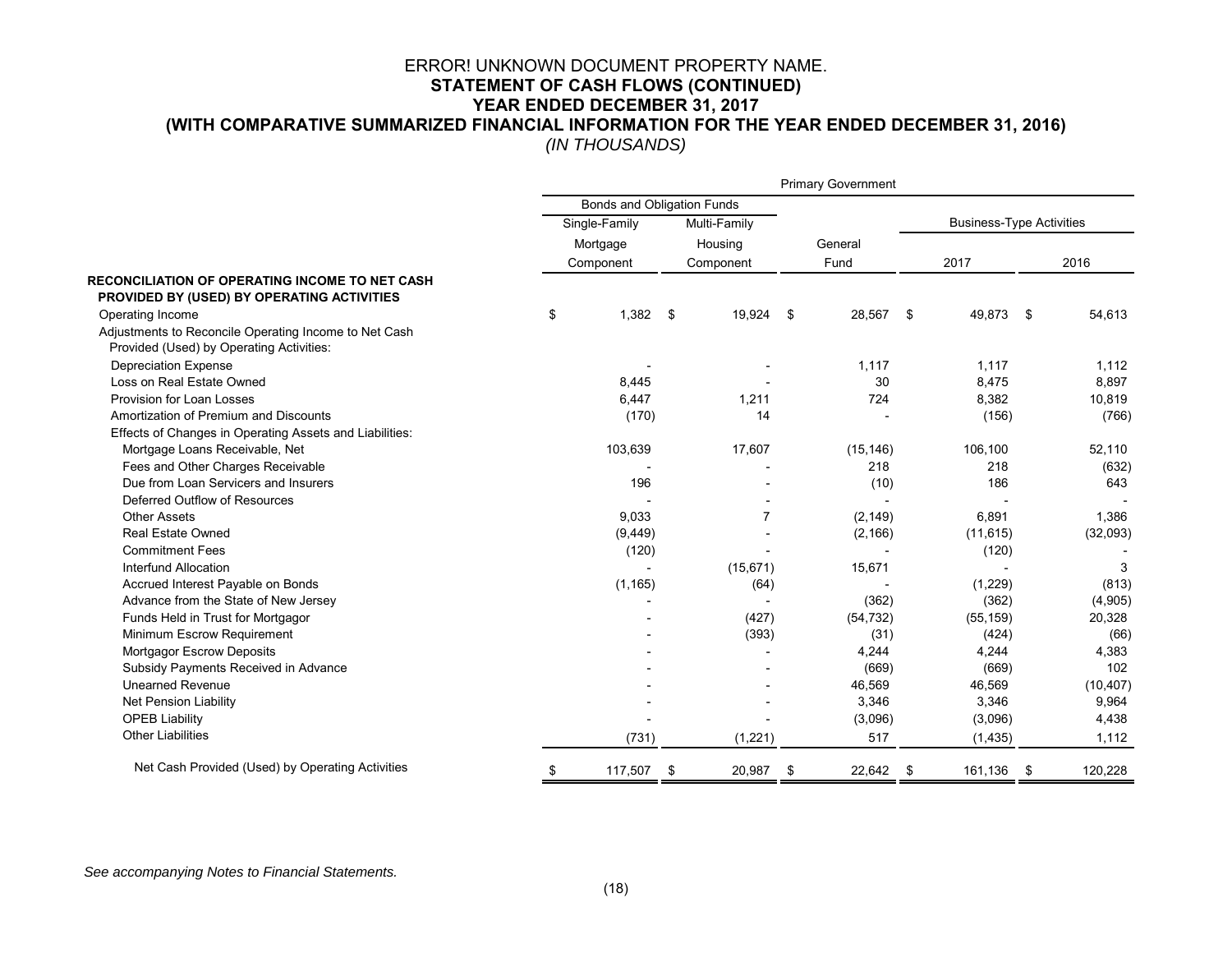*(IN THOUSANDS)*

#### **NOTE 1 SUMMARY OF SIGNIFICANT ACCOUNTING POLICIES**

#### **Description of the Agency**

*Authorizing Legislation and Organization* – The New Jersey Housing and Mortgage Finance Agency (the Agency), which is established in, but not part of, the Department of Community Affairs, is a body, corporate and politic, created by the New Jersey Housing and Mortgage Finance Agency Law of 1983, constituting Chapter 530, Laws of New Jersey, 1983 (the Act), which combined the New Jersey Housing Finance Agency and the New Jersey Mortgage Finance Agency into a single agency.

The initial legislation and subsequent amendment grant the Agency the power to issue debt to finance the construction and rehabilitation of housing projects for families of low and moderate income by providing mortgage loans to qualified housing sponsors or to increase the funds available for residential mortgage and rehabilitation or improvement loans. In addition, the Agency is authorized to make loans to boarding home operators for life safety improvements.

The Agency is governed by nine members: the Commissioner of the Department of Community Affairs who serves as Chair, the State Treasurer, the Attorney General, the Commissioner of Banking and Insurance, and the Commissioner of the Department of Human Services who are members of the New Jersey Housing and Mortgage Finance Agency ex officio, and four persons appointed by the Governor with the advice and consent of the State Senate for terms of three years.

Certain bonds and other obligations issued under the provisions of the Act are general obligations of the Agency to which its full faith and credit are pledged. Certain mortgages issued from the proceeds of Multi-Family Housing Revenue Bonds are insured by the Federal Housing Administration. The Agency has no taxing power; however, certain bonds issued are separately secured, special and limited obligations of the Agency. See Note 8 to the financial statements for a more detailed discussion of the Agency's bonds, notes and obligations.

*Federal Subsidy Programs* – Many of the Agency-financed Multi-Family Housing projects (the projects) have entered into subsidy contracts with the U.S. Department of Housing and Urban Development (HUD) under Section 236 of the National Housing Act, as amended, or under Section 8 of the United States Housing Act of 1937, as amended (Section 8). The subsidies, paid to the Agency for the account of the respective projects, have been pledged, under the terms of the bond resolutions, for the security of the bondholders.

The Section 8 program provides for payment of housing assistance payments to or for the account of the owners of projects assisted under such program. The housing assistance payments represent the difference between the total contract rents (an average of 141% of fair market rents as determined by HUD) for such developments and the eligible tenants' rental payments, which are up to 30% of each such tenant's adjusted income. The housing assistance payments, as adjusted from time to time by HUD to reflect changing economic conditions and subject to the limitations of the Section 8 program, together with the tenants' rental payments, are used to pay all operating costs of the project and debt service on the project's mortgage.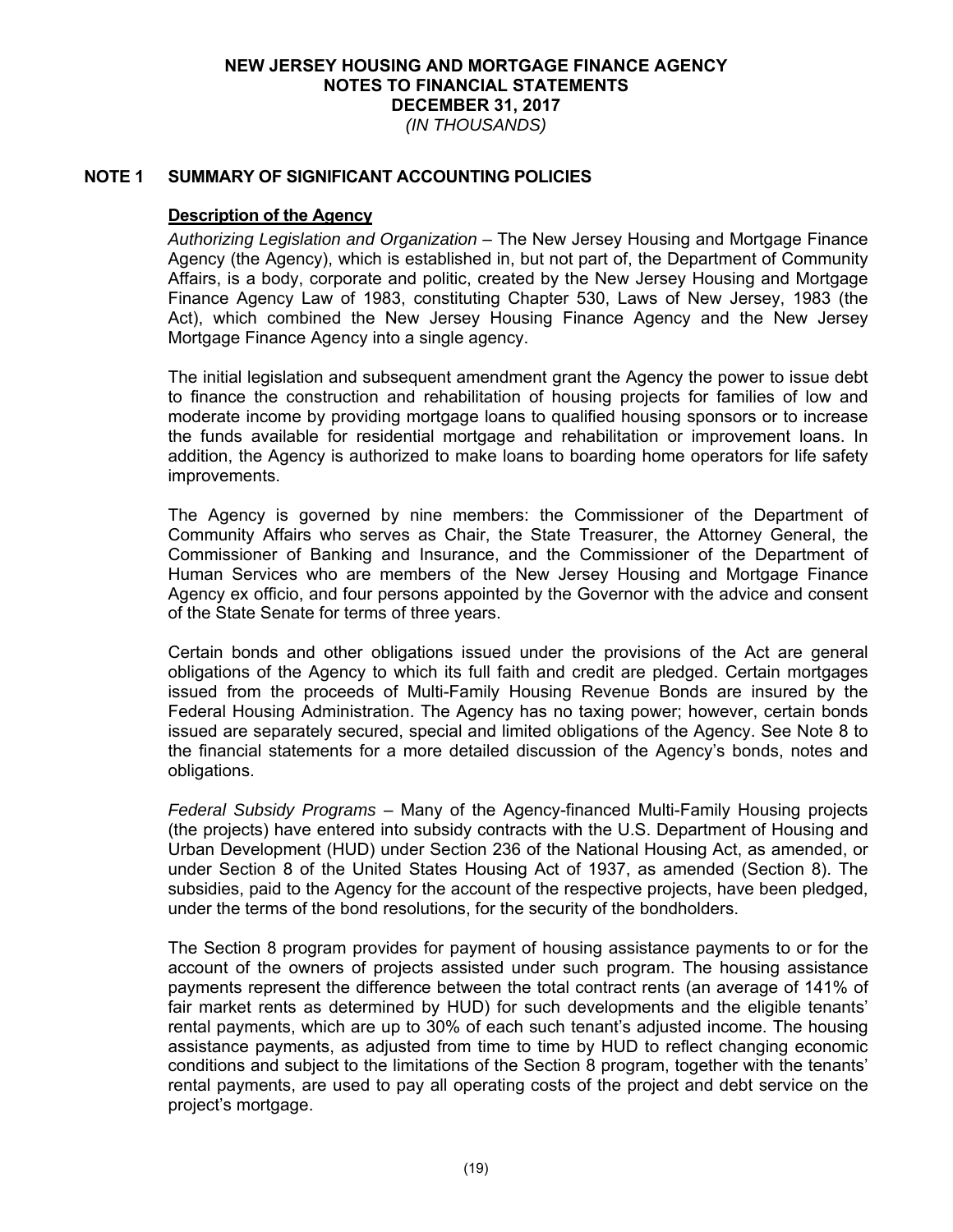# *(IN THOUSANDS)*

#### **NOTE 1 SUMMARY OF SIGNIFICANT ACCOUNTING POLICIES (CONTINUED)**

#### **Description of the Agency (Continued)**

The Section 8 Housing Assistance Payments (HAP) received by the Projects amounted to approximately \$63,223 for the year ended December 31, 2017.

The Section 236 program provides for interest reductions on mortgages of projects assisted under the program. HUD subsidizes the difference between the actual amortization schedule on the mortgages and an amortization schedule based upon a 1% interest rate. Several Section 236 projects also receive additional rental assistance for eligible tenants. The payments represent the difference between contract rent (as defined above) and the tenants' eligible rental payments.

The Section 236 Interest Reduction Payments (IRP) received by the Agency amounted to approximately \$9,273 for the year ended December 31, 2017.

# **Reporting Entity**

In determining how to define the reporting entity, management has considered all potential component units. The decision to include a component unit in the reporting entity was made by applying the criteria set forth in the Governmental Accounting Standards Board (GASB)*.*  These criteria include manifestation of oversight responsibility including financial accountability, imposition of will, financial benefit to or burden on a primary organization, and financial accountability as a result of fiscal dependency.

On the basis of the application of these criteria, management determined that the Agency is a component unit of the State of New Jersey. The Agency's financial statements are discretely presented as part of the State's financial statements.

In addition, management determined based on the criteria above that the component unit described below should be identified as a blended component unit of the Agency.

#### *ABC*

On April 17, 1997, the Board Members of the Agency approved the formation of a whollyowned subsidiary corporation, the A Better Camden Corporation (ABC). The Board consists of four State Directors and three Camden Directors as follows: The Commissioner of the New Jersey Department of Community Affairs, ex officio, or his or her designee; the Executive Director of the Agency, ex officio, or his or her designee; two employees of the Agency appointed by, and serving at the pleasure of the Executive Director of the Agency; the Mayor of the City of Camden, ex officio, or his or her designee; the Executive Director of the Camden Redevelopment Agency, ex officio, or his or her designee; and one resident of Camden appointed by a majority of the other directors to serve for a term of two years. ABC was formed to stimulate and encourage the construction, rehabilitation and improvement of adequate and affordable housing in Camden, particularly for persons of low and moderate income.

The activity and balances of ABC are immaterial to the Agency as a whole and therefore, the Agency has chosen not to include ABC in their financial statement. Separate financial statements are issued for ABC and can be obtained by contacting the New Jersey Housing and Mortgage Finance Agency, 637 South Clinton Avenue, P.O. Box 18550, Trenton, New Jersey 08650-2085.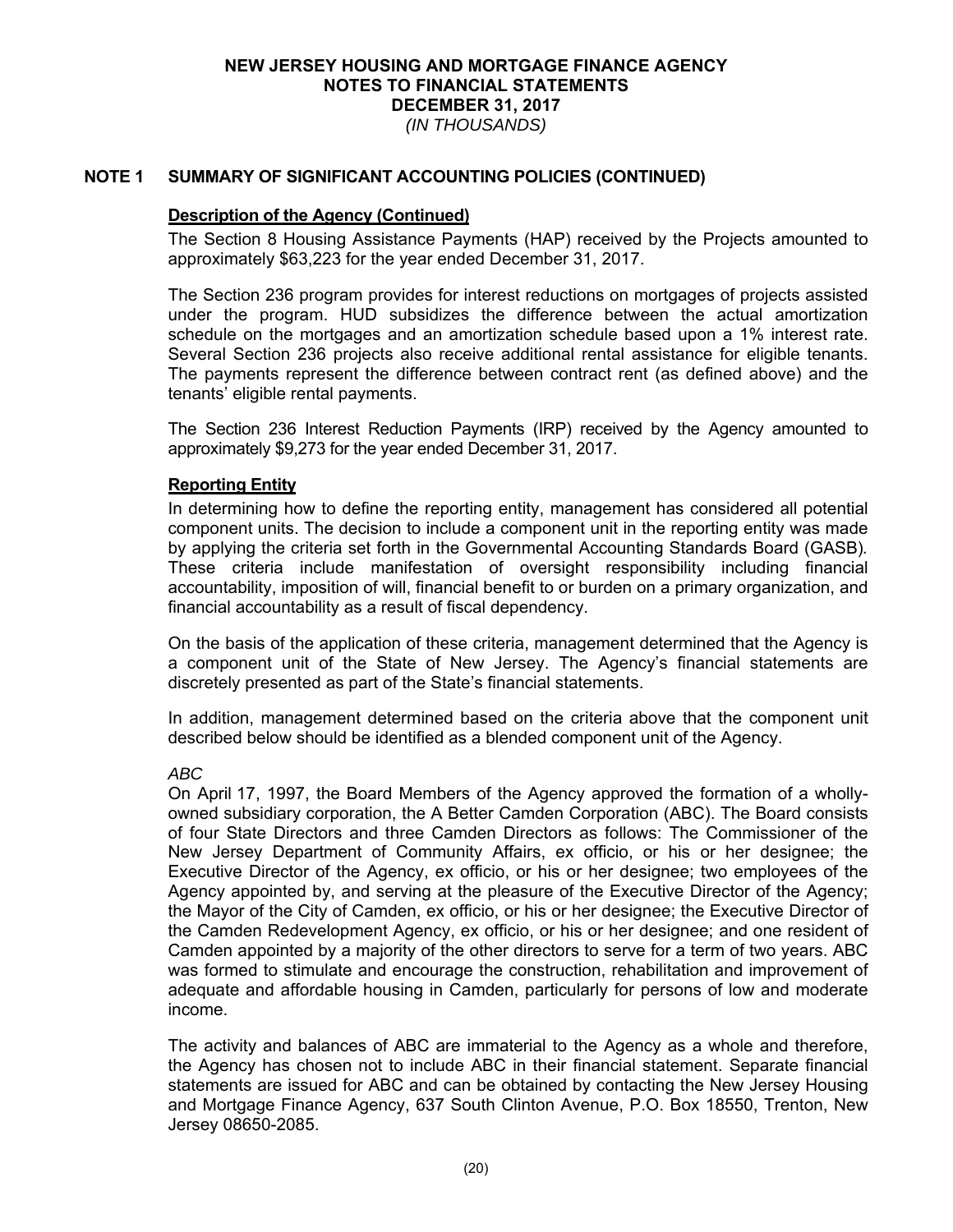*(IN THOUSANDS)*

#### **NOTE 1 SUMMARY OF SIGNIFICANT ACCOUNTING POLICIES (CONTINUED)**

#### **Basis of Presentation and Accounting**

The financial statements of the Agency are presented as an enterprise fund and accounted for on the flow of economic resources measurement focus using the accrual basis of accounting. Revenues are recorded when earned, regardless of when the cash flow takes place. Operating costs and expenses are charged to expense as incurred. The Agency is required to follow all statements of the GASB.

#### **Use of Estimates**

The preparation of financial statements inconformity with accounting principles generally accepted in the United States of America requires management to make estimates and assumptions that affect the reported amounts of assets and liabilities, and disclosures of contingent assets and liabilities at the date of the financial statements and the reported amount of revenues and expenses during the reporting period. Actual results could differ significantly from these estimates.

#### **Prior Year Comparative Financial Information**

The basic financial statements include certain prior year summarized comparative information that is not at the level of detail required for a presentation in conformity with GAAP. Accordingly, such information should be read in conjunction with the Agency's financial statements for the year ended December 31, 2016, from which the summarized information was derived. Certain reclassifications have been made to prior year summarized balances in order to conform to current year presentation. The reclassifications did not affect net position or changes therein.

#### **Descriptions of Funds**

The accounts of the Agency are organized on the basis of separate enterprise funds, each of which is considered to be a separate accounting entity with a separate set of selfbalancing accounts that comprise its assets, deferred outflows, liabilities, deferred inflows, net position, and revenues and expenses. Within each fund there are accounts required by the respective bond resolutions.

The Agency reports all funds as major funds. The following is a description of each fund:

*General Fund* – The General Fund is utilized to record transactions which are not directly related to a specific bond resolution. All Agency expenses are recorded in this fund except provisions for potential loan losses, and specific program expenses which are charged to the loan-related funds.

*Multifamily Program* – The Multifamily Program transactions relate to the construction, rehabilitation and permanent financing of multifamily rental housing developments generally designed entirely or with a percentage of persons and families of low and moderate income or for senior citizens. Assets under the bond resolutions are restricted and are not available for any other purpose other than as stated.

*Single Family Program* – The Single Family Program transactions relate to the purchase of mortgage loans for owner-occupied single-family residences for persons and families of low and moderate income. Assets under the bond resolution are restricted and are not available for any other purpose other than as provided.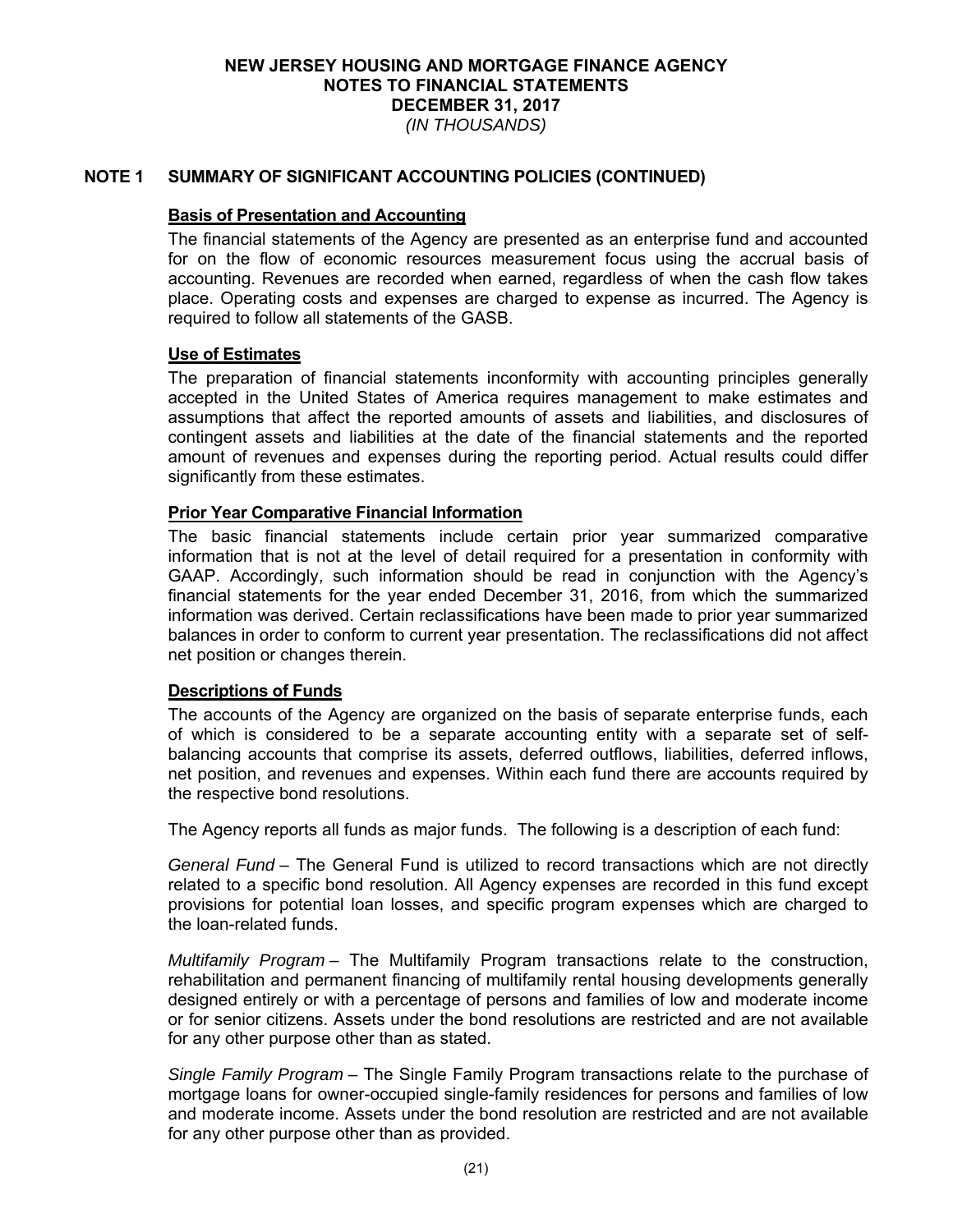## *(IN THOUSANDS)*

#### **NOTE 1 SUMMARY OF SIGNIFICANT ACCOUNTING POLICIES (CONTINUED)**

#### **Cash and Cash Equivalents**

Cash equivalents include highly liquid investments with a maturity of three months or less when purchased, short-term highly liquid money market funds, overnight repurchase agreements and amounts held in a tax-free cash management fund, all of which are readily convertible to known amounts of cash.

## **Investments**

Investments in United States Government and Agency securities, asset backed securities, corporate notes and commercial paper are reported at fair value. The Agency's investment agreements are reported at an amount equal to principal and accrued interest.

# **Capital Assets and Related Depreciation**

The Agency capitalizes all assets greater than \$500 at cost. Depreciation and amortization are provided using the straight-line method over the estimated useful lives of the assets as follows:

| <b>Asset Class</b>                  | Useful Lives |
|-------------------------------------|--------------|
| Buildings and building improvements | 25           |
| Motor vehicles                      | 4            |
| Machinery and equipment             | $4 - 10$     |
| Furniture and fixtures              | 5            |

Expenses for maintenance and repairs are charged to operating expenses. Renewals and betterments are capitalized. At the time properties are retired or otherwise disposed of, their cost and related accumulated depreciation are eliminated from the accounts and the gains or losses from such disposals are credited or charged to operations.

# **Real Estate Owned**

Real estate owned represents real estate acquired through foreclosure and in-substance foreclosures. Real estate owned is recorded at the lower of the investment in the loan or the estimated net realizable value.

# **Funds and Deposits Held for Projects**

Certain funds and deposits are held by the Agency's General Fund for projects in interestbearing accounts. Such interest accrues to the benefit of the projects and is not recorded as Agency revenue.

# **Debt Issuance Costs, Bond Discount and Other Bond Related Costs**

Debt issuance costs except prepaid insurance costs are expensed in the period incurred. Discount and premium on bonds are unearned and amortized to interest expense using a method approximating the effective interest method.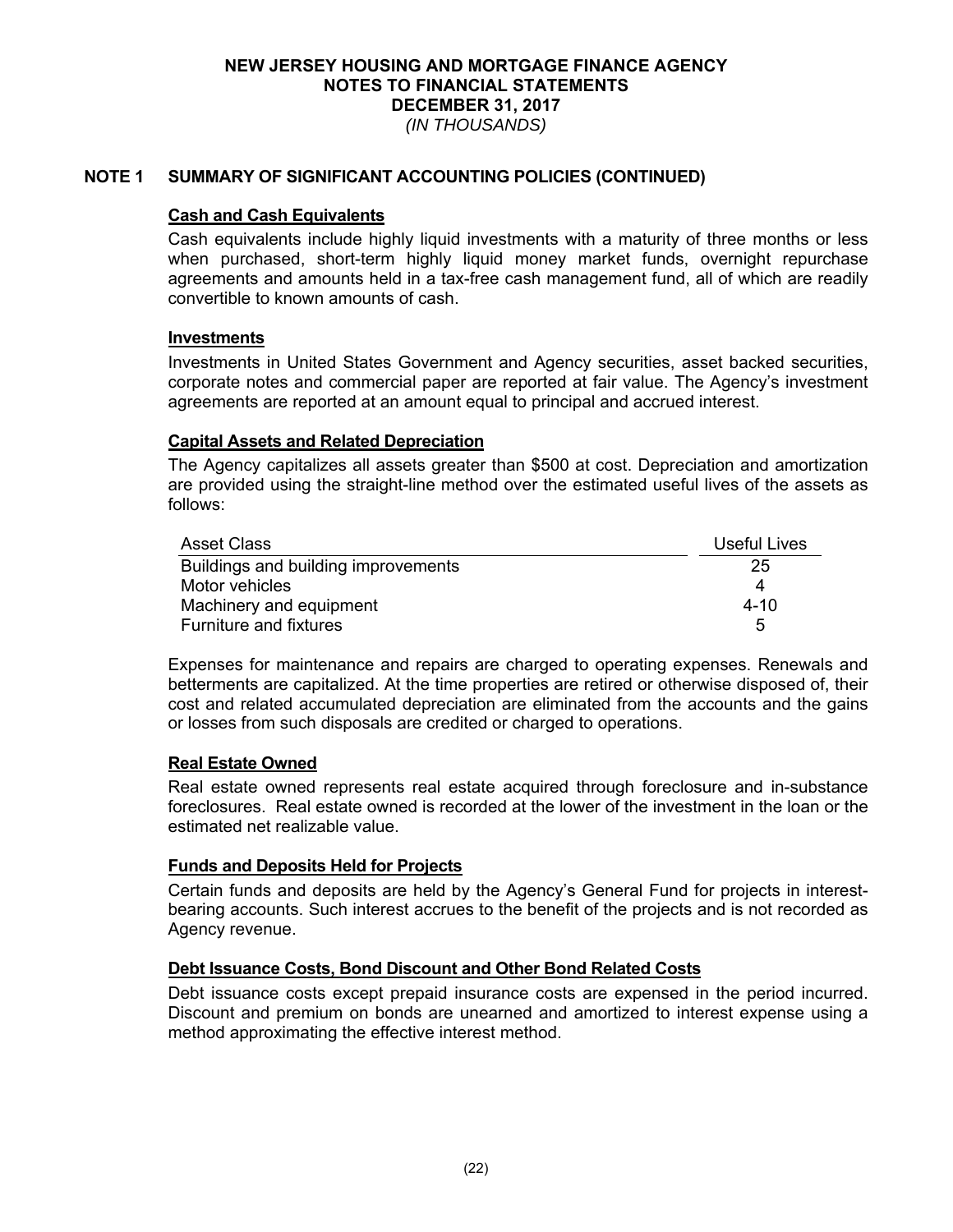## *(IN THOUSANDS)*

#### **NOTE 1 SUMMARY OF SIGNIFICANT ACCOUNTING POLICIES (CONTINUED)**

#### **Mortgage Loans**

Mortgage loans are stated at principal amounts outstanding, net of unearned discount. Interest income on first mortgage loans is accrued and credited to interest income as earned. The Agency is involved in foreclosure proceedings relating to both single and multifamily mortgages. For single-family mortgages, the Agency allows its outside servicers to represent them in Agency-approved foreclosure proceedings. The Agency enacts foreclosure proceedings against Multi-Family loans at the direction of its executive director with the approval of the Agency's Board. The Agency is the first lien holder for all supplemental mortgages. Interest income on supplemental mortgages is not accrued, but is credited to income as collected.

## **Mortgage Servicing Rights**

Certain mortgage loans are sold with mortgaged servicing rights retained by the Agency. The value of mortgage loans sold with servicing rights retained is reduced by the cost allocated to the associated mortgage servicing rights. Gain or losses on sales of mortgage loans are recognized based on the difference between the selling price and the carrying value of the related mortgage loans sold. The Agency estimates fair value for servicing rights based on the present value of future expected cash flows, using management's best estimate of the key assumptions—credit losses, prepayment speeds, servicing costs, earnings rate, and discount rates commensurate with the risks involved.

Capitalized servicing rights are reported at fair value and changes in fair value are reported in net income for the period the change occurs.

# **Allowance for Loan Losses**

Certain projects have not generated sufficient cash flow to meet both operating expenses and debt service payments as a result of delays in attaining full occupancy levels, rising operating costs, or a combination thereof. The Agency has developed programs designed to provide adequate cash flow for these projects by obtaining additional rental assistance subsidies from HUD, rent increases, additional contributions by limited-dividend sponsors, the State of New Jersey Bond and Housing Assistance Funds and the Agency's General Fund. In addition, the Single Family home owners may face similar cash flow issues causing loans to become uncollectible. The Agency has provided allowances for loan losses \$258,404 as of December 31, 2017 against mortgage loans receivable, debt service arrears receivable, supplemental mortgages, other loans, and fees and charges including provision for negative cash flows and cost overruns for these projects. The allowance is an amount that management believes will be adequate to absorb possible losses on existing loans that may become uncollectible, based on evaluations of the collectability of the loans. The evaluations take into consideration such factors as changes in the nature and volume of the loan portfolio, overall portfolio quality, review of specific problem loans and current economic conditions that may affect the borrowers' ability to pay. Economic conditions may result in the necessity to change the allowance quickly in order to react to deteriorating financial conditions of the Agency's borrowers. As a result, additional provisions on existing loans may be required in the future if borrowers' financial conditions deteriorate or if real estate values decline.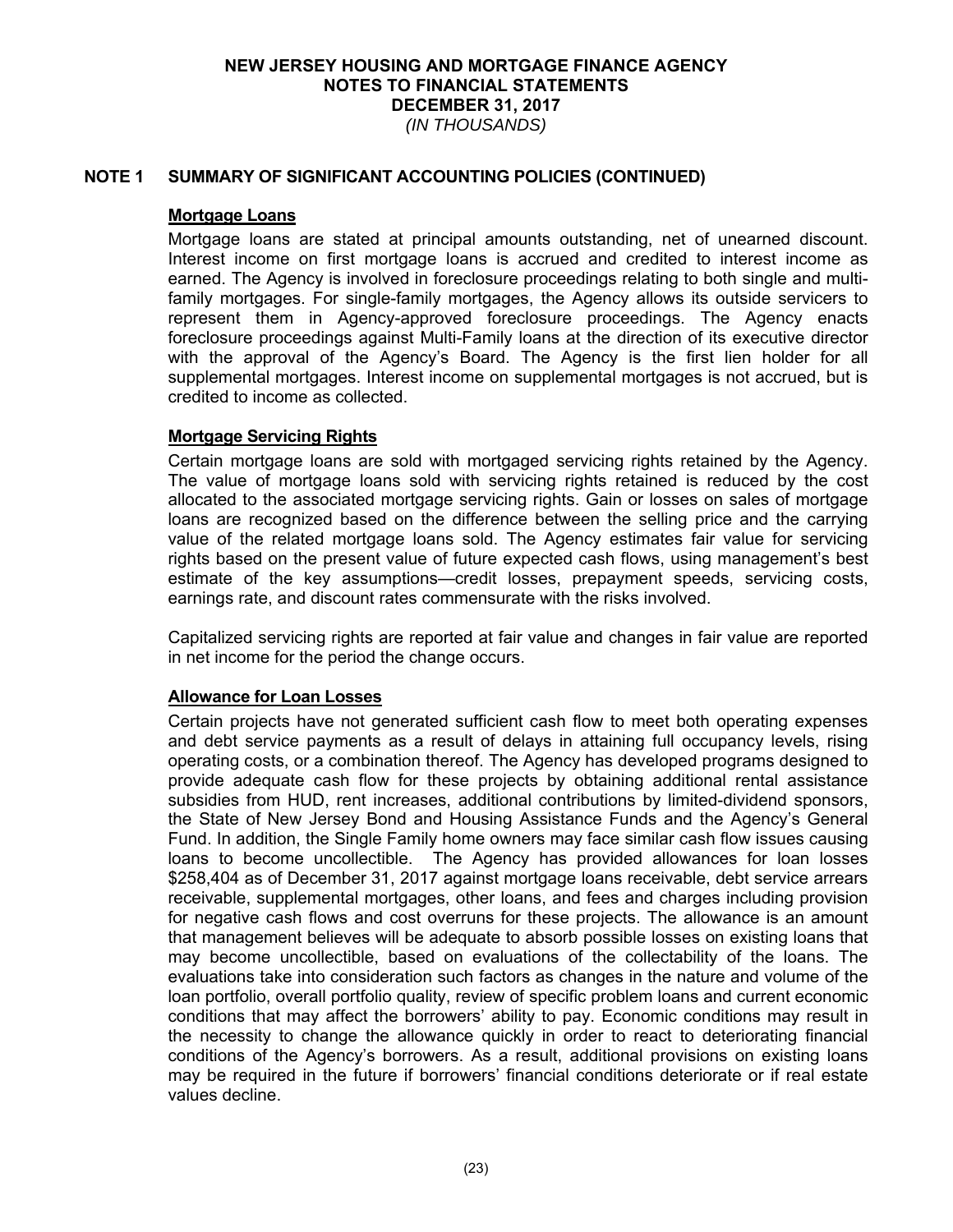*(IN THOUSANDS)*

#### **NOTE 1 SUMMARY OF SIGNIFICANT ACCOUNTING POLICIES (CONTINUED)**

#### **Advances from the State of New Jersey for Bond and Housing Assistance**

Pursuant to the provisions of agreements with the State of New Jersey Department of Community Affairs, the Agency has received funds from the 1968 and 1976 State of New Jersey General Obligation Bond Assistance Funds. These funds have been pledged as security for the bonds of certain bond resolutions and to provide supplemental financing to certain housing projects (see Note 8).

#### **Advances from the State of New Jersey for Affordable Housing**

Pursuant to the provisions of an agreement with the State of New Jersey Department of Community Affairs, the Agency has received funds to facilitate the building of low income projects. The amount available for the program is \$1,161 as of December 31, 2017 which is included in restricted cash and cash equivalents.

#### **Minimum Escrow Requirement**

In accordance with the bond resolutions and/or deed and regulatory agreements, substantially all permanently financed projects are required to deposit with the Agency one month's principal and interest on their mortgage loans as security against the late payment of subsequent remittances.

#### **Unearned Revenue**

Unearned revenues arise when potential revenue has not been earned in the current period. Unearned revenues also arise when resources are received by the Authority before it has a legal claim to them, as when grant monies are received prior to meeting all eligibility requirements and/or the occurrence of qualifying expenditures. In subsequent periods, when both the revenue recognition criteria are met or when the Authority has a legal claim to the resources, the liability for the unearned revenue is removed from the statement of net position, and revenue is recognized.

#### **Deferred Inflows/Outflows of Resources**

Deferred inflows of resources, reported after total liabilities, is defined by GASB as an acquisition of net position that applies to future periods. The revenue is recognized in the applicable future period(s). The Agency has two items that are required to be reported in this category: (1) The deferred inflow from pension, and (2) commitment fees related to bonds. These amounts are deferred and recognized as an inflow of resources in the period that the amounts become available.

Deferred outflows of resources represent a consumption of net position that applies to a future period and so will not be recognized as an outflow of resources (expenditure) until the future period. The Agency has three items that are required to be reported in this category: (1) Changes in assumptions and employer proportionate share of the net pension liability that are being amortized over future periods, (2) pension contributions made subsequent to the measurement date related to pensions, and (3) the accumulated decrease in fair value of hedging derivatives.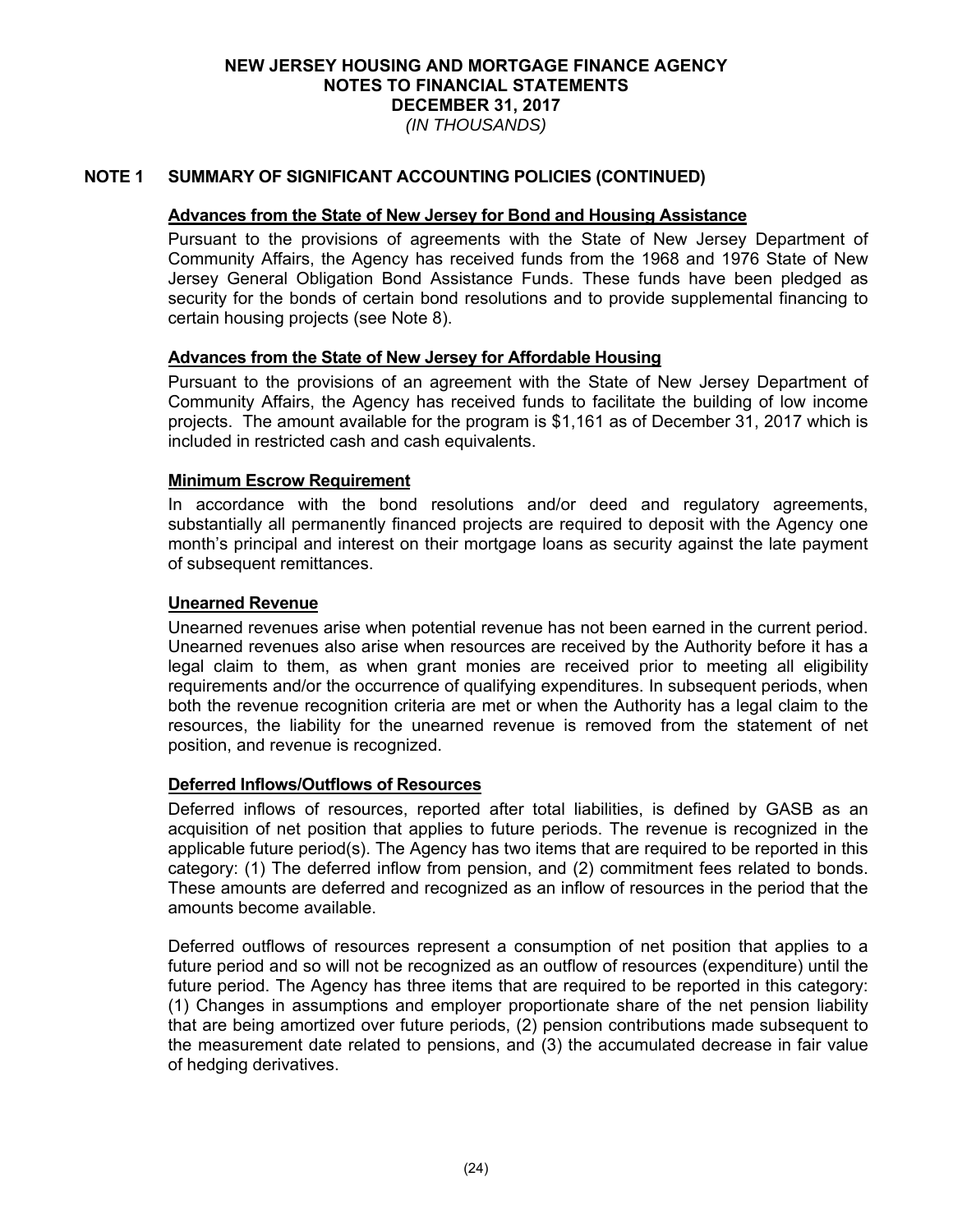# *(IN THOUSANDS)*

#### **NOTE 1 SUMMARY OF SIGNIFICANT ACCOUNTING POLICIES (CONTINUED)**

#### **Net Position**

Net position comprises the excess of revenues over expenses from operating income, nonoperating revenues, expenses and capital contributions. Net position is classified in the following three components:

*Net Investment in Capital Assets* – This component of net position consists of capital assets, net of accumulated depreciation and reduced by the outstanding balances of any bonds, mortgages, notes or other borrowings that are attributable to the acquisition, construction or improvement of those assets, if any.

*Restricted* – Net position is reported as restricted when constraints placed on net position use either: (1) externally imposed by creditors, grantors, contributors, or laws or regulations of other governments, or (2) imposed by law through constitutional provisions or enabling legislation.

*Unrestricted* – This component of net position consists of assets that do not meet the definition of restricted or net investment in capital assets. This component includes assets that may be designated for specific purposes by the Board.

When both restricted and unrestricted resources are available for use, it is the Agency's policy to use restricted resources first and unrestricted resources as needed.

#### **Operating and Non-Operating Revenues and Expenses**

Operating revenues consist primarily of all revenues derived from interest income on mortgage loans, fees and charges on mortgages and loans issued and gains on the sale of real estate owned. Investment income, which consists of interest income earned on various interest-bearing accounts and on investments in debt securities is reported as non-operating revenues.

Operating expenses include general and administrative expenses of the Agency; salaries and benefits; costs and expenses incurred in connection with the issuance and sale of certain bonds and notes; fees and expenses of trustees and depository and paying agents; and other costs associated with the Agency's various loan programs. Non-operating expenses principally include loss on early extinguishment of debt.

#### **Derivative Instruments**

The Agency enters into various interest rate swaps in order to manage risks associated with interest on its bond portfolio.

## **Tax Status**

The Agency is exempt from federal income taxes under the Internal Revenue Code Section 115 and from state income taxes under N.J.S.A. 27-25-16. Accordingly, no provision is recorded for federal and state income taxes.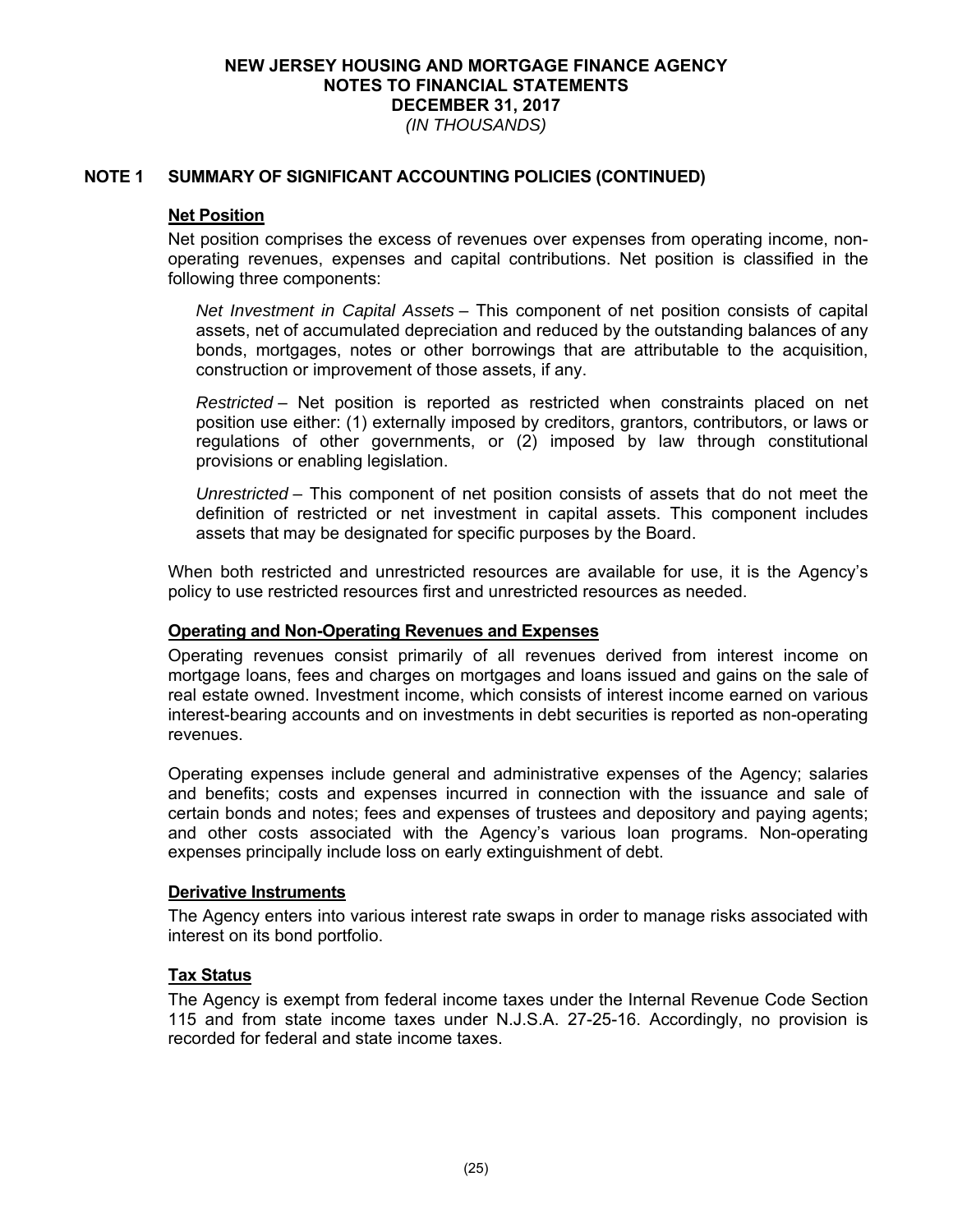# *(IN THOUSANDS)*

#### **NOTE 1 SUMMARY OF SIGNIFICANT ACCOUNTING POLICIES (CONTINUED)**

#### **New Accounting Pronouncements**

In fiscal year 2017, the Agency implemented the following GASB Statements:

Statement No. 82 – *Pension Issues – an amendment of GASB Statements No. 67, No. 68, and No. 73*. The objective of this Statement is to address issues (1) the presentation of payroll-related measures in required supplementary information, (2) the selection of assumptions and the treatment of deviations from the guidance in an Actuarial Standard of Practice for financial reporting purposes, and (3) the classification of payments made by employers to satisfy employee (plan member) contribution requirements. The implementation of this Statement resulted in changes to the pension disclosures.

#### **NOTE 2 EARLY EXTINGUISHMENT OF DEBT**

During the year ended December 31, 2017, as a result of the prepayment and refinancing of certain mortgages, the Agency repurchased or redeemed, prior to their scheduled maturity, the principal amount of certain of its bonds, totaling approximately \$159,160.

#### **NOTE 3 INVESTMENTS AND DEPOSITS**

#### **Custodial Credit Risk**

Custodial credit risk is the risk that, in the event of a bank failure, the Agency's deposits may not be returned to it. The Agency has no formal policy as to custodial credit risk related to cash and equivalents held outside of its Bond Resolutions. Certain of the Agency's Bond Resolutions have varying provisions which relate to custodial credit risk including requirements that certain monies and certain deposits of funds held under Resolutions be insured by federal deposit insurance or collateralized or secured by the U.S. government, or U.S. government agency obligations. In some cases, the Trustee or paying agent is excluded from these requirements related to funds held by them in trust. In some cases certain of the Agency's Bond Resolutions require that the holders (banks and other entities) of certain deposits have certain minimum long-term or short-term credit rating levels. All funds are deposited in public depositories protected from loss under the provisions of the Governmental Unit Deposit Protection Act (GUDPA). As of December 31, 2017, the Agency's bank balance amounted to \$507,414, all of which was insured or collateralized.

#### **Investment Policy – Agency General Fund**

The Agency has established an investment policy, which pertains to assets of the Agency such as the General Fund assets, which are held outside of the Agency's Bond Resolutions. The primary investment objectives of the Agency's investment activities are to preserve principal, meet liquidity needs, further purposes of the Agency and provide a suitable return in relationship to current market conditions and the established investment policy. The Agency's investment policy includes guidelines as to liquidity and duration, eligible investments, concentration limits, credit quality and currency. The Agency's General Fund cash and equivalents are managed by BlackRock pursuant to an agreement between the Agency and BlackRock. BlackRock has been instructed to follow the Agency's aforementioned investment policy.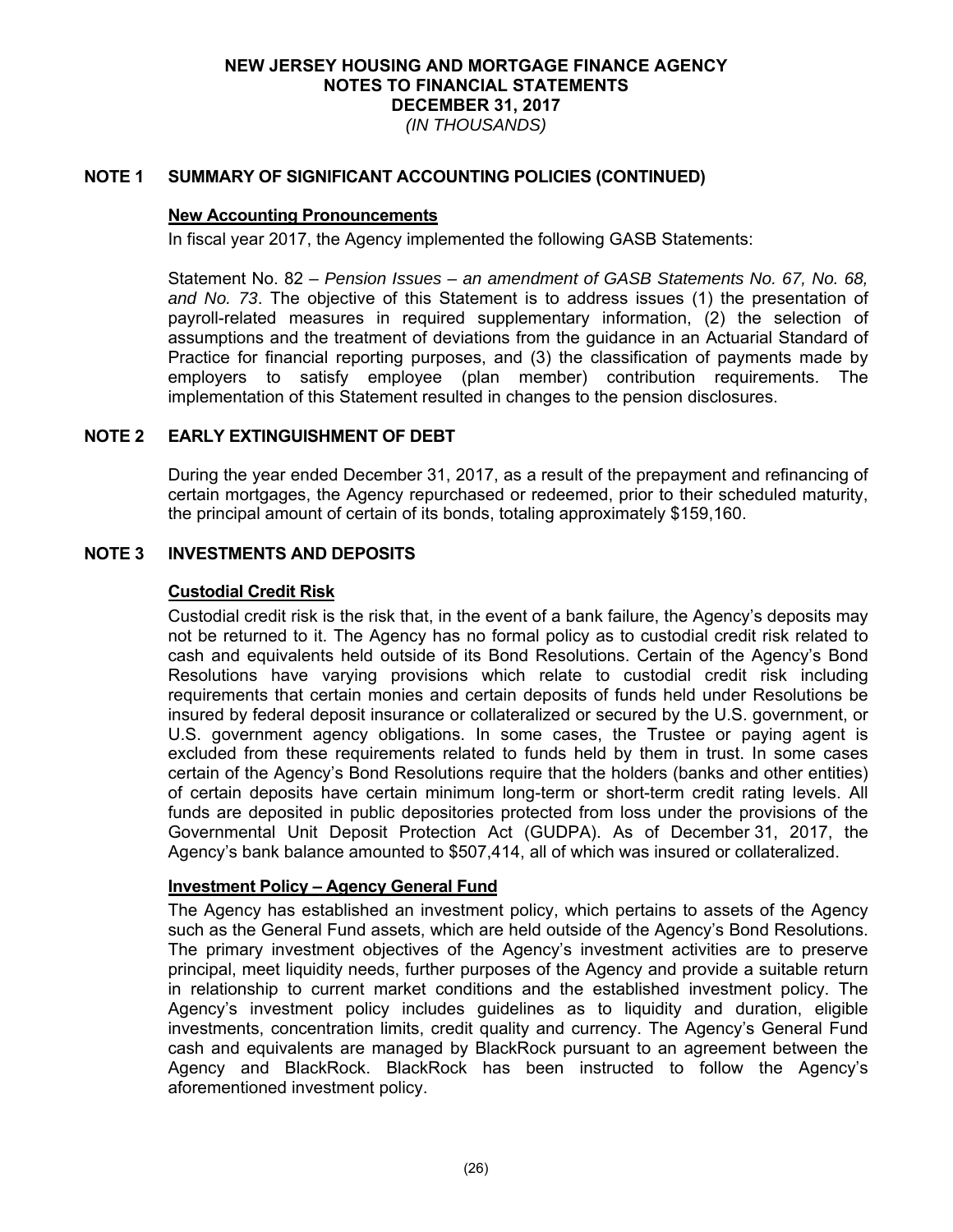*(IN THOUSANDS)*

## **NOTE 3 INVESTMENTS AND DEPOSITS (CONTINUED)**

#### **Investment Policy – Agency General Fund (Continued)**

The investment policy permits investments in obligations issued by U.S. Treasury or guaranteed by the U.S. government as well as obligations issued by or guaranteed by U.S. federal agencies, commercial paper, repurchase agreements having maximum maturities of seven days or less that are fully collateralized by U.S. government and/or agency securities, money market mutual funds and commercial bank obligations including time deposits, bank notes and bankers' acceptances, certain AAA rated asset backed and mortgage backed securities, highly rated corporate bonds and bond obligations of the Agency.

#### **Investment Policy – Bond Resolutions**

The Agency's Single Family and Multi Family Bond Resolutions govern the investment of assets and funds held under the Resolutions and, as such, establish permitted investments in which funds held under the Resolutions may be invested. The Agency currently has two Single Family Bond Resolutions and four Multi-Family Resolutions, all of which govern the types of investments in which monies held under each resolution may be invested. Generally, the Agency's Bond Resolutions permit the deposit of funds with commercial banks and the investment of funds in time deposits and certificates of deposits, U.S. government obligations, obligations of certain U.S. Government Agencies or obligations that are guaranteed by the U.S. Government. Additionally, certain of the Agency's Resolutions also permit the investment in money market funds with stipulated rating and maturity levels, as well as repurchase agreements, certain federal funds, commercial paper, bankers acceptances and funds of which the N.J. treasurer is custodian.

#### **Investment Types**

The Agency holds various investments, outside of the Bond Resolutions, within the Agency's General Fund. As discussed, these investments are currently managed by BlackRock. In addition to the eligible investments permitted by the Agency's Investment Policy discussed above, the aforementioned Investment Policy also permits corporate bonds, notes and medium term notes.

Also permitted are asset backed securities, mortgage backed securities and collateralized mortgage obligations, however, these securities must be rated AAA by at least one of the national rating agencies. Equity investments in project-specific housing and housing-related developments which further the purposes of the Agency are also permitted with approval from the Agency Board. However, these investments may not exceed \$10 million. Further, excluding the aforementioned equity investments, the Agency's Investment Policy indicates that the average effective duration of the portfolio is not to exceed 2.5 years and the maximum effective duration of any individual security is not to exceed 6 years.

In addition to those investments discussed above, certain of the Agency's Bond Resolutions also permit guaranteed investment contracts or investment agreements, obligations or notes of certain U.S. government agencies which are not backed by the U.S. government, certain short-term and long-term debt providing the issuers fall within permissible rating categories, direct and general obligations of the State of New Jersey guaranteed by the State, obligations of states and municipalities which are fully secured by contributions contracts with the U.S. government, certain stripped U.S. Treasury securities, shares of open-end, diversified investment companies having certain minimum credit ratings and Federal Housing Administration debentures.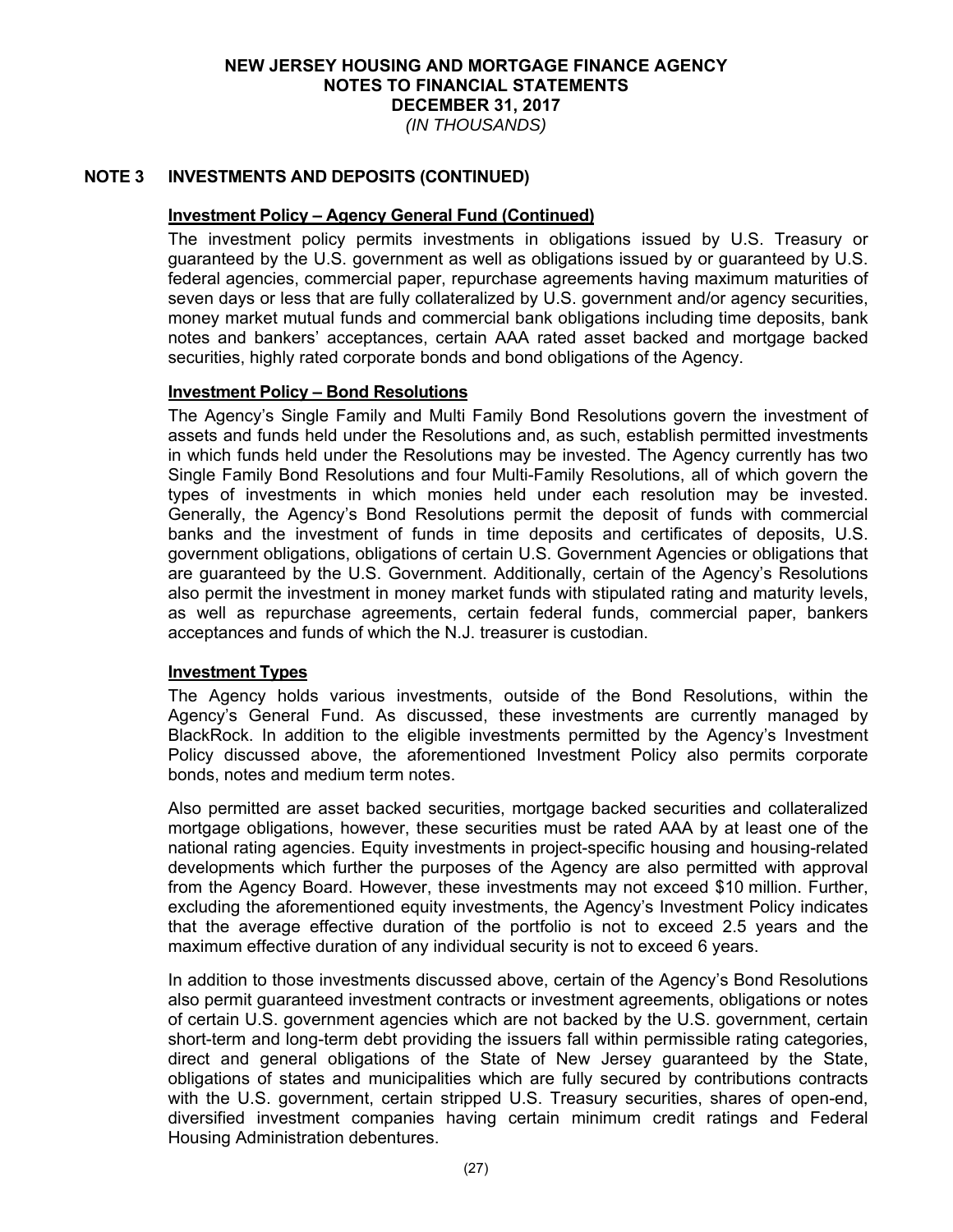# *(IN THOUSANDS)*

## **NOTE 3 INVESTMENTS AND DEPOSITS (CONTINUED)**

#### **New Jersey Cash Management Fund and Bank of America Cash Management Fund**

During the year, the Agency invested monies in the New Jersey Cash Management Fund. The Fund is governed by regulations of the State Investment Council, which prescribes standards designed to insure the quality of investments in order to minimize risk to the Fund's participants. Deposits with the New Jersey Cash Management Fund are not subject to custodial credit risk as defined above. The Fund does not have a credit rating. The Agency also utilizes Bank of America Cash Management Funds for certain project escrow accounts. These funds are invested in government securities and NJ municipal securities.

The following assets held by the Agency as of December 31, 2017 are evaluated in accordance with GASB accounting guidance for interest rate risk, credit risk, concentration of credit risk and custodial credit risk.

| Cash and Cash Equivalents:           |   |           |
|--------------------------------------|---|-----------|
| Cash                                 | S | 124.459   |
| <b>Money Market Funds</b>            |   | 421,616   |
| NJ Cash Management Fund              |   | 187,021   |
| Bank of America Cash Management Fund |   | 273,829   |
| Investments                          |   | 325,176   |
| Total                                | S | 1,332,101 |

#### **Interest Rate Risk**

Interest rate risk is the risk that changes in interest rates will adversely affect the fair value of an investment. The Agency's investment policy as to monies held outside the bond resolutions does impose concentration limits on certain types of investments which may limit the Agency's exposure to market interest rate risk. Certain investment types may evidence varying sensitivity to changes in interest rates. Corporate bonds and notes and Medium term Notes may not exceed 50% of the aggregate market value of the portfolio. Asset Backed Securities may not exceed 30% of the aggregate market value of the portfolio and mortgage backed securities and collateralized mortgage obligations may not exceed 30% of the aggregate market value of the portfolio.

The average effective duration of the General Fund investment portfolio is not to exceed 2.5 years.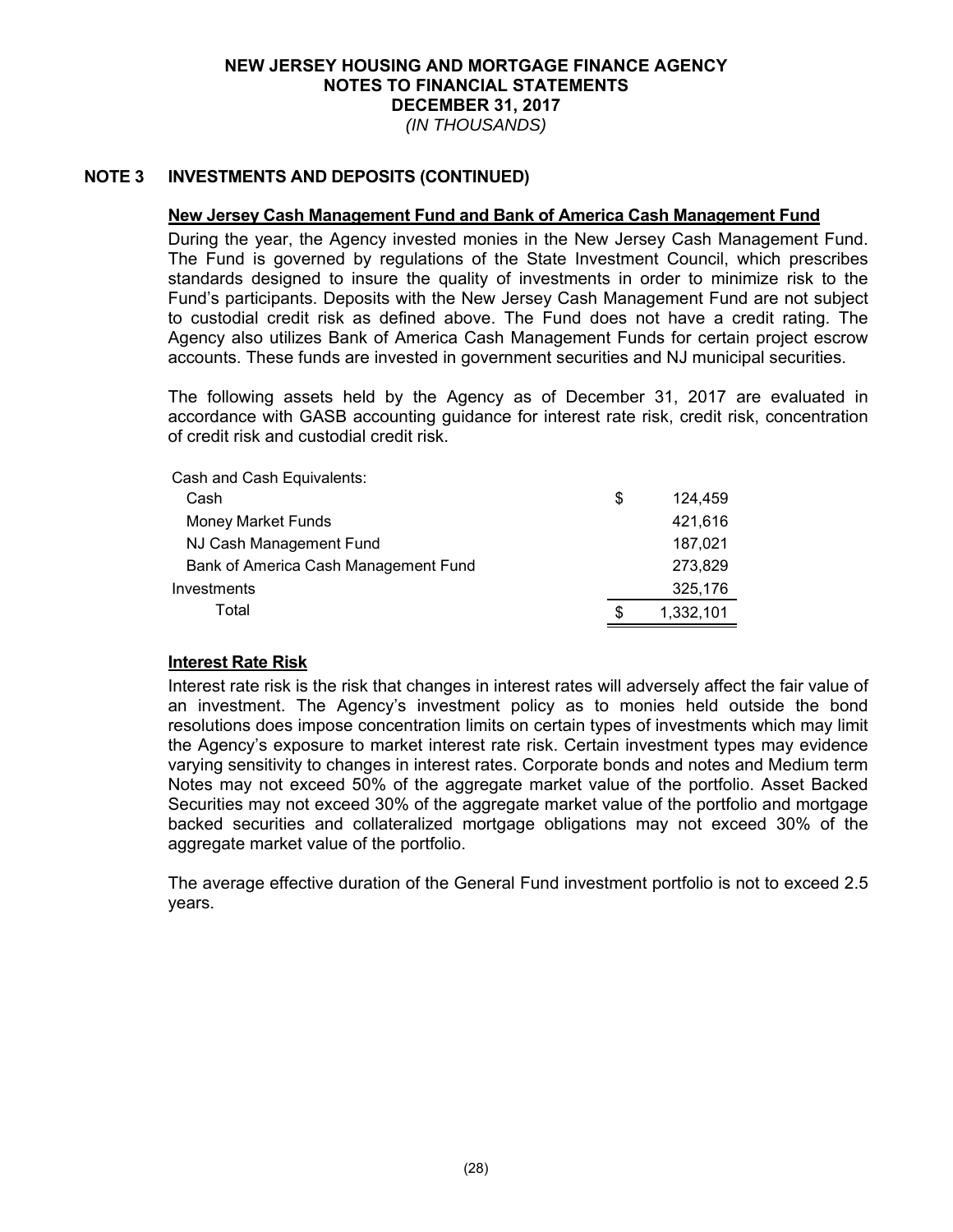# *(IN THOUSANDS)*

## **NOTE 3 INVESTMENTS AND DEPOSITS (CONTINUED)**

#### **Interest Rate Risk (continued)**

As of December 31, 2017, the value and maturities for these assets related to the General Fund were as follows:

|                                            |    |         |   |         | Maturities (in Years) |    |          |             |              |
|--------------------------------------------|----|---------|---|---------|-----------------------|----|----------|-------------|--------------|
|                                            |    |         |   | Less    |                       |    |          |             | More         |
| Assets                                     |    | Value   |   | Than 1  | $1-5$                 |    | $6 - 10$ | $11 - 15$   | Than 15      |
| Cash and Cash Equivalents                  |    |         |   |         |                       |    |          |             |              |
| Cash and Cash Equivalents                  | S  | 101,343 | S | 101,343 | \$                    | \$ |          | \$          | \$           |
| Money Market Funds                         |    | 7,483   |   | 7,483   |                       |    |          |             |              |
| NJ Cash Mgmt Fund                          |    | 152,142 |   | 152,142 |                       |    |          |             |              |
| Bank of America Cash Mgmt Fund             |    | 273.829 |   | 273.829 |                       |    |          |             |              |
| Investment type:                           |    |         |   |         |                       |    |          |             |              |
| Money Market Funds                         |    | 5.960   |   | 5,960   |                       |    |          |             |              |
| U.S. Govt and Agency Obligations           |    | 60.590  |   | 7,773   | 41,096                |    | 2,872    | 1.670       | 7,179        |
| Comm. Mortgage-Backed Securities           |    | 10.665  |   |         | 521                   |    | 1,824    |             | 8,320        |
| <b>Collateralized Mortgage Obligations</b> |    | 4.359   |   |         |                       |    |          |             | 4,359        |
| <b>Asset Backed Securities</b>             |    | 42,906  |   |         | 36,152                |    | 4,077    | 1.139       | 1,538        |
| <b>Municipal Bonds</b>                     |    | 16,690  |   |         |                       |    |          |             | 16,690       |
| <b>Corporate Notes</b>                     |    | 115,762 |   | 12,857  | 102,905               |    |          |             |              |
| Total                                      | \$ | 791,729 |   | 561,387 | \$<br>180,674         | S  | 8,773    | \$<br>2,809 | \$<br>38,086 |

As of December 31, 2017, the value and maturities for these assets related to the Bond Resolutions were as follows:

|                                        |       |         | Maturities (in Years) |             |    |           |    |              |  |
|----------------------------------------|-------|---------|-----------------------|-------------|----|-----------|----|--------------|--|
| Assets                                 | Value |         |                       | Less Than 1 |    | $10 - 15$ |    | More Than 15 |  |
| Cash and Cash Equivalents              |       |         |                       |             |    |           |    |              |  |
| Cash and Cash Equivalents              | S     | 23.116  | \$                    | 23.116      | \$ | $\sim$    | \$ |              |  |
| Money Market Funds                     |       | 414.133 |                       | 414.133     |    |           |    |              |  |
| NJ Cash Management Fund                |       | 34.879  |                       | 34.879      |    |           |    |              |  |
| Investments:                           |       |         |                       |             |    |           |    |              |  |
| <b>Guaranteed Investment Contracts</b> |       | 64.644  |                       |             |    | 6.122     |    | 58.522       |  |
| Federal Home Loan Mortgage Corp        |       | 3,600   |                       |             |    | 3.600     |    |              |  |
| Total                                  | S.    | 540.372 | \$                    | 472.128     | S  | 9.722     |    | 58.522       |  |

# **Credit Risk**

Credit risk is the risk that an issuer or counterparty to an investment will not fulfill its obligations. The Agency's investment policy specifies minimum rating levels for certain types of eligible investments. Asset backed securities, mortgage backed securities and collateralized mortgage obligations must have a minimum rating of AAA. Further, the minimum short-term debt rating of money market instruments or other instruments with maturities of less than one year is Tier Two while the minimum long-term debt rating for all other instruments, excluding the permitted equity investments, is single A.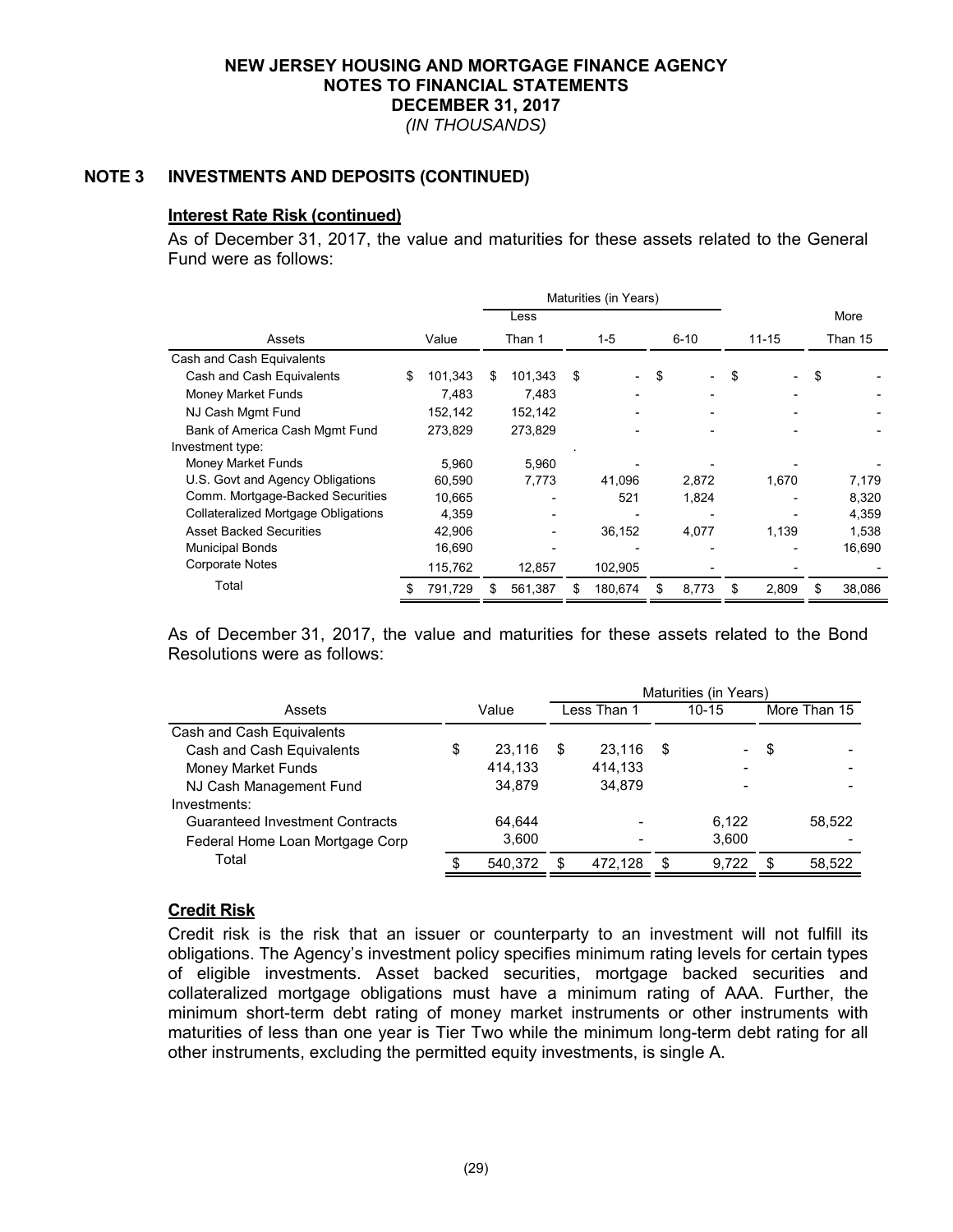*(IN THOUSANDS)*

## **NOTE 3 INVESTMENTS AND DEPOSITS (CONTINUED)**

#### **Credit Risk (continued)**

The Agency's Bond Resolutions establish varying minimum rating levels for different types of investments. Generally, commercial paper must be rated in the highest rating category or A-1 / P-1 and money market funds must be rated in the highest rating category or in some cases must be rated at least the unenhanced rating on the bonds. Also, certain resolutions require that certain deposits or various short-term investments or cash equivalents may only be held by providers in either the highest or two highest rating categories. In some cases, certain debt obligations and state obligations must be rated in either the highest or the two highest rating categories. The Agency's guaranteed investment contracts which are permitted by certain of the Agency's Bond Resolutions are not rated, however, the Bond Resolutions which allow guaranteed investment contracts require either that the provider of such contracts have a long-term rating of double A or in some cases A-1 if the agreement term is less than one year or be rated within the two highest credit rating categories by two national credit rating agencies, must not affect the rating of the bonds or must be rated at least the unenhanced rating on the bonds.

As of December 31, 2017, the General Fund had the following investments, maturities and credit quality:

|                                            |             | Weighted<br>Average |             | <b>Credit Ratings</b> |
|--------------------------------------------|-------------|---------------------|-------------|-----------------------|
|                                            | Value       | Maturity (years)    | S&P         | Moody's               |
| Investment type:                           |             |                     |             |                       |
| Money Market Funds                         | \$<br>5.960 | 0.35                | AAA         | Aaa                   |
| U.S. Govt and Agency Obligations           | 60.590      | 2.64                | AA+         | Aaa                   |
| Comm. Mortgage-Backed Securities           | 10.665      | 2.27                | AAA to AA+  | Aaa to Baa3           |
| <b>Collateralized Mortgage Obligations</b> | 4.359       | 4.11                | AAA         | Aaa                   |
| <b>Asset Backed Securities</b>             | 42.906      | 1.61                | AAA         | Aaa                   |
| <b>Municipal Bonds</b>                     | 16,690      | 14.73               | AA-         | Unrated               |
| Corporate Notes                            | 115,762     | 2.29                | AAA to BBB+ | Aaa to A1             |
| Total investments                          | 256,932     |                     |             |                       |

As of December 31, 2017, the Bond Resolution had the following investments, maturities and credit quality:

|                                        |   |        | Average          | <b>Credit Ratings</b> |         |
|----------------------------------------|---|--------|------------------|-----------------------|---------|
|                                        |   | Value  | Maturity (years) | S&P                   | Moody's |
| Investment type:                       |   |        |                  |                       |         |
| <b>Guaranteed Investment Contracts</b> |   | 64.644 | 20.69            | Unrated               | Unrated |
| Federal Home Loan Mortgage Corp        |   | 3.600  | 14.55            | AA+                   | AAA     |
| Total investments                      | S | 68.244 |                  |                       |         |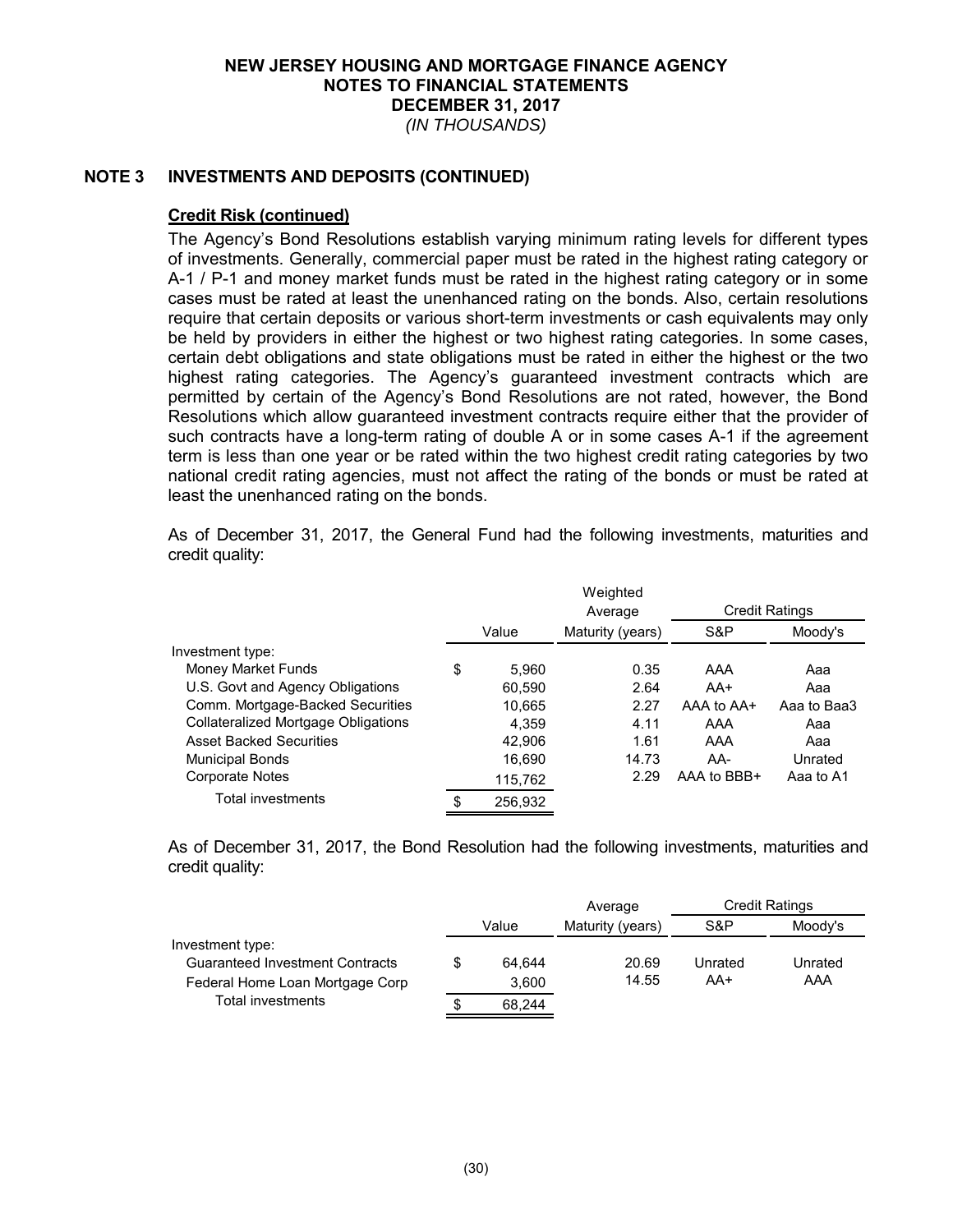*(IN THOUSANDS)*

#### **NOTE 3 INVESTMENTS AND DEPOSITS (CONTINUED)**

#### **Concentration of Credit Risk**

The Agency's aforementioned investment policy does place limits on the amounts that may be invested in any one issuer relating to certain types of investments. There are no concentration limits on obligations of the U.S. government and U.S. federal agencies; however, obligations of all other issuers are limited such that those with any one issuer may not exceed 5% of the aggregate market value of the portfolio. The table below shows those investments of the General Fund that represented 5% or more of total investments as of December 31, 2017.

| Issuer                                       |  | December 31, 2017 |          |
|----------------------------------------------|--|-------------------|----------|
| NJ Hsng & Mtg Fin Agy Multi-Family Rev Bonds |  | 16.690            | $6.50\%$ |
| US Treasury                                  |  | 60.590            | 23.58%   |

The Agency also purchases U.S. Government securities from certain financial institutions under agreements whereby the seller has agreed to repurchase the securities at cost plus accrued interest. During the years ended December 31, 2017, the Agency did not invest in any repurchase agreements.

Although the bond resolutions do not impose such limits, the following table shows investments of the Bond Resolutions in issuers that represent 5% or more of total investments at December 31, 2017:

| Issuer                          |    | December 31, 2017 |        |
|---------------------------------|----|-------------------|--------|
| <b>Natixis Funding Corp</b>     | \$ | 13.403            | 19.64% |
| Federal Home Loan Mortgage Corp |    | 3,600             | 5.28%  |
| Mass Mutual                     |    | 11,770            | 17.25% |
| <b>CDC Funding Corp</b>         |    | 4,217             | 6.18%  |
| Bayerishe Landesbank            |    | 1,224             | 1.79%  |
| Morgan Stanley                  |    | 6,122             | 8.97%  |
| <b>GE</b> Investment            |    | 16,450            | 24.10% |
| AEGON/Transamerica Life         |    | 11,458            | 16.79% |

Pursuant to most bond resolutions, the Agency is required to maintain certain invested debt service reserves with the Trustees to fund potential deficiencies in principal and interest required to be paid in succeeding fiscal years. These debt service reserve investments for the Multi-Family Program (funded by bond proceeds) are included in the restricted balances of \$42,256 and aggregate a fair value of approximately \$28,220 as of December 31, 2017. The debt service reserve for several of the Multi-Family issues is called the Housing Finance Fund. The debt service reserve investments for the Single-Family Program (funded by bond proceeds or contributed cash) are included in the restricted investment balances of \$19,866 and had an aggregate fair value of approximately \$9,198 as of December 31, 2017. In addition to the above investments, the debt service reserves may be satisfied with a Surety Bond issued by a qualified insurer. The Multi-Family component had \$6,055 and the Single-Family component had \$9,198 of Surety Bonds outstanding as of December 31, 2017.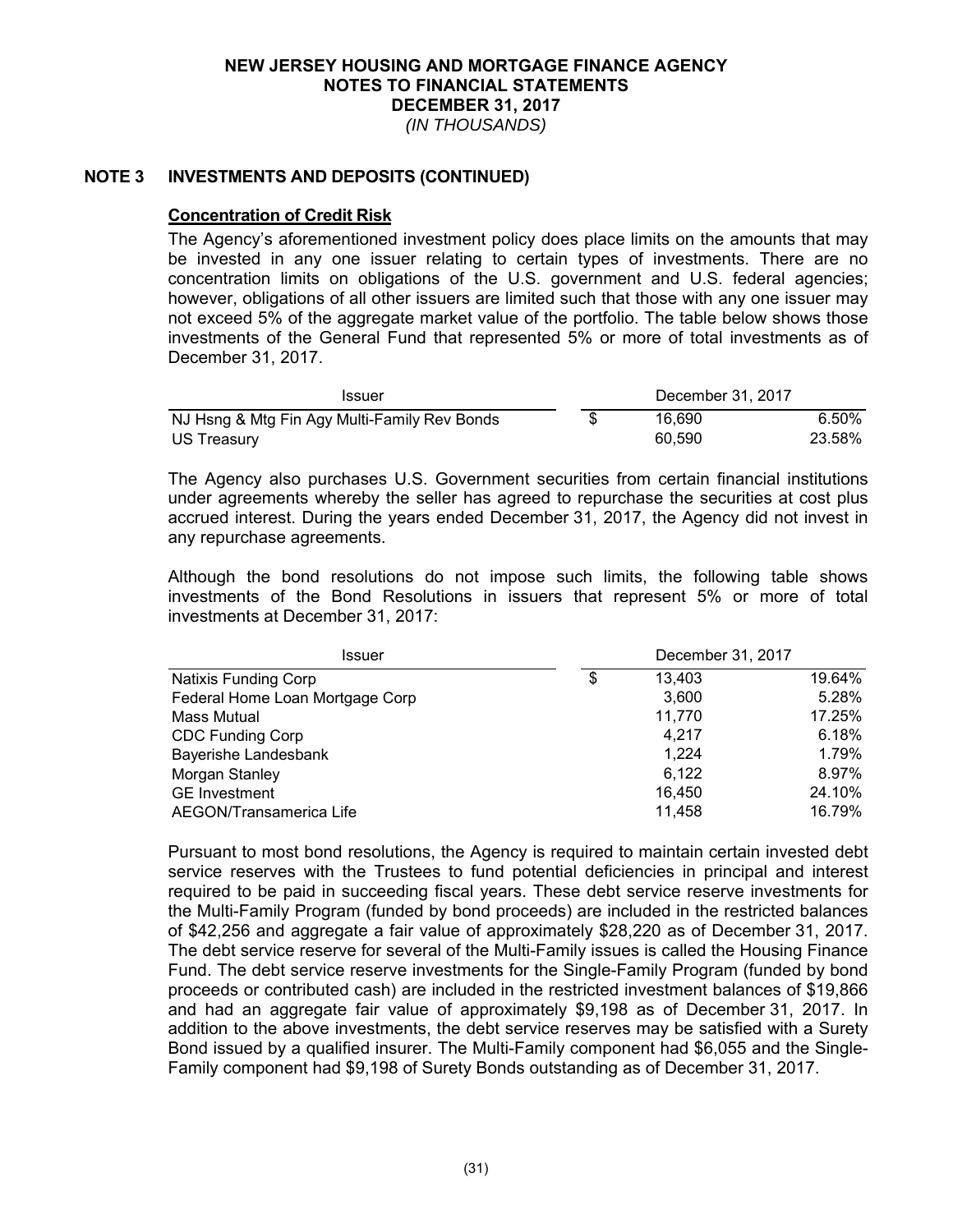*(IN THOUSANDS)*

#### **NOTE 3 INVESTMENTS AND DEPOSITS (CONTINUED)**

#### **Fair Value Measurements**

The Agency categorizes its fair value measurements within the fair value hierarchy established by generally accepted accounting principles. The hierarchy is based on the valuation inputs used to measure the fair value of the asset. Level 1 inputs are quoted market prices in active markets for identical assets; Level 2 inputs are significant other observable inputs; Level 3 inputs are significant unobservable inputs.

Money market accounts and guaranteed investment contracts are recorded at amortized cost or contract value, thus are not included within the fair value hierarchy established by generally accepted accounting principles.

As of December 31, 2017, the General Fund had the following recurring fair value measurements:

|                                              |               | Fair Value Measurements Using |                                                                                 |     |                                                        |                                                 |  |
|----------------------------------------------|---------------|-------------------------------|---------------------------------------------------------------------------------|-----|--------------------------------------------------------|-------------------------------------------------|--|
| Investments by Fair Value Level              | 12/31/2017    |                               | <b>Quoted Prices</b><br>in Active Market<br>for Identical<br>Asets<br>(Level 1) |     | Significant<br>Other<br>Observable<br>Inputs (Level 2) | Significant<br>Unobservable<br>Inputs (Level 3) |  |
| <b>Debt Securities</b>                       |               |                               |                                                                                 |     |                                                        |                                                 |  |
| Government and Agency Obligations            | \$<br>66,550  | \$                            | 5,960                                                                           | -\$ | 60,590                                                 | \$                                              |  |
| <b>Commercial Mortgage-Backed Securities</b> | 10,665        |                               |                                                                                 |     | 10,665                                                 |                                                 |  |
| <b>Collateralized Mortgage Obligations</b>   | 4,359         |                               |                                                                                 |     | 4,359                                                  |                                                 |  |
| <b>Asset Backed Securities</b>               | 42,906        |                               |                                                                                 |     | 42,906                                                 |                                                 |  |
| <b>Municipal Obligations</b>                 | 16,690        |                               |                                                                                 |     | 16,690                                                 |                                                 |  |
| <b>Total Debt Securities</b>                 | 141,170       |                               | 5,960                                                                           |     | 135,210                                                |                                                 |  |
| <b>Equity Securities</b>                     |               |                               |                                                                                 |     |                                                        |                                                 |  |
| <b>Corporate Notes</b>                       | 115,762       |                               | 115,762                                                                         |     |                                                        |                                                 |  |
| Total Investments by Fair Value Level        | \$<br>256,932 | S                             | 121,722                                                                         | \$  | 135,210                                                | \$                                              |  |

As of December 31, 2017, the Bond Resolution had the following recurring fair value measurements:

- Federal Home Loan Mortgage Corporation securities of \$3,600 as of December 31, 2017 are valued using the matrix pricing technique (Level 2).
- Pay-fixed, receive variable interest rate swap agreements of \$49,097 as of December 31, 2017 are valued using the matrix pricing technique (Level 2).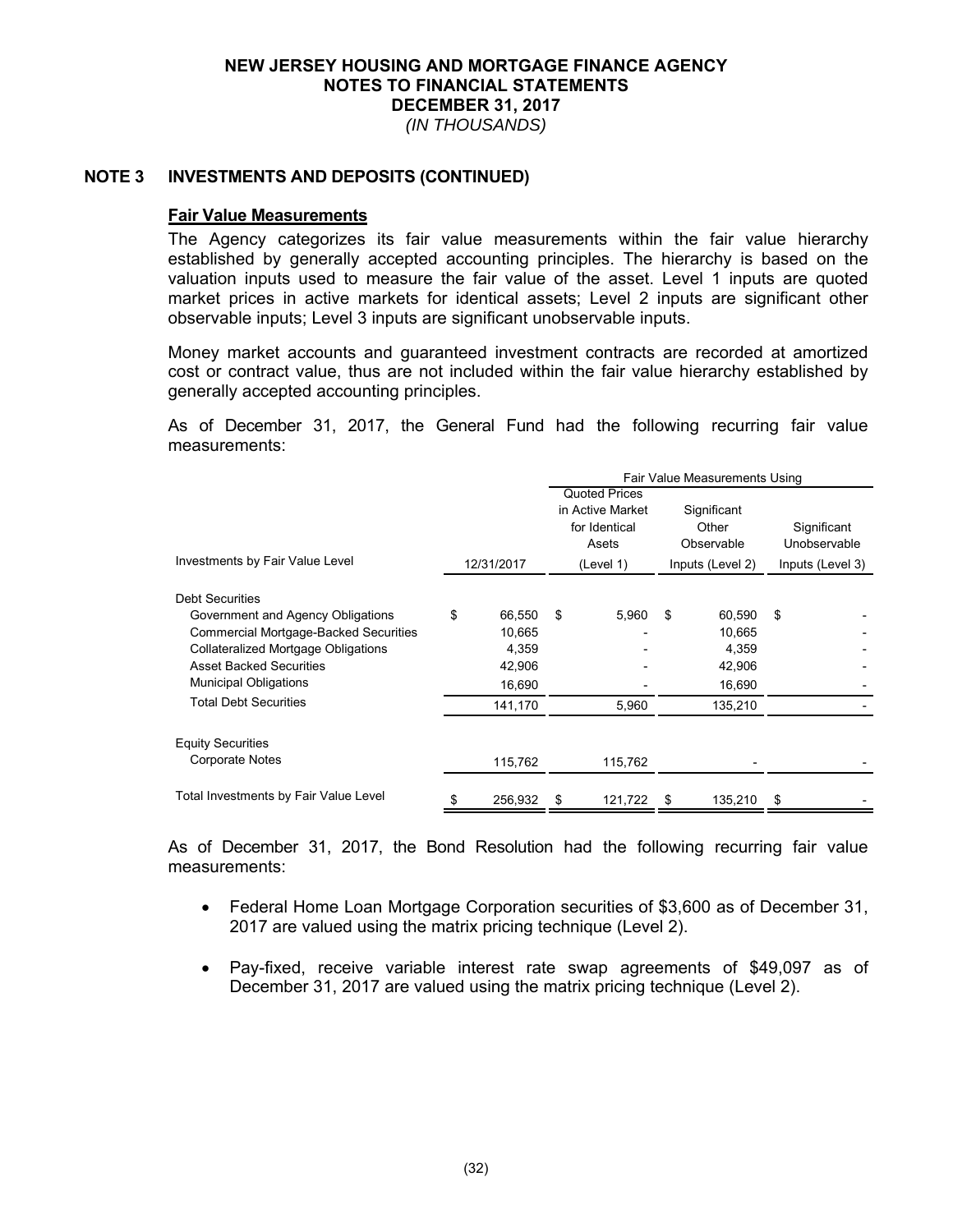#### **NEW JERSEY HOUSING AND MORTGAGE FINANCE AGENCY NOTES TO FINANCIAL STATEMENTS DECEMBER 31, 2017**  *(IN THOUSANDS)*

# **NOTE 3 INVESTMENTS AND DEPOSITS (CONTINUED)**

#### **Investment Income**

Investment income is comprised of the following elements:

*Interest Income* – is the return on the original principal amount invested and the amortization of premium/discount on short-term investments.

*Unrealized Gain (Loss) on Investments* – takes into account all changes in fair value that occurred during the year.

The Agency's investment income for the year ended December 31, 2017 is:

| Interest Income on Investments        | 11.466 |
|---------------------------------------|--------|
| Unrealized Gain (Loss) on Investments | (410)  |
| Total                                 | 11.056 |

#### **NOTE 4 MORTGAGE LOANS RECEIVABLE**

#### **Single-Family Mortgage Component**

Mortgage loans held by the Single-Family Mortgage Program of the Agency have stated interest rates and are secured by first liens on the related real property. The outstanding balances by type of loan as of December 31, 2017 are as follows:

| Mortgage Loans Receivable   | \$. | 741.629   |
|-----------------------------|-----|-----------|
| Allowance for Loan Losses   |     | (5,649)   |
| Mortgage Receivable - Net   |     | 735.980   |
| <b>Less Current Portion</b> |     | (24, 466) |
| Long Term Portion           | \$  | 711.514   |

#### **Multi-Family Housing Component**

The Multi-Family Housing Component of the Agency's mortgage loans receivable as of December 31, 2017, consisted of the following:

| Mortgage Loans Subject to Subsidy Contracts Under Section 8<br>of the United States Housing Act | \$<br>63,244 |
|-------------------------------------------------------------------------------------------------|--------------|
| Mortgage Loans Subject to Subsidy Contracts Under Section 236                                   |              |
| of the National Housing Act                                                                     | 84.498       |
| Unsubsidized Mortgage Loans                                                                     | 853,359      |
| Subtotal                                                                                        | 1,001,101    |
| Allowance for Loan Losses                                                                       | (4, 492)     |
| Undisbursed Mortgage Loans                                                                      | (80, 208)    |
| Mortgage Receivable - Net                                                                       | 916,401      |
| <b>Less Current Portion</b>                                                                     | (108, 208)   |
| Long Term Portion                                                                               | 808,193      |
|                                                                                                 |              |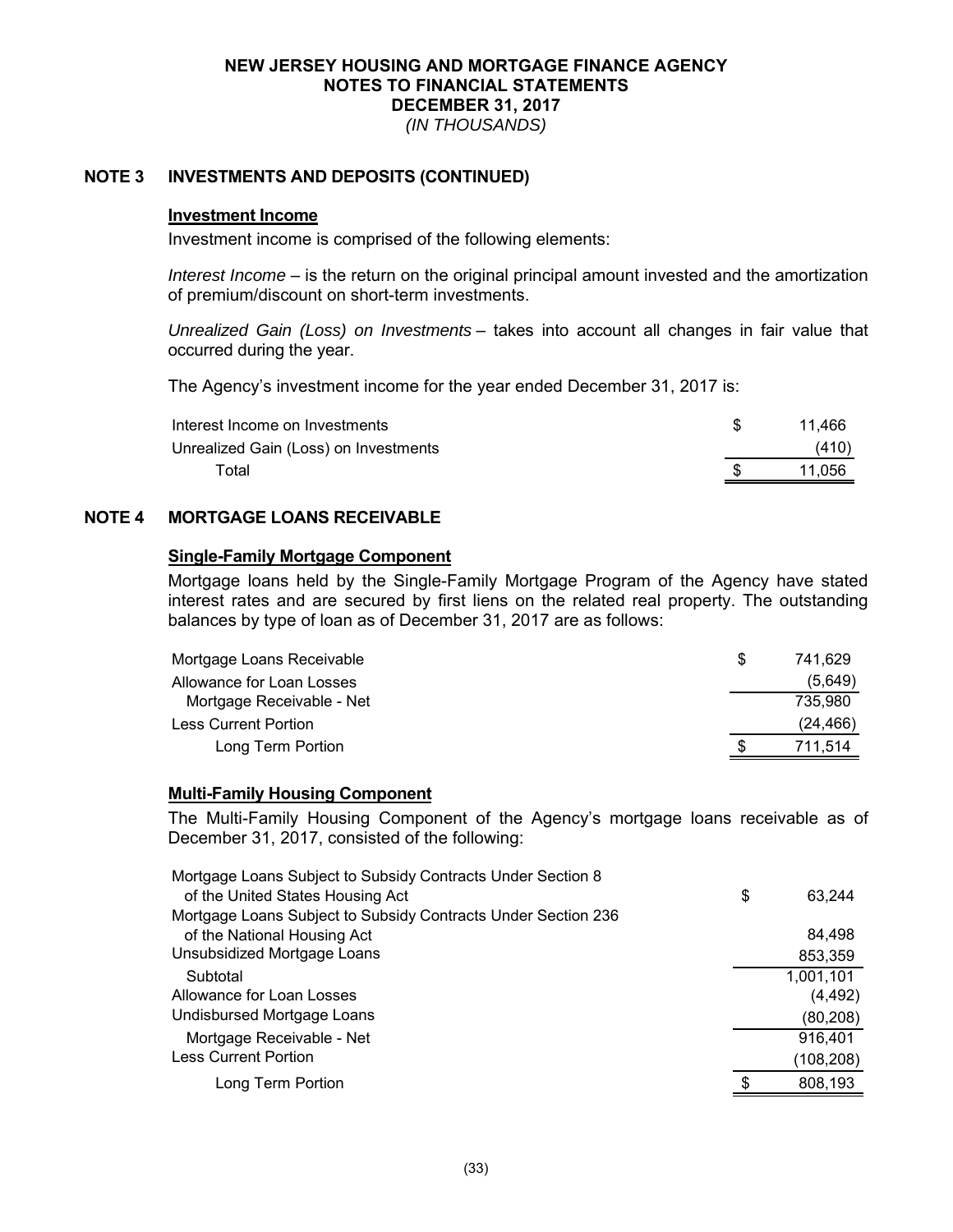*(IN THOUSANDS)*

## **NOTE 4 MORTGAGE LOANS RECEIVABLE (CONTINUED)**

#### **Multi-Family Housing Component (continued)**

The Multi-Family Housing Component mortgage loans are repayable over terms originally up to 48 years and bear interest at rates from 0% to 13% per annum. Substantially all mortgage loans receivable are collateralized by first mortgages on the property of the housing sponsors and contain exculpatory clauses with respect to the liability of the principals of such housing sponsors. Construction advances made from the proceeds of the sale of bonds and obligations are recorded as mortgage loans receivable. These funds are disbursed for construction costs, interest, carrying fees, working capital advances and other project-related expenses. Upon substantial completion and occupancy of the project, amortization of the loan will commence.

#### **General Fund Component**

The General Fund mortgage loans receivable as of December 31, 2017 consisted of the following:

| Mortgage Loans Subject to Subsidy Contracts Under Section 8   |    |           |
|---------------------------------------------------------------|----|-----------|
| of the United States Housing Act                              | \$ | 11,268    |
| Mortgage Loans Subject to Subsidy Contracts Under Section 236 |    |           |
| of the National Housing Act                                   |    | 18.294    |
| Unsubsidized Mortgage Loans                                   |    | 304,524   |
| Subtotal                                                      |    | 334,086   |
| Allowance for Loan Losses                                     |    | (83, 699) |
| Advanced (Undisbursed) Mortgage Proceeds                      |    | (38, 440) |
| Mortgage Receivable - Net                                     |    | 211,947   |
| <b>Less Current Portion</b>                                   |    | (27, 625) |
| Long Term Portion                                             | £. | 184,322   |
|                                                               |    |           |

#### **Mortgage Servicing Rights**

Mortgage loans serviced for others are not included in the accompanying statement of net position. The unpaid principal balance of mortgage loans serviced for others amounted to \$111,071 at December 31, 2017. Mortgage servicing rights are included in other assets in the accompanying statement of net position. The Agency has elected to record its mortgage servicing rights using the fair value measurement method. Significant assumptions used in determining the fair value of servicing rights as of December 31, 2017 include prepayment assumptions based on the Public Securities Associations Standard Prepayment Model, an internal rate of return of 11.5% to 13.5%, servicing costs of \$60 to \$75 per loan, annually (with higher costs for delinquent loans) an inflation rate on servicing costs of 3% and an earnings rate of 0.25%.

Mortgage servicing rights were not valued in prior fiscal years due to immateriality. The following is a summary of mortgage servicing rights activity for the year ended December 31, 2017.

| Fair Value at Beginning of Year              | £. |       |
|----------------------------------------------|----|-------|
| Capitalized Servicing Rights - New Valuation |    | 1.340 |
| Changes in Fair Value                        |    |       |
| Fair Value at End of Year                    |    | 1.340 |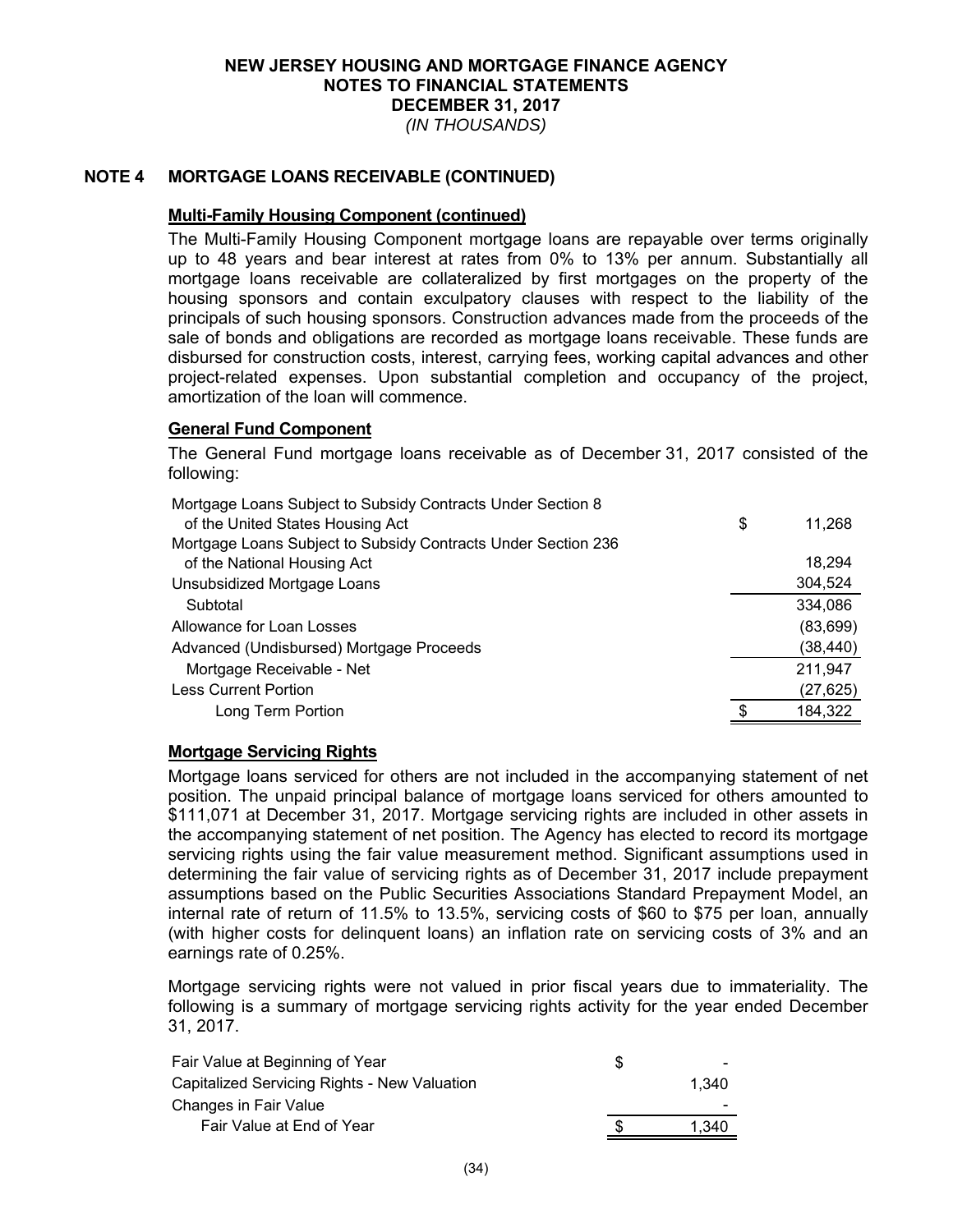*(IN THOUSANDS)*

#### **NOTE 5 DEBT SERVICE ARREARS RECEIVABLE**

Debt service arrears consist of mortgage principal, interest payments and fees in arrears on permanently financed loans, net of the allowance for loan losses as described in Note 4. The debt service arrears receivable was \$25,175 at December 31, 2017. The debt service allowance for loan losses was \$10,318 as of December 31, 2017. A subsidy payment receivable of \$9 was due at December 31, 2017.

The Agency requires FHA guarantees, VA insurance, private mortgage insurance, pool insurance and other features to increase the security of Single-Family mortgage loans depending on the individual bond resolution and individual mortgages. For the Single-Family component, the Agency's allowance is based on historical loss percentages applied to all mortgage loan principal balances. Accrued interest in excess of 180 days is fully reserved.

For the Multi-Family Housing Component, the Agency's policy is to provide an allowance for substantially all interest receivable on first mortgage loans when interest payments become past due, except for Section 8 program loans for which no allowance is recorded due to the nature of those specific loans. An allowance of approximately \$2,332 against interest receivable was recorded at December 31, 2017. The balances of loans included in mortgage loans receivable for which an allowance has been recorded against interest receivable amounted to \$171,279 as of December 31, 2017.

#### **NOTE 6 SUPPLEMENTAL MORTGAGES AND OTHER LOANS**

Certain projects have received supplemental mortgages and other loans from the Agency's General Fund and/or from the State of New Jersey Bond and Housing Assistance Funds. An allowance for loan losses has not been provided on supplemental mortgages funded from the State Bond and Housing Assistance Funds because the Agency is not obligated to repay the State until the projects repay the Agency.

#### **Single-Family Housing Component**

The Single-Family Housing Component of the Agency's supplemental mortgage receivable and other loans as of December 31, 2017 consisted of the following:

| Supplemental Mortgages    | 2.742   |
|---------------------------|---------|
| Allowance for Loan Losses | (2,632) |
| Long Term Portion         | 110     |

#### **Multi-Family Housing Component**

The Multi-Family Housing Component of the Agency's supplemental mortgage receivable and other loans as of December 31, 2017 consisted of the following:

| Supplemental Mortgages                | 17.660 |
|---------------------------------------|--------|
| Allowance for Loan Losses             | (229)  |
| Long Term Supplemental Mortgages, Net | 17.431 |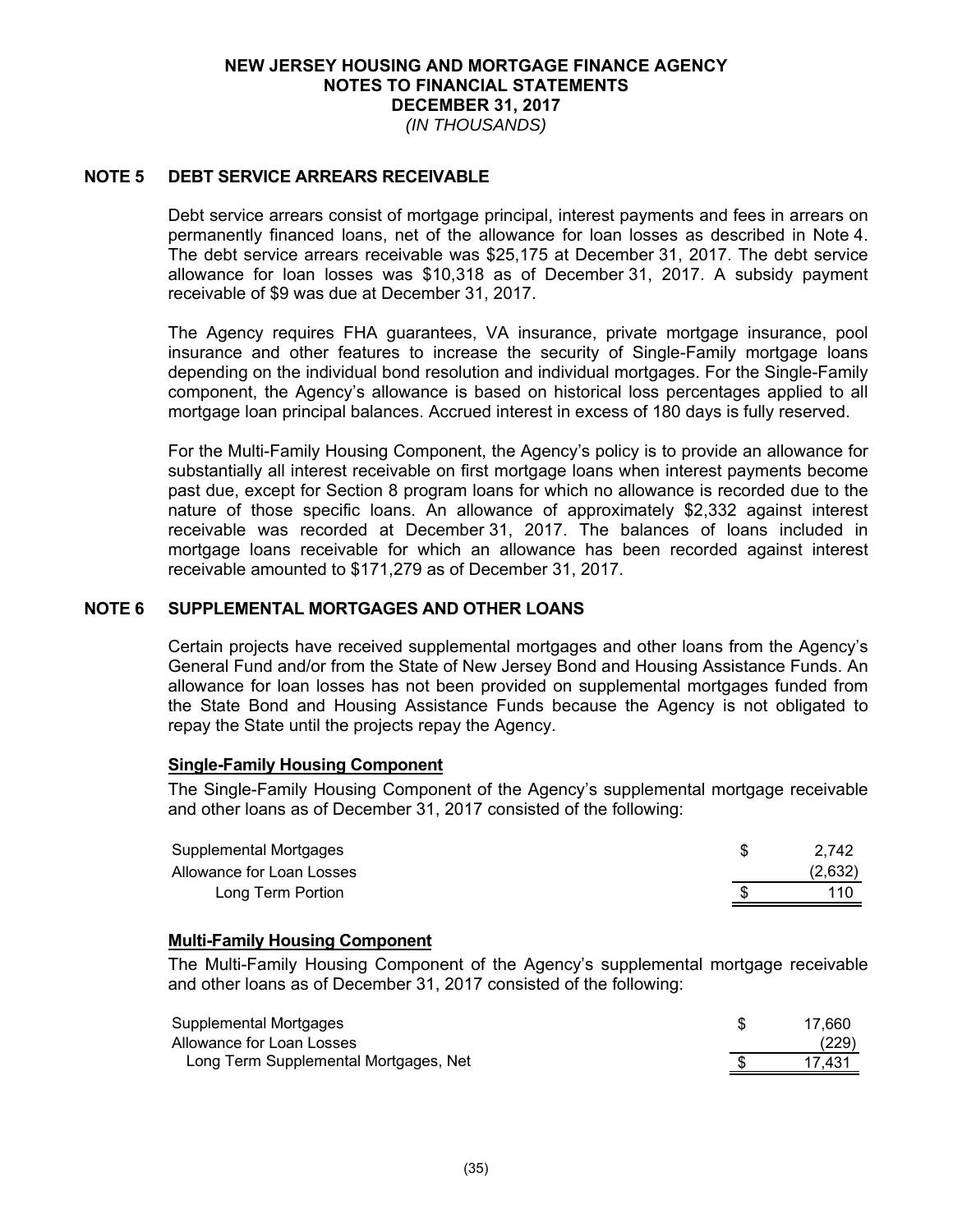#### **NEW JERSEY HOUSING AND MORTGAGE FINANCE AGENCY NOTES TO FINANCIAL STATEMENTS DECEMBER 31, 2017**  *(IN THOUSANDS)*

#### **NOTE 6 SUPPLEMENTAL MORTGAGES AND OTHER LOANS (CONTINUED)**

#### **General Fund Component**

The General Fund supplemental mortgages and other loans receivable as of December 31, 2017 consisted of the following:

| Mortgages Subject to Subsidy Contracts Under Section 8 of the National Housing Act   | \$<br>787     |
|--------------------------------------------------------------------------------------|---------------|
| Mortgages Subject to Subsidy Contracts Under Section 236 of the National Housing Act | 1.914         |
| <b>Agency Supplemental Mortgages</b>                                                 | 246.631       |
| Special Needs Housing Trust Fund Mortgages                                           | 154,399       |
| <b>HUD Supplemental Mortgages</b>                                                    | 881           |
| State of New Jersey Supplemental Mortgages                                           | 7,431         |
| Other                                                                                | 5,402         |
| Subtotal                                                                             | 417.445       |
| Allowance for Loan Losses                                                            | (151, 383)    |
| Undisbursed Supplemental Mortgage Proceeds                                           | (4, 174)      |
| Supplemental Motgages and Other Loans Receivable, Net                                | 261.888       |
| Less Current Portion                                                                 | (1, 181)      |
| Long Term Portion                                                                    | \$<br>260.707 |
|                                                                                      |               |

Based on the program type, certain supplemental loans under the General Fund Component have significant allowances in place.

# **NOTE 7 CAPITAL ASSETS**

Capital assets are summarized as follows:

|                                           |    | <b>Balance</b><br>December 31, |     |           |     |                  |      | <b>Balance</b><br>December 31, |
|-------------------------------------------|----|--------------------------------|-----|-----------|-----|------------------|------|--------------------------------|
|                                           |    | 2016                           |     | Additions |     | <b>Deletions</b> | 2017 |                                |
| Non-Depreciable Capital Assets:           |    |                                |     |           |     |                  |      |                                |
| Land                                      | \$ | 1,225                          | -\$ |           | \$  |                  | \$   | 1,225                          |
| Depreciable Capital Assets:               |    |                                |     |           |     |                  |      |                                |
| Building and Building Improvements        |    | 17,067                         |     |           |     |                  |      | 17,067                         |
| <b>Motor Vehicles</b>                     |    | 663                            |     | 91        |     | (99)             |      | 655                            |
| Machinery and Equipment                   |    | 7,260                          |     | 550       |     | (161)            |      | 7,649                          |
| <b>Furniture and Fixtures</b>             |    | 626                            |     | 3         |     |                  |      | 629                            |
| Total                                     |    | 25,616                         |     | 644       |     | (260)            |      | 26,000                         |
| Less Accumulated Depreciation:            |    |                                |     |           |     |                  |      |                                |
| <b>Building and Building Improvements</b> |    | (11, 819)                      |     | (683)     |     |                  |      | (12, 502)                      |
| <b>Motor Vehicles</b>                     |    | (476)                          |     | (73)      |     | 99               |      | (450)                          |
| Machinery and Equipment                   |    | (6, 532)                       |     | (321)     |     | 161              |      | (6,692)                        |
| <b>Furniture and Fixtures</b>             |    | (543)                          |     | (40)      |     |                  |      | (583)                          |
| Total                                     |    | (19, 370)                      |     | (1, 117)  |     | 260              |      | (20,227)                       |
| Total Capital Assets, Net                 | \$ | 7,471                          | \$  | (473)     | -\$ |                  |      | 6,998                          |

Depreciation expense was \$1,117 for the year ended December 31, 2017.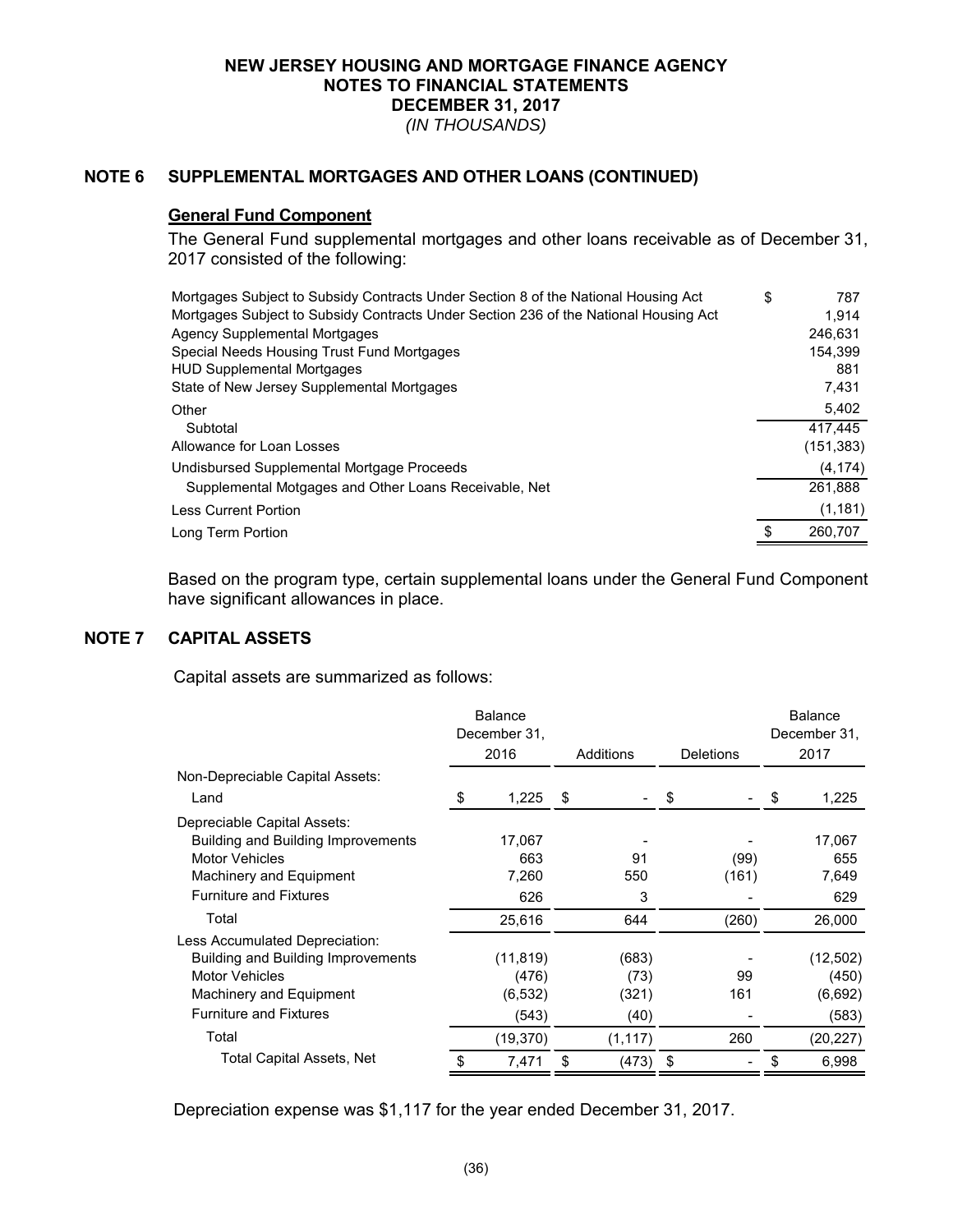*(IN THOUSANDS)*

#### **NOTE 8 BONDS AND OBLIGATIONS**

The Agency obtains funds to finance its various mortgage programs through the sale of bonds and other obligations. Interest on Agency bonds and obligations is generally payable monthly, quarterly or semiannually. Generally, bond principal is due in annual or semiannual installments. Term bonds are subject to redemption by application of sinking fund installments. Pursuant to the related bond and obligation resolutions, the Agency has authorized and issued as of December 31, 2017 the following bonds and obligations:

| Description of Bonds as Issued                    | <b>Bonds</b><br>Outstanding<br>December 31,<br>2016 | Issued |                          | Reductions  | <b>Bonds</b><br>Outstanding<br>December 31,<br>2017 | Amount Due<br>Within One<br>Year |
|---------------------------------------------------|-----------------------------------------------------|--------|--------------------------|-------------|-----------------------------------------------------|----------------------------------|
| <b>Single Family Housing Revenue Bonds:</b>       |                                                     |        |                          |             |                                                     |                                  |
| 2004 Series I, variable rate, due 2025 to 2034    | \$<br>10,920                                        | \$     |                          | \$<br>2,905 | \$<br>8,015                                         | \$<br>900                        |
| 2005 Series L, 2.625% to 4.35%, due 2006 to 2017  | 1,445                                               |        |                          | 1,445       |                                                     |                                  |
| 2005 Series N, variable rate, due 2006 to 2017    | 5,030                                               |        |                          | 5,030       |                                                     |                                  |
| 2005 Series O, variable rate, due 2026 to 2031    | 31,115                                              |        |                          | 2,620       | 28,495                                              |                                  |
| 2005 Series P, variable rate, due 2008 to 2025    | 3,290                                               |        |                          | 3,290       |                                                     |                                  |
| 2005 Series R, variable rate, due 2031 to 2038    | 24,565                                              |        |                          | 1,175       | 23,390                                              |                                  |
| 2007 Series S, 3.60% to 4.05%, due 2008 to 2017   | 6,525                                               |        |                          | 5,715       | 810                                                 | 810                              |
| 2007 Series T, 4.55% to 5.25%, due 2022 to 2047   | 64,705                                              |        |                          | 4,250       | 60,455                                              | 1,635                            |
| 2007 Series U, 3.60% to 5.00%, due 2008 to 2037   | 23,470                                              |        |                          | 13,685      | 9,785                                               | 340                              |
| 2007 Series V, variable rate, due 2018 to 2037    | 69,235                                              |        |                          |             | 69,235                                              | 2,040                            |
| 2008 Series Y, variable rate, due 2030 to 2039    | 74,925                                              |        |                          |             | 74,925                                              |                                  |
| 2008 Series Z, variable rate, due 2014 to 2034    | 17,980                                              |        |                          | 14,190      | 3,790                                               |                                  |
| 2008 Series AA, 3.00% to 6.50%, due 2009 to 2038  | 13,335                                              |        |                          | 13,335      |                                                     |                                  |
| 2008 Series BB, variable rate, due 2018 to 2039   | 79,085                                              |        |                          | 1,865       | 77,220                                              | 475                              |
| 2009 Series CC, 0.875% to 5.25%, due 2010 to 2038 | 37,165                                              |        |                          | 3,750       | 33,415                                              | 265                              |
| 2009 Series DD, 0.75% to 3.50%, due 2010 to 2017  | 2,445                                               |        |                          | 2,445       |                                                     |                                  |
| 2009 Series EE, 2.00% to 5.20%, due 2010 to 2025  | 20,970                                              |        |                          | 980         | 19,990                                              | 2,740                            |
| 2009 Series FF, 4.00% to 5.05%, due 2019 to 2039  | 6,840                                               |        |                          | 670         | 6,170                                               |                                  |
| 2009 Series GG, 1.00% to 5.00%, due 2010 to 2039  | 16,195                                              |        |                          | 885         | 15,310                                              | 415                              |
| <b>Total Single Family Housing Revenue Bonds</b>  | 509.240                                             |        | $\overline{\phantom{a}}$ | 78,235      | 431,005                                             | 9,620                            |
| <b>Single Family Home Mortgage Bonds:</b>         |                                                     |        |                          |             |                                                     |                                  |
| 2009 Series A1, 3.63%, due 10/01/2041             | 87,160                                              |        |                          | 10,400      | 76,760                                              |                                  |
| 2009 Series A2, 3.63%, due 10/01/2029             | 37,320                                              |        |                          | 4,490       | 32,830                                              |                                  |
| 2011 Series A, 0.50% to 4.65%, due 10/01/2029     | 54,475                                              |        |                          | 11,250      | 43,225                                              | 4,480                            |
| 2009 Series B1, 2.64%, due 10/01/2041             | 80,900                                              |        |                          | 6,550       | 74,350                                              |                                  |
| 2009 Series B2, 2.64%, due 10/01/2025             | 49,620                                              |        |                          | 4,040       | 45,580                                              | 4,480                            |
| 2011 Series B, 4.00% to 4.50%, due 10/01/2032     | 58,715                                              |        |                          | 5,160       | 53,555                                              |                                  |
| 2011 Series C, 0.30% to 2.25%, due 04/01/2017     | 590                                                 |        |                          | 590         |                                                     |                                  |
| 2011 Series D, 1.20% to 3.25%, due 04/01/2018     | 5,815                                               |        |                          | 5,270       | 545                                                 | 545                              |
| Total Single Family Home Mortgage Bonds           | 374,595                                             |        |                          | 47,750      | 326,845                                             | 9,505                            |
| <b>Total Single Family Bonds Program</b>          | 883,835                                             |        |                          | 125,985     | 757,850                                             | 19,125                           |
| Net Premium on Bonds Payable                      | 1,630                                               |        |                          | 170         | 1,460                                               |                                  |
| <b>Total Single Family Bonds Payable (Net)</b>    | 885,465                                             |        |                          | 126,155     | 759,310                                             | 19,125                           |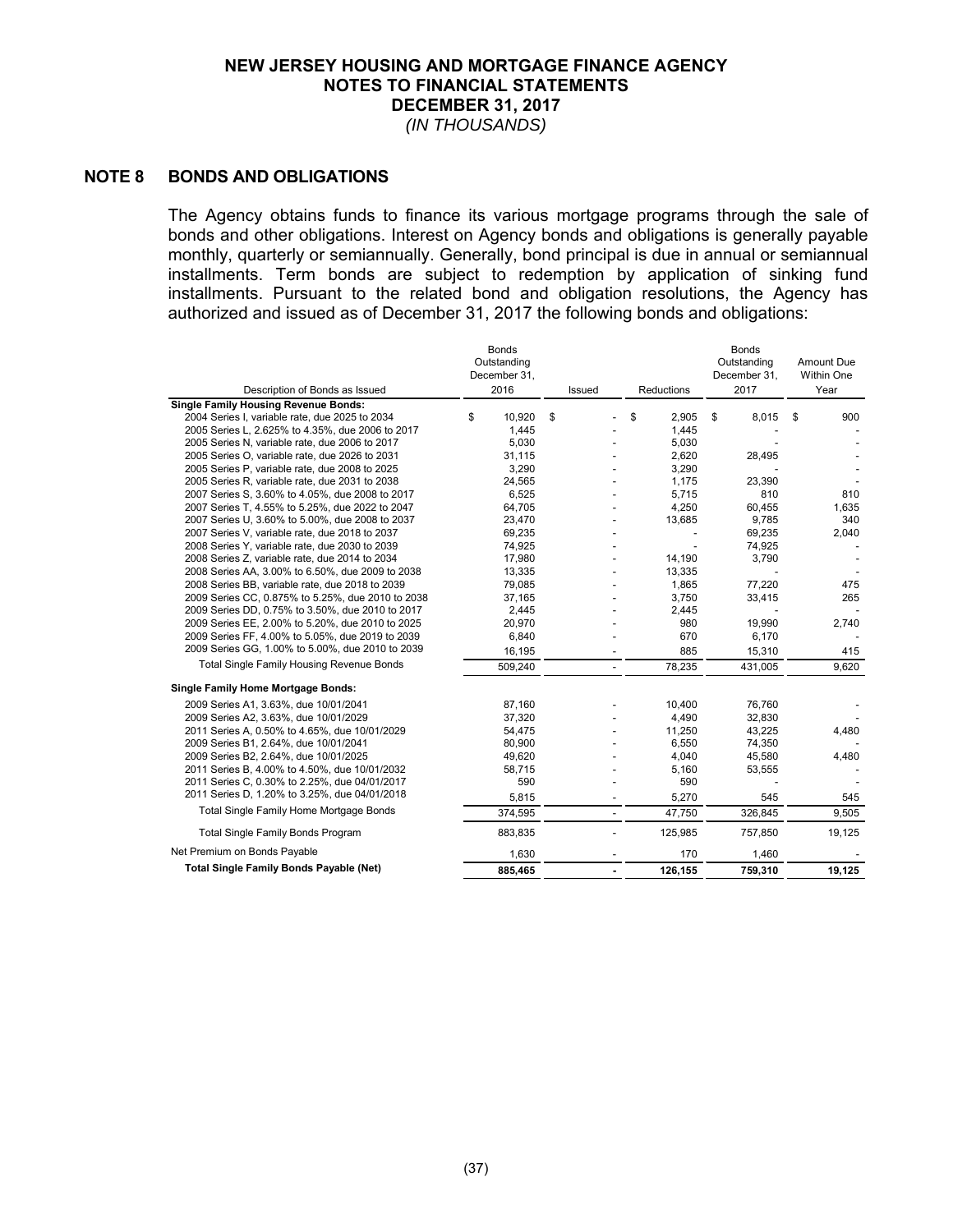*(IN THOUSANDS)*

# **NOTE 8 BONDS AND OBLIGATIONS (CONTINUED)**

|                                                                                                    | <b>Bonds</b><br>Outstanding |                  |                 | <b>Bonds</b><br>Outstanding | Amount Due         |
|----------------------------------------------------------------------------------------------------|-----------------------------|------------------|-----------------|-----------------------------|--------------------|
| Description of Bonds as Issued                                                                     | December 31,<br>2016        | Issued           | Reductions      | December 31,<br>2017        | Within One<br>Year |
| <b>Multi-Family Housing Revenue:</b>                                                               |                             |                  |                 |                             |                    |
| 1991 Series I, (Presidential Plaza) 6.50% to 7.00%,                                                |                             |                  |                 |                             |                    |
| due 2004 to 2030                                                                                   | 90,190                      |                  | 4,435           | 85,755                      | 4,750              |
| Multi-Family Housing Revenue Bonds 1995 Resolution:                                                |                             |                  |                 |                             |                    |
| 2000 Series C2, variable rate, due 2004 to 2032                                                    | 4,635                       |                  | 160             | 4,475                       | 175                |
| 2002 Series G, variable rate, due 2004 to 2025                                                     | 3,310                       |                  | 310             | 3,000                       | 330                |
| 2008 Series 1, 5.75%, due 2009 to 2038<br>2008 Series 2, 4.375%, due 2012 to 2046                  | 3,260                       |                  |                 | 3,260                       |                    |
| 2013 Series 1, 0.20% to 4.25%, due 2013 to 2039                                                    | 6,370<br>26,685             |                  | 1,520           | 6,370<br>25,165             | 1,540              |
| 2013 Series 2, 0.50% to 4.75%, due 2013 to 2046                                                    | 64,640                      |                  | 2,170           | 62,470                      | 2,295              |
| 2013 Series 3, 0.60% to 5.01%, due 2013 to 2034                                                    | 13,790                      |                  | 285             | 13,505                      | 300                |
| 2013 Series 5, variable rate, due 2013 to 2046                                                     | 114,920                     |                  | 4,455           | 110,465                     | 4,645              |
| 2013 Series 6, variable rate, due 2013 to 2037                                                     | 15,695                      |                  | 530             | 15,165                      | 565                |
| <b>Total Multi-Family Housing Revenue Bonds</b>                                                    | 253,305                     | $\frac{1}{2}$    | 9,430           | 243,875                     | 9,850              |
| Multi-Family Revenue Bonds 2005 Resolution:                                                        |                             |                  |                 |                             |                    |
| 2005 Series F, variable rate, due 2005 to 2040                                                     | 9,495                       |                  | 9,495           |                             |                    |
| 2005 Series G, variable rate, due 2007 to 2047                                                     | 4,230                       |                  | 4,230           |                             |                    |
| 2006 Series A, variable rate, due 2006 to 2028                                                     | 15,565                      |                  | 15,565          |                             |                    |
| 2006 Series B, variable rate, due 2006 to 2028                                                     | 4,095                       |                  | 4,095           |                             |                    |
| 2007 Series A, 3.75% to 4.95%, due 2008 to 2048<br>2007 Series B, 5.39% to 6.13%, due 2017 to 2037 | 23,780<br>4,095             |                  | 23,780<br>4,095 |                             |                    |
| 2007 Series G, variable rate, due 2008 to 2034                                                     | 10,670                      |                  | 555             | 10,115                      | 570                |
| 2007 Series I, variable rate, due 2008 to 2029                                                     | 5,780                       |                  | 355             | 5,425                       | 375                |
| 2008 Series A, 2.5% to 6.0%, due 2009 to 2050                                                      | 9,195                       | $\overline{a}$   | 115             | 9,080                       | 120                |
| 2008 Series B, variable rate, due 2008 to 2048                                                     | 53,370                      |                  | 680             | 52,690                      | 720                |
| 2008 Series C, variable rate, due 2009 to 2039<br>2008 Series D, 2.75% to 5.20%, due 2008 to 2019  | 9,470<br>1,695              |                  | 210<br>665      | 9,260<br>1,030              | 220<br>675         |
| 2008 Series F, variable rate, due 2019 to 2048                                                     | 48,645                      |                  |                 | 48,645                      |                    |
| 2008 Series G, variable rate, due 2008 to 2039                                                     | 5,010                       |                  | 95              | 4,915                       | 95                 |
| 2009 Series A, 1.95% to 4.95%, due 2011 to 2041                                                    | 27,230                      |                  | 1,200           | 26,030                      | 1,180              |
| 2009 Series B, 4.70% to 4.90%, due 2010 to 2040                                                    | 3,710                       |                  | 70              | 3,640                       | 80                 |
| 2009 Series D, variable rate, due 2010 to 2048<br>2010 Series A, 0.8% to 4.65%, due 2011 to 2041   | 17,075<br>5,460             |                  | 385<br>350      | 16,690<br>5,110             | 420<br>360         |
| 2010 Series C, 1.12% to 6.65%, due 2011 to 2044                                                    | 30,140                      |                  | 870             | 29,270                      | 910                |
| 2012 Series A, 1.00% to 4.55%, due 2013 to 2043                                                    | 19,870                      |                  | 400             | 19,470                      | 420                |
| 2012 Series C, 4.38%, due 2013 to 2025                                                             | 3,030                       |                  | 45              | 2,985                       | 50                 |
| 2012 Series E, 1.439% to 5.086%, due 2013 to 2043                                                  | 8,775                       |                  | 155             | 8,620                       | 165                |
| 2012 Series F, 4.83%, due 2014 to 2025<br>2014 Series A, 0.5% to 4.55%, due 2016 to 2045           | 340<br>2,380                |                  | 5<br>75         | 335<br>2,305                | 5<br>80            |
| 2014 Series B, 0.45% to 5.25%, due 2014 to 2046                                                    | 24,495                      |                  | 635             | 23,860                      | 690                |
| 2015 Series A, 0.55% to 4.00%, due 2016 to 2045                                                    | 10,885                      |                  | 145             | 10,740                      | 150                |
| 2015 Series B, 0.55% to 1.00%, due 2016 to 2017                                                    | 21,825                      |                  | 21,825          |                             |                    |
| 2015 Series C, 3.80%, due 2016 to 2047                                                             | 7,080                       | 945              | 175             | 7,850                       | 185                |
| 2015 Series D, 0.70%, due 2016 to 2017<br>2015 Series E, 0.813% to 4.671%, due 2015 to 2045        | 13,805<br>130,775           |                  | 13,805<br>6,145 | 124,630                     | 6,595              |
| 2016 Series A, 1.15% to 3.90%, due 2018 to 2050                                                    | 43,110                      |                  | 125             | 42,985                      | 290                |
| 2016 Series B, 1.00% to 1.25%, due 2017 to 2019                                                    | 77,095                      |                  | 13,735          | 63,360                      | 42,005             |
| 2016 Series C, 1.30% to 5.00%, due 2016 to 2046                                                    | 4,100                       |                  | 185             | 3,915                       | 195                |
| 2016 Series D, 0.875% to 3.70%, due 2016 to 2036                                                   | 2,485                       |                  | 70              | 2,415                       | 80                 |
| 2016 Series E, variable rate, due 2019<br>2017 Series A, 1.35% to 4.20%                            | 7,197                       | 40,500<br>32,080 | $\overline{a}$  | 47,697<br>32,080            | 1,715              |
| 2017 Series B, 1.65% to 2.00%                                                                      |                             | 56,005           |                 | 56,005                      |                    |
| 2017 Series C, 1.50% to 4.968%                                                                     |                             | 14,395           | 345             | 14,050                      | 640                |
| 2017 Series D, 1.25% to 4.45%                                                                      |                             | 47,780           | 1,080           | 46,700                      | 2,235              |
| <b>Total Multi-Family Revenue Bonds</b>                                                            | 665,957                     | 191,705          | 125,760         | 731,902                     | 61,225             |
| Total Multi-Family bonds program                                                                   | 1,009,452                   | 191,705          | 139,625         | 1,061,532                   | 75,825             |
| Net discount on bonds payable                                                                      | (136)                       | 14               | (1)             | (121)                       |                    |
| Total Multi-Family bonds payable (net)                                                             | 1,009,316                   | \$<br>191,719    | ٦\$<br>139,624  | 1,061,411                   | 75,825             |
| <b>Total bonds payable</b>                                                                         | 1,894,781                   |                  |                 | \$<br>1,820,721             | \$<br>94,950       |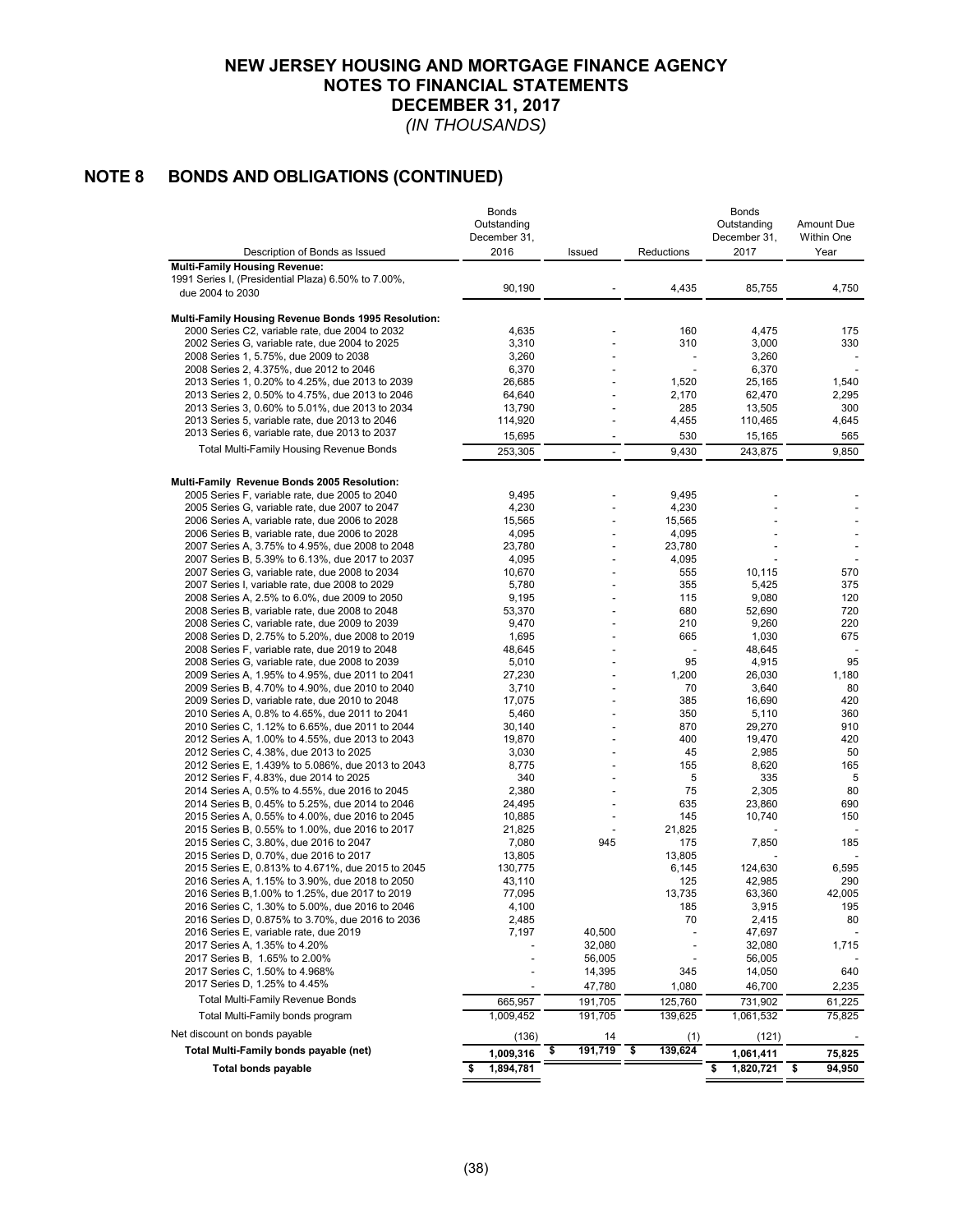*(IN THOUSANDS)*

#### **NOTE 8 BONDS AND OBLIGATIONS (CONTINUED)**

In May 2017, the Agency issued \$90.44 million of publicly-offered tax-exempt and taxable Multi-Family Revenue Bonds ("MFRB") to finance 8 new money rental housing developments containing a total of 1,006 multifamily units. In addition, this financing included a \$59.82 million tax-exempt and taxable refunding component which refunded \$27.595 million of fixed rate bonds and \$32.225 million of variable rate bonds ("VRDN's"). The VDRN-related interest rate swaps were fully callable at Par and were terminated at no cost to the Agency on November 1, 2016 or May 1, 2017. The refunding is expected to generate approximately \$4.1 million in net present value (NPV) savings (12.7% of the bonds) to the Resolution.

Interest paid on variable-rate tax-exempt bonds is closely correlated with The Securities Industry and Financial Markets Association Municipal Swap (SIFMA) Rate and taxable bond rates are closely correlated with LIBOR or the FHLB Discount Note rate plus a fixed spread. Generally, note resets occur quarterly, monthly or weekly. The net proceeds of the aforementioned bonds and obligations were used to make qualified mortgage loans, purchase eligible residential mortgage and home improvement loans and/or establish debt service reserve accounts. As of December 31, 2017, there was \$80,208 of undisbursed proceeds of construction loans and \$21,000 committed but not yet closed proceeds from the sale of bonds and obligations. Such funds represent initial mortgage loan funds committed to Multi-Family Housing sponsors authorized under various resolutions.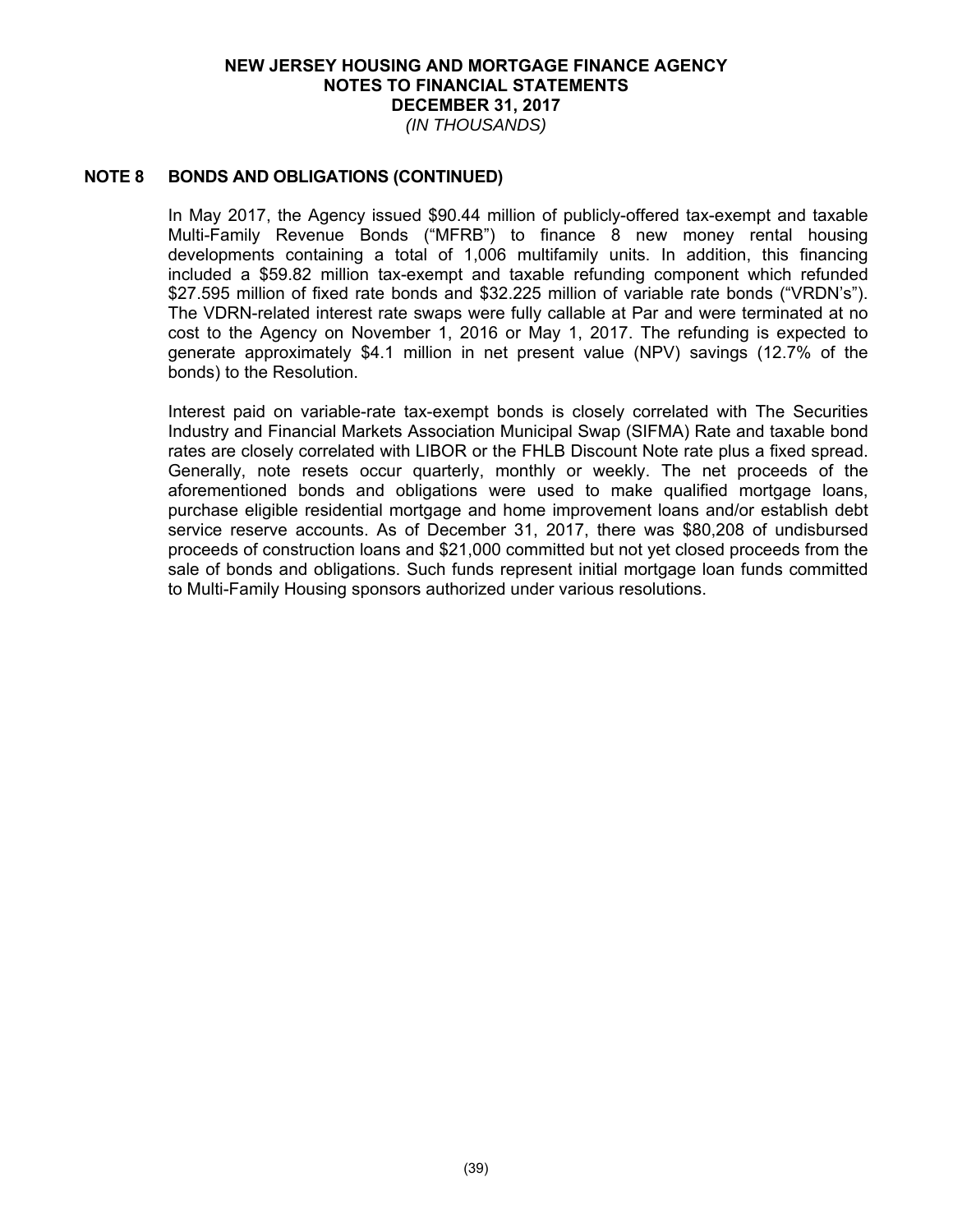*(IN THOUSANDS)*

## **NOTE 8 BONDS AND OBLIGATIONS (CONTINUED)**

#### **Future Principal and Interest Requirements**

The approximate principal and interest payments required on outstanding bonds and obligations over the next five years and thereafter are as follows:

|                         | Fixed and Unhedged<br>Variable Rate<br><b>Hedged Variable Rate</b> |    |          |    |           |    |          |    |               |    |           |    | Related<br>Interest and<br>Interest |  |
|-------------------------|--------------------------------------------------------------------|----|----------|----|-----------|----|----------|----|---------------|----|-----------|----|-------------------------------------|--|
|                         |                                                                    |    |          |    |           |    |          |    | Interest Rate |    | Total     |    | Rate Swaps,                         |  |
| <b>Agency Component</b> | Principal                                                          |    | Interest |    | Principal |    | Interest |    | Swaps, Net    |    | Principal |    | Net                                 |  |
| <b>Single Family</b>    |                                                                    |    |          |    |           |    |          |    |               |    |           |    |                                     |  |
| 2018                    | \$<br>16.610                                                       | \$ | 19.311   | \$ | 2.515     | \$ | 3.510    | \$ | 6.206         | \$ | 19.125    | \$ | 29,027                              |  |
| 2019                    | 18.780                                                             |    | 18.789   |    | 2,610     |    | 3,726    |    | 4.096         |    | 21.390    |    | 26,611                              |  |
| 2020                    | 18.665                                                             |    | 18.090   |    | 2.710     |    | 3.690    |    | 3.813         |    | 21.375    |    | 25,593                              |  |
| 2021                    | 19.740                                                             |    | 17.387   |    | 2.825     |    | 3,638    |    | 3.759         |    | 22.565    |    | 24,784                              |  |
| 2022                    | 21.050                                                             |    | 16.637   |    | 2.930     |    | 3.591    |    | 3.711         |    | 23.980    |    | 23,939                              |  |
| 2023-2027               | 131.980                                                            |    | 69.732   |    | 16.605    |    | 17,143   |    | 17.699        |    | 148.585   |    | 104,574                             |  |
| 2028-2032               | 131.970                                                            |    | 40.504   |    | 52.525    |    | 14.994   |    | 15.920        |    | 184.495   |    | 71.418                              |  |
| 2033-2037               | 114.315                                                            |    | 20.040   |    | 104,065   |    | 7,864    |    | 9.793         |    | 218.380   |    | 37,697                              |  |
| 2038-2042               | 63.360                                                             |    | 4.299    |    | 34.595    |    | 695      |    | 1.600         |    | 97.955    |    | 6,594                               |  |
| Total                   | \$<br>536.470                                                      | S  | 224.789  | S  | 221.380   | \$ | 58.851   | S  | 66.597        | S  | 757.850   |    |                                     |  |
|                         |                                                                    |    |          |    |           |    |          |    |               |    |           |    |                                     |  |

|                         | Fixed and Unhedged<br>Variable Rate |               |               |          | <b>Hedged Variable Rate</b> |            |               | Interest and<br>Interest |             |     |             |
|-------------------------|-------------------------------------|---------------|---------------|----------|-----------------------------|------------|---------------|--------------------------|-------------|-----|-------------|
|                         |                                     |               |               |          |                             |            | Interest Rate |                          | Total       |     | Rate Swaps, |
| <b>Agency Component</b> | Principal                           | Interest      | Principal     | Interest |                             | Swaps, Net |               | Principal                |             | Net |             |
| Multi-Family            |                                     |               |               |          |                             |            |               |                          |             |     |             |
| 2018                    | \$<br>68.830                        | \$<br>29.624  | \$<br>6.995   | \$       | 3.492                       | \$         | 8.955         | \$                       | 75.825      | \$  | 42,071      |
| 2019                    | 96.588                              | 28.416        | 8.050         |          | 3.517                       |            | 8.684         |                          | 104.638     |     | 40.617      |
| 2020                    | 44.965                              | 26.622        | 9,320         |          | 3,412                       |            | 8.469         |                          | 54.285      |     | 38,503      |
| 2021                    | 68.040                              | 24.985        | 9.330         |          | 3,289                       |            | 8.223         |                          | 77.370      |     | 36,497      |
| 2022                    | 29.865                              | 23.491        | 9,765         |          | 3,171                       |            | 7.969         |                          | 39,630      |     | 34,631      |
| 2023-2027               | 160,730                             | 97.973        | 51.630        |          | 13.927                      |            | 31.036        |                          | 212.360     |     | 142.936     |
| 2028-2032               | 123.325                             | 62.613        | 50.475        |          | 10.542                      |            | 20.931        |                          | 173.800     |     | 94.086      |
| 2033-2037               | 88.300                              | 39.186        | 45,370        |          | 7.138                       |            | 13.242        |                          | 133.670     |     | 59.566      |
| 2038-2042               | 69.800                              | 20.582        | 34,885        |          | 4,076                       |            | 7.114         |                          | 104.685     |     | 31,772      |
| 2043-2047               | 37,795                              | 6.956         | 29,695        |          | 1,613                       |            | 3.235         |                          | 67.490      |     | 11,804      |
| 2048-2052               | 12.464                              | 933           | 5,315         |          | 45                          |            | 102           |                          | 17.779      |     | 1,080       |
| Total                   | \$<br>800.702                       | \$<br>361.381 | \$<br>260,830 | \$       | 54.222                      | S          | 117.960       |                          | \$1.061.532 |     |             |

Related

# **NOTE 9 CONDUIT DEBT OBLIGATIONS**

The Agency may issue bonds to provide funds to local Housing Authorities to finance on an accelerated basis certain capital renovations and improvements to each of the Authority's public housing developments. The bonds are payable from and secured primarily by Capital Fund Program monies, subject to the availability of appropriations to be paid by the United States Department of HUD to each Authority. The Agency may also issue other bonds for housing development purposes. These bonds are special and limited obligations of the Agency. The bonds, which are considered conduit debt obligations by GASB, do not constitute a debt or pledge of the faith and credit of the Agency and, accordingly, have not been reported in the accompanying financial statements.

At December 31, 2017, conduit debt outstanding aggregated \$805,471.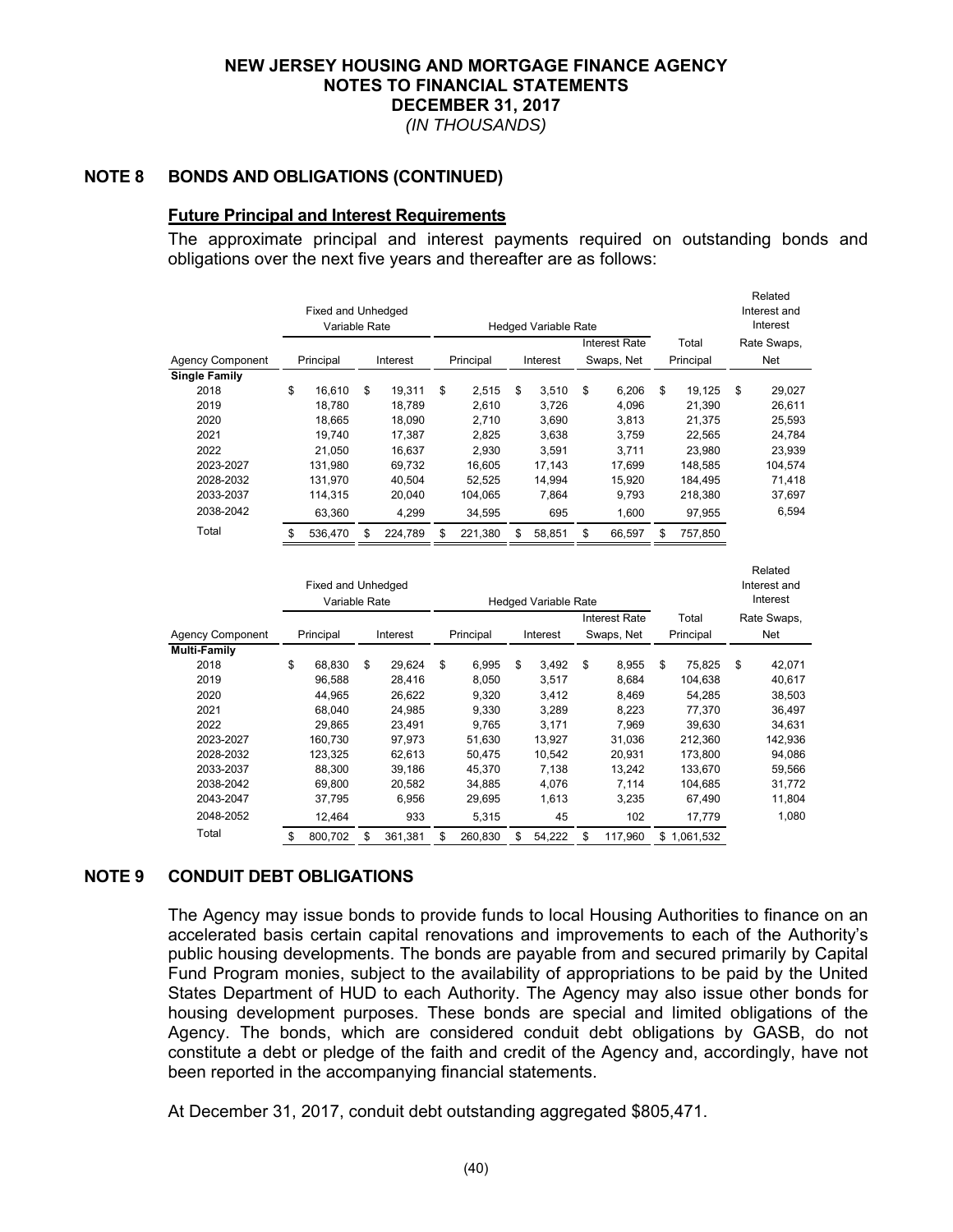*(IN THOUSANDS)*

# **NOTE 9 CONDUIT DEBT OBLIGATIONS (CONTINUED)**

The Agency's MF Conduit Bonds Outstanding as of December 31, 2017 are as follows:

| ٨<br>Capital Funds Program Revenue Bonds<br>\$<br>\$<br>2004-A<br>12/23/2004<br>\$<br>79,860<br>s<br>40,700<br>\$<br>(7, 340)<br>33,360<br>٨<br>Capital Funds Program Revenue Bonds<br>2007-A<br>8/15/2007<br>18,585<br>11,665<br>8,300<br>(3, 365)<br>2006-A Meadow Brook Apartments<br>2006-A<br>9/9/2006<br>8,350<br>6,715<br>(100)<br>6,615<br>Woodbury Oakwood Housing Project<br>2011-A<br>12/21/2011<br>4,550<br>4,410<br>4,385<br>(25)<br>Asbury Park Gardens<br>2012-A<br>7/1/2012<br>14,310<br>13,590<br>(200)<br>13,390<br>Washington Dodd<br>2012-F<br>12/12/2012<br>19,755<br>17,580<br>17,445<br>(135)<br>Carl Miller Homes<br>2012-C<br>12/28/2012<br>31,656<br>2,607<br>(67)<br>2,540<br>Hampshire House<br>2012-D<br>1/11/2013<br>6,400<br>6,260<br>6,185<br>(75)<br>Alexander Hamilton III<br>2013-B<br>2/20/2013<br>11,762<br>11,507<br>11,507<br>$\bullet$<br>McIver Homes<br>2013-C<br>5/23/2013<br>(150)<br>4,620<br>5,200<br>4,770<br><b>Great Falls</b><br>2013-M<br>1/9/2014<br>15,400<br>15,193<br>(321)<br>14,872<br>Brigantine Apts.<br>2014-G<br>11,170<br>11,045<br>1/30/2014<br>11,510<br>(125)<br>Willows at Waretown <sup>(1)</sup><br>2014-M<br>6/27/2014<br>9,281<br>2,413<br>2,413<br>Catherine Todd <sup>(1)</sup><br>2014-N<br>10/24/2014<br>9,415<br>4,415<br>8,175<br>(3,760)<br><b>Atlantic City Townhouses</b><br>2014-P<br>17,800<br>17,800<br>12/23/2014<br>(4, 400)<br>13,400<br>Glennview Townhouses II<br>2014-R<br>12/30/2014<br>6,243<br>3,725<br>(737)<br>2,988<br>×<br>Paragon<br>2015-Q<br>2/27/2015<br>13,700<br>13,700<br>(130)<br>13,570<br>Fairview Homes <sup>(1)(2)</sup><br>2015-L<br>5/7/2015<br>13,200<br>12,945<br>(186)<br>12,759<br>609 Broad <sup>(1)</sup><br>2015-D<br>5/12/2015<br>66,800<br>62,857<br>3,943<br>(7, 101)<br>59,699<br>Lexington<br>200<br>2015-B<br>6/29/2015<br>11,750<br>11,550<br>(780)<br>10,970<br><b>NCC Manor</b><br>2015-K<br>7/16/2015<br>34,970<br>34,970<br>34,970<br>1,883<br><b>Trent Center East</b><br>2015-J<br>8/7/2015<br>13,500<br>11,617<br>(13,500)<br>×<br>Heritage Village - Whalepond<br>2015-G<br>8/11/2015<br>5,895<br>5,895<br>(5,895)<br>Doddtown Plaza Apartments<br>2015-M<br>8/28/2015<br>6,450<br>6,450<br>(6, 450)<br><b>Lincoln Towers</b><br>2015-E<br>34,000<br>34,000<br>9/3/2015<br>(34,000)<br><b>Prospect Park</b><br>2015-R<br>9/10/2015<br>16,145<br>16,145<br>(16, 145)<br>Hollybush I & II<br>2015-S<br>10/14/2015<br>14,500<br>14,225<br>14,500<br>(275)<br>Oakwood Towers<br>2015-U<br>10/23/2015<br>23,755<br>23,755<br>23,755<br>Riverside Arms <sup>(1)</sup><br>2015-H<br>11/20/2015<br>17,550<br>16,559<br>991<br>(25)<br>17,525<br>٠<br><b>Edward Sisco</b><br>2015-O<br>12/4/2015<br>18,232<br>17,627<br>(621)<br>17,006<br>Toms River Senior <sup>(1)</sup><br>2015-X<br>12/7/2015<br>14,597<br>2,579<br>12,018<br>14,597<br>North 25<br>2015-F<br>12/15/2015<br>14,850<br>14,850<br>(160)<br>14,690<br>Brunswick Estates <sup>(1)</sup><br>27,000<br>21,216<br>2015-AA<br>12/17/2015<br>21,371<br>(155)<br>Carver<br>2015-CC<br>12/18/2015<br>18,425<br>18,425<br>(18, 425)<br><b>Trent Center West</b><br>2015-FF<br>12/18/2015<br>12,325<br>12,325<br>(12, 325)<br>Barnegat Senior <sup>(1)</sup><br>2015-W<br>12/22/2015<br>9,100<br>7,205<br>1,895<br>(9, 100)<br>Egg Harbor <sup>(1)</sup><br>2015-BB<br>12/30/2015<br>10,790<br>5,757<br>1,444<br>7,201<br>Hampton Valley Apartments <sup>(1)</sup><br>2015-P<br>12/30/2015<br>10,090<br>10,090<br>(10,090)<br>Colt Arms<br>2016-A<br>1/15/2016<br>21,455<br>15,850<br>1,495<br>17,345<br>Passaic<br>2016-D<br>1/22/2016<br>(9, 100)<br>9,100<br>9,100<br>Pavilion <sup>(1)</sup><br>$\star$<br>2016-B<br>3/1/2016<br>22,338<br>3,598<br>25,936<br>26,667<br>Sebastian Villa<br>2016-F<br>3/17/2016<br>15,000<br>15,000<br>(15,000)<br>The Aspire Project<br>49,935<br>49,935<br>49,935<br>2016-1<br>5/24/2016<br>Ocean Towers <sup>(1)</sup><br>9,200<br>5,904<br>3,296<br>(2, 240)<br>6,960<br>2016-E<br>5/26/2016<br>Wesmont <sup>(1)</sup><br>2016-J<br>6/23/2016<br>2,638<br>2,522<br>116<br>2,606<br>(32)<br>Glassworks at Aberdeen <sup>(1)</sup><br>2016-L<br>8/23/2016<br>17,540<br>4,434<br>11,212<br>15,646<br>Keansburg Mixed Income <sup>(1)</sup><br>6,354<br>2016-l<br>9/27/2016<br>35,745<br>1,061<br>7,415<br>Aspen Riverpark Apartments <sup>(1)</sup><br>2016-N<br>10/20/2016<br>27,615<br>27,615<br>27,615<br>×<br>999 Broad Phase I<br>2016-H<br>11/1/2016<br>10,706<br>10,706<br>(210)<br>10,496<br>Montgomery Gardens Family Phase I <sup>(1)</sup><br>2,055<br>3,649<br>5,704<br>2016-M<br>11/21/2016<br>23,573<br>9,600<br><b>Branch Village</b><br>9,600<br>(2,655)<br>6,945<br>2016-G<br>11/22/2016<br>×<br>Oak Lane at Little Egg Harbor <sup>(1)</sup><br>5,829<br>2017-C<br>3/10/2017<br>8,977<br>5,829<br>×<br>New Horizons <sup>(1)</sup><br>2017-A<br>885<br>4/12/2017<br>20,798<br>885<br>Montgomery Heights II <sup>(1)</sup><br>2017-3<br>4/28/2017<br>5,301<br>5,301<br>21,300<br>÷,<br>Willows at Whiting <sup>(1)</sup><br>2017-1<br>5/5/2017<br>10,079<br>3,722<br>3,722<br>÷,<br>٠<br>Jacobs Landing <sup>(1)</sup><br>2017-2<br>5/18/2017<br>17,065<br>5,011<br>5,011<br>Residences at Willow Pond Village (1)<br>2017-H<br>(10)<br>2,079<br>5/24/2017<br>2,089<br>2,089<br>Stafford Senior Apartments <sup>(1)</sup><br>2017-E<br>5/31/2017<br>13,065<br>3,055<br>3,055<br>Cedar Run Preservation<br>2017-B<br>6/9/2017<br>5,750<br>5,750<br>5,750<br>Bridgeton Villas <sup>(1)</sup><br>2017-4<br>6/19/2017<br>9,553<br>9,553<br>9,553<br><b>Berkeley Terrace Apartments</b><br>2017-G<br>7/14/2017<br>17,500<br>16,348<br>16,348<br>÷,<br>J,<br>2017-F<br>7/28/2017<br>15,075<br>15,075<br>15,075<br>Camden Townhouses<br>New Hope Village <sup>(1)</sup><br>2017-D<br>9/14/2017<br>14,511<br>6,603<br>6,603<br>Victorian Towers <sup>(1)</sup><br>$\star$<br>2017-5<br>10/31/2017<br>13,067<br>2,590<br>2,590<br>Gardens Family & Senior<br>2017-7<br>23,568<br>23,568<br>11/21/2017<br>23,568<br>Douglas Homes<br>2017-8<br>12,583<br>12,583<br>11/21/2017<br>12,583<br>Roseville Senior<br>2017-9<br>11/21/2017<br>7,238<br>7,238<br>7,238<br>$\bullet$<br>Commons Family & Senior<br>40,321<br>40,321<br>2017-10<br>11/21/2017<br>40,321<br>Carrino Plaza Apartments<br>11,600<br>2017-L<br>11/29/2017<br>11,600<br>11,600<br>PAHA Family RAD<br>11,300<br>11,300<br>2017-K<br>11/30/2017<br>11,300<br>Washington Street/ St. James (1)<br>2017-6<br>9,739<br>9,739<br>11/30/2017<br>17,375<br>Marveland Crescent <sup>(1)</sup><br>2017-M<br>12/22/2017<br>5,955<br>5,955<br>5,955<br>Cedar Meadows Apartments <sup>(1)</sup><br>2017-11<br>12/22/2017<br>16,070<br>5,100<br>5,100 |                        |        |                       | Balance    | Balance    |           |            | Balance    |
|---------------------------------------------------------------------------------------------------------------------------------------------------------------------------------------------------------------------------------------------------------------------------------------------------------------------------------------------------------------------------------------------------------------------------------------------------------------------------------------------------------------------------------------------------------------------------------------------------------------------------------------------------------------------------------------------------------------------------------------------------------------------------------------------------------------------------------------------------------------------------------------------------------------------------------------------------------------------------------------------------------------------------------------------------------------------------------------------------------------------------------------------------------------------------------------------------------------------------------------------------------------------------------------------------------------------------------------------------------------------------------------------------------------------------------------------------------------------------------------------------------------------------------------------------------------------------------------------------------------------------------------------------------------------------------------------------------------------------------------------------------------------------------------------------------------------------------------------------------------------------------------------------------------------------------------------------------------------------------------------------------------------------------------------------------------------------------------------------------------------------------------------------------------------------------------------------------------------------------------------------------------------------------------------------------------------------------------------------------------------------------------------------------------------------------------------------------------------------------------------------------------------------------------------------------------------------------------------------------------------------------------------------------------------------------------------------------------------------------------------------------------------------------------------------------------------------------------------------------------------------------------------------------------------------------------------------------------------------------------------------------------------------------------------------------------------------------------------------------------------------------------------------------------------------------------------------------------------------------------------------------------------------------------------------------------------------------------------------------------------------------------------------------------------------------------------------------------------------------------------------------------------------------------------------------------------------------------------------------------------------------------------------------------------------------------------------------------------------------------------------------------------------------------------------------------------------------------------------------------------------------------------------------------------------------------------------------------------------------------------------------------------------------------------------------------------------------------------------------------------------------------------------------------------------------------------------------------------------------------------------------------------------------------------------------------------------------------------------------------------------------------------------------------------------------------------------------------------------------------------------------------------------------------------------------------------------------------------------------------------------------------------------------------------------------------------------------------------------------------------------------------------------------------------------------------------------------------------------------------------------------------------------------------------------------------------------------------------------------------------------------------------------------------------------------------------------------------------------------------------------------------------------------------------------------------------------------------------------------------------------------------------------------------------------------------------------------------------------------------------------------------------------------------------------------------------------------------------------------------------------------------------------------------------------------------------------------------------------------------------------------------------------------------------------------------------------------------------------------------------------------------------------------------------------------------------------------------------------------------------------------------------------------------------------------------------------------------------------------------------------------------------------------------------------------------------------------------------------------------------------------------------------------------------------------------------------------------------------------------------------------------------------------------------------------------------------------------------------------------------------------------------------------------------------------------------------------------------------------------------------------------------------------------------------------------------------------------------------------------------------------------------------------------------------------------------------------------------------------------|------------------------|--------|-----------------------|------------|------------|-----------|------------|------------|
|                                                                                                                                                                                                                                                                                                                                                                                                                                                                                                                                                                                                                                                                                                                                                                                                                                                                                                                                                                                                                                                                                                                                                                                                                                                                                                                                                                                                                                                                                                                                                                                                                                                                                                                                                                                                                                                                                                                                                                                                                                                                                                                                                                                                                                                                                                                                                                                                                                                                                                                                                                                                                                                                                                                                                                                                                                                                                                                                                                                                                                                                                                                                                                                                                                                                                                                                                                                                                                                                                                                                                                                                                                                                                                                                                                                                                                                                                                                                                                                                                                                                                                                                                                                                                                                                                                                                                                                                                                                                                                                                                                                                                                                                                                                                                                                                                                                                                                                                                                                                                                                                                                                                                                                                                                                                                                                                                                                                                                                                                                                                                                                                                                                                                                                                                                                                                                                                                                                                                                                                                                                                                                                                                                                                                                                                                                                                                                                                                                                                                                                                                                                                                                                                                                                                       | <b>Conduit Project</b> | Series | Closing Date          | At Closing | 12/31/2016 | Additions | Reductions | 12/31/2017 |
|                                                                                                                                                                                                                                                                                                                                                                                                                                                                                                                                                                                                                                                                                                                                                                                                                                                                                                                                                                                                                                                                                                                                                                                                                                                                                                                                                                                                                                                                                                                                                                                                                                                                                                                                                                                                                                                                                                                                                                                                                                                                                                                                                                                                                                                                                                                                                                                                                                                                                                                                                                                                                                                                                                                                                                                                                                                                                                                                                                                                                                                                                                                                                                                                                                                                                                                                                                                                                                                                                                                                                                                                                                                                                                                                                                                                                                                                                                                                                                                                                                                                                                                                                                                                                                                                                                                                                                                                                                                                                                                                                                                                                                                                                                                                                                                                                                                                                                                                                                                                                                                                                                                                                                                                                                                                                                                                                                                                                                                                                                                                                                                                                                                                                                                                                                                                                                                                                                                                                                                                                                                                                                                                                                                                                                                                                                                                                                                                                                                                                                                                                                                                                                                                                                                                       |                        |        |                       |            |            |           |            |            |
|                                                                                                                                                                                                                                                                                                                                                                                                                                                                                                                                                                                                                                                                                                                                                                                                                                                                                                                                                                                                                                                                                                                                                                                                                                                                                                                                                                                                                                                                                                                                                                                                                                                                                                                                                                                                                                                                                                                                                                                                                                                                                                                                                                                                                                                                                                                                                                                                                                                                                                                                                                                                                                                                                                                                                                                                                                                                                                                                                                                                                                                                                                                                                                                                                                                                                                                                                                                                                                                                                                                                                                                                                                                                                                                                                                                                                                                                                                                                                                                                                                                                                                                                                                                                                                                                                                                                                                                                                                                                                                                                                                                                                                                                                                                                                                                                                                                                                                                                                                                                                                                                                                                                                                                                                                                                                                                                                                                                                                                                                                                                                                                                                                                                                                                                                                                                                                                                                                                                                                                                                                                                                                                                                                                                                                                                                                                                                                                                                                                                                                                                                                                                                                                                                                                                       |                        |        |                       |            |            |           |            |            |
|                                                                                                                                                                                                                                                                                                                                                                                                                                                                                                                                                                                                                                                                                                                                                                                                                                                                                                                                                                                                                                                                                                                                                                                                                                                                                                                                                                                                                                                                                                                                                                                                                                                                                                                                                                                                                                                                                                                                                                                                                                                                                                                                                                                                                                                                                                                                                                                                                                                                                                                                                                                                                                                                                                                                                                                                                                                                                                                                                                                                                                                                                                                                                                                                                                                                                                                                                                                                                                                                                                                                                                                                                                                                                                                                                                                                                                                                                                                                                                                                                                                                                                                                                                                                                                                                                                                                                                                                                                                                                                                                                                                                                                                                                                                                                                                                                                                                                                                                                                                                                                                                                                                                                                                                                                                                                                                                                                                                                                                                                                                                                                                                                                                                                                                                                                                                                                                                                                                                                                                                                                                                                                                                                                                                                                                                                                                                                                                                                                                                                                                                                                                                                                                                                                                                       |                        |        |                       |            |            |           |            |            |
|                                                                                                                                                                                                                                                                                                                                                                                                                                                                                                                                                                                                                                                                                                                                                                                                                                                                                                                                                                                                                                                                                                                                                                                                                                                                                                                                                                                                                                                                                                                                                                                                                                                                                                                                                                                                                                                                                                                                                                                                                                                                                                                                                                                                                                                                                                                                                                                                                                                                                                                                                                                                                                                                                                                                                                                                                                                                                                                                                                                                                                                                                                                                                                                                                                                                                                                                                                                                                                                                                                                                                                                                                                                                                                                                                                                                                                                                                                                                                                                                                                                                                                                                                                                                                                                                                                                                                                                                                                                                                                                                                                                                                                                                                                                                                                                                                                                                                                                                                                                                                                                                                                                                                                                                                                                                                                                                                                                                                                                                                                                                                                                                                                                                                                                                                                                                                                                                                                                                                                                                                                                                                                                                                                                                                                                                                                                                                                                                                                                                                                                                                                                                                                                                                                                                       |                        |        |                       |            |            |           |            |            |
|                                                                                                                                                                                                                                                                                                                                                                                                                                                                                                                                                                                                                                                                                                                                                                                                                                                                                                                                                                                                                                                                                                                                                                                                                                                                                                                                                                                                                                                                                                                                                                                                                                                                                                                                                                                                                                                                                                                                                                                                                                                                                                                                                                                                                                                                                                                                                                                                                                                                                                                                                                                                                                                                                                                                                                                                                                                                                                                                                                                                                                                                                                                                                                                                                                                                                                                                                                                                                                                                                                                                                                                                                                                                                                                                                                                                                                                                                                                                                                                                                                                                                                                                                                                                                                                                                                                                                                                                                                                                                                                                                                                                                                                                                                                                                                                                                                                                                                                                                                                                                                                                                                                                                                                                                                                                                                                                                                                                                                                                                                                                                                                                                                                                                                                                                                                                                                                                                                                                                                                                                                                                                                                                                                                                                                                                                                                                                                                                                                                                                                                                                                                                                                                                                                                                       |                        |        |                       |            |            |           |            |            |
|                                                                                                                                                                                                                                                                                                                                                                                                                                                                                                                                                                                                                                                                                                                                                                                                                                                                                                                                                                                                                                                                                                                                                                                                                                                                                                                                                                                                                                                                                                                                                                                                                                                                                                                                                                                                                                                                                                                                                                                                                                                                                                                                                                                                                                                                                                                                                                                                                                                                                                                                                                                                                                                                                                                                                                                                                                                                                                                                                                                                                                                                                                                                                                                                                                                                                                                                                                                                                                                                                                                                                                                                                                                                                                                                                                                                                                                                                                                                                                                                                                                                                                                                                                                                                                                                                                                                                                                                                                                                                                                                                                                                                                                                                                                                                                                                                                                                                                                                                                                                                                                                                                                                                                                                                                                                                                                                                                                                                                                                                                                                                                                                                                                                                                                                                                                                                                                                                                                                                                                                                                                                                                                                                                                                                                                                                                                                                                                                                                                                                                                                                                                                                                                                                                                                       |                        |        |                       |            |            |           |            |            |
|                                                                                                                                                                                                                                                                                                                                                                                                                                                                                                                                                                                                                                                                                                                                                                                                                                                                                                                                                                                                                                                                                                                                                                                                                                                                                                                                                                                                                                                                                                                                                                                                                                                                                                                                                                                                                                                                                                                                                                                                                                                                                                                                                                                                                                                                                                                                                                                                                                                                                                                                                                                                                                                                                                                                                                                                                                                                                                                                                                                                                                                                                                                                                                                                                                                                                                                                                                                                                                                                                                                                                                                                                                                                                                                                                                                                                                                                                                                                                                                                                                                                                                                                                                                                                                                                                                                                                                                                                                                                                                                                                                                                                                                                                                                                                                                                                                                                                                                                                                                                                                                                                                                                                                                                                                                                                                                                                                                                                                                                                                                                                                                                                                                                                                                                                                                                                                                                                                                                                                                                                                                                                                                                                                                                                                                                                                                                                                                                                                                                                                                                                                                                                                                                                                                                       |                        |        |                       |            |            |           |            |            |
|                                                                                                                                                                                                                                                                                                                                                                                                                                                                                                                                                                                                                                                                                                                                                                                                                                                                                                                                                                                                                                                                                                                                                                                                                                                                                                                                                                                                                                                                                                                                                                                                                                                                                                                                                                                                                                                                                                                                                                                                                                                                                                                                                                                                                                                                                                                                                                                                                                                                                                                                                                                                                                                                                                                                                                                                                                                                                                                                                                                                                                                                                                                                                                                                                                                                                                                                                                                                                                                                                                                                                                                                                                                                                                                                                                                                                                                                                                                                                                                                                                                                                                                                                                                                                                                                                                                                                                                                                                                                                                                                                                                                                                                                                                                                                                                                                                                                                                                                                                                                                                                                                                                                                                                                                                                                                                                                                                                                                                                                                                                                                                                                                                                                                                                                                                                                                                                                                                                                                                                                                                                                                                                                                                                                                                                                                                                                                                                                                                                                                                                                                                                                                                                                                                                                       |                        |        |                       |            |            |           |            |            |
|                                                                                                                                                                                                                                                                                                                                                                                                                                                                                                                                                                                                                                                                                                                                                                                                                                                                                                                                                                                                                                                                                                                                                                                                                                                                                                                                                                                                                                                                                                                                                                                                                                                                                                                                                                                                                                                                                                                                                                                                                                                                                                                                                                                                                                                                                                                                                                                                                                                                                                                                                                                                                                                                                                                                                                                                                                                                                                                                                                                                                                                                                                                                                                                                                                                                                                                                                                                                                                                                                                                                                                                                                                                                                                                                                                                                                                                                                                                                                                                                                                                                                                                                                                                                                                                                                                                                                                                                                                                                                                                                                                                                                                                                                                                                                                                                                                                                                                                                                                                                                                                                                                                                                                                                                                                                                                                                                                                                                                                                                                                                                                                                                                                                                                                                                                                                                                                                                                                                                                                                                                                                                                                                                                                                                                                                                                                                                                                                                                                                                                                                                                                                                                                                                                                                       |                        |        |                       |            |            |           |            |            |
|                                                                                                                                                                                                                                                                                                                                                                                                                                                                                                                                                                                                                                                                                                                                                                                                                                                                                                                                                                                                                                                                                                                                                                                                                                                                                                                                                                                                                                                                                                                                                                                                                                                                                                                                                                                                                                                                                                                                                                                                                                                                                                                                                                                                                                                                                                                                                                                                                                                                                                                                                                                                                                                                                                                                                                                                                                                                                                                                                                                                                                                                                                                                                                                                                                                                                                                                                                                                                                                                                                                                                                                                                                                                                                                                                                                                                                                                                                                                                                                                                                                                                                                                                                                                                                                                                                                                                                                                                                                                                                                                                                                                                                                                                                                                                                                                                                                                                                                                                                                                                                                                                                                                                                                                                                                                                                                                                                                                                                                                                                                                                                                                                                                                                                                                                                                                                                                                                                                                                                                                                                                                                                                                                                                                                                                                                                                                                                                                                                                                                                                                                                                                                                                                                                                                       |                        |        |                       |            |            |           |            |            |
|                                                                                                                                                                                                                                                                                                                                                                                                                                                                                                                                                                                                                                                                                                                                                                                                                                                                                                                                                                                                                                                                                                                                                                                                                                                                                                                                                                                                                                                                                                                                                                                                                                                                                                                                                                                                                                                                                                                                                                                                                                                                                                                                                                                                                                                                                                                                                                                                                                                                                                                                                                                                                                                                                                                                                                                                                                                                                                                                                                                                                                                                                                                                                                                                                                                                                                                                                                                                                                                                                                                                                                                                                                                                                                                                                                                                                                                                                                                                                                                                                                                                                                                                                                                                                                                                                                                                                                                                                                                                                                                                                                                                                                                                                                                                                                                                                                                                                                                                                                                                                                                                                                                                                                                                                                                                                                                                                                                                                                                                                                                                                                                                                                                                                                                                                                                                                                                                                                                                                                                                                                                                                                                                                                                                                                                                                                                                                                                                                                                                                                                                                                                                                                                                                                                                       |                        |        |                       |            |            |           |            |            |
|                                                                                                                                                                                                                                                                                                                                                                                                                                                                                                                                                                                                                                                                                                                                                                                                                                                                                                                                                                                                                                                                                                                                                                                                                                                                                                                                                                                                                                                                                                                                                                                                                                                                                                                                                                                                                                                                                                                                                                                                                                                                                                                                                                                                                                                                                                                                                                                                                                                                                                                                                                                                                                                                                                                                                                                                                                                                                                                                                                                                                                                                                                                                                                                                                                                                                                                                                                                                                                                                                                                                                                                                                                                                                                                                                                                                                                                                                                                                                                                                                                                                                                                                                                                                                                                                                                                                                                                                                                                                                                                                                                                                                                                                                                                                                                                                                                                                                                                                                                                                                                                                                                                                                                                                                                                                                                                                                                                                                                                                                                                                                                                                                                                                                                                                                                                                                                                                                                                                                                                                                                                                                                                                                                                                                                                                                                                                                                                                                                                                                                                                                                                                                                                                                                                                       |                        |        |                       |            |            |           |            |            |
|                                                                                                                                                                                                                                                                                                                                                                                                                                                                                                                                                                                                                                                                                                                                                                                                                                                                                                                                                                                                                                                                                                                                                                                                                                                                                                                                                                                                                                                                                                                                                                                                                                                                                                                                                                                                                                                                                                                                                                                                                                                                                                                                                                                                                                                                                                                                                                                                                                                                                                                                                                                                                                                                                                                                                                                                                                                                                                                                                                                                                                                                                                                                                                                                                                                                                                                                                                                                                                                                                                                                                                                                                                                                                                                                                                                                                                                                                                                                                                                                                                                                                                                                                                                                                                                                                                                                                                                                                                                                                                                                                                                                                                                                                                                                                                                                                                                                                                                                                                                                                                                                                                                                                                                                                                                                                                                                                                                                                                                                                                                                                                                                                                                                                                                                                                                                                                                                                                                                                                                                                                                                                                                                                                                                                                                                                                                                                                                                                                                                                                                                                                                                                                                                                                                                       |                        |        |                       |            |            |           |            |            |
|                                                                                                                                                                                                                                                                                                                                                                                                                                                                                                                                                                                                                                                                                                                                                                                                                                                                                                                                                                                                                                                                                                                                                                                                                                                                                                                                                                                                                                                                                                                                                                                                                                                                                                                                                                                                                                                                                                                                                                                                                                                                                                                                                                                                                                                                                                                                                                                                                                                                                                                                                                                                                                                                                                                                                                                                                                                                                                                                                                                                                                                                                                                                                                                                                                                                                                                                                                                                                                                                                                                                                                                                                                                                                                                                                                                                                                                                                                                                                                                                                                                                                                                                                                                                                                                                                                                                                                                                                                                                                                                                                                                                                                                                                                                                                                                                                                                                                                                                                                                                                                                                                                                                                                                                                                                                                                                                                                                                                                                                                                                                                                                                                                                                                                                                                                                                                                                                                                                                                                                                                                                                                                                                                                                                                                                                                                                                                                                                                                                                                                                                                                                                                                                                                                                                       |                        |        |                       |            |            |           |            |            |
|                                                                                                                                                                                                                                                                                                                                                                                                                                                                                                                                                                                                                                                                                                                                                                                                                                                                                                                                                                                                                                                                                                                                                                                                                                                                                                                                                                                                                                                                                                                                                                                                                                                                                                                                                                                                                                                                                                                                                                                                                                                                                                                                                                                                                                                                                                                                                                                                                                                                                                                                                                                                                                                                                                                                                                                                                                                                                                                                                                                                                                                                                                                                                                                                                                                                                                                                                                                                                                                                                                                                                                                                                                                                                                                                                                                                                                                                                                                                                                                                                                                                                                                                                                                                                                                                                                                                                                                                                                                                                                                                                                                                                                                                                                                                                                                                                                                                                                                                                                                                                                                                                                                                                                                                                                                                                                                                                                                                                                                                                                                                                                                                                                                                                                                                                                                                                                                                                                                                                                                                                                                                                                                                                                                                                                                                                                                                                                                                                                                                                                                                                                                                                                                                                                                                       |                        |        |                       |            |            |           |            |            |
|                                                                                                                                                                                                                                                                                                                                                                                                                                                                                                                                                                                                                                                                                                                                                                                                                                                                                                                                                                                                                                                                                                                                                                                                                                                                                                                                                                                                                                                                                                                                                                                                                                                                                                                                                                                                                                                                                                                                                                                                                                                                                                                                                                                                                                                                                                                                                                                                                                                                                                                                                                                                                                                                                                                                                                                                                                                                                                                                                                                                                                                                                                                                                                                                                                                                                                                                                                                                                                                                                                                                                                                                                                                                                                                                                                                                                                                                                                                                                                                                                                                                                                                                                                                                                                                                                                                                                                                                                                                                                                                                                                                                                                                                                                                                                                                                                                                                                                                                                                                                                                                                                                                                                                                                                                                                                                                                                                                                                                                                                                                                                                                                                                                                                                                                                                                                                                                                                                                                                                                                                                                                                                                                                                                                                                                                                                                                                                                                                                                                                                                                                                                                                                                                                                                                       |                        |        |                       |            |            |           |            |            |
|                                                                                                                                                                                                                                                                                                                                                                                                                                                                                                                                                                                                                                                                                                                                                                                                                                                                                                                                                                                                                                                                                                                                                                                                                                                                                                                                                                                                                                                                                                                                                                                                                                                                                                                                                                                                                                                                                                                                                                                                                                                                                                                                                                                                                                                                                                                                                                                                                                                                                                                                                                                                                                                                                                                                                                                                                                                                                                                                                                                                                                                                                                                                                                                                                                                                                                                                                                                                                                                                                                                                                                                                                                                                                                                                                                                                                                                                                                                                                                                                                                                                                                                                                                                                                                                                                                                                                                                                                                                                                                                                                                                                                                                                                                                                                                                                                                                                                                                                                                                                                                                                                                                                                                                                                                                                                                                                                                                                                                                                                                                                                                                                                                                                                                                                                                                                                                                                                                                                                                                                                                                                                                                                                                                                                                                                                                                                                                                                                                                                                                                                                                                                                                                                                                                                       |                        |        |                       |            |            |           |            |            |
|                                                                                                                                                                                                                                                                                                                                                                                                                                                                                                                                                                                                                                                                                                                                                                                                                                                                                                                                                                                                                                                                                                                                                                                                                                                                                                                                                                                                                                                                                                                                                                                                                                                                                                                                                                                                                                                                                                                                                                                                                                                                                                                                                                                                                                                                                                                                                                                                                                                                                                                                                                                                                                                                                                                                                                                                                                                                                                                                                                                                                                                                                                                                                                                                                                                                                                                                                                                                                                                                                                                                                                                                                                                                                                                                                                                                                                                                                                                                                                                                                                                                                                                                                                                                                                                                                                                                                                                                                                                                                                                                                                                                                                                                                                                                                                                                                                                                                                                                                                                                                                                                                                                                                                                                                                                                                                                                                                                                                                                                                                                                                                                                                                                                                                                                                                                                                                                                                                                                                                                                                                                                                                                                                                                                                                                                                                                                                                                                                                                                                                                                                                                                                                                                                                                                       |                        |        |                       |            |            |           |            |            |
|                                                                                                                                                                                                                                                                                                                                                                                                                                                                                                                                                                                                                                                                                                                                                                                                                                                                                                                                                                                                                                                                                                                                                                                                                                                                                                                                                                                                                                                                                                                                                                                                                                                                                                                                                                                                                                                                                                                                                                                                                                                                                                                                                                                                                                                                                                                                                                                                                                                                                                                                                                                                                                                                                                                                                                                                                                                                                                                                                                                                                                                                                                                                                                                                                                                                                                                                                                                                                                                                                                                                                                                                                                                                                                                                                                                                                                                                                                                                                                                                                                                                                                                                                                                                                                                                                                                                                                                                                                                                                                                                                                                                                                                                                                                                                                                                                                                                                                                                                                                                                                                                                                                                                                                                                                                                                                                                                                                                                                                                                                                                                                                                                                                                                                                                                                                                                                                                                                                                                                                                                                                                                                                                                                                                                                                                                                                                                                                                                                                                                                                                                                                                                                                                                                                                       |                        |        |                       |            |            |           |            |            |
|                                                                                                                                                                                                                                                                                                                                                                                                                                                                                                                                                                                                                                                                                                                                                                                                                                                                                                                                                                                                                                                                                                                                                                                                                                                                                                                                                                                                                                                                                                                                                                                                                                                                                                                                                                                                                                                                                                                                                                                                                                                                                                                                                                                                                                                                                                                                                                                                                                                                                                                                                                                                                                                                                                                                                                                                                                                                                                                                                                                                                                                                                                                                                                                                                                                                                                                                                                                                                                                                                                                                                                                                                                                                                                                                                                                                                                                                                                                                                                                                                                                                                                                                                                                                                                                                                                                                                                                                                                                                                                                                                                                                                                                                                                                                                                                                                                                                                                                                                                                                                                                                                                                                                                                                                                                                                                                                                                                                                                                                                                                                                                                                                                                                                                                                                                                                                                                                                                                                                                                                                                                                                                                                                                                                                                                                                                                                                                                                                                                                                                                                                                                                                                                                                                                                       |                        |        |                       |            |            |           |            |            |
|                                                                                                                                                                                                                                                                                                                                                                                                                                                                                                                                                                                                                                                                                                                                                                                                                                                                                                                                                                                                                                                                                                                                                                                                                                                                                                                                                                                                                                                                                                                                                                                                                                                                                                                                                                                                                                                                                                                                                                                                                                                                                                                                                                                                                                                                                                                                                                                                                                                                                                                                                                                                                                                                                                                                                                                                                                                                                                                                                                                                                                                                                                                                                                                                                                                                                                                                                                                                                                                                                                                                                                                                                                                                                                                                                                                                                                                                                                                                                                                                                                                                                                                                                                                                                                                                                                                                                                                                                                                                                                                                                                                                                                                                                                                                                                                                                                                                                                                                                                                                                                                                                                                                                                                                                                                                                                                                                                                                                                                                                                                                                                                                                                                                                                                                                                                                                                                                                                                                                                                                                                                                                                                                                                                                                                                                                                                                                                                                                                                                                                                                                                                                                                                                                                                                       |                        |        |                       |            |            |           |            |            |
|                                                                                                                                                                                                                                                                                                                                                                                                                                                                                                                                                                                                                                                                                                                                                                                                                                                                                                                                                                                                                                                                                                                                                                                                                                                                                                                                                                                                                                                                                                                                                                                                                                                                                                                                                                                                                                                                                                                                                                                                                                                                                                                                                                                                                                                                                                                                                                                                                                                                                                                                                                                                                                                                                                                                                                                                                                                                                                                                                                                                                                                                                                                                                                                                                                                                                                                                                                                                                                                                                                                                                                                                                                                                                                                                                                                                                                                                                                                                                                                                                                                                                                                                                                                                                                                                                                                                                                                                                                                                                                                                                                                                                                                                                                                                                                                                                                                                                                                                                                                                                                                                                                                                                                                                                                                                                                                                                                                                                                                                                                                                                                                                                                                                                                                                                                                                                                                                                                                                                                                                                                                                                                                                                                                                                                                                                                                                                                                                                                                                                                                                                                                                                                                                                                                                       |                        |        |                       |            |            |           |            |            |
|                                                                                                                                                                                                                                                                                                                                                                                                                                                                                                                                                                                                                                                                                                                                                                                                                                                                                                                                                                                                                                                                                                                                                                                                                                                                                                                                                                                                                                                                                                                                                                                                                                                                                                                                                                                                                                                                                                                                                                                                                                                                                                                                                                                                                                                                                                                                                                                                                                                                                                                                                                                                                                                                                                                                                                                                                                                                                                                                                                                                                                                                                                                                                                                                                                                                                                                                                                                                                                                                                                                                                                                                                                                                                                                                                                                                                                                                                                                                                                                                                                                                                                                                                                                                                                                                                                                                                                                                                                                                                                                                                                                                                                                                                                                                                                                                                                                                                                                                                                                                                                                                                                                                                                                                                                                                                                                                                                                                                                                                                                                                                                                                                                                                                                                                                                                                                                                                                                                                                                                                                                                                                                                                                                                                                                                                                                                                                                                                                                                                                                                                                                                                                                                                                                                                       |                        |        |                       |            |            |           |            |            |
|                                                                                                                                                                                                                                                                                                                                                                                                                                                                                                                                                                                                                                                                                                                                                                                                                                                                                                                                                                                                                                                                                                                                                                                                                                                                                                                                                                                                                                                                                                                                                                                                                                                                                                                                                                                                                                                                                                                                                                                                                                                                                                                                                                                                                                                                                                                                                                                                                                                                                                                                                                                                                                                                                                                                                                                                                                                                                                                                                                                                                                                                                                                                                                                                                                                                                                                                                                                                                                                                                                                                                                                                                                                                                                                                                                                                                                                                                                                                                                                                                                                                                                                                                                                                                                                                                                                                                                                                                                                                                                                                                                                                                                                                                                                                                                                                                                                                                                                                                                                                                                                                                                                                                                                                                                                                                                                                                                                                                                                                                                                                                                                                                                                                                                                                                                                                                                                                                                                                                                                                                                                                                                                                                                                                                                                                                                                                                                                                                                                                                                                                                                                                                                                                                                                                       |                        |        |                       |            |            |           |            |            |
|                                                                                                                                                                                                                                                                                                                                                                                                                                                                                                                                                                                                                                                                                                                                                                                                                                                                                                                                                                                                                                                                                                                                                                                                                                                                                                                                                                                                                                                                                                                                                                                                                                                                                                                                                                                                                                                                                                                                                                                                                                                                                                                                                                                                                                                                                                                                                                                                                                                                                                                                                                                                                                                                                                                                                                                                                                                                                                                                                                                                                                                                                                                                                                                                                                                                                                                                                                                                                                                                                                                                                                                                                                                                                                                                                                                                                                                                                                                                                                                                                                                                                                                                                                                                                                                                                                                                                                                                                                                                                                                                                                                                                                                                                                                                                                                                                                                                                                                                                                                                                                                                                                                                                                                                                                                                                                                                                                                                                                                                                                                                                                                                                                                                                                                                                                                                                                                                                                                                                                                                                                                                                                                                                                                                                                                                                                                                                                                                                                                                                                                                                                                                                                                                                                                                       |                        |        |                       |            |            |           |            |            |
|                                                                                                                                                                                                                                                                                                                                                                                                                                                                                                                                                                                                                                                                                                                                                                                                                                                                                                                                                                                                                                                                                                                                                                                                                                                                                                                                                                                                                                                                                                                                                                                                                                                                                                                                                                                                                                                                                                                                                                                                                                                                                                                                                                                                                                                                                                                                                                                                                                                                                                                                                                                                                                                                                                                                                                                                                                                                                                                                                                                                                                                                                                                                                                                                                                                                                                                                                                                                                                                                                                                                                                                                                                                                                                                                                                                                                                                                                                                                                                                                                                                                                                                                                                                                                                                                                                                                                                                                                                                                                                                                                                                                                                                                                                                                                                                                                                                                                                                                                                                                                                                                                                                                                                                                                                                                                                                                                                                                                                                                                                                                                                                                                                                                                                                                                                                                                                                                                                                                                                                                                                                                                                                                                                                                                                                                                                                                                                                                                                                                                                                                                                                                                                                                                                                                       |                        |        |                       |            |            |           |            |            |
|                                                                                                                                                                                                                                                                                                                                                                                                                                                                                                                                                                                                                                                                                                                                                                                                                                                                                                                                                                                                                                                                                                                                                                                                                                                                                                                                                                                                                                                                                                                                                                                                                                                                                                                                                                                                                                                                                                                                                                                                                                                                                                                                                                                                                                                                                                                                                                                                                                                                                                                                                                                                                                                                                                                                                                                                                                                                                                                                                                                                                                                                                                                                                                                                                                                                                                                                                                                                                                                                                                                                                                                                                                                                                                                                                                                                                                                                                                                                                                                                                                                                                                                                                                                                                                                                                                                                                                                                                                                                                                                                                                                                                                                                                                                                                                                                                                                                                                                                                                                                                                                                                                                                                                                                                                                                                                                                                                                                                                                                                                                                                                                                                                                                                                                                                                                                                                                                                                                                                                                                                                                                                                                                                                                                                                                                                                                                                                                                                                                                                                                                                                                                                                                                                                                                       |                        |        |                       |            |            |           |            |            |
|                                                                                                                                                                                                                                                                                                                                                                                                                                                                                                                                                                                                                                                                                                                                                                                                                                                                                                                                                                                                                                                                                                                                                                                                                                                                                                                                                                                                                                                                                                                                                                                                                                                                                                                                                                                                                                                                                                                                                                                                                                                                                                                                                                                                                                                                                                                                                                                                                                                                                                                                                                                                                                                                                                                                                                                                                                                                                                                                                                                                                                                                                                                                                                                                                                                                                                                                                                                                                                                                                                                                                                                                                                                                                                                                                                                                                                                                                                                                                                                                                                                                                                                                                                                                                                                                                                                                                                                                                                                                                                                                                                                                                                                                                                                                                                                                                                                                                                                                                                                                                                                                                                                                                                                                                                                                                                                                                                                                                                                                                                                                                                                                                                                                                                                                                                                                                                                                                                                                                                                                                                                                                                                                                                                                                                                                                                                                                                                                                                                                                                                                                                                                                                                                                                                                       |                        |        |                       |            |            |           |            |            |
|                                                                                                                                                                                                                                                                                                                                                                                                                                                                                                                                                                                                                                                                                                                                                                                                                                                                                                                                                                                                                                                                                                                                                                                                                                                                                                                                                                                                                                                                                                                                                                                                                                                                                                                                                                                                                                                                                                                                                                                                                                                                                                                                                                                                                                                                                                                                                                                                                                                                                                                                                                                                                                                                                                                                                                                                                                                                                                                                                                                                                                                                                                                                                                                                                                                                                                                                                                                                                                                                                                                                                                                                                                                                                                                                                                                                                                                                                                                                                                                                                                                                                                                                                                                                                                                                                                                                                                                                                                                                                                                                                                                                                                                                                                                                                                                                                                                                                                                                                                                                                                                                                                                                                                                                                                                                                                                                                                                                                                                                                                                                                                                                                                                                                                                                                                                                                                                                                                                                                                                                                                                                                                                                                                                                                                                                                                                                                                                                                                                                                                                                                                                                                                                                                                                                       |                        |        |                       |            |            |           |            |            |
|                                                                                                                                                                                                                                                                                                                                                                                                                                                                                                                                                                                                                                                                                                                                                                                                                                                                                                                                                                                                                                                                                                                                                                                                                                                                                                                                                                                                                                                                                                                                                                                                                                                                                                                                                                                                                                                                                                                                                                                                                                                                                                                                                                                                                                                                                                                                                                                                                                                                                                                                                                                                                                                                                                                                                                                                                                                                                                                                                                                                                                                                                                                                                                                                                                                                                                                                                                                                                                                                                                                                                                                                                                                                                                                                                                                                                                                                                                                                                                                                                                                                                                                                                                                                                                                                                                                                                                                                                                                                                                                                                                                                                                                                                                                                                                                                                                                                                                                                                                                                                                                                                                                                                                                                                                                                                                                                                                                                                                                                                                                                                                                                                                                                                                                                                                                                                                                                                                                                                                                                                                                                                                                                                                                                                                                                                                                                                                                                                                                                                                                                                                                                                                                                                                                                       |                        |        |                       |            |            |           |            |            |
|                                                                                                                                                                                                                                                                                                                                                                                                                                                                                                                                                                                                                                                                                                                                                                                                                                                                                                                                                                                                                                                                                                                                                                                                                                                                                                                                                                                                                                                                                                                                                                                                                                                                                                                                                                                                                                                                                                                                                                                                                                                                                                                                                                                                                                                                                                                                                                                                                                                                                                                                                                                                                                                                                                                                                                                                                                                                                                                                                                                                                                                                                                                                                                                                                                                                                                                                                                                                                                                                                                                                                                                                                                                                                                                                                                                                                                                                                                                                                                                                                                                                                                                                                                                                                                                                                                                                                                                                                                                                                                                                                                                                                                                                                                                                                                                                                                                                                                                                                                                                                                                                                                                                                                                                                                                                                                                                                                                                                                                                                                                                                                                                                                                                                                                                                                                                                                                                                                                                                                                                                                                                                                                                                                                                                                                                                                                                                                                                                                                                                                                                                                                                                                                                                                                                       |                        |        |                       |            |            |           |            |            |
|                                                                                                                                                                                                                                                                                                                                                                                                                                                                                                                                                                                                                                                                                                                                                                                                                                                                                                                                                                                                                                                                                                                                                                                                                                                                                                                                                                                                                                                                                                                                                                                                                                                                                                                                                                                                                                                                                                                                                                                                                                                                                                                                                                                                                                                                                                                                                                                                                                                                                                                                                                                                                                                                                                                                                                                                                                                                                                                                                                                                                                                                                                                                                                                                                                                                                                                                                                                                                                                                                                                                                                                                                                                                                                                                                                                                                                                                                                                                                                                                                                                                                                                                                                                                                                                                                                                                                                                                                                                                                                                                                                                                                                                                                                                                                                                                                                                                                                                                                                                                                                                                                                                                                                                                                                                                                                                                                                                                                                                                                                                                                                                                                                                                                                                                                                                                                                                                                                                                                                                                                                                                                                                                                                                                                                                                                                                                                                                                                                                                                                                                                                                                                                                                                                                                       |                        |        |                       |            |            |           |            |            |
|                                                                                                                                                                                                                                                                                                                                                                                                                                                                                                                                                                                                                                                                                                                                                                                                                                                                                                                                                                                                                                                                                                                                                                                                                                                                                                                                                                                                                                                                                                                                                                                                                                                                                                                                                                                                                                                                                                                                                                                                                                                                                                                                                                                                                                                                                                                                                                                                                                                                                                                                                                                                                                                                                                                                                                                                                                                                                                                                                                                                                                                                                                                                                                                                                                                                                                                                                                                                                                                                                                                                                                                                                                                                                                                                                                                                                                                                                                                                                                                                                                                                                                                                                                                                                                                                                                                                                                                                                                                                                                                                                                                                                                                                                                                                                                                                                                                                                                                                                                                                                                                                                                                                                                                                                                                                                                                                                                                                                                                                                                                                                                                                                                                                                                                                                                                                                                                                                                                                                                                                                                                                                                                                                                                                                                                                                                                                                                                                                                                                                                                                                                                                                                                                                                                                       |                        |        |                       |            |            |           |            |            |
|                                                                                                                                                                                                                                                                                                                                                                                                                                                                                                                                                                                                                                                                                                                                                                                                                                                                                                                                                                                                                                                                                                                                                                                                                                                                                                                                                                                                                                                                                                                                                                                                                                                                                                                                                                                                                                                                                                                                                                                                                                                                                                                                                                                                                                                                                                                                                                                                                                                                                                                                                                                                                                                                                                                                                                                                                                                                                                                                                                                                                                                                                                                                                                                                                                                                                                                                                                                                                                                                                                                                                                                                                                                                                                                                                                                                                                                                                                                                                                                                                                                                                                                                                                                                                                                                                                                                                                                                                                                                                                                                                                                                                                                                                                                                                                                                                                                                                                                                                                                                                                                                                                                                                                                                                                                                                                                                                                                                                                                                                                                                                                                                                                                                                                                                                                                                                                                                                                                                                                                                                                                                                                                                                                                                                                                                                                                                                                                                                                                                                                                                                                                                                                                                                                                                       |                        |        |                       |            |            |           |            |            |
|                                                                                                                                                                                                                                                                                                                                                                                                                                                                                                                                                                                                                                                                                                                                                                                                                                                                                                                                                                                                                                                                                                                                                                                                                                                                                                                                                                                                                                                                                                                                                                                                                                                                                                                                                                                                                                                                                                                                                                                                                                                                                                                                                                                                                                                                                                                                                                                                                                                                                                                                                                                                                                                                                                                                                                                                                                                                                                                                                                                                                                                                                                                                                                                                                                                                                                                                                                                                                                                                                                                                                                                                                                                                                                                                                                                                                                                                                                                                                                                                                                                                                                                                                                                                                                                                                                                                                                                                                                                                                                                                                                                                                                                                                                                                                                                                                                                                                                                                                                                                                                                                                                                                                                                                                                                                                                                                                                                                                                                                                                                                                                                                                                                                                                                                                                                                                                                                                                                                                                                                                                                                                                                                                                                                                                                                                                                                                                                                                                                                                                                                                                                                                                                                                                                                       |                        |        |                       |            |            |           |            |            |
|                                                                                                                                                                                                                                                                                                                                                                                                                                                                                                                                                                                                                                                                                                                                                                                                                                                                                                                                                                                                                                                                                                                                                                                                                                                                                                                                                                                                                                                                                                                                                                                                                                                                                                                                                                                                                                                                                                                                                                                                                                                                                                                                                                                                                                                                                                                                                                                                                                                                                                                                                                                                                                                                                                                                                                                                                                                                                                                                                                                                                                                                                                                                                                                                                                                                                                                                                                                                                                                                                                                                                                                                                                                                                                                                                                                                                                                                                                                                                                                                                                                                                                                                                                                                                                                                                                                                                                                                                                                                                                                                                                                                                                                                                                                                                                                                                                                                                                                                                                                                                                                                                                                                                                                                                                                                                                                                                                                                                                                                                                                                                                                                                                                                                                                                                                                                                                                                                                                                                                                                                                                                                                                                                                                                                                                                                                                                                                                                                                                                                                                                                                                                                                                                                                                                       |                        |        |                       |            |            |           |            |            |
|                                                                                                                                                                                                                                                                                                                                                                                                                                                                                                                                                                                                                                                                                                                                                                                                                                                                                                                                                                                                                                                                                                                                                                                                                                                                                                                                                                                                                                                                                                                                                                                                                                                                                                                                                                                                                                                                                                                                                                                                                                                                                                                                                                                                                                                                                                                                                                                                                                                                                                                                                                                                                                                                                                                                                                                                                                                                                                                                                                                                                                                                                                                                                                                                                                                                                                                                                                                                                                                                                                                                                                                                                                                                                                                                                                                                                                                                                                                                                                                                                                                                                                                                                                                                                                                                                                                                                                                                                                                                                                                                                                                                                                                                                                                                                                                                                                                                                                                                                                                                                                                                                                                                                                                                                                                                                                                                                                                                                                                                                                                                                                                                                                                                                                                                                                                                                                                                                                                                                                                                                                                                                                                                                                                                                                                                                                                                                                                                                                                                                                                                                                                                                                                                                                                                       |                        |        |                       |            |            |           |            |            |
|                                                                                                                                                                                                                                                                                                                                                                                                                                                                                                                                                                                                                                                                                                                                                                                                                                                                                                                                                                                                                                                                                                                                                                                                                                                                                                                                                                                                                                                                                                                                                                                                                                                                                                                                                                                                                                                                                                                                                                                                                                                                                                                                                                                                                                                                                                                                                                                                                                                                                                                                                                                                                                                                                                                                                                                                                                                                                                                                                                                                                                                                                                                                                                                                                                                                                                                                                                                                                                                                                                                                                                                                                                                                                                                                                                                                                                                                                                                                                                                                                                                                                                                                                                                                                                                                                                                                                                                                                                                                                                                                                                                                                                                                                                                                                                                                                                                                                                                                                                                                                                                                                                                                                                                                                                                                                                                                                                                                                                                                                                                                                                                                                                                                                                                                                                                                                                                                                                                                                                                                                                                                                                                                                                                                                                                                                                                                                                                                                                                                                                                                                                                                                                                                                                                                       |                        |        |                       |            |            |           |            |            |
|                                                                                                                                                                                                                                                                                                                                                                                                                                                                                                                                                                                                                                                                                                                                                                                                                                                                                                                                                                                                                                                                                                                                                                                                                                                                                                                                                                                                                                                                                                                                                                                                                                                                                                                                                                                                                                                                                                                                                                                                                                                                                                                                                                                                                                                                                                                                                                                                                                                                                                                                                                                                                                                                                                                                                                                                                                                                                                                                                                                                                                                                                                                                                                                                                                                                                                                                                                                                                                                                                                                                                                                                                                                                                                                                                                                                                                                                                                                                                                                                                                                                                                                                                                                                                                                                                                                                                                                                                                                                                                                                                                                                                                                                                                                                                                                                                                                                                                                                                                                                                                                                                                                                                                                                                                                                                                                                                                                                                                                                                                                                                                                                                                                                                                                                                                                                                                                                                                                                                                                                                                                                                                                                                                                                                                                                                                                                                                                                                                                                                                                                                                                                                                                                                                                                       |                        |        |                       |            |            |           |            |            |
|                                                                                                                                                                                                                                                                                                                                                                                                                                                                                                                                                                                                                                                                                                                                                                                                                                                                                                                                                                                                                                                                                                                                                                                                                                                                                                                                                                                                                                                                                                                                                                                                                                                                                                                                                                                                                                                                                                                                                                                                                                                                                                                                                                                                                                                                                                                                                                                                                                                                                                                                                                                                                                                                                                                                                                                                                                                                                                                                                                                                                                                                                                                                                                                                                                                                                                                                                                                                                                                                                                                                                                                                                                                                                                                                                                                                                                                                                                                                                                                                                                                                                                                                                                                                                                                                                                                                                                                                                                                                                                                                                                                                                                                                                                                                                                                                                                                                                                                                                                                                                                                                                                                                                                                                                                                                                                                                                                                                                                                                                                                                                                                                                                                                                                                                                                                                                                                                                                                                                                                                                                                                                                                                                                                                                                                                                                                                                                                                                                                                                                                                                                                                                                                                                                                                       |                        |        |                       |            |            |           |            |            |
|                                                                                                                                                                                                                                                                                                                                                                                                                                                                                                                                                                                                                                                                                                                                                                                                                                                                                                                                                                                                                                                                                                                                                                                                                                                                                                                                                                                                                                                                                                                                                                                                                                                                                                                                                                                                                                                                                                                                                                                                                                                                                                                                                                                                                                                                                                                                                                                                                                                                                                                                                                                                                                                                                                                                                                                                                                                                                                                                                                                                                                                                                                                                                                                                                                                                                                                                                                                                                                                                                                                                                                                                                                                                                                                                                                                                                                                                                                                                                                                                                                                                                                                                                                                                                                                                                                                                                                                                                                                                                                                                                                                                                                                                                                                                                                                                                                                                                                                                                                                                                                                                                                                                                                                                                                                                                                                                                                                                                                                                                                                                                                                                                                                                                                                                                                                                                                                                                                                                                                                                                                                                                                                                                                                                                                                                                                                                                                                                                                                                                                                                                                                                                                                                                                                                       |                        |        |                       |            |            |           |            |            |
|                                                                                                                                                                                                                                                                                                                                                                                                                                                                                                                                                                                                                                                                                                                                                                                                                                                                                                                                                                                                                                                                                                                                                                                                                                                                                                                                                                                                                                                                                                                                                                                                                                                                                                                                                                                                                                                                                                                                                                                                                                                                                                                                                                                                                                                                                                                                                                                                                                                                                                                                                                                                                                                                                                                                                                                                                                                                                                                                                                                                                                                                                                                                                                                                                                                                                                                                                                                                                                                                                                                                                                                                                                                                                                                                                                                                                                                                                                                                                                                                                                                                                                                                                                                                                                                                                                                                                                                                                                                                                                                                                                                                                                                                                                                                                                                                                                                                                                                                                                                                                                                                                                                                                                                                                                                                                                                                                                                                                                                                                                                                                                                                                                                                                                                                                                                                                                                                                                                                                                                                                                                                                                                                                                                                                                                                                                                                                                                                                                                                                                                                                                                                                                                                                                                                       |                        |        |                       |            |            |           |            |            |
|                                                                                                                                                                                                                                                                                                                                                                                                                                                                                                                                                                                                                                                                                                                                                                                                                                                                                                                                                                                                                                                                                                                                                                                                                                                                                                                                                                                                                                                                                                                                                                                                                                                                                                                                                                                                                                                                                                                                                                                                                                                                                                                                                                                                                                                                                                                                                                                                                                                                                                                                                                                                                                                                                                                                                                                                                                                                                                                                                                                                                                                                                                                                                                                                                                                                                                                                                                                                                                                                                                                                                                                                                                                                                                                                                                                                                                                                                                                                                                                                                                                                                                                                                                                                                                                                                                                                                                                                                                                                                                                                                                                                                                                                                                                                                                                                                                                                                                                                                                                                                                                                                                                                                                                                                                                                                                                                                                                                                                                                                                                                                                                                                                                                                                                                                                                                                                                                                                                                                                                                                                                                                                                                                                                                                                                                                                                                                                                                                                                                                                                                                                                                                                                                                                                                       |                        |        |                       |            |            |           |            |            |
|                                                                                                                                                                                                                                                                                                                                                                                                                                                                                                                                                                                                                                                                                                                                                                                                                                                                                                                                                                                                                                                                                                                                                                                                                                                                                                                                                                                                                                                                                                                                                                                                                                                                                                                                                                                                                                                                                                                                                                                                                                                                                                                                                                                                                                                                                                                                                                                                                                                                                                                                                                                                                                                                                                                                                                                                                                                                                                                                                                                                                                                                                                                                                                                                                                                                                                                                                                                                                                                                                                                                                                                                                                                                                                                                                                                                                                                                                                                                                                                                                                                                                                                                                                                                                                                                                                                                                                                                                                                                                                                                                                                                                                                                                                                                                                                                                                                                                                                                                                                                                                                                                                                                                                                                                                                                                                                                                                                                                                                                                                                                                                                                                                                                                                                                                                                                                                                                                                                                                                                                                                                                                                                                                                                                                                                                                                                                                                                                                                                                                                                                                                                                                                                                                                                                       |                        |        |                       |            |            |           |            |            |
|                                                                                                                                                                                                                                                                                                                                                                                                                                                                                                                                                                                                                                                                                                                                                                                                                                                                                                                                                                                                                                                                                                                                                                                                                                                                                                                                                                                                                                                                                                                                                                                                                                                                                                                                                                                                                                                                                                                                                                                                                                                                                                                                                                                                                                                                                                                                                                                                                                                                                                                                                                                                                                                                                                                                                                                                                                                                                                                                                                                                                                                                                                                                                                                                                                                                                                                                                                                                                                                                                                                                                                                                                                                                                                                                                                                                                                                                                                                                                                                                                                                                                                                                                                                                                                                                                                                                                                                                                                                                                                                                                                                                                                                                                                                                                                                                                                                                                                                                                                                                                                                                                                                                                                                                                                                                                                                                                                                                                                                                                                                                                                                                                                                                                                                                                                                                                                                                                                                                                                                                                                                                                                                                                                                                                                                                                                                                                                                                                                                                                                                                                                                                                                                                                                                                       |                        |        |                       |            |            |           |            |            |
|                                                                                                                                                                                                                                                                                                                                                                                                                                                                                                                                                                                                                                                                                                                                                                                                                                                                                                                                                                                                                                                                                                                                                                                                                                                                                                                                                                                                                                                                                                                                                                                                                                                                                                                                                                                                                                                                                                                                                                                                                                                                                                                                                                                                                                                                                                                                                                                                                                                                                                                                                                                                                                                                                                                                                                                                                                                                                                                                                                                                                                                                                                                                                                                                                                                                                                                                                                                                                                                                                                                                                                                                                                                                                                                                                                                                                                                                                                                                                                                                                                                                                                                                                                                                                                                                                                                                                                                                                                                                                                                                                                                                                                                                                                                                                                                                                                                                                                                                                                                                                                                                                                                                                                                                                                                                                                                                                                                                                                                                                                                                                                                                                                                                                                                                                                                                                                                                                                                                                                                                                                                                                                                                                                                                                                                                                                                                                                                                                                                                                                                                                                                                                                                                                                                                       |                        |        |                       |            |            |           |            |            |
|                                                                                                                                                                                                                                                                                                                                                                                                                                                                                                                                                                                                                                                                                                                                                                                                                                                                                                                                                                                                                                                                                                                                                                                                                                                                                                                                                                                                                                                                                                                                                                                                                                                                                                                                                                                                                                                                                                                                                                                                                                                                                                                                                                                                                                                                                                                                                                                                                                                                                                                                                                                                                                                                                                                                                                                                                                                                                                                                                                                                                                                                                                                                                                                                                                                                                                                                                                                                                                                                                                                                                                                                                                                                                                                                                                                                                                                                                                                                                                                                                                                                                                                                                                                                                                                                                                                                                                                                                                                                                                                                                                                                                                                                                                                                                                                                                                                                                                                                                                                                                                                                                                                                                                                                                                                                                                                                                                                                                                                                                                                                                                                                                                                                                                                                                                                                                                                                                                                                                                                                                                                                                                                                                                                                                                                                                                                                                                                                                                                                                                                                                                                                                                                                                                                                       |                        |        |                       |            |            |           |            |            |
|                                                                                                                                                                                                                                                                                                                                                                                                                                                                                                                                                                                                                                                                                                                                                                                                                                                                                                                                                                                                                                                                                                                                                                                                                                                                                                                                                                                                                                                                                                                                                                                                                                                                                                                                                                                                                                                                                                                                                                                                                                                                                                                                                                                                                                                                                                                                                                                                                                                                                                                                                                                                                                                                                                                                                                                                                                                                                                                                                                                                                                                                                                                                                                                                                                                                                                                                                                                                                                                                                                                                                                                                                                                                                                                                                                                                                                                                                                                                                                                                                                                                                                                                                                                                                                                                                                                                                                                                                                                                                                                                                                                                                                                                                                                                                                                                                                                                                                                                                                                                                                                                                                                                                                                                                                                                                                                                                                                                                                                                                                                                                                                                                                                                                                                                                                                                                                                                                                                                                                                                                                                                                                                                                                                                                                                                                                                                                                                                                                                                                                                                                                                                                                                                                                                                       |                        |        |                       |            |            |           |            |            |
|                                                                                                                                                                                                                                                                                                                                                                                                                                                                                                                                                                                                                                                                                                                                                                                                                                                                                                                                                                                                                                                                                                                                                                                                                                                                                                                                                                                                                                                                                                                                                                                                                                                                                                                                                                                                                                                                                                                                                                                                                                                                                                                                                                                                                                                                                                                                                                                                                                                                                                                                                                                                                                                                                                                                                                                                                                                                                                                                                                                                                                                                                                                                                                                                                                                                                                                                                                                                                                                                                                                                                                                                                                                                                                                                                                                                                                                                                                                                                                                                                                                                                                                                                                                                                                                                                                                                                                                                                                                                                                                                                                                                                                                                                                                                                                                                                                                                                                                                                                                                                                                                                                                                                                                                                                                                                                                                                                                                                                                                                                                                                                                                                                                                                                                                                                                                                                                                                                                                                                                                                                                                                                                                                                                                                                                                                                                                                                                                                                                                                                                                                                                                                                                                                                                                       |                        |        |                       |            |            |           |            |            |
|                                                                                                                                                                                                                                                                                                                                                                                                                                                                                                                                                                                                                                                                                                                                                                                                                                                                                                                                                                                                                                                                                                                                                                                                                                                                                                                                                                                                                                                                                                                                                                                                                                                                                                                                                                                                                                                                                                                                                                                                                                                                                                                                                                                                                                                                                                                                                                                                                                                                                                                                                                                                                                                                                                                                                                                                                                                                                                                                                                                                                                                                                                                                                                                                                                                                                                                                                                                                                                                                                                                                                                                                                                                                                                                                                                                                                                                                                                                                                                                                                                                                                                                                                                                                                                                                                                                                                                                                                                                                                                                                                                                                                                                                                                                                                                                                                                                                                                                                                                                                                                                                                                                                                                                                                                                                                                                                                                                                                                                                                                                                                                                                                                                                                                                                                                                                                                                                                                                                                                                                                                                                                                                                                                                                                                                                                                                                                                                                                                                                                                                                                                                                                                                                                                                                       |                        |        |                       |            |            |           |            |            |
|                                                                                                                                                                                                                                                                                                                                                                                                                                                                                                                                                                                                                                                                                                                                                                                                                                                                                                                                                                                                                                                                                                                                                                                                                                                                                                                                                                                                                                                                                                                                                                                                                                                                                                                                                                                                                                                                                                                                                                                                                                                                                                                                                                                                                                                                                                                                                                                                                                                                                                                                                                                                                                                                                                                                                                                                                                                                                                                                                                                                                                                                                                                                                                                                                                                                                                                                                                                                                                                                                                                                                                                                                                                                                                                                                                                                                                                                                                                                                                                                                                                                                                                                                                                                                                                                                                                                                                                                                                                                                                                                                                                                                                                                                                                                                                                                                                                                                                                                                                                                                                                                                                                                                                                                                                                                                                                                                                                                                                                                                                                                                                                                                                                                                                                                                                                                                                                                                                                                                                                                                                                                                                                                                                                                                                                                                                                                                                                                                                                                                                                                                                                                                                                                                                                                       |                        |        |                       |            |            |           |            |            |
|                                                                                                                                                                                                                                                                                                                                                                                                                                                                                                                                                                                                                                                                                                                                                                                                                                                                                                                                                                                                                                                                                                                                                                                                                                                                                                                                                                                                                                                                                                                                                                                                                                                                                                                                                                                                                                                                                                                                                                                                                                                                                                                                                                                                                                                                                                                                                                                                                                                                                                                                                                                                                                                                                                                                                                                                                                                                                                                                                                                                                                                                                                                                                                                                                                                                                                                                                                                                                                                                                                                                                                                                                                                                                                                                                                                                                                                                                                                                                                                                                                                                                                                                                                                                                                                                                                                                                                                                                                                                                                                                                                                                                                                                                                                                                                                                                                                                                                                                                                                                                                                                                                                                                                                                                                                                                                                                                                                                                                                                                                                                                                                                                                                                                                                                                                                                                                                                                                                                                                                                                                                                                                                                                                                                                                                                                                                                                                                                                                                                                                                                                                                                                                                                                                                                       |                        |        |                       |            |            |           |            |            |
|                                                                                                                                                                                                                                                                                                                                                                                                                                                                                                                                                                                                                                                                                                                                                                                                                                                                                                                                                                                                                                                                                                                                                                                                                                                                                                                                                                                                                                                                                                                                                                                                                                                                                                                                                                                                                                                                                                                                                                                                                                                                                                                                                                                                                                                                                                                                                                                                                                                                                                                                                                                                                                                                                                                                                                                                                                                                                                                                                                                                                                                                                                                                                                                                                                                                                                                                                                                                                                                                                                                                                                                                                                                                                                                                                                                                                                                                                                                                                                                                                                                                                                                                                                                                                                                                                                                                                                                                                                                                                                                                                                                                                                                                                                                                                                                                                                                                                                                                                                                                                                                                                                                                                                                                                                                                                                                                                                                                                                                                                                                                                                                                                                                                                                                                                                                                                                                                                                                                                                                                                                                                                                                                                                                                                                                                                                                                                                                                                                                                                                                                                                                                                                                                                                                                       |                        |        |                       |            |            |           |            |            |
|                                                                                                                                                                                                                                                                                                                                                                                                                                                                                                                                                                                                                                                                                                                                                                                                                                                                                                                                                                                                                                                                                                                                                                                                                                                                                                                                                                                                                                                                                                                                                                                                                                                                                                                                                                                                                                                                                                                                                                                                                                                                                                                                                                                                                                                                                                                                                                                                                                                                                                                                                                                                                                                                                                                                                                                                                                                                                                                                                                                                                                                                                                                                                                                                                                                                                                                                                                                                                                                                                                                                                                                                                                                                                                                                                                                                                                                                                                                                                                                                                                                                                                                                                                                                                                                                                                                                                                                                                                                                                                                                                                                                                                                                                                                                                                                                                                                                                                                                                                                                                                                                                                                                                                                                                                                                                                                                                                                                                                                                                                                                                                                                                                                                                                                                                                                                                                                                                                                                                                                                                                                                                                                                                                                                                                                                                                                                                                                                                                                                                                                                                                                                                                                                                                                                       |                        |        |                       |            |            |           |            |            |
|                                                                                                                                                                                                                                                                                                                                                                                                                                                                                                                                                                                                                                                                                                                                                                                                                                                                                                                                                                                                                                                                                                                                                                                                                                                                                                                                                                                                                                                                                                                                                                                                                                                                                                                                                                                                                                                                                                                                                                                                                                                                                                                                                                                                                                                                                                                                                                                                                                                                                                                                                                                                                                                                                                                                                                                                                                                                                                                                                                                                                                                                                                                                                                                                                                                                                                                                                                                                                                                                                                                                                                                                                                                                                                                                                                                                                                                                                                                                                                                                                                                                                                                                                                                                                                                                                                                                                                                                                                                                                                                                                                                                                                                                                                                                                                                                                                                                                                                                                                                                                                                                                                                                                                                                                                                                                                                                                                                                                                                                                                                                                                                                                                                                                                                                                                                                                                                                                                                                                                                                                                                                                                                                                                                                                                                                                                                                                                                                                                                                                                                                                                                                                                                                                                                                       |                        |        |                       |            |            |           |            |            |
|                                                                                                                                                                                                                                                                                                                                                                                                                                                                                                                                                                                                                                                                                                                                                                                                                                                                                                                                                                                                                                                                                                                                                                                                                                                                                                                                                                                                                                                                                                                                                                                                                                                                                                                                                                                                                                                                                                                                                                                                                                                                                                                                                                                                                                                                                                                                                                                                                                                                                                                                                                                                                                                                                                                                                                                                                                                                                                                                                                                                                                                                                                                                                                                                                                                                                                                                                                                                                                                                                                                                                                                                                                                                                                                                                                                                                                                                                                                                                                                                                                                                                                                                                                                                                                                                                                                                                                                                                                                                                                                                                                                                                                                                                                                                                                                                                                                                                                                                                                                                                                                                                                                                                                                                                                                                                                                                                                                                                                                                                                                                                                                                                                                                                                                                                                                                                                                                                                                                                                                                                                                                                                                                                                                                                                                                                                                                                                                                                                                                                                                                                                                                                                                                                                                                       |                        |        |                       |            |            |           |            |            |
|                                                                                                                                                                                                                                                                                                                                                                                                                                                                                                                                                                                                                                                                                                                                                                                                                                                                                                                                                                                                                                                                                                                                                                                                                                                                                                                                                                                                                                                                                                                                                                                                                                                                                                                                                                                                                                                                                                                                                                                                                                                                                                                                                                                                                                                                                                                                                                                                                                                                                                                                                                                                                                                                                                                                                                                                                                                                                                                                                                                                                                                                                                                                                                                                                                                                                                                                                                                                                                                                                                                                                                                                                                                                                                                                                                                                                                                                                                                                                                                                                                                                                                                                                                                                                                                                                                                                                                                                                                                                                                                                                                                                                                                                                                                                                                                                                                                                                                                                                                                                                                                                                                                                                                                                                                                                                                                                                                                                                                                                                                                                                                                                                                                                                                                                                                                                                                                                                                                                                                                                                                                                                                                                                                                                                                                                                                                                                                                                                                                                                                                                                                                                                                                                                                                                       |                        |        |                       |            |            |           |            |            |
|                                                                                                                                                                                                                                                                                                                                                                                                                                                                                                                                                                                                                                                                                                                                                                                                                                                                                                                                                                                                                                                                                                                                                                                                                                                                                                                                                                                                                                                                                                                                                                                                                                                                                                                                                                                                                                                                                                                                                                                                                                                                                                                                                                                                                                                                                                                                                                                                                                                                                                                                                                                                                                                                                                                                                                                                                                                                                                                                                                                                                                                                                                                                                                                                                                                                                                                                                                                                                                                                                                                                                                                                                                                                                                                                                                                                                                                                                                                                                                                                                                                                                                                                                                                                                                                                                                                                                                                                                                                                                                                                                                                                                                                                                                                                                                                                                                                                                                                                                                                                                                                                                                                                                                                                                                                                                                                                                                                                                                                                                                                                                                                                                                                                                                                                                                                                                                                                                                                                                                                                                                                                                                                                                                                                                                                                                                                                                                                                                                                                                                                                                                                                                                                                                                                                       |                        |        |                       |            |            |           |            |            |
|                                                                                                                                                                                                                                                                                                                                                                                                                                                                                                                                                                                                                                                                                                                                                                                                                                                                                                                                                                                                                                                                                                                                                                                                                                                                                                                                                                                                                                                                                                                                                                                                                                                                                                                                                                                                                                                                                                                                                                                                                                                                                                                                                                                                                                                                                                                                                                                                                                                                                                                                                                                                                                                                                                                                                                                                                                                                                                                                                                                                                                                                                                                                                                                                                                                                                                                                                                                                                                                                                                                                                                                                                                                                                                                                                                                                                                                                                                                                                                                                                                                                                                                                                                                                                                                                                                                                                                                                                                                                                                                                                                                                                                                                                                                                                                                                                                                                                                                                                                                                                                                                                                                                                                                                                                                                                                                                                                                                                                                                                                                                                                                                                                                                                                                                                                                                                                                                                                                                                                                                                                                                                                                                                                                                                                                                                                                                                                                                                                                                                                                                                                                                                                                                                                                                       |                        |        |                       |            |            |           |            |            |
|                                                                                                                                                                                                                                                                                                                                                                                                                                                                                                                                                                                                                                                                                                                                                                                                                                                                                                                                                                                                                                                                                                                                                                                                                                                                                                                                                                                                                                                                                                                                                                                                                                                                                                                                                                                                                                                                                                                                                                                                                                                                                                                                                                                                                                                                                                                                                                                                                                                                                                                                                                                                                                                                                                                                                                                                                                                                                                                                                                                                                                                                                                                                                                                                                                                                                                                                                                                                                                                                                                                                                                                                                                                                                                                                                                                                                                                                                                                                                                                                                                                                                                                                                                                                                                                                                                                                                                                                                                                                                                                                                                                                                                                                                                                                                                                                                                                                                                                                                                                                                                                                                                                                                                                                                                                                                                                                                                                                                                                                                                                                                                                                                                                                                                                                                                                                                                                                                                                                                                                                                                                                                                                                                                                                                                                                                                                                                                                                                                                                                                                                                                                                                                                                                                                                       |                        |        |                       |            |            |           |            |            |
|                                                                                                                                                                                                                                                                                                                                                                                                                                                                                                                                                                                                                                                                                                                                                                                                                                                                                                                                                                                                                                                                                                                                                                                                                                                                                                                                                                                                                                                                                                                                                                                                                                                                                                                                                                                                                                                                                                                                                                                                                                                                                                                                                                                                                                                                                                                                                                                                                                                                                                                                                                                                                                                                                                                                                                                                                                                                                                                                                                                                                                                                                                                                                                                                                                                                                                                                                                                                                                                                                                                                                                                                                                                                                                                                                                                                                                                                                                                                                                                                                                                                                                                                                                                                                                                                                                                                                                                                                                                                                                                                                                                                                                                                                                                                                                                                                                                                                                                                                                                                                                                                                                                                                                                                                                                                                                                                                                                                                                                                                                                                                                                                                                                                                                                                                                                                                                                                                                                                                                                                                                                                                                                                                                                                                                                                                                                                                                                                                                                                                                                                                                                                                                                                                                                                       |                        |        |                       |            |            |           |            |            |
|                                                                                                                                                                                                                                                                                                                                                                                                                                                                                                                                                                                                                                                                                                                                                                                                                                                                                                                                                                                                                                                                                                                                                                                                                                                                                                                                                                                                                                                                                                                                                                                                                                                                                                                                                                                                                                                                                                                                                                                                                                                                                                                                                                                                                                                                                                                                                                                                                                                                                                                                                                                                                                                                                                                                                                                                                                                                                                                                                                                                                                                                                                                                                                                                                                                                                                                                                                                                                                                                                                                                                                                                                                                                                                                                                                                                                                                                                                                                                                                                                                                                                                                                                                                                                                                                                                                                                                                                                                                                                                                                                                                                                                                                                                                                                                                                                                                                                                                                                                                                                                                                                                                                                                                                                                                                                                                                                                                                                                                                                                                                                                                                                                                                                                                                                                                                                                                                                                                                                                                                                                                                                                                                                                                                                                                                                                                                                                                                                                                                                                                                                                                                                                                                                                                                       |                        |        |                       |            |            |           |            |            |
|                                                                                                                                                                                                                                                                                                                                                                                                                                                                                                                                                                                                                                                                                                                                                                                                                                                                                                                                                                                                                                                                                                                                                                                                                                                                                                                                                                                                                                                                                                                                                                                                                                                                                                                                                                                                                                                                                                                                                                                                                                                                                                                                                                                                                                                                                                                                                                                                                                                                                                                                                                                                                                                                                                                                                                                                                                                                                                                                                                                                                                                                                                                                                                                                                                                                                                                                                                                                                                                                                                                                                                                                                                                                                                                                                                                                                                                                                                                                                                                                                                                                                                                                                                                                                                                                                                                                                                                                                                                                                                                                                                                                                                                                                                                                                                                                                                                                                                                                                                                                                                                                                                                                                                                                                                                                                                                                                                                                                                                                                                                                                                                                                                                                                                                                                                                                                                                                                                                                                                                                                                                                                                                                                                                                                                                                                                                                                                                                                                                                                                                                                                                                                                                                                                                                       |                        |        |                       |            |            |           |            |            |
|                                                                                                                                                                                                                                                                                                                                                                                                                                                                                                                                                                                                                                                                                                                                                                                                                                                                                                                                                                                                                                                                                                                                                                                                                                                                                                                                                                                                                                                                                                                                                                                                                                                                                                                                                                                                                                                                                                                                                                                                                                                                                                                                                                                                                                                                                                                                                                                                                                                                                                                                                                                                                                                                                                                                                                                                                                                                                                                                                                                                                                                                                                                                                                                                                                                                                                                                                                                                                                                                                                                                                                                                                                                                                                                                                                                                                                                                                                                                                                                                                                                                                                                                                                                                                                                                                                                                                                                                                                                                                                                                                                                                                                                                                                                                                                                                                                                                                                                                                                                                                                                                                                                                                                                                                                                                                                                                                                                                                                                                                                                                                                                                                                                                                                                                                                                                                                                                                                                                                                                                                                                                                                                                                                                                                                                                                                                                                                                                                                                                                                                                                                                                                                                                                                                                       |                        |        |                       |            |            |           |            |            |
|                                                                                                                                                                                                                                                                                                                                                                                                                                                                                                                                                                                                                                                                                                                                                                                                                                                                                                                                                                                                                                                                                                                                                                                                                                                                                                                                                                                                                                                                                                                                                                                                                                                                                                                                                                                                                                                                                                                                                                                                                                                                                                                                                                                                                                                                                                                                                                                                                                                                                                                                                                                                                                                                                                                                                                                                                                                                                                                                                                                                                                                                                                                                                                                                                                                                                                                                                                                                                                                                                                                                                                                                                                                                                                                                                                                                                                                                                                                                                                                                                                                                                                                                                                                                                                                                                                                                                                                                                                                                                                                                                                                                                                                                                                                                                                                                                                                                                                                                                                                                                                                                                                                                                                                                                                                                                                                                                                                                                                                                                                                                                                                                                                                                                                                                                                                                                                                                                                                                                                                                                                                                                                                                                                                                                                                                                                                                                                                                                                                                                                                                                                                                                                                                                                                                       |                        |        |                       |            |            |           |            |            |
|                                                                                                                                                                                                                                                                                                                                                                                                                                                                                                                                                                                                                                                                                                                                                                                                                                                                                                                                                                                                                                                                                                                                                                                                                                                                                                                                                                                                                                                                                                                                                                                                                                                                                                                                                                                                                                                                                                                                                                                                                                                                                                                                                                                                                                                                                                                                                                                                                                                                                                                                                                                                                                                                                                                                                                                                                                                                                                                                                                                                                                                                                                                                                                                                                                                                                                                                                                                                                                                                                                                                                                                                                                                                                                                                                                                                                                                                                                                                                                                                                                                                                                                                                                                                                                                                                                                                                                                                                                                                                                                                                                                                                                                                                                                                                                                                                                                                                                                                                                                                                                                                                                                                                                                                                                                                                                                                                                                                                                                                                                                                                                                                                                                                                                                                                                                                                                                                                                                                                                                                                                                                                                                                                                                                                                                                                                                                                                                                                                                                                                                                                                                                                                                                                                                                       |                        |        |                       |            |            |           |            |            |
| 1,251,314 \$<br>727,159 \$<br>263,722 \$ (185,410) \$                                                                                                                                                                                                                                                                                                                                                                                                                                                                                                                                                                                                                                                                                                                                                                                                                                                                                                                                                                                                                                                                                                                                                                                                                                                                                                                                                                                                                                                                                                                                                                                                                                                                                                                                                                                                                                                                                                                                                                                                                                                                                                                                                                                                                                                                                                                                                                                                                                                                                                                                                                                                                                                                                                                                                                                                                                                                                                                                                                                                                                                                                                                                                                                                                                                                                                                                                                                                                                                                                                                                                                                                                                                                                                                                                                                                                                                                                                                                                                                                                                                                                                                                                                                                                                                                                                                                                                                                                                                                                                                                                                                                                                                                                                                                                                                                                                                                                                                                                                                                                                                                                                                                                                                                                                                                                                                                                                                                                                                                                                                                                                                                                                                                                                                                                                                                                                                                                                                                                                                                                                                                                                                                                                                                                                                                                                                                                                                                                                                                                                                                                                                                                                                                                 |                        |        | Total conduit debt \$ |            |            |           |            | 805,471    |

^ Capital Fund bonds to finance certain capital renovations \* Fixed rate bonds to finance a single Multifamily project

 **1** These projects were funded by drawdown bonds. Bond proceeds are drawn down periodically as needed by the borrower. Bonds are not considered outstanding until drawn by the borrower.

 **2** Fairview Balance 12/31/2016 is a correction from 2016 Annual report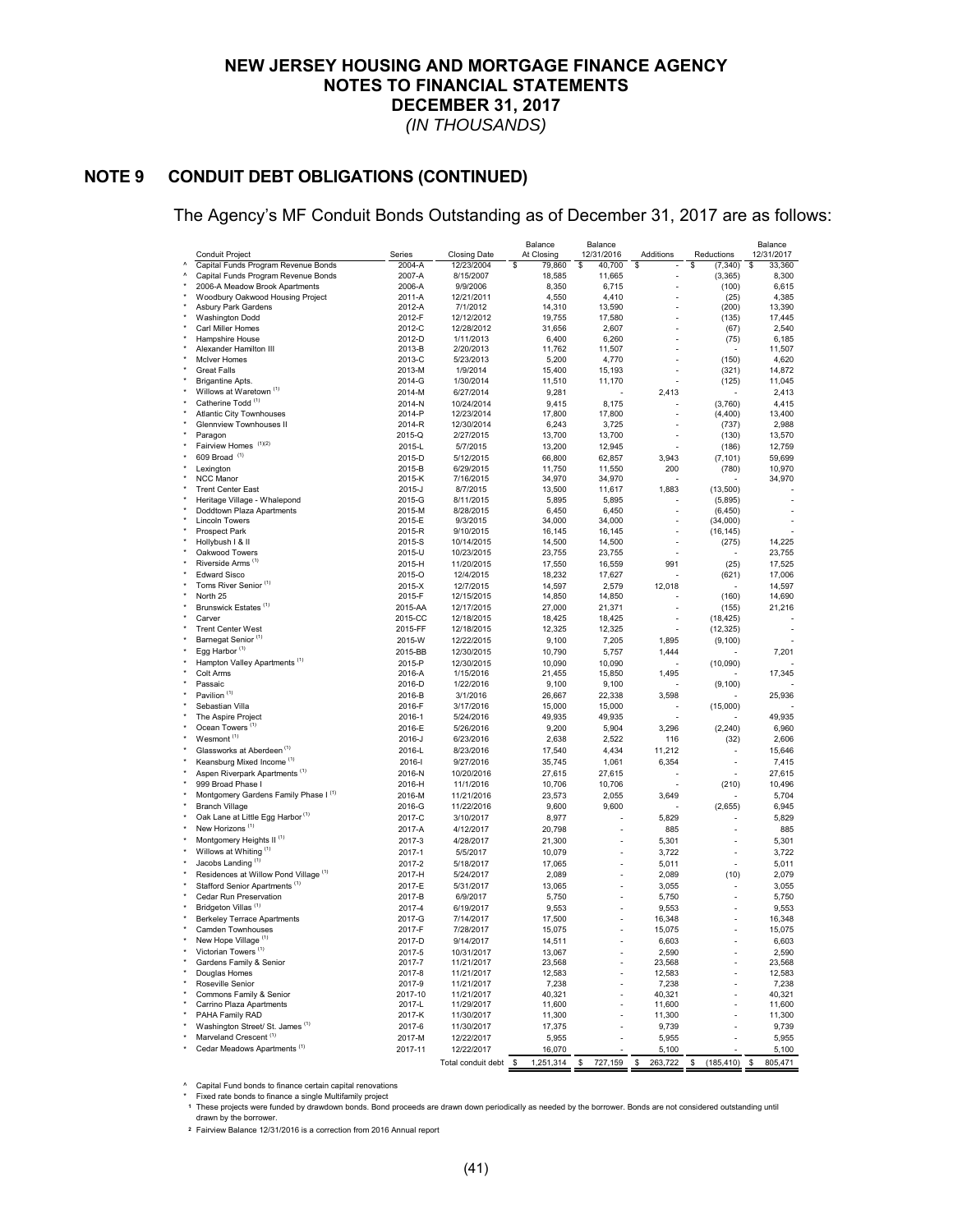# *(IN THOUSANDS)*

#### **NOTE 10 FUNDS HELD IN TRUST FOR MORTGAGORS**

Funds held by the Agency for its projects include proceeds from conversion of projects from non-profit to limited dividend status in the form of development cost and community development escrows and unspent subsidies. These funds are available to absorb initial operating deficits, construction overruns, provide additional amenities to the projects, and for other contingencies.

Funds held in trust for mortgagors as of December 31, 2017, include the following:

| General Fund:                             |         |
|-------------------------------------------|---------|
| <b>Community Development Escrows</b><br>S | 1.471   |
| <b>Development Cost Escrows</b>           | 2.517   |
| Other Funds Held in Trust                 | 303,729 |
| <b>Total General Fund</b>                 | 307,717 |
| Multi-Family Housing Component            | 3,108   |
| Total<br>S                                | 310,825 |

## **NOTE 11 MORTGAGOR ESCROW DEPOSITS**

The Agency holds, in escrow, monthly deposits from the projects for payments of property and liability insurance, hazard insurance, payments in lieu of taxes, and major repairs and replacements and undisbursed earnings. Mortgagor escrow deposits as of December 31, 2017, include the following:

| General Fund:                        |         |
|--------------------------------------|---------|
| Reserve for Repairs and Replacements | 191.885 |
| Tax and Insurance Escrows            | 47.817  |
| Total                                | 239.702 |

#### **NOTE 12 CHANGES IN LONG-TERM LIABILITIES**

Long-term liability activity is summarized as follows:

|                                     | Balance<br>December 31. |           |         |            |         |    | <b>Balance</b><br>December 31. | Due Within |        |
|-------------------------------------|-------------------------|-----------|---------|------------|---------|----|--------------------------------|------------|--------|
|                                     | 2016                    | Additions |         | Reductions |         |    | 2017                           | One Year   |        |
| Bonds and Obligations, Net          | \$<br>1.894.781         | \$        | 191.718 | \$         | 265.778 | \$ | 1.820.721                      | \$         | 94.950 |
| Minimum Escrow Requirement          | 7,503                   |           | 939     |            | 1,363   |    | 7.079                          |            |        |
| Funds Held in Trust for             |                         |           |         |            |         |    |                                |            |        |
| Mortgagor                           | 365.984                 |           | 413.078 |            | 468.237 |    | 310.825                        |            |        |
| <b>Other Noncurrent Liabilities</b> | 8.301                   |           | 242     |            | 1.326   |    | 7.217                          |            |        |
| <b>OPEB Liability</b>               | 78.942                  |           |         |            | 3.096   |    | 75.846                         |            |        |
| Net Pension Liability               | 87,342                  |           |         |            | 21.210  |    | 66.132                         |            |        |
| Derivative Instrument               | 61.038                  |           |         |            | 11.940  |    | 49.098                         |            |        |
| <b>Unearned Revenues</b>            | 34.958                  |           | 112.804 |            | 66.235  |    | 81,527                         |            |        |
| Total                               | \$<br>2.538.849         | ъ         | 718.781 | S          | 839.185 | S  | 2.418.445                      | \$         | 94.950 |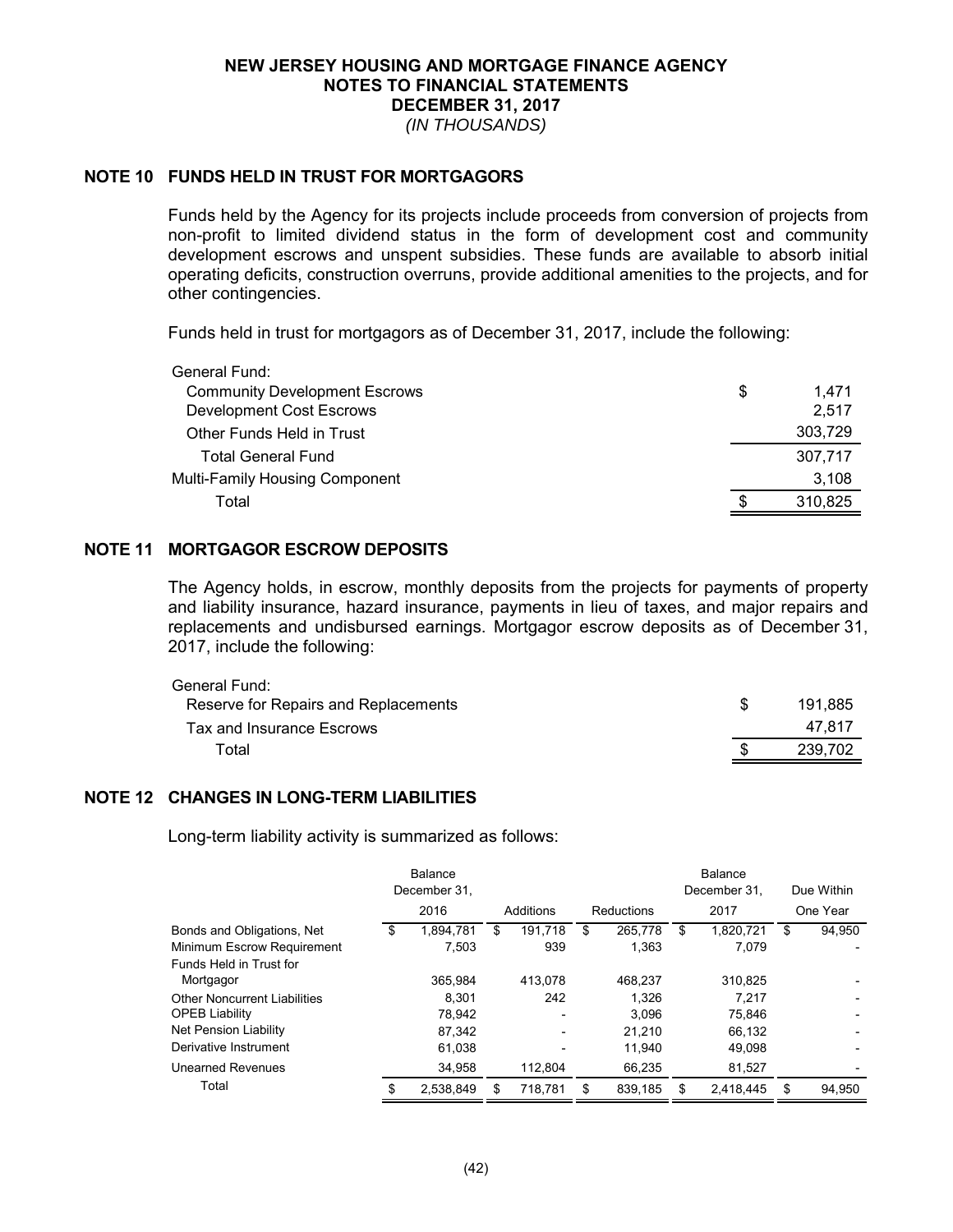# *(IN THOUSANDS)*

# **NOTE 13 NET POSITION**

Changes in net position are summarized as follows:

|                                      |    | Net Investment<br>in Capital |   |            |     |              |   |          |
|--------------------------------------|----|------------------------------|---|------------|-----|--------------|---|----------|
|                                      |    | Assets                       |   | Restricted |     | Unrestricted |   | Total    |
| Net Position at December 31, 2016    | S  | 7.471                        | S | 437.852    | \$  | 453.102      | S | 898.425  |
| Net Income                           |    |                              |   | 26,800     |     | 34,129       |   | 60.929   |
| <b>Acquisition of Capital Assets</b> |    | 644                          |   |            |     | (644)        |   |          |
| Transfer to the State of New Jersey  |    |                              |   |            |     | (18,500)     |   | (18,500) |
| Transfer                             |    |                              |   | 36         |     | (36)         |   |          |
| Depreciation on Capital Assets       |    | (1, 117)                     |   |            |     | 1.117        |   |          |
| Net Position at December 31, 2017    | \$ | 6,998                        | S | 464.688    | \$. | 469.168      |   | 940.854  |

# **Restricted Under Bond and Obligation Resolutions**

As described in Note 3, monies within each Bond and Obligation Fund are pledged as security for the respective bondholders, and thus are restricted as to their application.

# **Restricted**

Restricted net position represents the portion of total net position restricted by the various programs established for the sole purpose of providing housing and residential opportunities for individuals with special needs. All restricted amounts are net of related liabilities.

# **Appropriated General Fund Net Position**

Appropriated General Fund net position is unrestricted net position that has been designated by the Agency's members for the following purposes at December 31, 2017. The appropriated general fund net position makes up part, but not all, of the unrestricted net position reported on the statement of net position.

# **Transfer to the State of New Jersey**

In 2017, the Agency was requested to transfer \$18,500 to the State General Fund for housing related purposes related to the Department of Community Affairs State Rental Assistance Program (SRAP). \$10,500 of the transfer was de-appropriated from previously appropriated programs while the remaining \$8,000 was transferred from unallocated and uncommitted resources from the Agency's General Fund.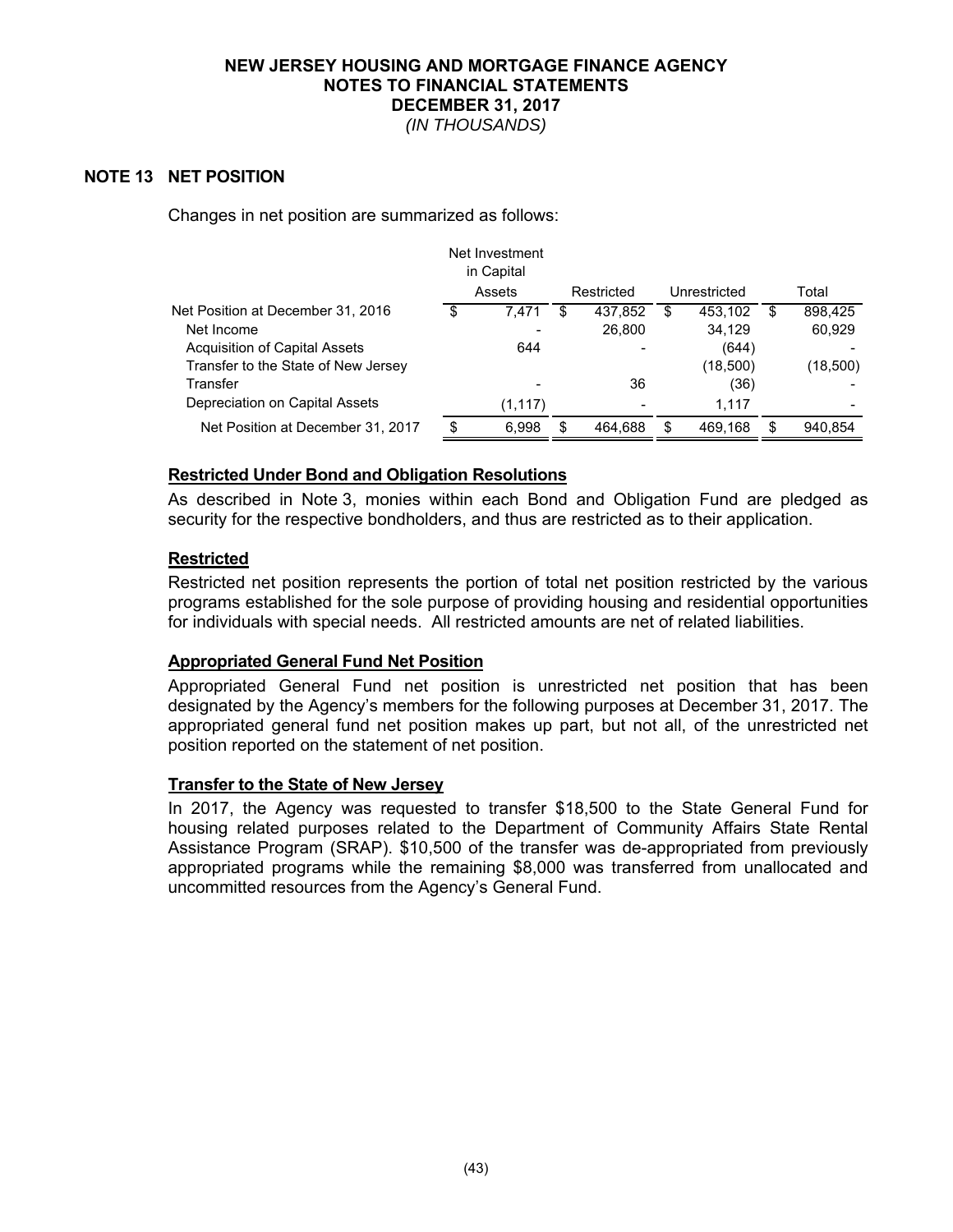# *(IN THOUSANDS)*

# **NOTE 13 NET POSITION (CONTINUED)**

## **Appropriated General Fund Net Position (Continued)**

| <b>ABC Corporation</b>                         | \$<br>14      |
|------------------------------------------------|---------------|
| Affordable Rental Housing Subsidy Loan Program | 2             |
| <b>Agency CIAP</b>                             | 1,469         |
| Aging Out of Foster Care                       | 1,135         |
| <b>Bond Refunding Proceeds</b>                 | 1,626         |
| Camden Initiative                              | 24            |
| <b>CDBG Advance Funding</b>                    | 4,925         |
| <b>CDBG RAP</b>                                | 3,866         |
| <b>CHOICE</b>                                  | 17,045        |
| CIAP Loan Program                              | 1,768         |
| Developmental Disabilities Partnership         | 5,296         |
| Ex-Offenders Re-Entry Housing Program          | 68            |
| Homeless Management Information System         | 100           |
| <b>HOPE</b>                                    | 500           |
| Information Technology                         | 2,932         |
| MBS Mortgage Backed Security Start up          | 782           |
| NJHMFA Portion of Undisbursed Mtg. Proceeds    | 43            |
| Non-Bond Multi-Family Program                  | 25,495        |
| Policy and Community Initiatives               | 51            |
| Portfolio Reserve Balance                      | 1,521         |
| <b>Project Remediation</b>                     | 2,760         |
| <b>Public Outreach Initiatives</b>             | 104           |
| <b>Single Family Counseling</b>                | 88            |
| <b>Smart Start</b>                             | 3,643         |
| Strategic Zone Lending Pool                    | 5,905         |
| <b>Transitional Housing Loans</b>              | 608           |
| <b>UHORP Mortgage Commitment</b>               | 15,543        |
| Urban Blight Reduction Pilot Program           | 11,500        |
| <b>Whitlock Mills</b>                          | 214           |
| Total                                          | \$<br>109,027 |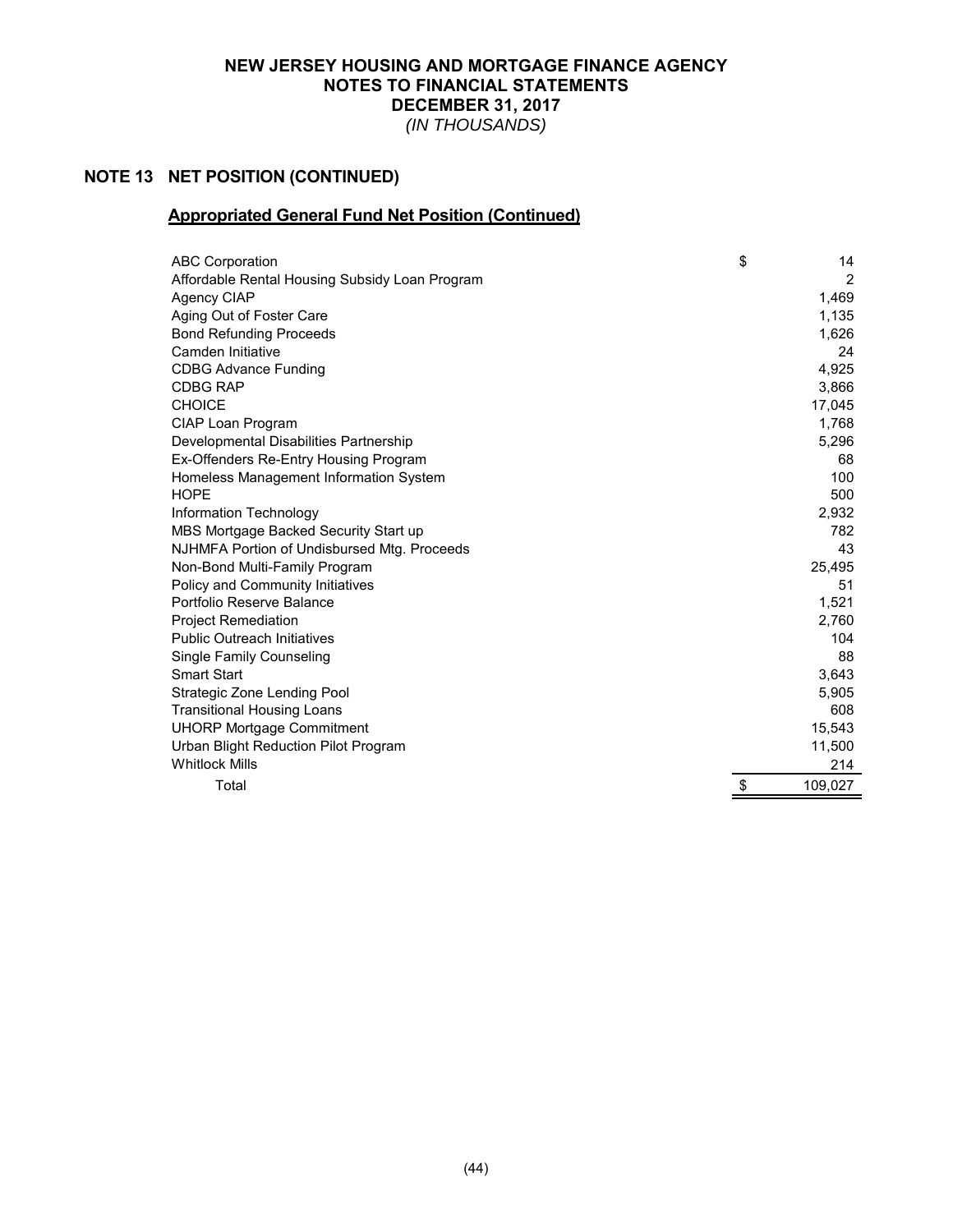#### **NEW JERSEY HOUSING AND MORTGAGE FINANCE AGENCY NOTES TO FINANCIAL STATEMENTS DECEMBER 31, 2017**  *(IN THOUSANDS)*

#### **NOTE 14 PENSION PLAN**

#### **Plan Description**

The Agency contributes to a cost-sharing multiple-employer defined benefit pension plan, the Public Employees' Retirement System (PERS), which is administered by the New Jersey Division of Pensions and Benefits. This plan provides retirement, death and disability, and medical benefits to qualified members. All benefits vest after ten years of service, except for medical benefits, which vest after 25 years of service or under the disability provisions of PERS. Vesting and benefit provisions are established by N.J.S.A. 43:15A and 43:3B. The plan has a Board of Trustees that is primarily responsible for its administration. The Division issues a publicly available financial report that includes financial statements and required supplementary information. That report may be obtained by writing to: State of New Jersey, Division of Pensions and Benefits, P.O. Box 295, Trenton, New Jersey 08625-0295.

## **Plan Benefits and Membership**

The following represents the membership tiers for PERS:

| Tier | Definition                                                                                 |
|------|--------------------------------------------------------------------------------------------|
|      | Members who were enrolled prior to July 1, 2007                                            |
|      | Members who were eligible to enroll on or after July 1, 2007 and prior to November 2, 2008 |
| 3    | Members who were eligible to enroll on or after November 2, 2008 and prior to May 22, 2010 |
| 4    | Members who were eligible to enroll on or after May 22, 2010 and prior to June 28, 2011    |
| 5    | Members who were eligible to enroll on or after June 28, 2011                              |

Service retirement benefits of 1/55th of final average salary for each year of service credit is available to tiers 1 and 2 members upon reaching age 60 and to tier 3 members upon reaching age 62. Service retirement benefits of 1/60th of final average salary for each year of service credit is available to tier 4 members upon reaching age 62 and tier 5 members upon reaching age 65. Early retirement benefits are available to tier 1 and 2 member before reaching age 60, tiers 3 and 4 before age 62 with 25 or more years of service credits and tier 5 with 30 or more years of service credit before age 65. Benefits are reduced by a fraction of a percent for each month that a member retires prior to the age at which a member can receive full retirement benefits in accordance with their respective tier. Tier 1 members can receive an unreduced benefit from age 55 to 60 if they have at least 25 years of service. Deferred retirement is available to members who have at least 10 years of service credit and have not reached the service retirement age for the respective tier.

#### **Funding Policy**

The contribution policy for PERS is set by N.J.S.A. 15A and requires contributions by active members and contributing employers. State legislation has modified the amount that is contributed by the State. The State's pension contribution is based on an actuarially determined amount which includes the employer portion of the normal cost and an amortization of the unfunded accrued liability. Funding for noncontributory group insurance benefits is based on actual claims paid. For fiscal year 2017, the State's pension contribution was less than the actuarial determined amount.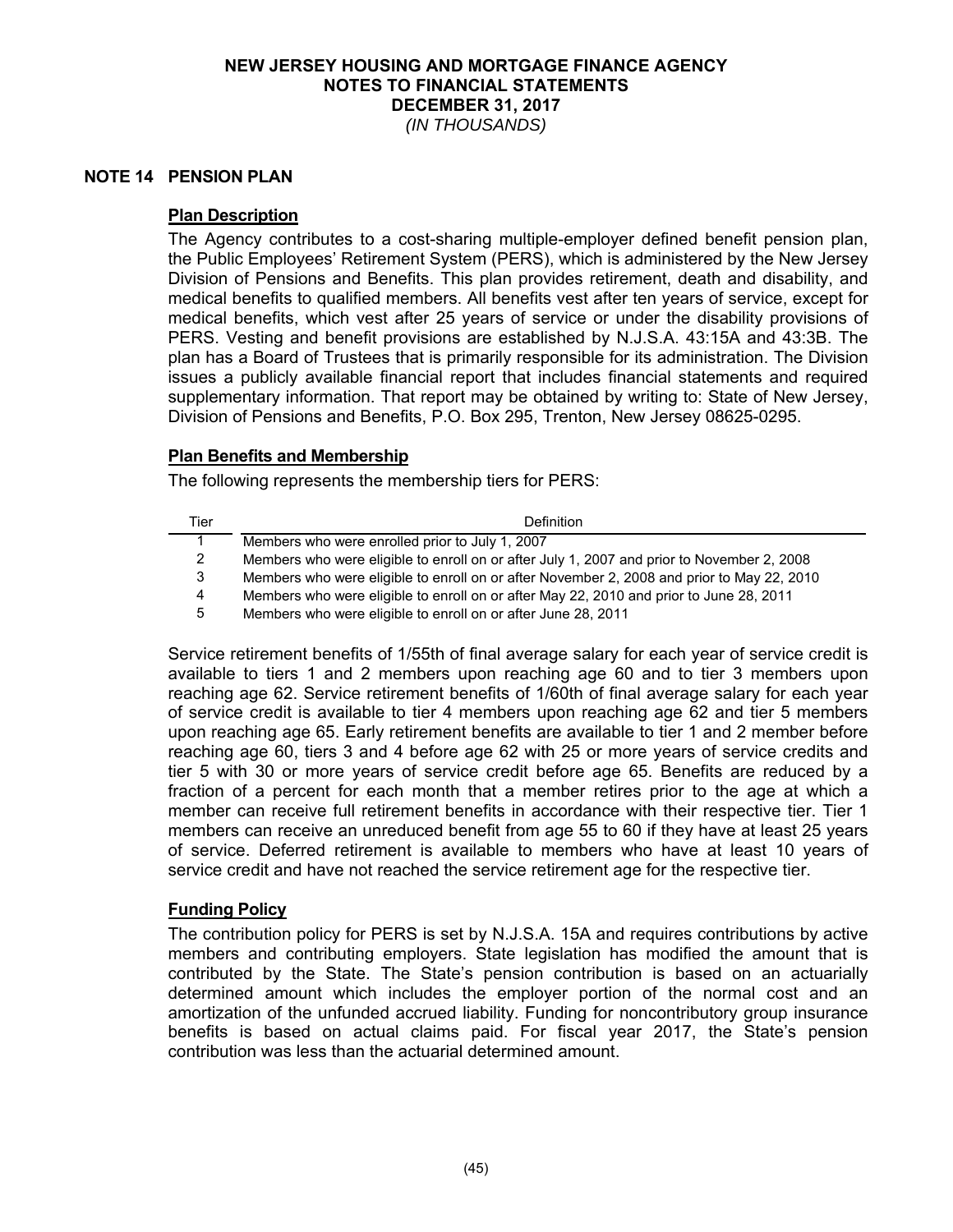# *(IN THOUSANDS)*

## **NOTE 14 PENSION PLAN (CONTINUED)**

#### **Funding Policy (Continued)**

The local employers' contribution amounts are based on an actuarially determined rate which includes the normal cost and unfunded accrued liability. Chapter 19, P.L. 2009 provided an option for local employers of PERS to contribute 50% of the normal and accrued liability contribution amounts certified for payments due in State fiscal year 2009. Such employers will be credited with the full payment and any such amounts will not be included in their unfunded liability. The actuaries will determine the unfunded liability of those retirement systems, by employer, for the reduced normal and accrued liability contributions provided under this law. This unfunded liability will be paid by the employer in level annual payments over a period of 15 years beginning with the payments due in the fiscal year ended June 30, 2012 and will be adjusted by the rate of return on the actuarial value of assets.

The Agency's contributions to the plan for fiscal years ending December 31, 2017, 2016 and 2015 were \$2,632, \$2,393 and \$2,098 respectively and were equal to the required contributions.

#### **Net Pension Liability**

The net pension liability (NPL) was calculated for each entity within PERS based on a methodology that allocates the NPL and pension amounts based on the proportion of the total contributions made by each entity during the measurement period. The NPL was determined based on an actuarial valuation as of July 1, 2015, using updated actuarial assumptions applied to all periods included in the measurement and rolled forward to the measurement date of June 30, 2016. The proportionate share for the Agency is 0.2841%, a decrease of 0.0108 from the prior year amount of 0.2949%. At December 31, 2017 the Agency reported a NPL of \$66,132 for its proportionate share of the NPL.

#### **Pension Expense and Deferred Outflows of Resources and Deferred Inflows of Resources Related to Pensions**

For the year ended December 31, 2017, the Agency recognized pension expense of \$5,965. At December 31, 2017, the Agency reported deferred outflows of resources and deferred inflows of resources related to pensions from the following sources:

|                                                          | Deferred Outflows<br>of Resources | Deferred Inflows<br>of Resources |        |  |  |
|----------------------------------------------------------|-----------------------------------|----------------------------------|--------|--|--|
| Net Difference Between Expected and Actual Experience \$ | 1.557                             | \$                               |        |  |  |
| <b>Changes of Assumptions</b>                            | 13.323                            |                                  | 13.275 |  |  |
| Changes in Proportion                                    | 4,859                             |                                  | 1.927  |  |  |
| Agency Contributions Subsequent to Measurement Date      |                                   |                                  | 2,632  |  |  |
| Net Difference Between Projected and Actual              |                                   |                                  |        |  |  |
| <b>Investment Earnings on Pension Plan Investments</b>   | 450                               |                                  |        |  |  |
| Total                                                    | 20,189                            |                                  | 17,834 |  |  |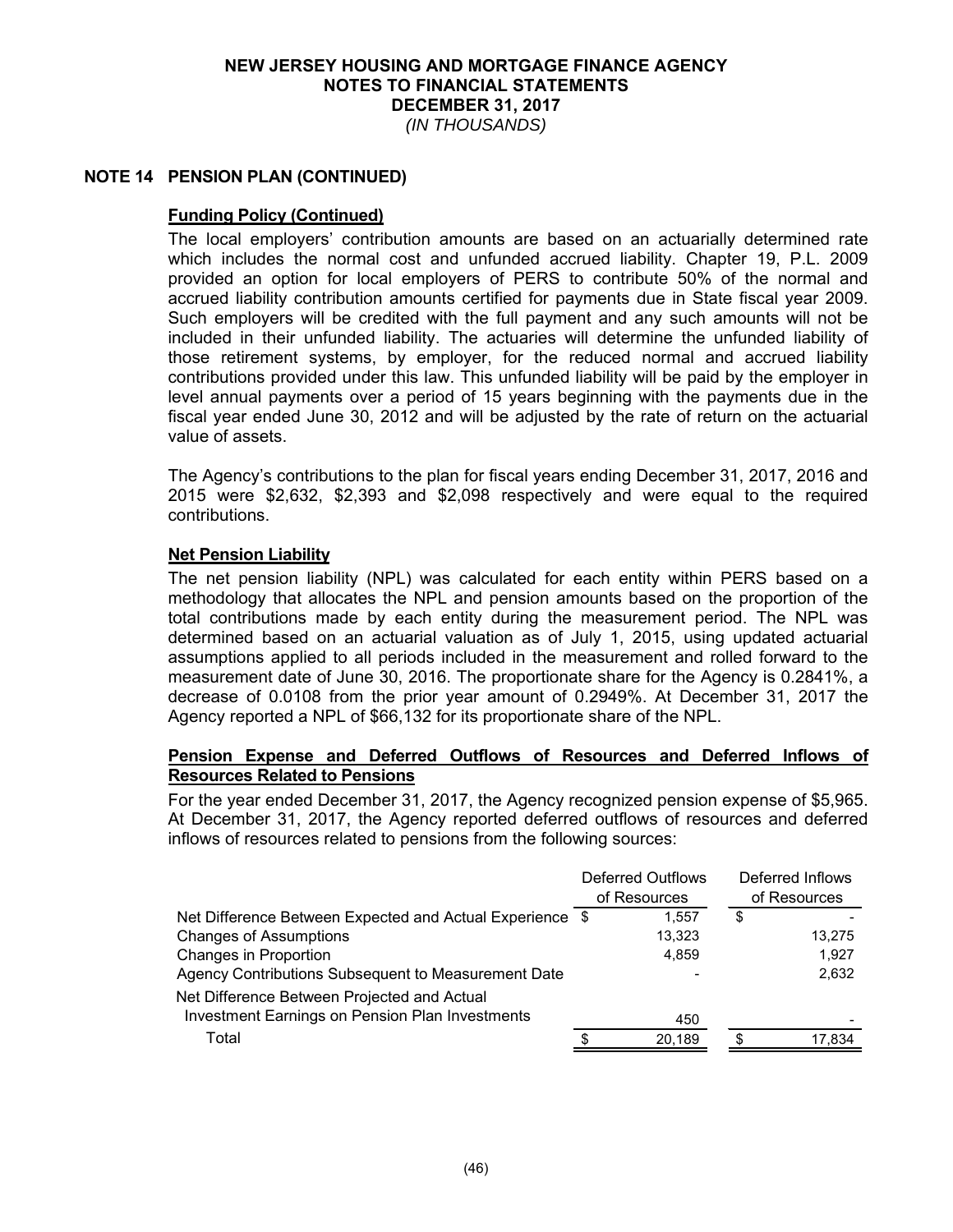# *(IN THOUSANDS)*

#### **NOTE 14 PENSION PLAN (CONTINUED)**

#### **Actuarial Assumptions**

Deferred outflows related to Agency contributions subsequent to the measurement date will be recognized in the following year. Amounts reported as deferred outflows of resources and deferred inflows of resources related to pensions will be recognized in pension expense as follows:

| Year Ending December 31: | Amount      |
|--------------------------|-------------|
| 2018                     | \$<br>3,776 |
| 2019                     | 5,698       |
| 2020                     | 3,452       |
| 2021                     | (4,592)     |
| 2023                     | (3,347)     |
| Total                    | 4,987       |

The total pension liability (TPL) for the year ended June 30, 2017 was determined as part of the June 30, 2016 actuarial valuation, which was rolled forward to June 30, 2017 using the entry age normal cost method. The actuarial assumptions used in the July 1, 2016 valuation were based on the results of an actuarial experience study for the period July 1, 2011 to June 30, 2014. Significant actuarial assumptions used in the valuation included:

| Inflation                 | 2.25%                   |
|---------------------------|-------------------------|
| Salary Increases          |                         |
| 2012-2026                 | 1.65-4.15% Based on Age |
| Thereafter                | 2.65-5.15% Based on Age |
| Investment Rate of Return | 7.00%                   |

Preretirement mortality rates were based on the RP-2000 Employee Preretirement Mortality Table for male and female active participants. For local employees, mortality tables are set back 2 years for males and 7 years for females. In addition, the tables provide for future improvements in mortality from the base year of 2013 using a -2014 projection scale. Postretirement mortality rates were based on the RP-2000 Combined Healthy Male and Female Mortality Tables (set back 1 year for males and females) for service retirements and beneficiaries of former members and a one-year static projection based on mortality improvement Scale AA. In addition, the tables for service retirements and beneficiaries of former members provide for future improvements in mortality from the base year of 2013 - 2014 projection scale. Disability retirement rates used to value disabled retirees were based on the RP-2000 Disabled Mortality Table (set back 3 years for males and set forward 1 year for females).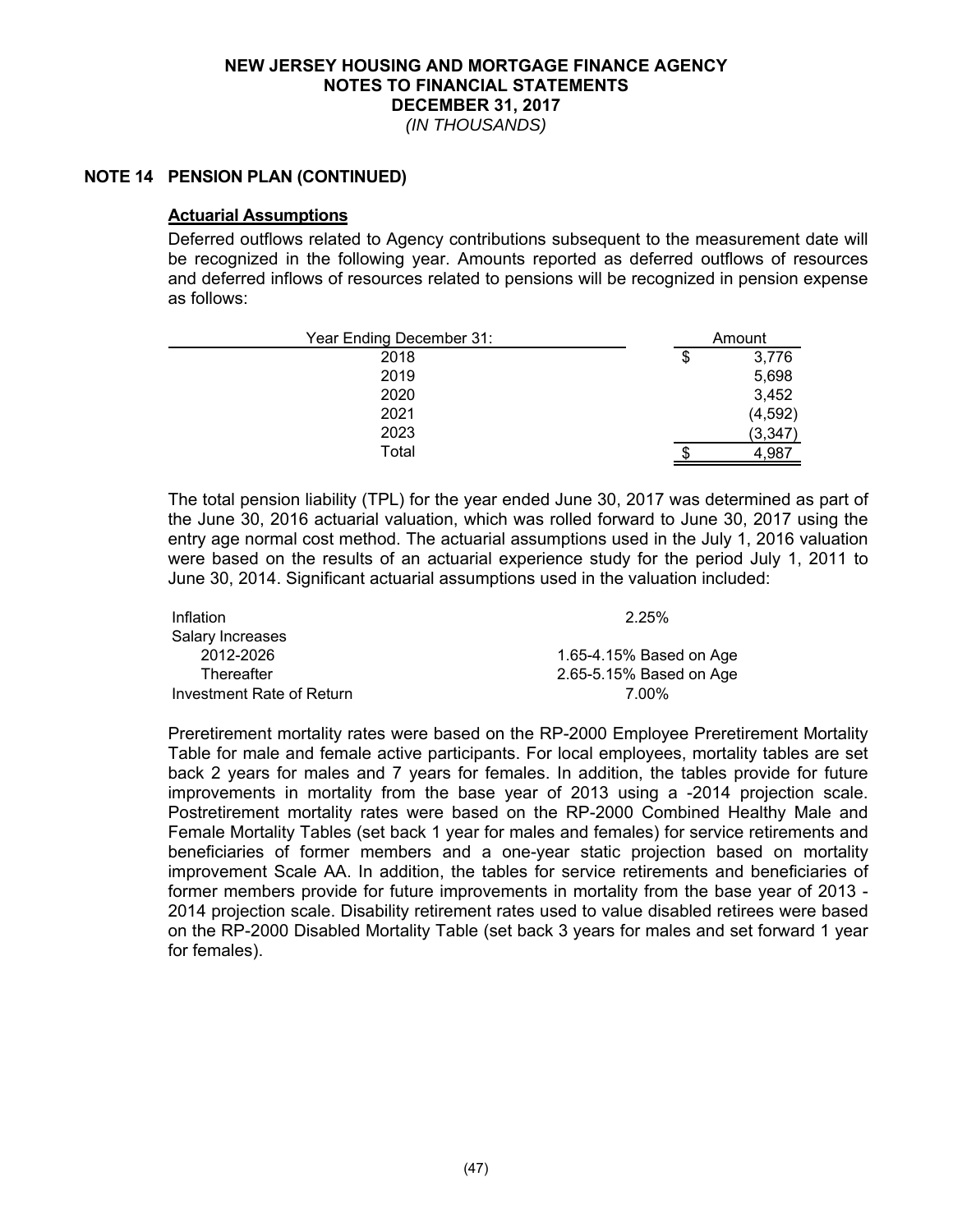# *(IN THOUSANDS)*

## **NOTE 14 PENSION PLAN (CONTINUED)**

#### **Actuarial Assumptions (Continued)**

In accordance with State statute, the long-term expected rate of return on plan investments (7.00% at June 30, 2017) is determined by the State Treasurer, after consultation with the Directors of the Division of Investments and Division of Pensions and Benefits, the board of trustees and the actuaries. The long-term expected rate of return was determined using a building block method in which best-estimate ranges of expected future real rates of return (expected returns, net of pension plan investment expense and inflation) are developed for each major asset class. These ranges are combined to produce the long-term expected rate of return by weighting the expected future real rates of return by the target asset allocation percentage and by adding expected inflation. Best estimates of arithmetic rates of return for each major asset class included in PERS's target asset allocation as of June 30, 2017 are summarized in the following table:

|                                   |                          | Long-Term            |
|-----------------------------------|--------------------------|----------------------|
|                                   |                          | <b>Expected Real</b> |
| <b>Asset Class</b>                | <b>Target Allocation</b> | Rate of Return       |
| Absolute return/risk mitigation   | 5.00%                    | 5.51%                |
| Cash                              | 5.50%                    | 1.00%                |
| U.S. Treasuries                   | 3.00%                    | 1.87%                |
| Investment Grade Credit           | 10.00%                   | 3.78%                |
| Public High Yield                 | 2.50%                    | 6.82%                |
| <b>Global Diversified Credit</b>  | 5.00%                    | 7.10%                |
| Credit Oriented Hedge Funds       | 1.00%                    | 6.60%                |
| Debt Related Private Equity       | 2.00%                    | 10.63%               |
| Debt Related Real Estate          | 1.00%                    | 6.61%                |
| <b>Private Real Asset</b>         | 2.50%                    | 11.83%               |
| <b>Equity Related Real Estate</b> | 6.25%                    | 9.23%                |
| U.S. Equity                       | 30.00%                   | 8.19%                |
| Non-U.S. Developed Markets Equity | 11.50%                   | $9.00\%$             |
| <b>Emerging Markets Equity</b>    | 6.50%                    | 11.64%               |
| <b>Buyouts/Venture Capital</b>    | 8.25%                    | 13.08%               |

#### **Discount Rate**

The discount rate used to measure the total pension liability was 5.00% as of June 30, 2017. This single blended discount rate was based on the long-term expected rate of return on pension plan investments of 7.00%, and a municipal bond rate of 3.58% as of June 30, 2017, based on the Bond Buyer Go 20-Bond Municipal Bond Index which includes taxexempt general obligation municipal bonds with an average rating of AA/Aa or higher. The projection of cash flows used to determine the discount rate assumed that contributions from plan members will be made at the current member contribution rates and that contributions from employers will be made based on the average of the last five years of contributions made in relation to the last five years of actuarially determined contributions. Based on those assumptions, the plan's fiduciary net position was projected to be available to make projected future benefit payments of current plan members through 2040, Therefore, the long-term expected rate of return on plan investments was applied to projected benefit payments through 2040, and the municipal bond rate was applied to projected benefit payments after that date in determining the total pension liability.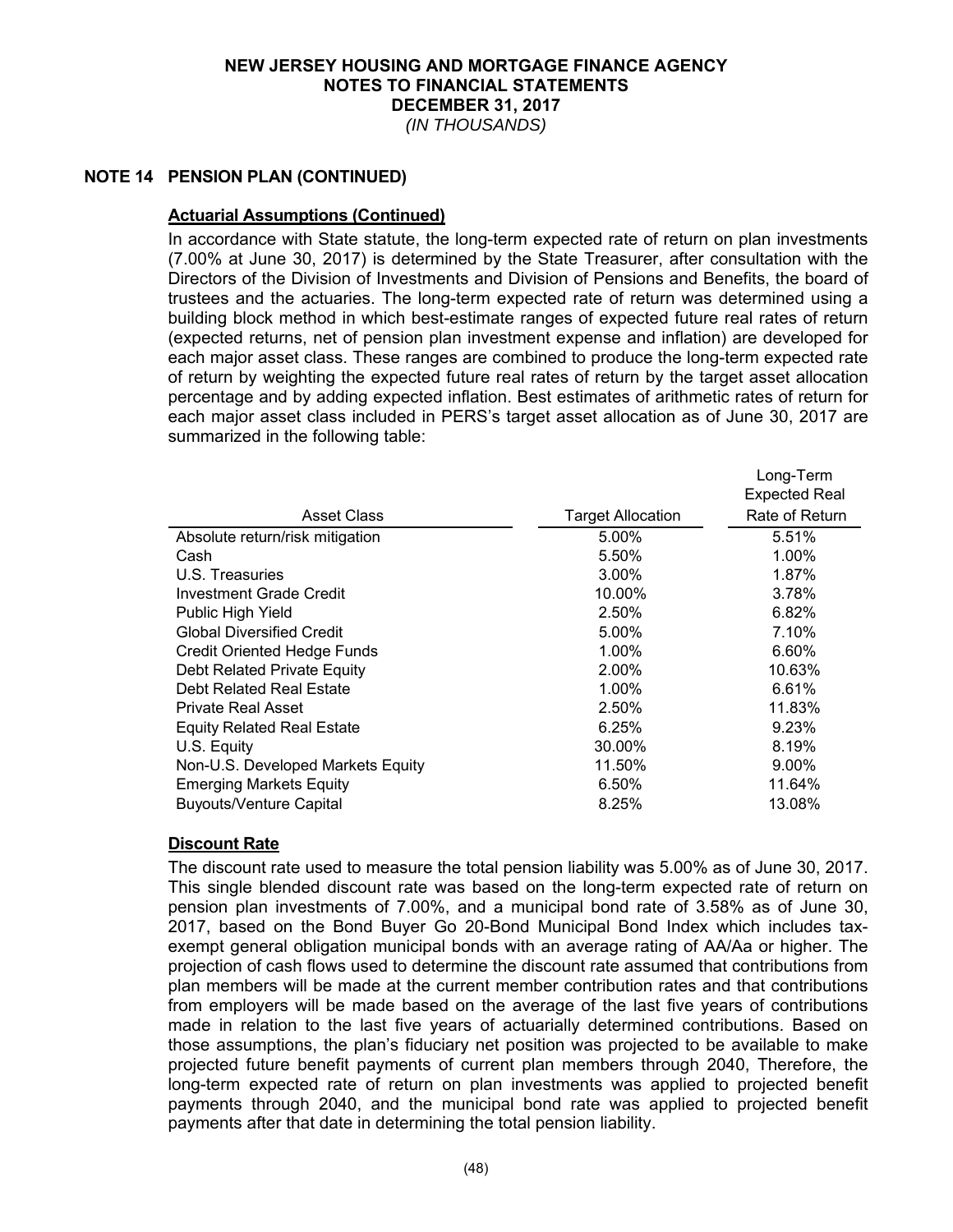# *(IN THOUSANDS)*

## **NOTE 14 PENSION PLAN (CONTINUED)**

## **Sensitivity of the Agency's Proportionate Share of the Net Pension Liability to Changes in the Discount Rate**

The following presents the collective net pension liability of the participating employers as of June 30, 2017, calculated using the discount rate as disclosed above as well as what the collective net pension liability would be if it was calculated using a discount rate that is 1 percentage point lower or 1- percentage-point higher than the current rate:

|                              | 1% Decrease | <b>Current Discount</b> | 1% Increase |
|------------------------------|-------------|-------------------------|-------------|
|                              | $(4.00\%)$  | Rate (5.00%)            | $(6.00\%)$  |
| <b>Total State PERS</b>      | 58.697.019  | 48.924.024              | 40.792.457  |
| Agency's Proportionate Share | 79.358      | 66.132                  | 55.151      |

#### **NOTE 15 POSTEMPLOYMENT BENEFITS**

The Agency follows the accounting provisions of GASB Statement No. 45, *Accounting and Financial Reporting by Employers for Postemployment Benefits Other Than Pensions*. This statement establishes guidelines for reporting costs associated with "other postemployment benefits" (OPEB). OPEB costs are actuarially calculated based on plan benefits (other than pensions) that current and retired employees have accrued as a result of their respective years of employment service and to what extent progress is being made in funding the plan.

# **The Plan**

The Agency is a local employer in the State of New Jersey State Health Benefits Plan (SHBP). The Agency is responsible for the cost of health benefits provided to members of PERS who retired from the Agency with 25 years of service along with their spouses, and some dependent children. The plan offers comprehensive benefits through various plan providers consisting of hospital, medical, health, substance abuse and prescription drug programs. The State administers the plan and has the authority to establish and amend certain benefit provisions offered. The State's plan is considered a single employer defined benefit plan, is not a separate entity or trust and does not issue stand-alone financial statements. The Agency, as a participant in the plan, recognizes OPEB expenses on an accrual basis.

#### **Funding Policy**

On June 28, 2011, the State of New Jersey Legislature passed Pension and Health Benefits Reform. This legislation requires all employees to contribute a certain percentage of their health benefit premiums towards the cost of their coverage. The percentage is tiered based on coverage type and salary. The percentages will be phased in over 4 years with the full amount becoming effective July 1, 2014. The percentages for 2011 range from 1% - 8.75% of the insurance premium based on salary, with a minimum of 1.5% of salary to be contributed. The Agency implemented this plan in October 2011, and prior to that as of July 1, 2008 current employees contributed 1.5% of their salary toward medical benefits. During the year ended December 31, 2017, the Agency paid \$4,569 in health insurance premiums for current employees. The Agency also paid \$1,604 for the year ended December 31, 2017, towards benefits for eligible retired members. Retired employees who are eligible for Medicare are also reimbursed for their portion of Medicare insurance premiums on a pay-asyou-go basis.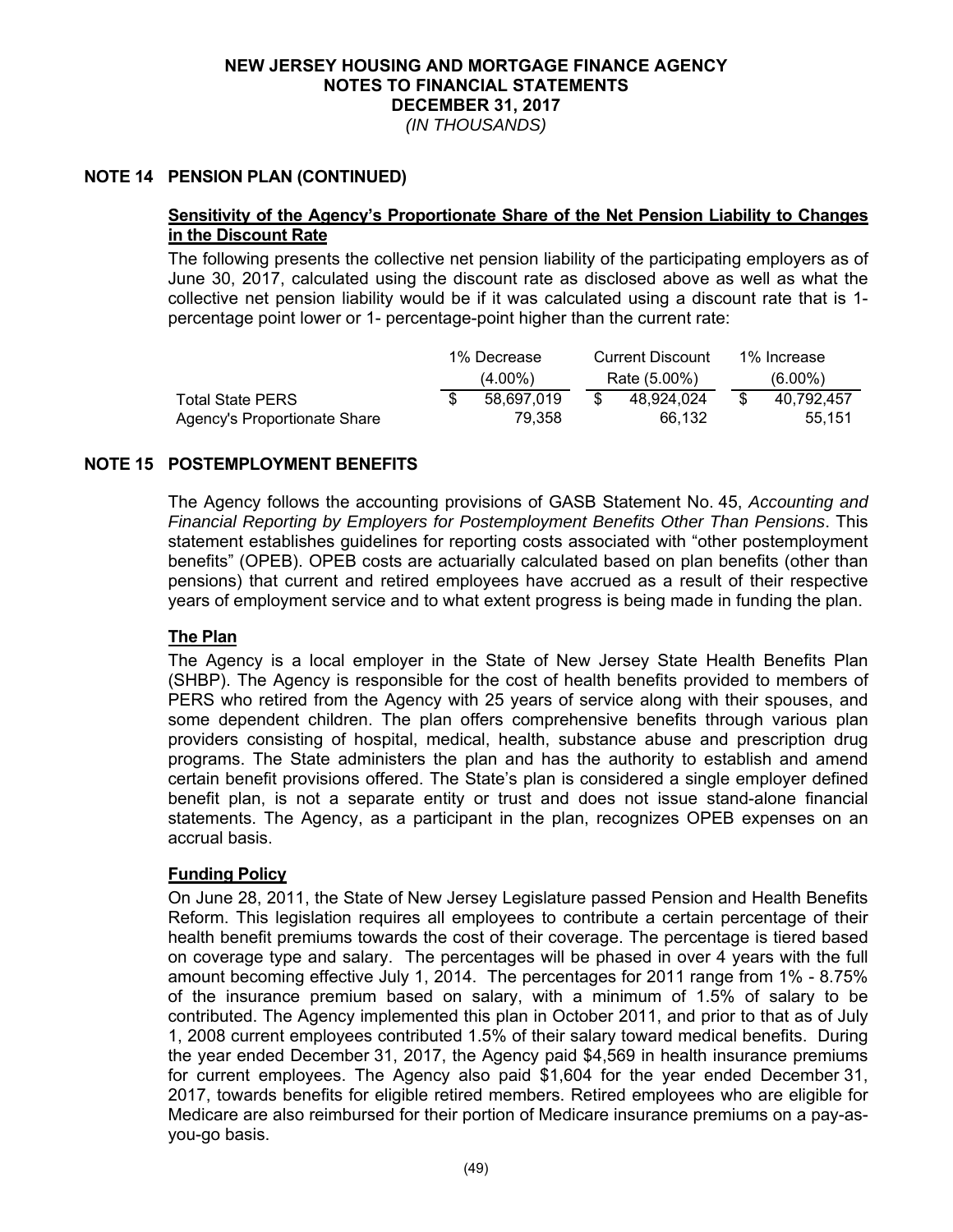*(IN THOUSANDS)*

#### **NOTE 15 POSTEMPLOYMENT BENEFITS (CONTINUED)**

#### **Actuarial Methods and Assumptions**

The actuarial valuation date is January 1, 2017. Actuarial valuations involve estimates of the value of reported amounts and assumptions about the probability of events in the future. Amounts determined regarding the funded status of the plan and the annual required contributions of the employer are subject to continual revision as actual results are compared to past expectations and new estimates are made about the future. The required schedule of funding progress presented as required supplementary information provides multiyear trend information that shows whether the actuarial value of plan assets is increasing or decreasing over time relative to the actuarial accrued liability for benefits.

Projections of benefits are based on the substantive plan (the plan as understood by the employer and plan members) and include the types of benefits in force at the valuation date and the pattern of sharing benefit costs between the employer and the plan members to that point. Actuarial calculations reflect a long-term perspective and employ methods and assumptions that are designed to reduce short-term volatility in actuarial accrued liabilities and the actuarial value of assets.

For the January 1, 2017, actuarial valuation, the projected unit credit cost method was used with the unfunded liability immediately recognized. The actuarial assumptions included a 3.25% discount rate and an annual healthcare cost trend rate based on the Society of Actuaries – Getzen Model version 2016 with some adjustments to the baseline assumptions and for administrative costs and reflective of the Excise Tax (Cadillac Tax) beginning in 2018 due to healthcare reform. The trend rates for pre and post age 65 participants are 8.3%% and 8.6% respectively, for 2017 grading to 4.7% and 4.7% by 2056, respectively.

The Agency's annual OPEB cost is calculated based on the annual required contribution (ARC), an amount actuarially determined in accordance with the parameters of GASB Statement 45. The ARC represents a level of funding that, if paid on an ongoing basis, is projected to cover normal cost each year and to amortize any unfunded actuarial accrued liabilities (UAAL) over a period not to exceed thirty years. The Agency has elected to amortize the UAAL over one year. The Agency's annual OPEB cost for the year ended December 31, 2017, and the related information for the plan are as follows (dollar amounts in thousands):

| <b>Annual Required Contribution</b>    | \$<br>77.464 |
|----------------------------------------|--------------|
| Interest on Net OPEB Obligation        | 2.565        |
| Adjustment to ARC                      | (81, 478)    |
| <b>Annual OPEB Cost</b>                | (1, 449)     |
| <b>Contributions Made</b>              | (1,647)      |
| Decrease in Net OPEB Obligation        | (3,096)      |
| Net OPEB Obligation, Beginning of Year | 78,942       |
| Net OPEB Obligation, End of Year       | \$<br>75.846 |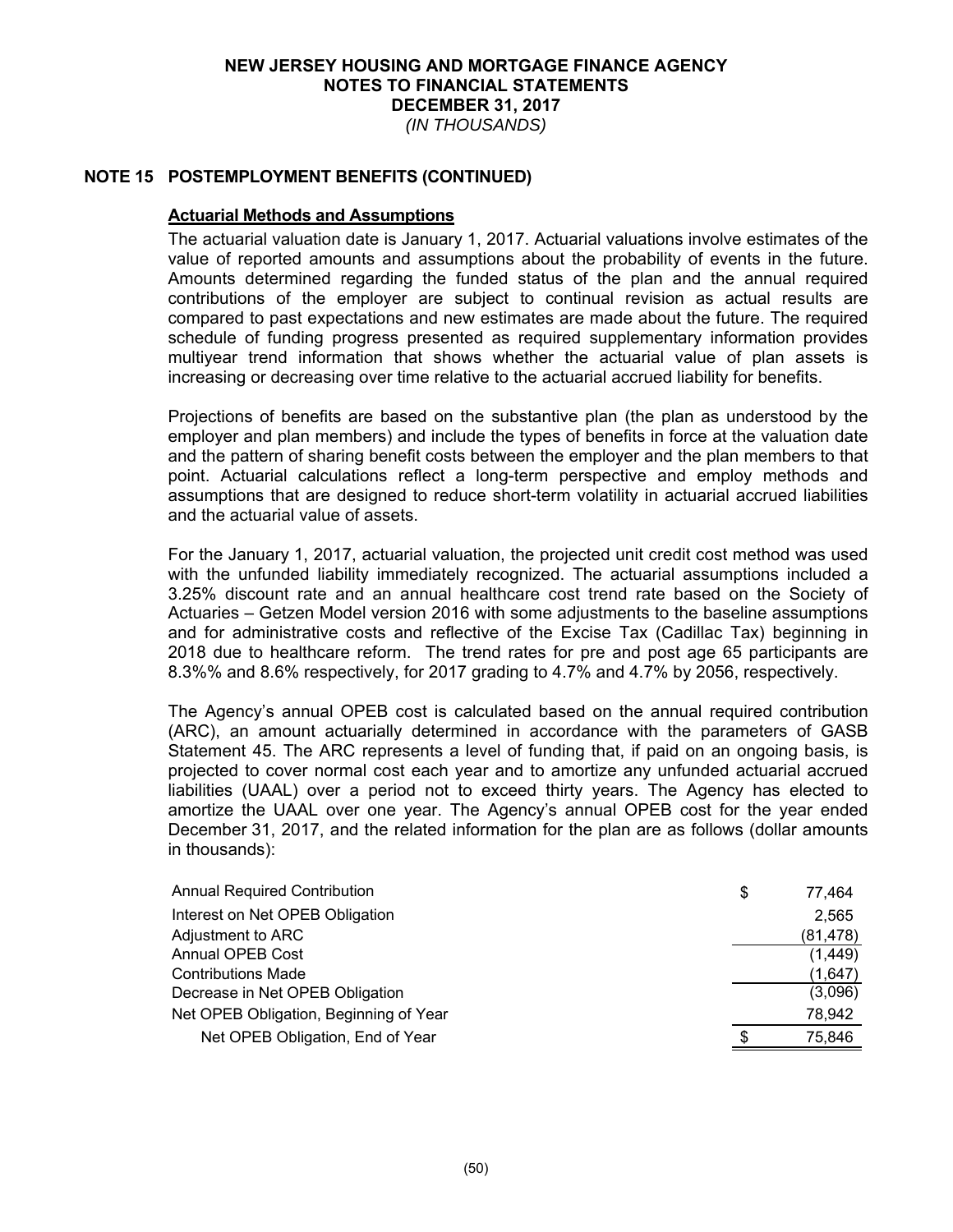# *(IN THOUSANDS)*

## **NOTE 15 POSTEMPLOYMENT BENEFITS (CONTINUED)**

## **Actuarial Methods and Assumptions**

The Plan's annual OPEB cost, the percentage of annual OPEB cost contributed to the plan, and the net OPEB obligation for fiscal years 2017, 2016 and 2015 were as follows:

#### (dollar amounts in thousands)

|                          |                  | Percentage of           |          |            |
|--------------------------|------------------|-------------------------|----------|------------|
|                          | Annual           |                         | Net OPEB |            |
| <b>Fiscal Year Ended</b> | <b>OPEB Cost</b> | <b>Cost Contributed</b> |          | Obligation |
| December 31, 2017        | (1, 449)         | 113.7%                  | S        | 75.846     |
| December 31, 2016        | 6.018            | 26.2%                   |          | 78.942     |
| December 31, 2015        | 12.948           | 12.0%                   |          | 74.504     |
| December 31, 2014        | 5.009            | 22.3%                   |          | 63,107     |

The actuarial accrued liability for benefits was \$73,148 at January 1, 2017, all of which was unfunded. The covered payroll (annual payroll of active employees covered by the plan) was \$18,991 and the ratio of the unfunded actuarial accrued liability to the covered payroll was 385.2%.

On December 22, 2017, the New Jersey Housing and Mortgage Finance Agency OPEB 115 Trust Fund (the "Trust") was established pursuant to Section 115 of the Internal Revenue Code as an irrevocable trust. The policy for and management of the OPEB benefits provided to retirees are the responsibility of the SHBP. Although the trust became effective in fiscal year 2017, no deposits to the trust were made until January 18, 2018 and no benefits were administered by the trust through December 31, 2017. The trust had zero assets, liabilities or net position as of December 31, 2017 and there were no transactions that occurred during fiscal year 2017.

## **NOTE 16 DEFERRED COMPENSATION ACCOUNT**

The Agency offers its employees a choice of two Deferred Compensation Plans in accordance with Internal Revenue Code Section 457. The Plans, available to all full time employees at their option, permit employees to defer a portion of their salary to future years. The deferred compensation is not available to participants until termination, retirement, death or unforeseeable emergency.

Amounts deferred under Section 457 plans must be held in trust for the exclusive benefit of participating employees and not be accessible by the Agency or its creditors.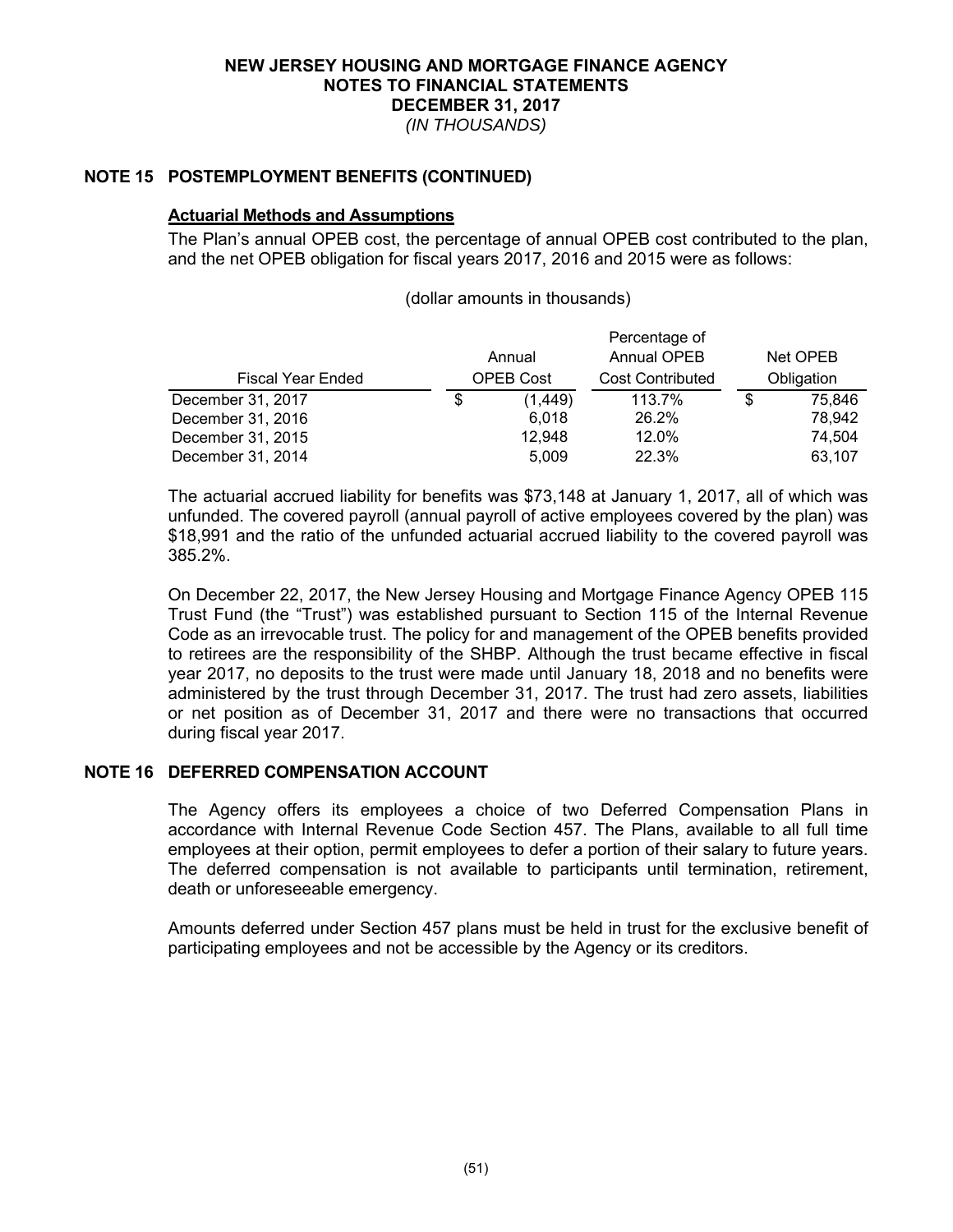## *(IN THOUSANDS)*

#### **NOTE 17 RESERVE FOR INTEREST REBATE**

The Tax Reform Act of 1986 placed restrictions on the investments of the proceeds of certain tax-exempt bonds issued after December 31, 1986. Specifically, investment earnings which are above arbitrage bond yield are required to be rebated to the United States Treasury Department within sixty days of the end of the fifth bond year. A bond year is defined as ending on the anniversary date of the bond settlement.

The Agency has various issues of bonds outstanding (see Note 8), which also had various settlement dates. Rebate calculations on these bonds are required to be made at least once every five years. However, the Agency prepares annual rebate calculations for purposes of determining any contingent liability for rebate.

At this time it is not believed that a rebate may be required as the result of the occurrence of future events.

# **NOTE 18 DERIVATIVE INSTRUMENTS**

The Agency has several variable rate bond series currently outstanding. In order to protect against the potential of rising interest rates, the Agency entered into various pay-fixed, receive-variable interest rate swaps at a cost anticipated to be less than what the Agency would have paid to issue fixed-rate debt. In some cases, the notional principal of the swap initially increases as the borrowed funds are anticipated to be loaned out. For footnote purposes, the fair values of the Agency's derivatives have been presented.

For each of the interest rate swaps, the Agency used one of the following methods to evaluate the hedge effectiveness of the potential hedging derivative instrument: consistent critical terms method, synthetic instrument method or regression analysis method. The consistent critical terms method evaluates effectiveness by qualitative consideration of the uniformity of the significant terms of the hedgeable item with the terms of the potential hedging derivative instrument. If the relevant terms match, or in certain instances are similar, the potential hedging derivative instrument is determined to be effective. The synthetic instrument method evaluates effectiveness by combining the cash flows on the derivative with the cash flows on the hedged item to create a new instrument. The synthetic rate on the cash flows is calculated based on the combination of all the cash flows and is compared against the fixed rate on the derivative. A potential hedging derivative instrument is effective if the actual synthetic rate is within a range of 90 to 111 percent of the fixed rate of the potential hedging derivative instrument to be substantially fixed. The regression analysis method examines the statistical relationship between changes in the fair values or cash flows of a hedged item and its associated potential hedging derivative. For a potential hedging derivative instrument evaluated using regression analysis to be considered effective for financial reporting purposes, the analysis should produce an R-squared of at least 0.80, an F-statistic that indicates statistical significance at the 95 percent confidence level, and a regression coefficient for the slope between -1.25 and -0.80.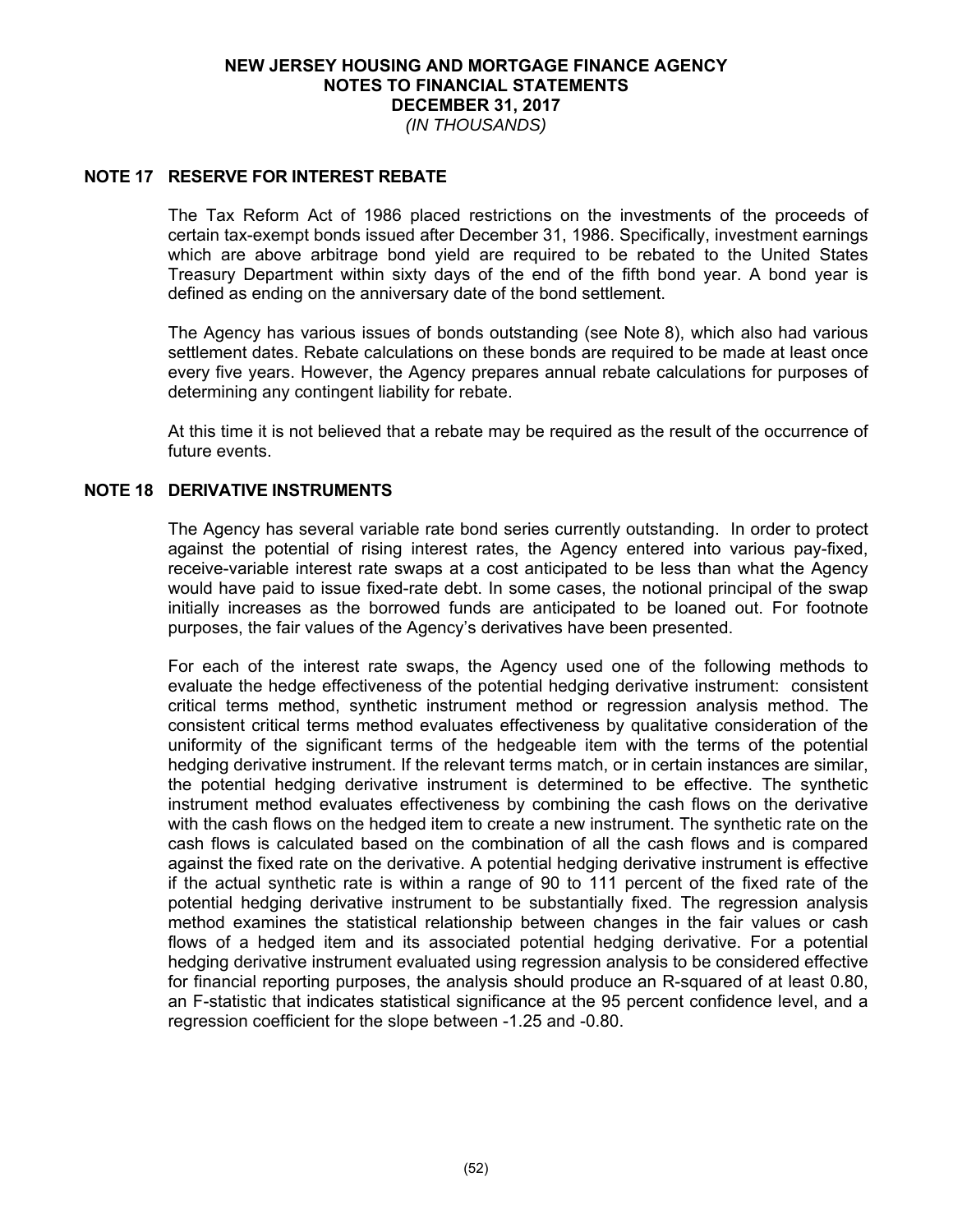*(IN THOUSANDS)*

#### **NOTE 18 DERIVATIVE INSTRUMENTS (CONTINUED)**

#### **Terms, Fair Values, and Credit Risk**

At December 31, 2017, all single family derivatives and all multi-family derivatives met the criteria for effectiveness.

The terms and fair values of the outstanding swaps as of December 31, 2017, are summarized in the following tables. The swaps are utilized to hedge the risk from the associated variable rate debt. The Agency's swap agreements contain scheduled reductions to outstanding notional amounts that are expected to approximately follow scheduled or anticipated reductions in the associated bonds payable category. The Agency pays a fixed interest rate on the notional amount that represents the principal amount of the related bonds. The Agency receives either 1-month LIBOR times the notional amount for the taxable borrowings, or a percentage of 1-month LIBOR plus a fixed spread or The Securities Industry and Financial Markets Association Municipal Swap (SIFMA) Index times the notional amount for the tax-exempt borrowings from the counterparty, plus a fixed spread as applicable, as listed below. Where possible, only the net difference will be exchanged with the counterparty and the Agency continues to pay interest to the certificate-holders at the variable rate provided on the bonds. The purpose of the swap is to mitigate interest rate risk. The Agency will be exposed to variable rates if the counterparty to the swap defaults or if the swap is terminated.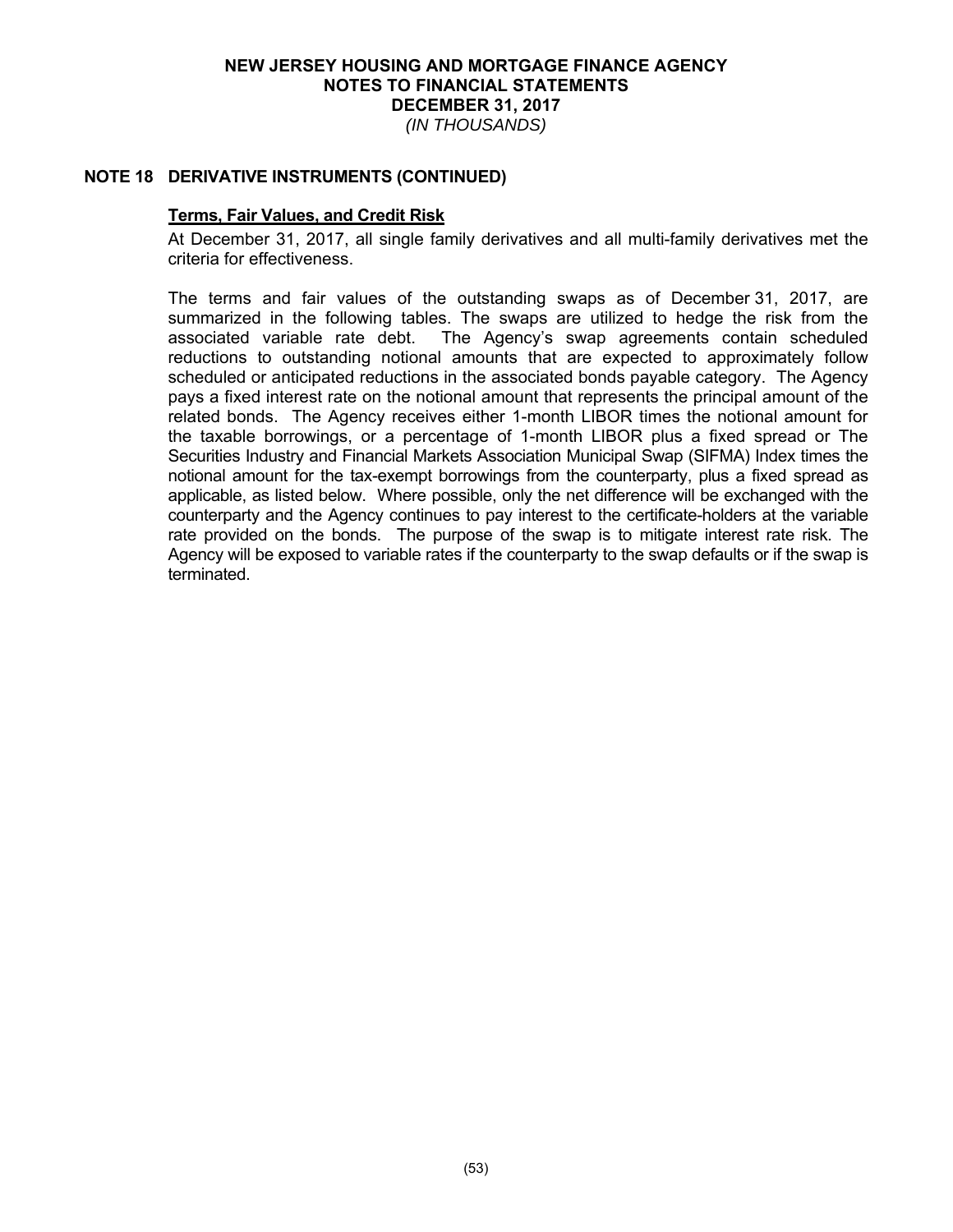#### **NEW JERSEY HOUSING AND MORTGAGE FINANCE AGENCY NOTES TO FINANCIAL STATEMENTS DECEMBER 31, 2017**  *(IN THOUSANDS)*

# **NOTE 18 DERIVATIVE INSTRUMENTS (CONTINUED)**

The following tables present both the hedging derivative value and the off market loan balances for Single Family and Multi-Family Bond Component Swaps at December 31, 2017. This presentation has no effect on the net position of the Agency.

| Associated Bond Issue                                               | Variable<br>Rate Bonds<br>Outstanding |     | Swap<br>Notional<br>Amount | Swap<br>Effective<br>Date         | Swap<br>Termination<br>Date         | Fixed<br>Rate<br>Paid      | Variable Rate Received                                      | Hedging<br>Derivative<br>Value  | Off Market<br>Loan<br>Balance | Counterparty                                                                                 | Counterparty<br><b>Credit Rating</b><br>(Moody's/S&P/Fitch) |
|---------------------------------------------------------------------|---------------------------------------|-----|----------------------------|-----------------------------------|-------------------------------------|----------------------------|-------------------------------------------------------------|---------------------------------|-------------------------------|----------------------------------------------------------------------------------------------|-------------------------------------------------------------|
| <b>Cash Flow Hedges:</b>                                            |                                       |     |                            |                                   |                                     |                            |                                                             |                                 |                               |                                                                                              |                                                             |
| <b>SHRB 2007 V</b><br><b>SHRB 2008 BB</b><br><b>SHRB 2008 Y</b>     | 69,235<br>77,220<br>74,925            | SS. | 52.570<br>79,085<br>47,765 | 11/8/2007<br>3/1/2009<br>5/1/2008 | 10/1/2037<br>10/1/2039<br>10/1/2039 | 4.060%<br>3.504%<br>3.757% | 69% of 1-Mo LIBOR<br>68% of 1-Mo LIBOR<br>69% of 1-Mo LIBOR | $(793)$ \$<br>(1, 841)<br>(648) | (172)<br>(274)<br>(242)       | Royal Bank of Canada, New York<br>The Bank of New York Mellon<br>The Bank of New York Mellon | Aa3 /AA- / AA<br>Aa1 / AA- / AA<br>Aa1 / AA- / AA           |
|                                                                     | 221,380                               |     | \$179.420                  |                                   |                                     |                            |                                                             | (3,282)                         | (688)                         |                                                                                              |                                                             |
| SHRB = Single-Family Housing Revenue Bonds<br>Derivative instrument | $51 =$                                |     | (3,970)                    |                                   |                                     |                            |                                                             |                                 |                               |                                                                                              |                                                             |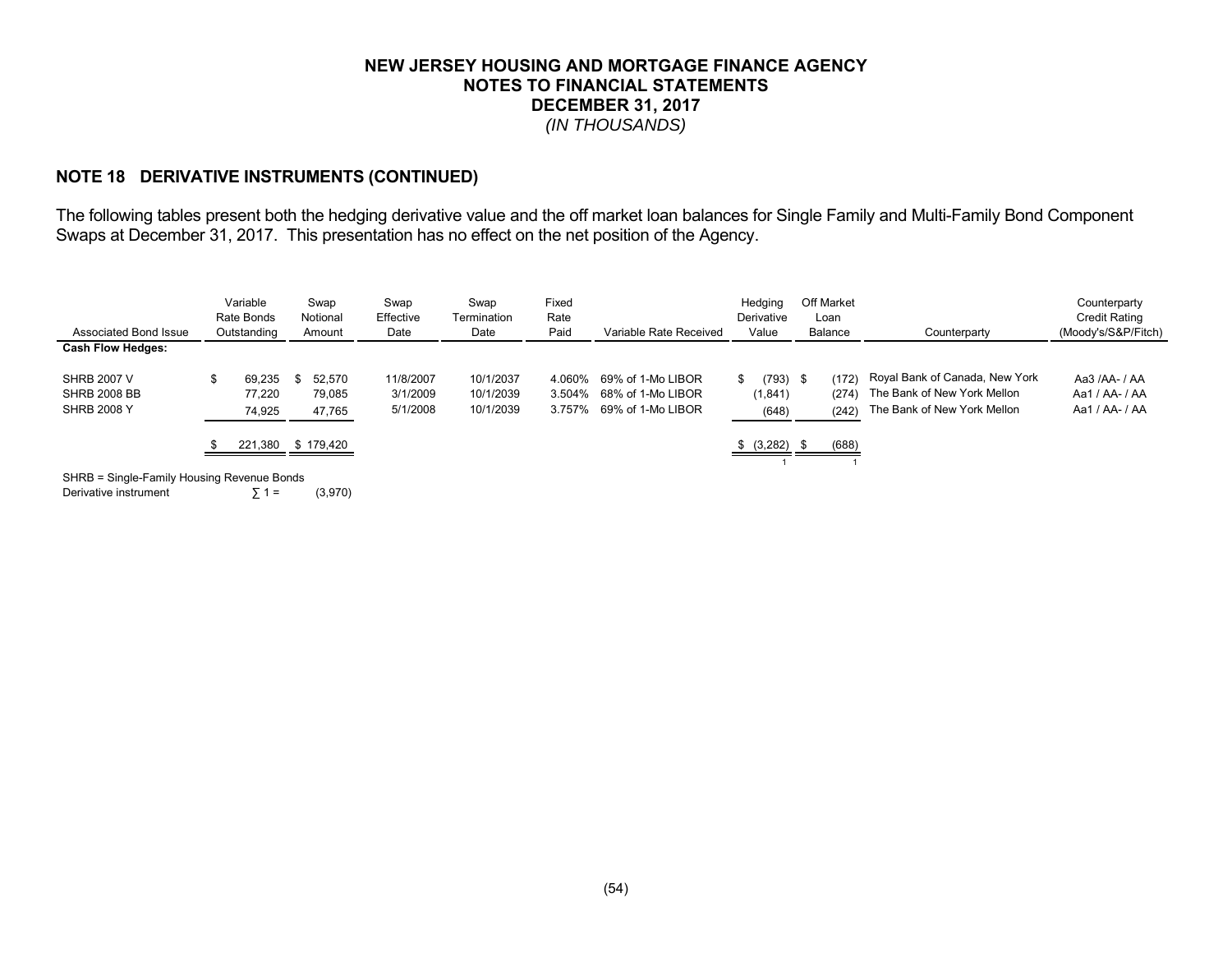#### **NEW JERSEY HOUSING AND MORTGAGE FINANCE AGENCY NOTES TO FINANCIAL STATEMENTS DECEMBER 31, 2017**  *(IN THOUSANDS)*

# **NOTE 18 DERIVATIVE INSTRUMENTS (CONTINUED)**

#### **Multi-Family Bond Component Swaps**

|                               | Variable<br>Rate Bonds |      | Swap<br>Notional | Swap<br>Effective | Swap<br>Termination | Fixed<br>Rate |                                       |     | Hedging<br>Derivative | Off Market<br>Loan |           |                                                 | Counterparty<br>Credit Rating |
|-------------------------------|------------------------|------|------------------|-------------------|---------------------|---------------|---------------------------------------|-----|-----------------------|--------------------|-----------|-------------------------------------------------|-------------------------------|
| Associated Bond Issue         | Outstanding            |      | Amount           | Date              | Date                | Paid          | Variable Rate Received                |     | Value                 | Balance            |           | Counterparty                                    | (Moody's/S&P/Fitch)           |
| <b>Cash Flow Hedges:</b>      |                        |      |                  |                   |                     |               |                                       |     |                       |                    |           |                                                 |                               |
| <b>MHRB 2002-G</b>            | 3.000                  | - \$ | 3.000            | 10/2/2002         | 5/1/2025            | 6.2450%       | 1-Mo LIBOR                            | \$. | $(499)$ \$            |                    |           | (2) Merrill Lynch Capital Services, Inc. (MLCS) | $A3/A-/A$                     |
| MHRB 2013-5                   | 110,465                |      | 35,245           | 11/1/2002         | 5/1/2029            | 4.9888%       | USD-SIFMA Municipal Swap Index        |     | 6                     |                    | (6, 238)  | Merrill Lynch Capital Services, Inc. (MLCS)     | $A3/A-/A$                     |
| MHRB 2013-5                   |                        |      | 21.600           | 11/1/2003         | 5/1/2033            | 4.3355%       | USD-SIFMA Municipal Swap Index        |     | (274)                 |                    | (3.778)   | Goldman Sachs MMDP                              | $A3/BBB+/A$                   |
| MHRB 2013-5                   |                        |      | 54.965           | 5/1/2005          | 5/1/2024            | 4.0010%       | 67% of 1-Mo LIBOR + 18bp              |     | 274                   |                    | (6,642)   | Bank of America, N.A.                           | Aa3 / $A+$ / $A+$             |
| MHRB 2013-6                   | 15,165                 |      | 7,070            | 5/8/2003          | 5/1/2035            | 5.2810%       | 1-Mo LIBOR                            |     | (83)                  |                    | (1,299)   | Bank of America, N.A.                           | Aa3 / $A+$ / $A+$             |
| MHRB 2013-6                   |                        |      | 7.995            | 5/1/2004          | 11/1/2037           | 5.3150%       | 1-Mo LIBOR                            |     | 99                    |                    | (1,820)   | JPMorgan Chase Bank, N.A.                       | Aa2 / A+ / AA-                |
| MRB 2008-B                    | 52,690                 |      | 72,535           | 8/21/2008         | 5/1/2048            | 4.6330%       | USD-SIFMA Municipal Swap Index        |     | (12, 262)             |                    | (369)     | Wells Fargo Bank, N.A.                          | Aa1 / AA- / AA-               |
| MRB 2008-B-HMFA #1426 -       |                        |      |                  |                   |                     |               |                                       |     |                       |                    |           |                                                 |                               |
| Heritage Village at Manalapan |                        |      | 2,575            | 1/1/2009          | 11/1/2038           | 4.4500%       | USD-SIFMA Municipal Swap Index + 33bp |     | (478)                 |                    |           | - Wells Fargo Bank, N.A.                        | Aa1 / AA- / AA-               |
| MRB 2008-B-HMFA #2190 -       |                        |      |                  |                   |                     |               |                                       |     |                       |                    |           |                                                 |                               |
| <b>Royal Crescent</b>         |                        |      | 3,125            | 10/1/2008         | 11/1/2038           | 4.4950%       | USD-SIFMA Municipal Swap Index + 33bp |     | (596)                 |                    |           | Wells Fargo Bank, N.A.                          | Aa1 / AA- / AA-               |
| MRB 2008-C                    | 9.260                  |      | 6.845            | 11/1/2008         | 5/1/2040            | 5.7120%       | 1-Mo LIBOR                            |     | (142)                 |                    | (24)      | Wells Fargo Bank, N.A.                          | Aa1 / AA- / AA-               |
| MRB 2008-C- HMFA #2265 -      |                        |      |                  |                   |                     |               |                                       |     |                       |                    |           |                                                 |                               |
| Sharp Road                    |                        |      | 2,375            | 10/1/2009         | 11/1/2039           | 6.1460%       | 1-Mo LIBOR + 80bp                     |     | (638)                 |                    |           | - Wells Fargo Bank, N.A.                        | Aa1 / AA- / AA-               |
| MRB 2008-F                    | 48,645                 |      | 5.250            | 5/1/2006          | 11/1/2039           | 4.3900%       | USD-SIFMA Municipal Swap Index        |     | (1,057)               |                    | (276)     | JPMorgan Chase Bank, N.A.                       | Aa2 / A+ / AA-                |
| MRB 2008-F                    |                        |      | 24.215           | 11/1/2006         | 5/1/2046            | 4.0493%       | 60.8% of 1-Mo LIBOR + 34bp            |     | (2, 239)              |                    | (1,542)   | Bank of America, N.A.                           | Aa3 / $A+$ / $A+$             |
| MRB 2008-G                    | 4.915                  |      | 1.875            | 11/1/2005         | 5/1/2036            | 5.4350%       | 1-Mo LIBOR                            |     | (571)                 |                    |           | JPMorgan Chase Bank, N.A.                       | Aa2 / A+ / AA-                |
| MRB 2008-G                    |                        |      | 3.045            | 11/1/2008         | 11/1/2038           | 5.6025%       | 1-Mo LIBOR                            |     | (583)                 |                    | (193)     | Bank of America, N.A.                           | Aa3 / $A+$ / $A+$             |
| MRB 2009D HMFA 2101 - Acorn   | 16,690                 |      | 1.375            | 5/1/2009          | 5/1/2039            | 5.8570%       | 1-Mo LIBOR + 40bp                     |     | (153)                 |                    | (235)     | Wells Fargo Bank, N.A.                          | Aa1 / AA- / AA-               |
| MRB 2009D HMFA 1352 - King    |                        |      | 7,160            | 11/1/2008         | 11/1/2038           | 5.5160%       | 1-Mo LIBOR + 25bp                     |     | (754)                 |                    | (1, 125)  | Wells Fargo Bank, N.A.                          | Aa1 / AA- / AA-               |
| MRB 2009D HMFA 1437 - Trenton | $\sim$                 |      | 1,295            | 8/1/2008          | 11/1/2038           | 5.5660%       | 1-Mo LIBOR + 25bp                     |     | (132)                 |                    | (206)     | Wells Fargo Bank, N.A.                          | Aa1 / AA- / AA-               |
| MRB 2009D HMFA 2171 - Roval   |                        |      | 1.370            | 8/1/2009          | 11/1/2047           | 5.8860%       | 1-Mo LIBOR + 40bp                     |     | (179)                 |                    | (254)     | Wells Fargo Bank, N.A.                          | Aa1 / AA- / AA-               |
| MRB 2009D HMFA 2272 - Toms    |                        |      | 3,510            | 9/1/2009          | 11/1/2039           | 5.3420%       | 1-Mo LIBOR + 25bp                     |     | (405)                 |                    | (459)     | Wells Fargo Bank, N.A.                          | Aa1 / AA- / AA-               |
|                               | 260,830                |      | 266,425          |                   |                     |               |                                       |     | (20, 666)             | -S                 | (24, 462) |                                                 |                               |
|                               |                        |      |                  |                   |                     |               |                                       |     | 1, 2                  | 1.2                |           |                                                 |                               |
|                               |                        |      |                  |                   |                     |               |                                       |     |                       |                    |           |                                                 |                               |

| MRB = Multi-Family Revenue Bonds |                                                                                                             |                      |
|----------------------------------|-------------------------------------------------------------------------------------------------------------|----------------------|
|                                  | $\sqrt{2}$ 1 = Derivative instrument<br>$\sum 2$ = Accumulated decrease in fair value of hedging derivative | (45.128)<br>(45.128) |

MHRB = Multi-Family Housing Revenue Bonds 24,462 20,665 24,462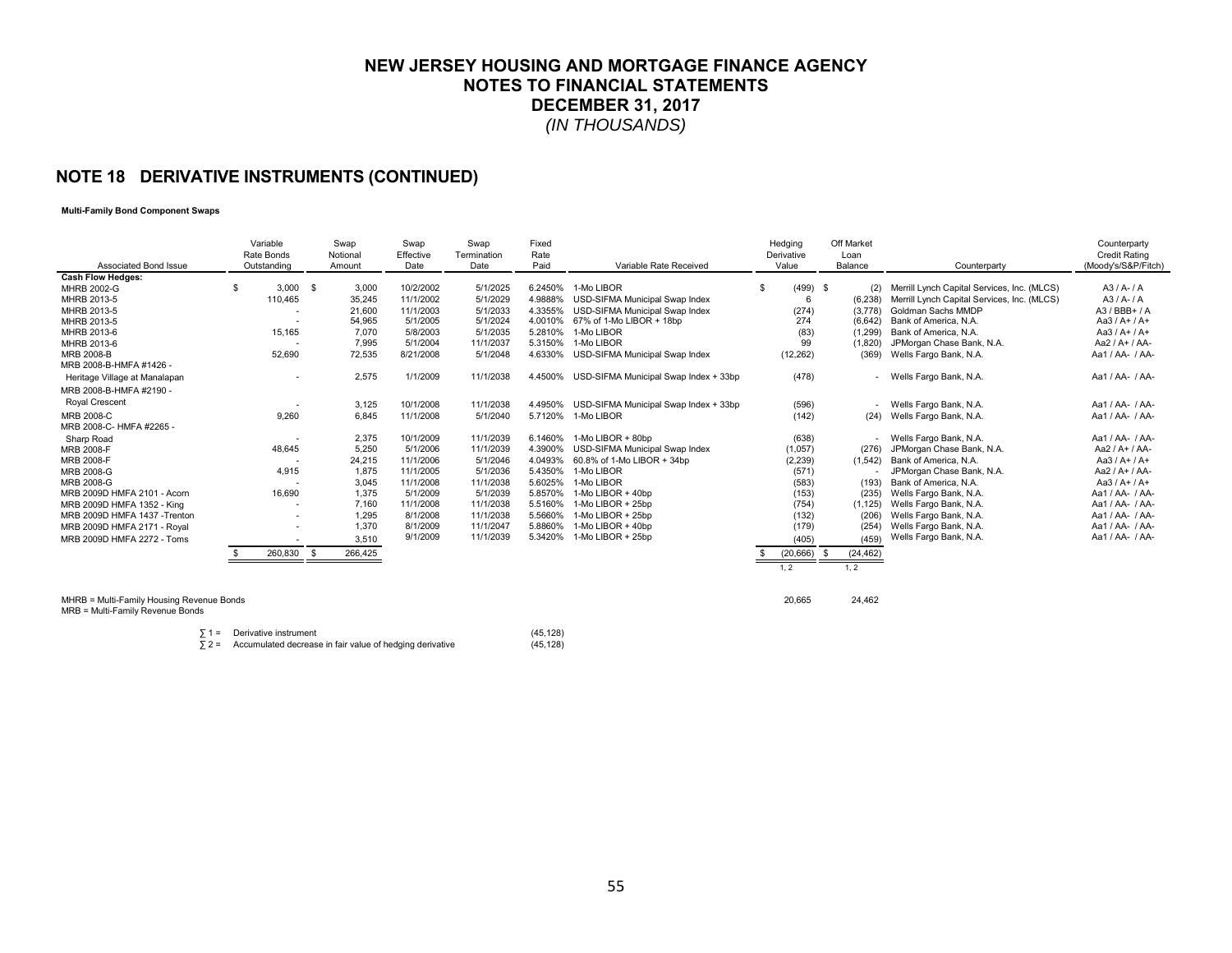# *(IN THOUSANDS)*

## **NOTE 18 DERIVATIVE INSTRUMENTS (CONTINUED)**

#### **Credit Risk**

The aggregate notional outstanding of hedging derivative instrument positions at December 31, 2017 was \$445,845. This portfolio of derivative instruments is used to hedge \$561,440 of variable rate debt as of December 31, 2017.

The swap agreements contain varying collateral agreements with the counterparties. At any point in time in which the outstanding swaps have positive fair values, each swap counterparty is required to post collateral to a third party when their credit rating, as determined by the specified nationally recognized credit rating agencies, falls below a trigger level as defined in the swap agreements. This protects the agency by mitigating the credit risk, and therefore termination risk, inherent in the swap. Collateral on all swaps is to be in the form of U.S. government securities held by a third-party custodian.

#### **Basis Risk**

Basis risk exists to the extent the Agency's variable-rate bond coupon payments do not exactly equal the index on the swap. The Agency's tax-exempt bonds are hedged with taxexempt SIFMA based swaps and percentage of LIBOR swaps. The Agency's taxable bonds are hedged with taxable, LIBOR-based swaps. In this way, basis risk should be minimized.

#### **Interest Rate Risk**

The Agency's interest rate swaps serve to guard against a rise in variable interest rates associated with its outstanding variable rate bonds. In addition, certain bond proceeds are invested in variable rate Guaranteed Investment Contracts (GICs) or other variable rate investment obligations in order to further mitigate interest rate risk on the variable rate bonds.

#### **Termination Risk**

The Agency retains the right to terminate any swap agreement at the market value prior to maturity, and the Agency was granted the right to cancel certain agreements, in whole or in part, at Par. The Agency has termination risk under the contract particularly if an Additional Termination Event (ATE) as defined in the swap documents were to occur. An ATE occurs if either the credit rating of the bonds associated with a specific swap, or the credit rating of the swap counterparty falls below a threshold defined in each swap agreement. The Agency has purchased termination payment insurance on certain swap contracts, which acts as a buffer against a portion of potential termination payments if an ATE was to occur. As long as the swap insurer maintains at least a minimal rating as defined in the swap documents, the insurance policy will allow the Agency to avoid termination due to a decline in the credit rating of the agency bonds. If at the time of termination the swap has a negative fair value, the Agency would be liable to the counterparty for a payment equal to the swap's fair value.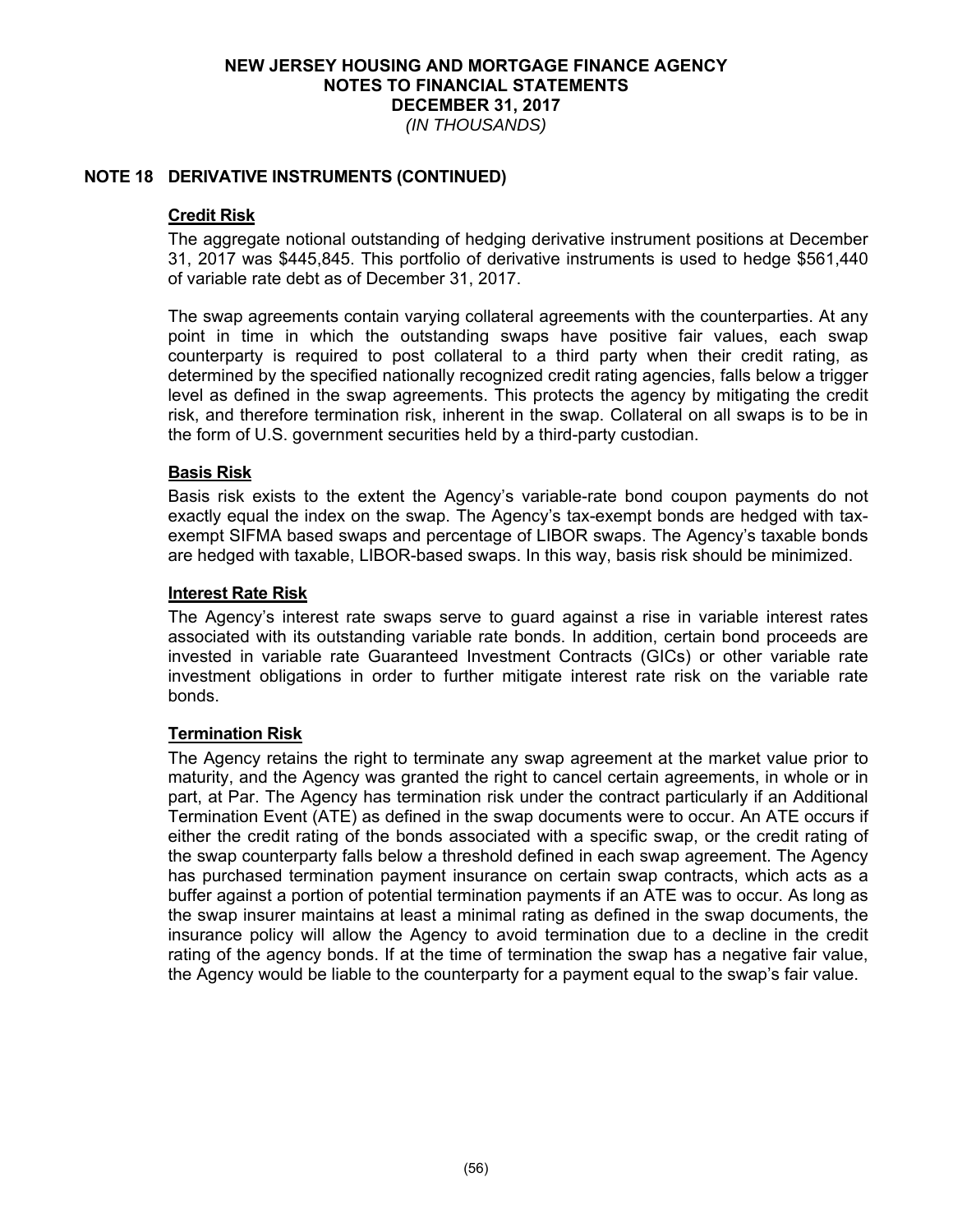# *(IN THOUSANDS)*

#### **NOTE 19 INTERFUND ALLOCATION**

The outstanding balances between funds result mainly from the time lag between the dates that (1) interfund services are provided or reimbursement occurs, (2) transactions are recorded in the accounting system, and (3) payments between funds are made.

| Interfund Receivable                  |       |
|---------------------------------------|-------|
| General Fund                          | 3.239 |
| Interfund Payable                     |       |
| <b>Multi-Family Housing Component</b> | 3.239 |

## **NOTE 20 COMMITMENTS AND CONTINGENCIES**

On March 15, 1994, the Agency entered into an Advances, Collateral Pledge and Security Agreement (the Agreement) with the Federal Home Loan Bank of New York. As of December 31, 2017, the line of credit had \$5,442,281 aggregate amount outstanding which was comprised of three (3) separate fixed rate amortizing advances. Repayments on the advances vary with maturity dates in 2038 and 2039, payable monthly at rates ranging from 5.08% to 6.57%. The Agency has pledged mortgages receivable totaling \$3,047,328 and \$3,100,000 of cash collateral securing this line of credit.

The Agency is a defendant in various legal actions arising in the ordinary course of business. The Agency is represented in these actions by the Attorney General of the State of New Jersey, acting as general counsel to the Agency, and by counsel to the Agency's various insurers. In the opinion of management and legal counsel, the ultimate disposition of these legal actions will not have a material adverse effect on the Agency's financial position.

The Agency participates in the Government National Mortgage Association (Ginnie Mae) Mortgage Backed Securities (MBS) Programs. Through the MBS programs, Ginnie Mae guarantees securities that are issued by the Agency and backed by pools of mortgage loans. If a borrower fails to make a timely payment on a mortgage loan, the Agency must use its own funds to ensure that the security holders receive timely payment.

All loans pooled under the Ginnie Mae MBS program are either insured by the Federal Housing Authority or United States Department of Agriculture Rural Development, or are guaranteed by the Veterans Administration. The Agency assesses the overall risk of loss on loans that it may be required to repurchase and establishes reserves for them. At December 31, 2016, a reserve for potential losses on repurchased loans had not yet been established as the program did not begin until September 2015 with a limited number of loans. The Agency has, however, set aside \$525 in their budget for potential payments due under this program.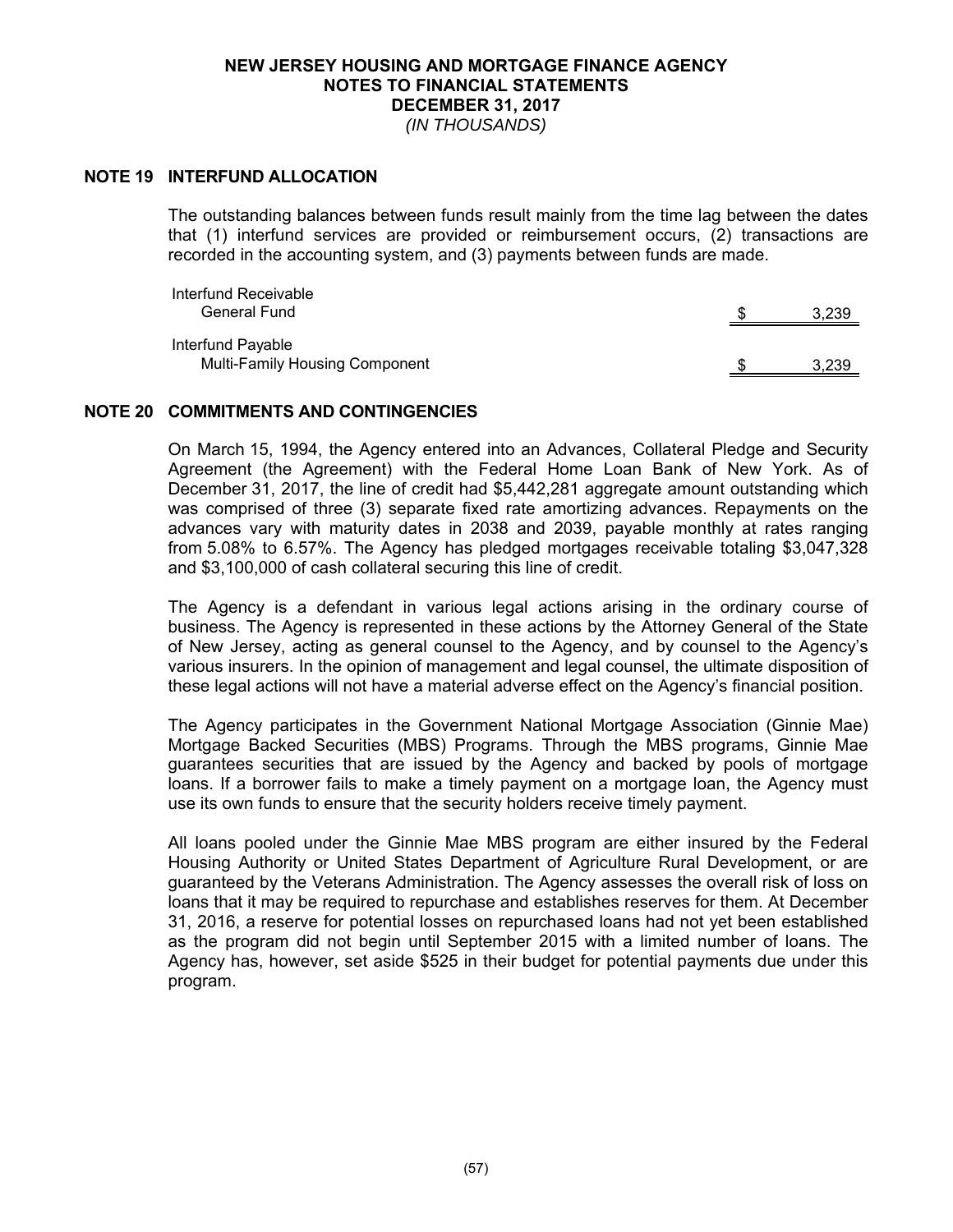## *(IN THOUSANDS)*

#### **NOTE 21 SUBSEQUENT EVENTS**

On January 3, 2018 the Agency renewed the Revolving Line of Credit with Wells Fargo, NA. The credit limit was increased to \$25 million.

On January 18, 2018 the Agency funded the OPEB 115 Trust Fund with an initial investment of \$8 million.

On January 31, 2018 the Agency extended the Standby Bond Purchase Agreement ("SBPA") with Barclays Bank PLC related to \$28,495,000 outstanding principal amount of Single Family Housing Revenue Bonds 2005 Series O. This agreement extended the expiration date of the SBPA from March 21, 2018 to March 21, 2022.

Subsequent to year end the Multi-Family Revenue Bond Resolution drew a total of \$5,653 from the 2016 E drawdown bonds.

In March 2018, Standard & Poor's Rating Services (S&P) affirmed its AA rating (stable outlook) on the Agency's issuer credit rating (ICR).

In March 2018, Standard & Poor's Rating Services (S&P) affirmed its AA rating (stable outlook) on the Agency's Single Family Housing Revenue Bonds (HRB) Resolution.

In April 2018, Standard & Poor's Rating Services (S&P) affirmed its AA rating (stable outlook) on the Agency's Multi-Family Housing Revenue Bonds (MF 1995) Resolution.

#### **NOTE 22 PENDING GASB PRONOUNCEMENTS**

The following pending GASB Pronouncements are not expected to impact the financial statements of the Agency:

 GASB Statement No. 75, *Accounting and Financial Reporting for Postemployment Benefits Other Than Pensions*. This statement is effective for fiscal years beginning after June 15, 2017.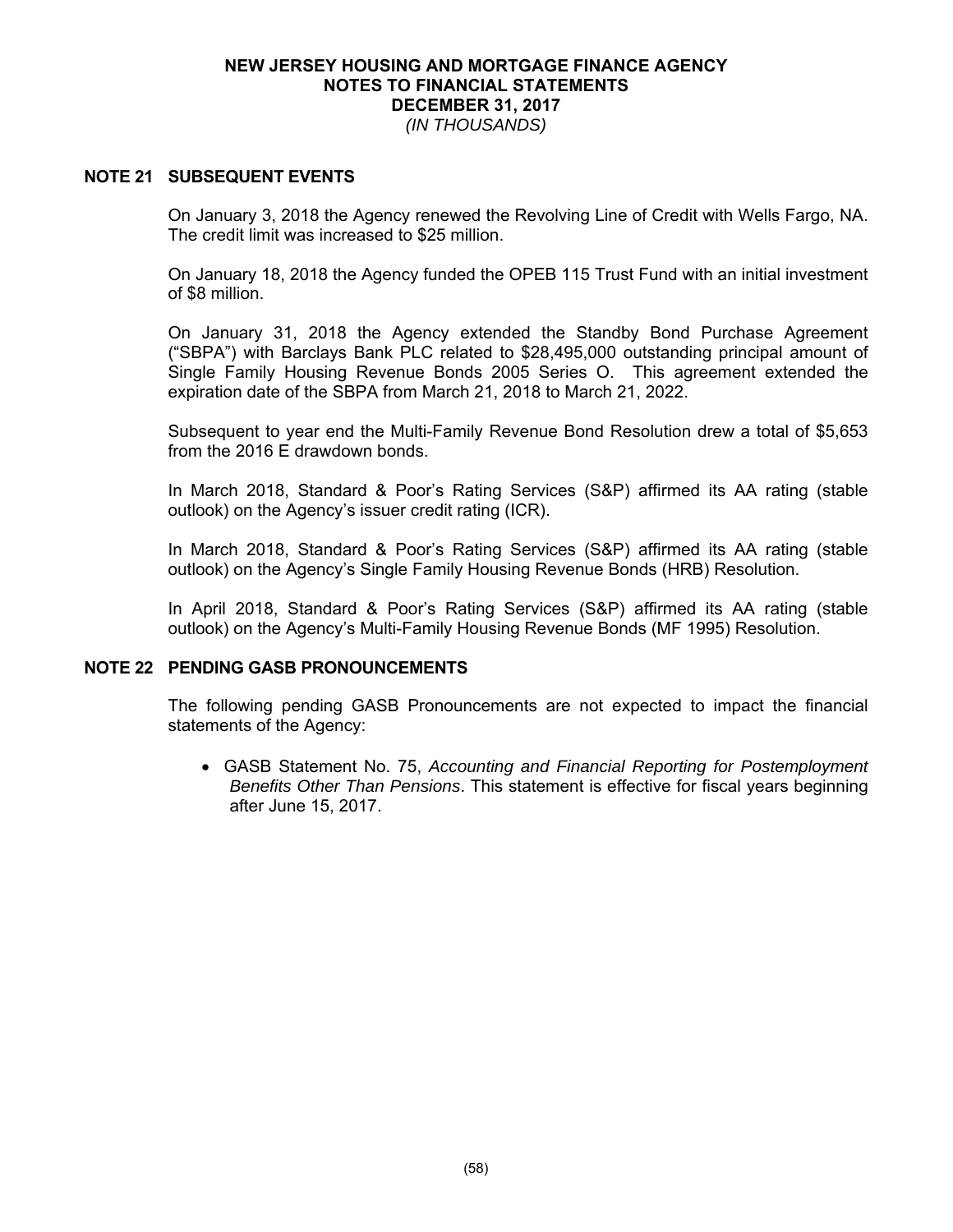# **NEW JERSEY HOUSING AND MORTGAGE FINANCE AGENCY SCHEDULE OF FUNDING PROGRESS – OPEB AS OF DECEMBER 31, 2017 (IN THOUSANDS)**

| Actuarial<br>Valuation<br>Date | Actuarial<br>Value of<br>Assets<br>(a) | Actuarial<br>Accrued<br>Liability<br>(AAL)<br>(b) | Unfunded AAL<br>Ratio<br>$(b-a)$ |        | Funded<br>Payroll<br>(a/b) | Covered<br>Payroll<br>(c) | UAAL as a<br>Percentage of<br>Covered<br>Payroll<br>$(b-a)/c$ |  |  |
|--------------------------------|----------------------------------------|---------------------------------------------------|----------------------------------|--------|----------------------------|---------------------------|---------------------------------------------------------------|--|--|
| January 1, 2009                | \$<br>$\sim$                           | \$<br>29.199                                      | \$                               | 29.199 | $0.00\%$                   | \$<br>18.466              | 158.12%                                                       |  |  |
| January 1, 2011                |                                        | 45.393                                            |                                  | 45.393 | $0.00\%$                   | 18.209                    | 249.29%                                                       |  |  |
| January 1, 2013                |                                        | 56.411                                            |                                  | 56.411 | $0.00\%$                   | 16.625                    | 339.31%                                                       |  |  |
| January 1, 2015                |                                        | 71.352                                            |                                  | 71.352 | $0.00\%$                   | 19.482                    | 366.25%                                                       |  |  |
| January 1, 2017                |                                        | 73.148                                            |                                  | 73.148 | $0.00\%$                   | 18.991                    | 385.17%                                                       |  |  |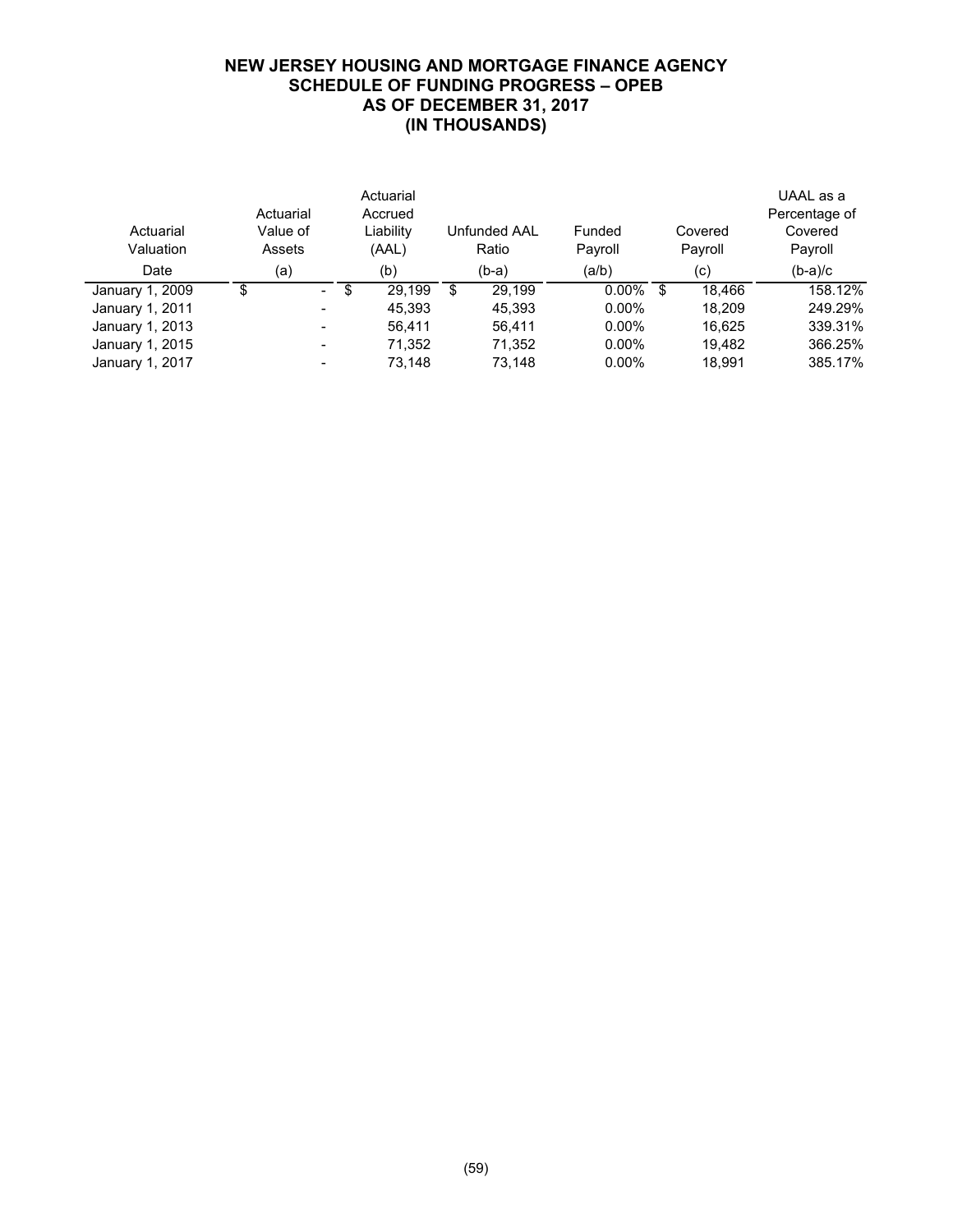### **NEW JERSEY HOUSING AND MORTGAGE FINANCE AGENCY SCHEDULE OF AGENCY'S PROPORTIONATE SHARE OF NET PENSION LIABILITY AS OF DECEMBER 31, 2017 (IN THOUSANDS)**

|                                                                        | 2017    | 2016    | 2015    |
|------------------------------------------------------------------------|---------|---------|---------|
| Agency's Proportion of Net Pension Liability                           | 0.2841% | 0.2949% | 0.2783% |
| Agency's Proportionate Share of Net Pension Liability                  | 66.132  | 87.342  | 62.473  |
| Agency's Covered Payroll                                               | 19.000  | 18.509  | 21.083  |
| Agency's Proportionate Share of Net Pension Liability as a             |         |         |         |
| Percentage of its Covered Payroll                                      | 348%    | 472%    | 296%    |
| Plan Fiduciary Net Position as a Percentage of Total Pension Liability | 36.78%  | 31.20%  | 38.21%  |

 \* The Agency implemented GASB 68 during fiscal year 2015. As such, only three years of information is available.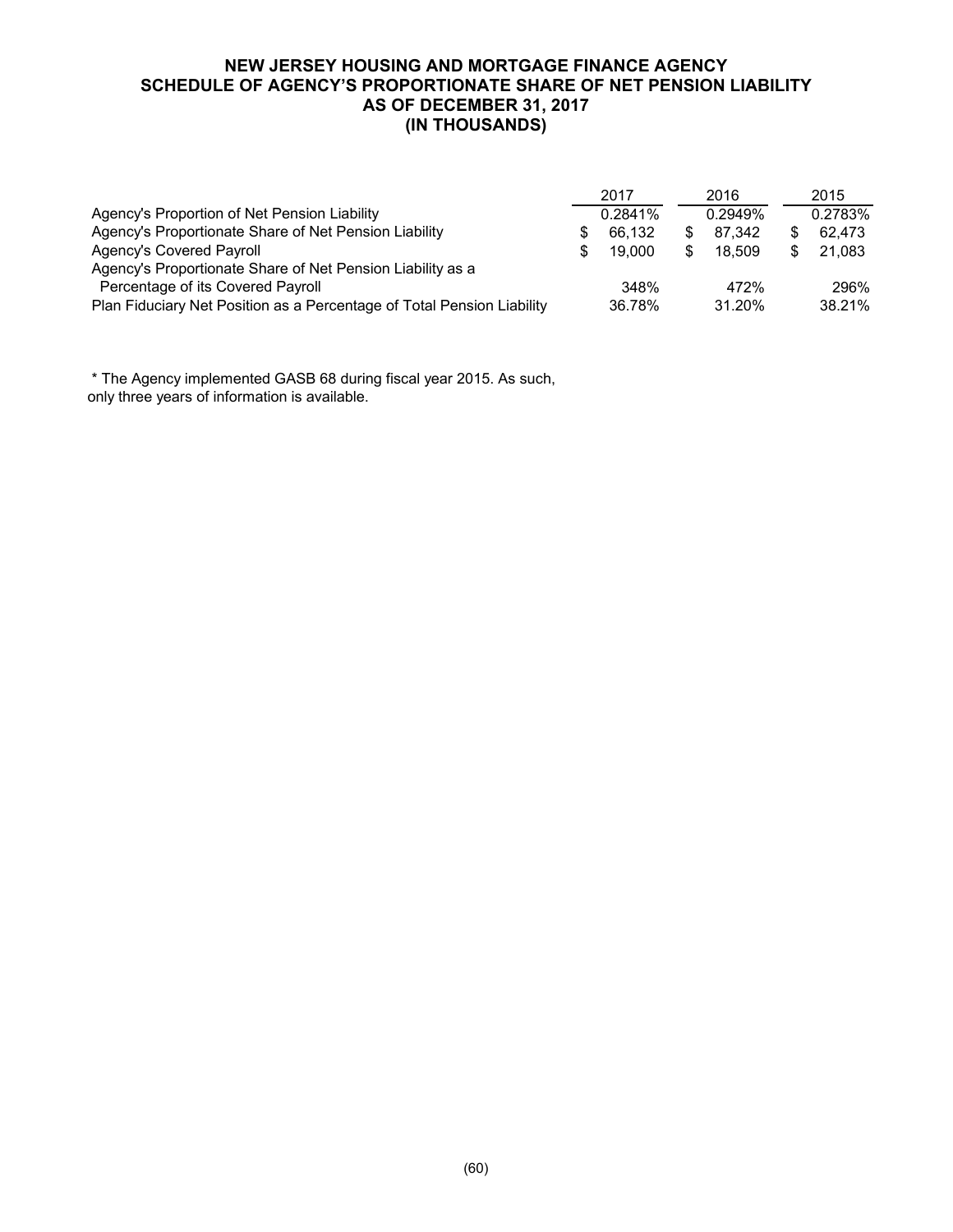#### **NEW JERSEY HOUSING AND MORTGAGE FINANCE AGENCY SCHEDULE OF AGENCY'S CONTRIBUTIONS AS OF DECEMBER 31, 2017 (IN THOUSANDS)**

|                                                                    | 2017         |    | 2016   | 2015         |
|--------------------------------------------------------------------|--------------|----|--------|--------------|
| Actuarial determined contributions                                 | \$<br>2.632  | S  | 2.393  | \$<br>2.098  |
| Contributions in relation to the actuarial determined contribution | \$<br>2.632  | S  | 2.393  | \$<br>2.098  |
| Contribution deficiency (excess)                                   | \$<br>$\sim$ | S  |        | \$           |
| Agency's covered employee payroll                                  | \$<br>19.000 | \$ | 18.509 | \$<br>21.083 |
| Contributions as a percentage of covered payroll                   | 13.85%       |    | 12.93% | 9.95%        |

 \* The Agency implemented GASB 68 during fiscal year 2015. As such, only three years of information is available.

#### **Notes to Schedule**

 *Valuation Date:*  Actuarially determined contribution amounts were calculated as of June 30, 2017

 *Methods and Assumptions Used to Determine Contribution Rates:* 

| Actuarial cost method:         | Entry age normal cost                                          |
|--------------------------------|----------------------------------------------------------------|
| Amortization method:           | Level percentage of payroll                                    |
| Remaining amortization period: | 30 years, open                                                 |
| Asset valuation method:        | 5 year, smoothed marked                                        |
| Inflation:                     | 2.25%                                                          |
| Salary increases:              | $1.65\% - 4.15\%$                                              |
| Investment rate of return:     | 7.00%                                                          |
| Retirement age:                | Rates vary by participant age                                  |
| Mortality:                     | RP-2000, generational approach<br>based on Projection Scale AA |
|                                |                                                                |

 *Changes in Assumptions* 

 Inflation assumption decreased from 3.08% to 2.25% Salary increases assumption decreased from 1.65% - 5.15% to Adjustments to roll-forward liabilities were made to reflect the following assumptions in the 2016 valuation:

1.65% - 4.15%.

Investment rate of return decreased from 7.65% to 7.00%.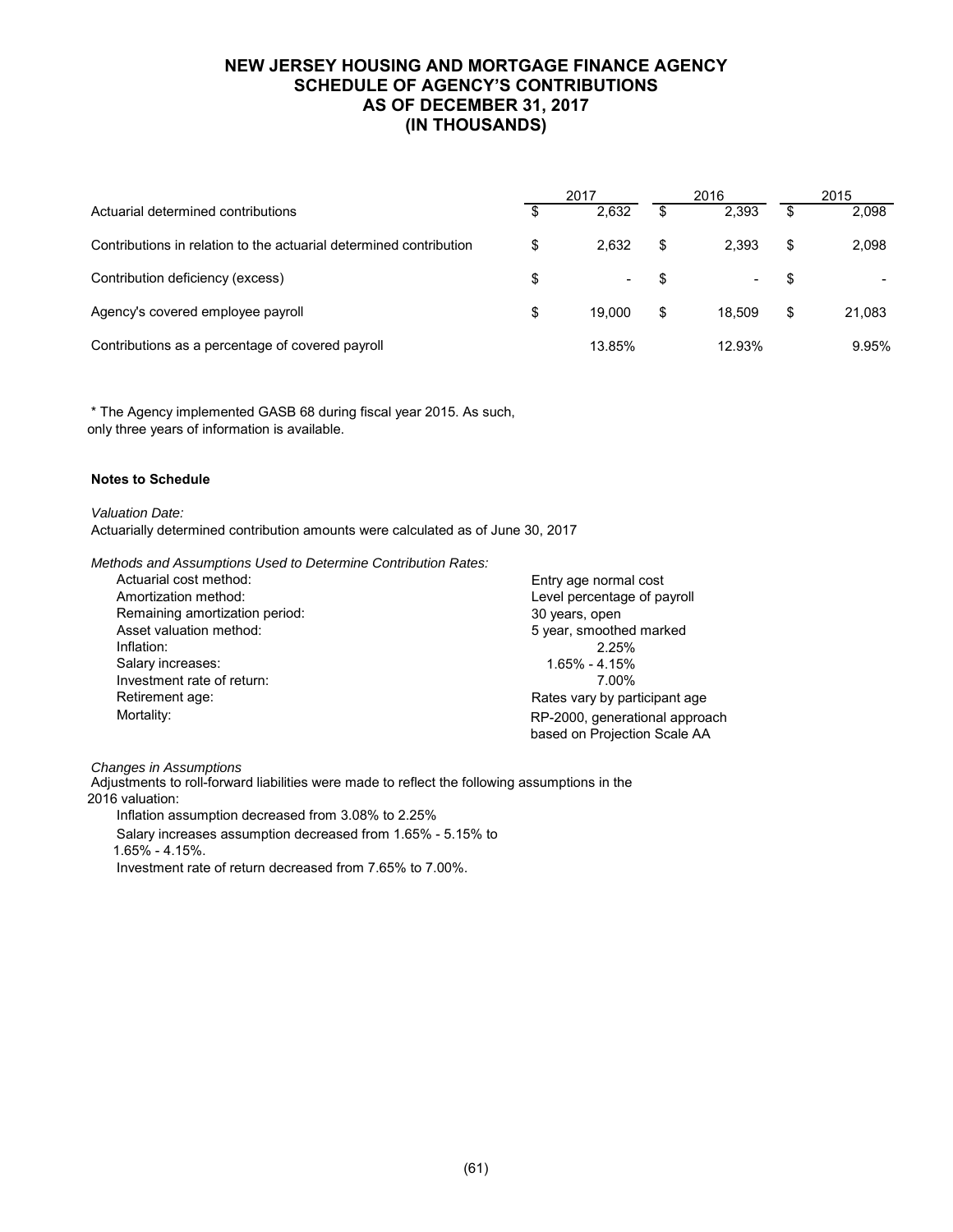# **NEW JERSEY HOUSING AND MORTGAGE FINANCE AGENCY SCHEDULE OF NET POSITION – SINGLE-FAMILY HOUSING PROGRAM DECEMBER 31, 2017**

**(WITH COMPARATIVE SUMMARIZED FINANCIAL INFORMATION AS OF DECEMBER 31, 2016)**  (IN THOUSANDS)

|                                                 | Housing       |    | Home         |    |         |               |  |
|-------------------------------------------------|---------------|----|--------------|----|---------|---------------|--|
|                                                 | Revenue       |    | Mortgage     |    |         | 2016          |  |
|                                                 | <b>Bonds</b>  |    | <b>Bonds</b> |    | Total   | Total         |  |
| <b>ASSETS</b>                                   |               |    |              |    |         |               |  |
| <b>CURRENT ASSETS</b>                           |               |    |              |    |         |               |  |
| Restricted Cash and Cash Equivalents            | \$<br>58,808  | \$ | 26,695       | \$ | 85,503  | \$<br>82,279  |  |
| Accrued Interest Receivable on Investments      | 212           |    |              |    | 212     | 269           |  |
| Mortgage Loans Receivable, Net                  | 15,868        |    | 8,598        |    | 24,466  | 25,946        |  |
| Due from Loan Servicers                         | 1,271         |    | 626          |    | 1,897   | 2,093         |  |
| <b>Other Current Assets</b>                     | 17,617        |    | 5,896        |    | 23,513  | 32,546        |  |
| <b>Total Current Assets</b>                     | 93,776        |    | 41,815       |    | 135,591 | 143,133       |  |
| <b>NONCURRENT ASSETS</b>                        |               |    |              |    |         |               |  |
| <b>Restricted Investments</b>                   | 19,866        |    |              |    | 19,866  | 29,895        |  |
| Mortgage Loans Receivable, Net                  | 425,258       |    | 286,256      |    | 711,514 | 816,380       |  |
| Debt Service Arrears Receivable, Net            | 3,985         |    | 2,918        |    | 6,903   | 9,344         |  |
| Supplemental Mortgages and Other Loans, Net     | 85            |    | 25           |    | 110     | 153           |  |
| <b>Real Estate Owned</b>                        | 5,574         |    | 3,576        |    | 9,150   | 9,402         |  |
| <b>Total Noncurrent Assets</b>                  | 454,768       |    | 292,775      |    | 747,543 | 865,174       |  |
| <b>Total Assets</b>                             | 548,544       |    | 334,590      |    | 883,134 | 1,008,307     |  |
| DEFERRED OUTFLOWS OF RESOURCES                  |               |    |              |    |         |               |  |
| Acc. Dec. in Fair Value of Hedging Derivatives  | 3,970         |    |              |    | 3,970   | 8,186         |  |
| <b>LIABILITIES AND NET POSITION</b>             |               |    |              |    |         |               |  |
| <b>CURRENT LIABILITIES</b>                      |               |    |              |    |         |               |  |
| Bonds and Obligations, Net                      | 9,620         |    | 9,505        |    | 19,125  | 30,670        |  |
| Accrued Interest Payable on Bonds & Obligations | 3,908         |    | 2,841        |    | 6,749   | 7,914         |  |
| <b>Other Current Liabilities</b>                | 453           |    | 409          |    | 862     | 1,593         |  |
| <b>Total Current Liabilities</b>                | 13,981        |    | 12,755       |    | 26,736  | 40,177        |  |
| <b>NONCURRENT LIABILITIES</b>                   |               |    |              |    |         |               |  |
| Bonds and Obligations, Net                      | 421,781       |    | 318,404      |    | 740,185 | 854,795       |  |
| Derivative Instrument                           | 3,970         |    |              |    | 3,970   | 8,186         |  |
| <b>Total Noncurrent Liabilities</b>             | 425,751       |    | 318,404      |    | 744,155 | 862,981       |  |
| <b>Total Liabilities</b>                        | 439,732       |    | 331,159      |    | 770,891 | 903,158       |  |
| DEFERRED INFLOWS OF RESOURCES                   |               |    |              |    |         |               |  |
| <b>Commitment Fees</b>                          | 479           |    | 74           |    | 553     | 673           |  |
| <b>NET POSITION</b>                             |               |    |              |    |         |               |  |
| Restricted Under Bond and Obligation            |               |    |              |    |         |               |  |
| Resolutions                                     | 112,303       |    | 3,357        |    | 115,660 | 112,662       |  |
| <b>Total Net Position</b>                       | \$<br>112,303 | \$ | 3,357        | \$ | 115,660 | \$<br>112,662 |  |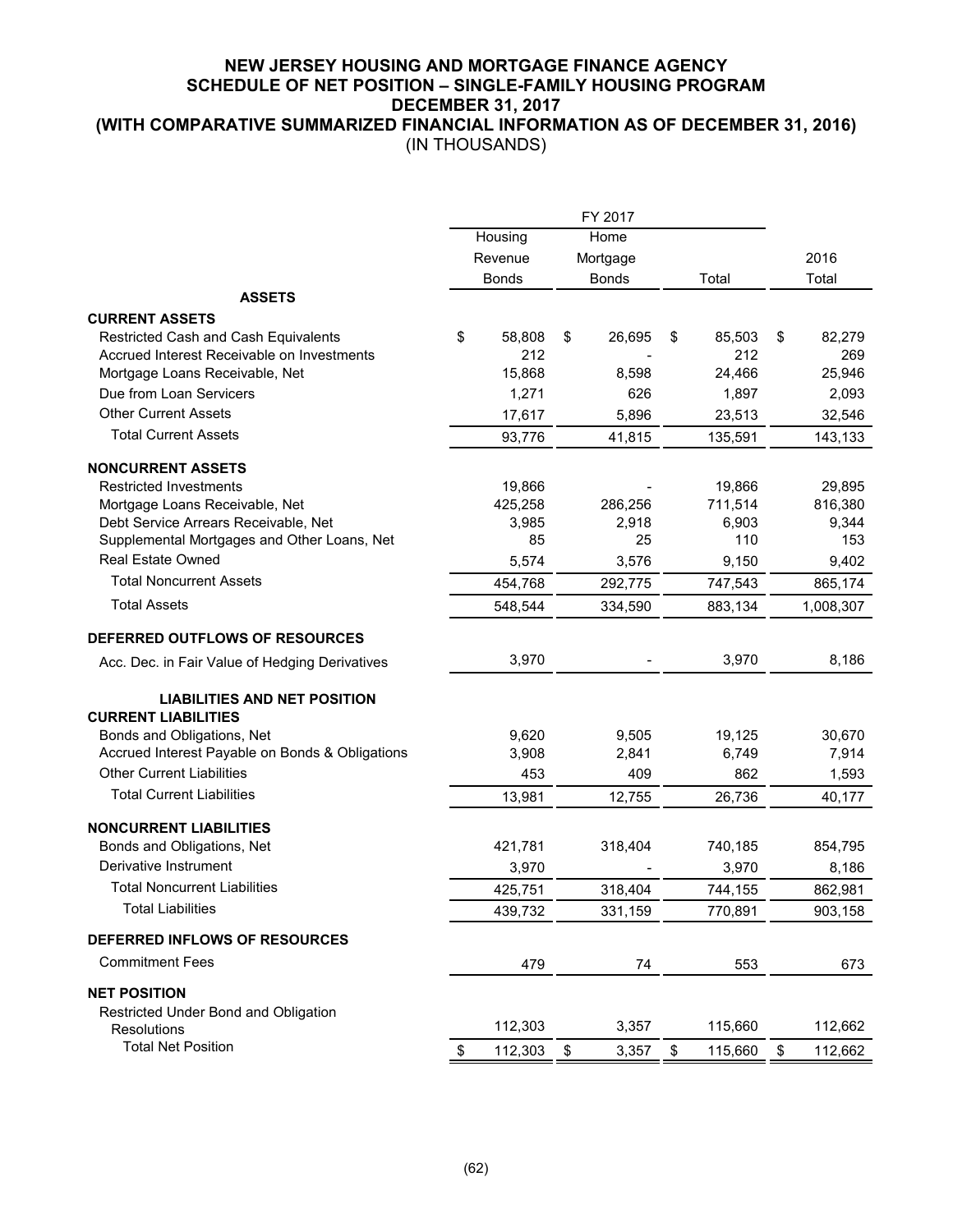#### **NEW JERSEY HOUSING AND MORTGAGE FINANCE AGENCY SCHEDULE OF REVENUES, EXPENSES AND CHANGES IN FUND NET POSITION – SINGLE-FAMILY HOUSING PROGRAM YEAR ENDED DECEMBER 31, 2017 (WITH COMPARATIVE SUMMARIZED FINANCIAL INFORMATION FOR THE YEAR ENDED DECEMBER 31, 2016)**  (IN THOUSANDS)

|                                             | Housing       |              | Home     |    |         |               |
|---------------------------------------------|---------------|--------------|----------|----|---------|---------------|
|                                             | Revenue       |              | Mortgage |    |         | 2016          |
|                                             | <b>Bonds</b>  | <b>Bonds</b> |          |    | Total   | Total         |
| <b>OPERATING REVENUES</b>                   |               |              |          |    |         |               |
| Interest Income on Mortgages Loans          | \$<br>24,807  | \$           | 13,345   | \$ | 38,152  | \$<br>43,977  |
| Recovery on Mortgage Modifications          | 3,406         |              | 1,846    |    | 5,252   | 3,951         |
| Recovery of Bad Debt                        | 4,487         |              | 1,821    |    | 6,308   | 2,244         |
| Other Income, Net                           | 87            |              |          |    | 87      | 1,196         |
| <b>Total Operating Revenues</b>             | 32,787        |              | 17,012   |    | 49,799  | 51,368        |
| <b>OPERATING EXPENSES</b>                   |               |              |          |    |         |               |
| Interest and Amortization of Bond Prem/Disc | 18,943        |              | 12,056   |    | 30,999  | 35,701        |
| Servicing Fees and Other                    | 1,369         |              | 986      |    | 2,355   | 2,764         |
| Professional Services and Financing Costs   | 139           |              | 32       |    | 171     | 179           |
| Loss on Sale of Real Estate Owned           | 6,668         |              | 1,777    |    | 8,445   | 9,024         |
| Provision for Loan Losses                   | 5,181         |              | 1,266    |    | 6,447   | 6,081         |
| <b>Total Operating Expenses</b>             | 32,300        |              | 16,117   |    | 48,417  | 53,749        |
| Operating Income (Loss)                     | 487           |              | 895      |    | 1,382   | (2, 381)      |
| <b>NONOPERATING REVENUES</b>                |               |              |          |    |         |               |
| Investment Income                           | 1,513         |              | 103      |    | 1,616   | 1,269         |
| <b>INCREASE (DECREASE) IN NET POSITION</b>  | 2,000         |              | 998      |    | 2,998   | (1, 112)      |
| Net Position - Beginning of Year            | 110,303       |              | 2,359    |    | 112,662 | 113,774       |
| <b>NET POSITION - END OF YEAR</b>           | \$<br>112,303 | \$           | 3,357    | \$ | 115,660 | \$<br>112,662 |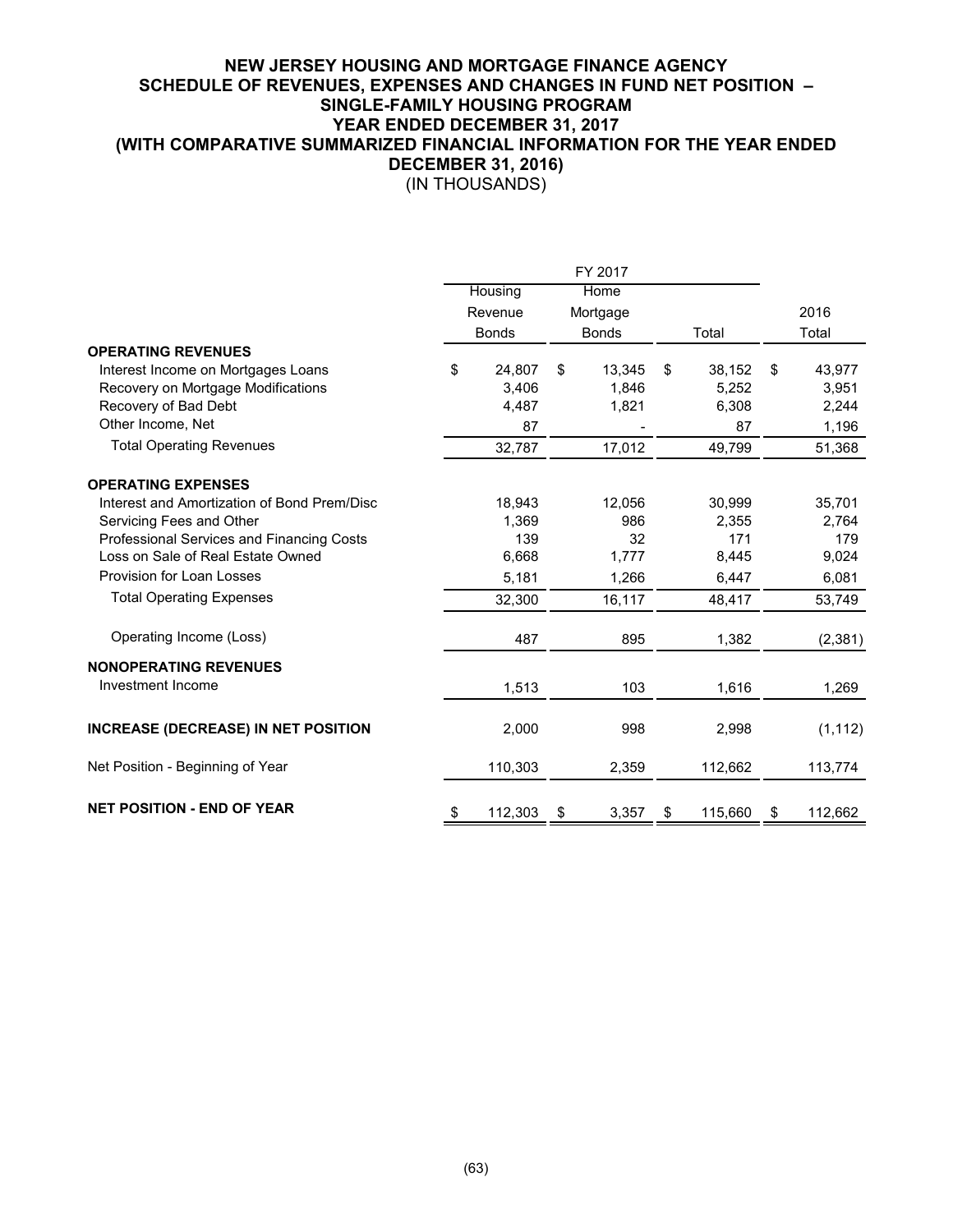# **NEW JERSEY HOUSING AND MORTGAGE FINANCE AGENCY SCHEDULE OF NET POSITION – MULTI-FAMILY HOUSING PROGRAM DECEMBER 31, 2017**

**(WITH COMPARATIVE SUMMARIZED FINANCIAL INFORMATION AS OF DECEMBER 31, 2016)**  (IN THOUSANDS)

Housing Revenue Revenue 2016 1991-I 1995 2005 Total Total **ASSETS CURRENT ASSETS** Restricted Cash and Cash Equivalents 207 \$ 207 \$ 149,482 \$ 236,936 \$ 386,625 \$ 311,153 Accrued Interest Receivable on Investments **53** 154 175 382 435 Mortgage Loans Receivable, Net 13 104,866 104,866 104,866 104,866 104,866 Supplemental Mortgages and Other Loans, Net 45 Other Current Assets 26 - 2 17 19 26 Total Current Assets 163,072 163,058 327,104 495,234 416,525 **NONCURRENT ASSETS** Restricted Investments 6,122 18,806 23,450 48,378 46,005 Mortgage Loans Receivable, Net 13,339 1990 12,4502 236,261 1497,430 808,193 813,339 Debt Service Arrears Receivable, Net - 5,463 2,448 7,911 23,913 Supplemental Mortgages and Other Loans, Net  $\overline{17,431}$  - 17,431 18,398 Real Estate Owned 30,385 30,385 30,385 30,385 30,385 30,385 30,385 30,385 30,385 30,385 30,385 30,385 30,385 30,385 30,385 30,385 30,385 30,385 30,385 30,385 30,385 30,385 30,385 30,385 30,385 30,385 30,385 30,385 30,385 3 Total Noncurrent Assets 308,624 308,346 523,328 912,298 932,040 Total Assets 471,404 85,696 850,432 1,407,532 1,348,565 **DEFERRED OUTFLOWS OF RESOURCES** Acc. Dec. in Fair Value of Hedging Derivatives **2000 Facc. Dec. 31.591** 20,256 24,872 45,128 52,591 **LIABILITIES AND NET POSITION CURRENT LIABILITIES** Bonds and Obligations, Net 19,855 19,855 61,225 75,825 79,855 Accrued Interest Payable on Bonds & Obligations 1,000 1,711 4,339 7,050 7,114 Interfund Allocation **1,064** 2,175 3,239 18,910 Other Current Liabilities **32** 34 66 73 Total Current Liabilities 12,657 5,750 12,657 67,773 86,180 105,952 **NONCURRENT LIABILITIES** Bonds and Obligations, Net 81,005 234,016 670,565 985,586 929,461 Minimum Escrow Requirement  $6.674$   $-$  2,595  $3.686$  6.281  $6.674$ Funds Held in Trust for Mortgagor  $3,535$ Other Noncurrent Liabilities **2,859** Compared 2,859 Derivative Instrument 20,256 - 24,872 45,128 52,852 Total Noncurrent Liabilities 259,958 259,958 701,046 1,042,009 995,381 Total Liabilities 272,615 86,755 768,819 1,128,189 1,101,333 **NET POSITION (DEFICIT)** Restricted Under Bond and Obligation Resolutions 219,045 (1,059) 106,485 324,471 299,823 Total Net Position \$ (1,059) \$ 106,485 219,045 \$ \$ 299,823 324,471 \$ FY 2017